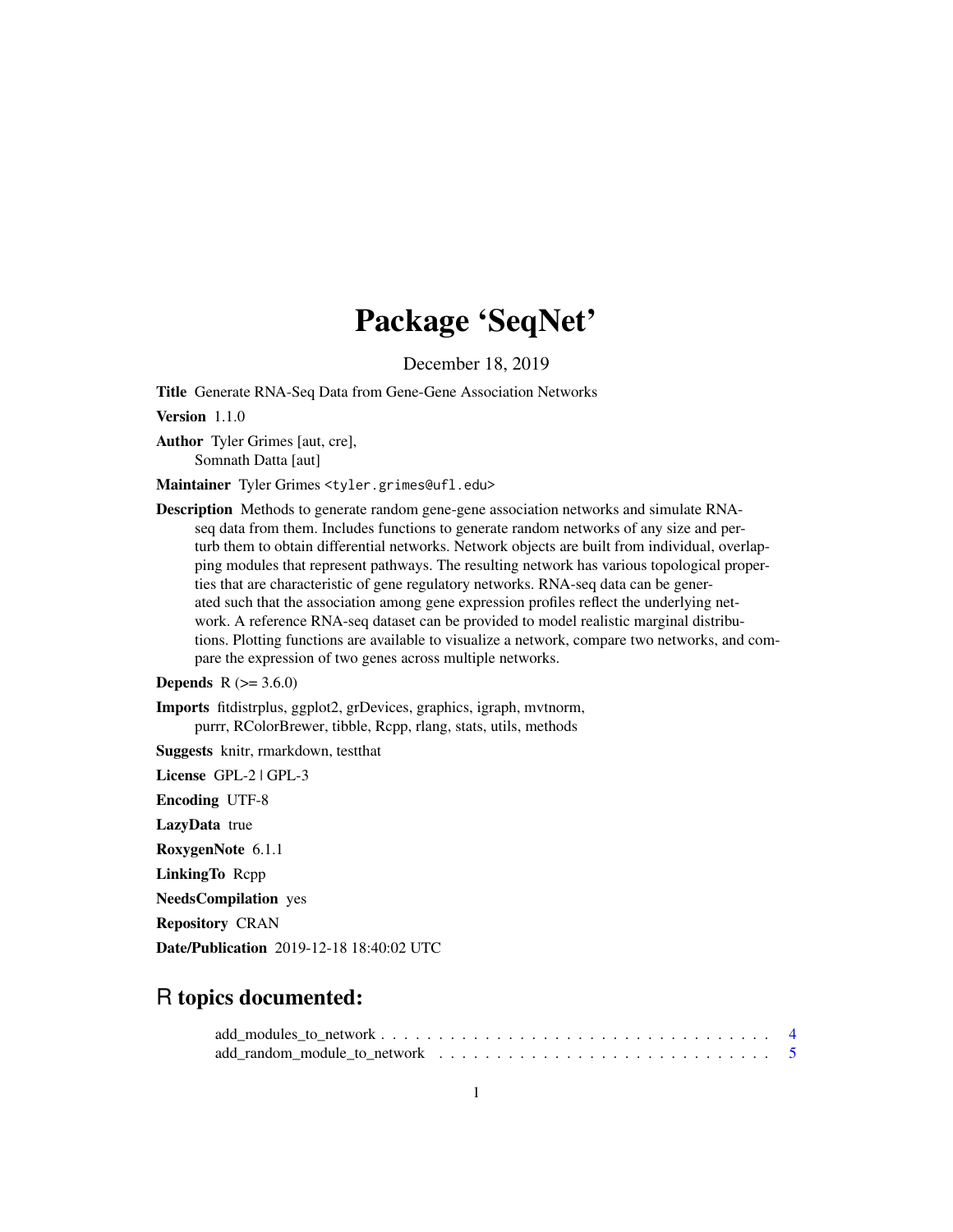|                        | 6              |
|------------------------|----------------|
|                        | 6              |
|                        | $\overline{7}$ |
|                        | $\overline{7}$ |
|                        | 8              |
|                        | 8              |
|                        | 9              |
|                        | 10             |
|                        | 11             |
|                        | 11             |
|                        | 12             |
|                        | 13             |
|                        | 14             |
|                        | 15             |
|                        | 15             |
|                        | 16             |
| $ecdf_copp$            | 17             |
|                        | 18             |
|                        | 18             |
|                        | 19             |
|                        | 20             |
|                        | 21             |
|                        | 21             |
|                        | 22             |
|                        | 23             |
|                        | 24             |
|                        |                |
|                        | 25             |
|                        | 25             |
|                        | 26             |
|                        | 27             |
|                        | 28             |
|                        | 28             |
|                        | 29             |
|                        | 30             |
|                        | 31             |
|                        |                |
|                        | 32             |
|                        | 32             |
|                        | 33             |
| get_node_names         | 33             |
| get_node_names.default | 34             |
|                        | 35             |
|                        | 36             |
|                        | 36             |
|                        | 37             |
|                        | 38             |
|                        | 39             |
|                        | 39             |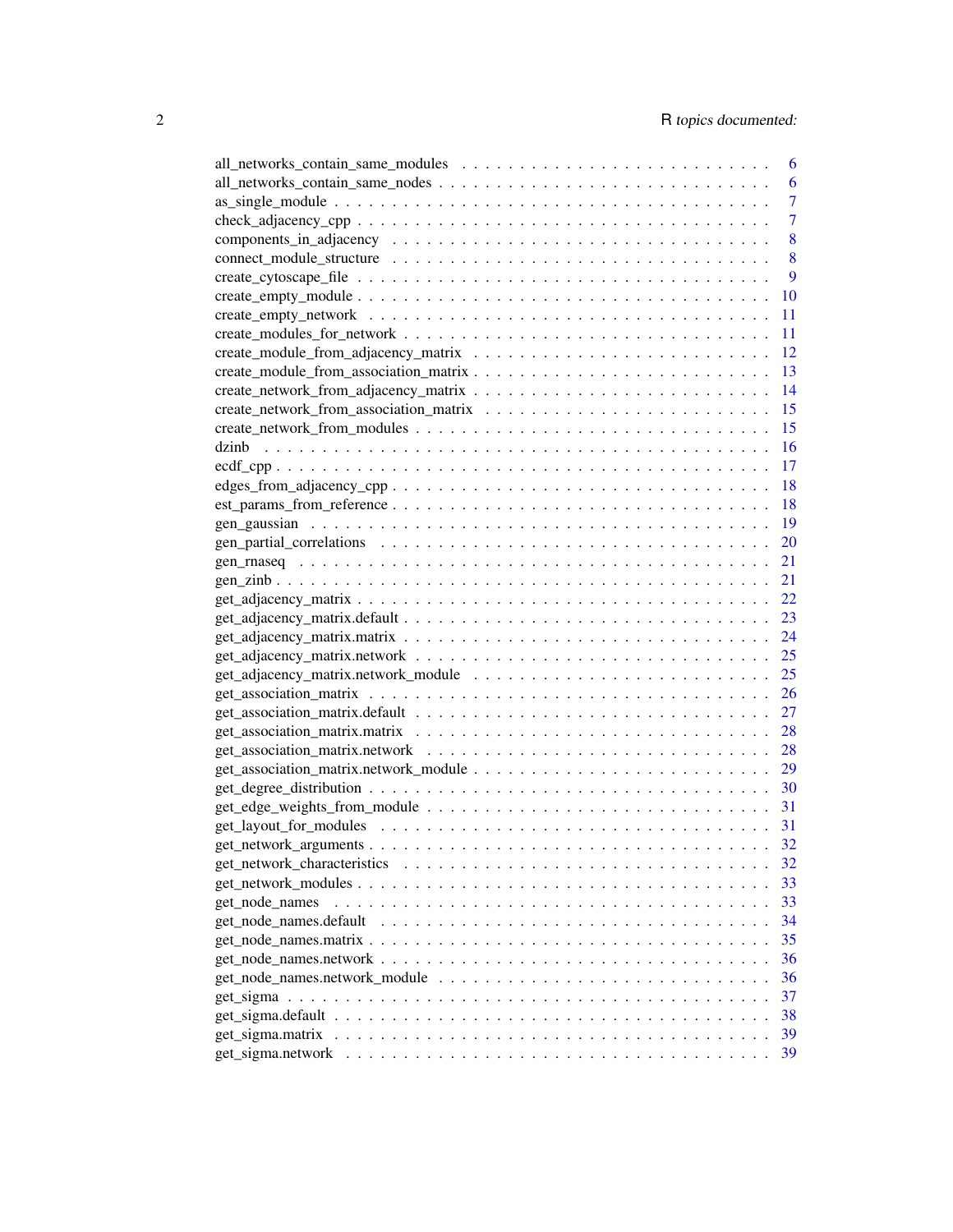|                           | 40 |
|---------------------------|----|
|                           | 41 |
|                           | 42 |
|                           | 42 |
|                           | 43 |
|                           | 43 |
|                           | 44 |
|                           | 45 |
|                           | 45 |
|                           | 46 |
|                           | 47 |
|                           | 48 |
|                           | 49 |
|                           | 49 |
|                           | 50 |
|                           | 51 |
|                           | 52 |
|                           | 54 |
|                           | 55 |
|                           | 56 |
|                           | 57 |
|                           | 57 |
|                           | 58 |
|                           | 59 |
|                           | 59 |
|                           | 60 |
|                           |    |
|                           | 61 |
|                           | 62 |
|                           | 62 |
|                           | 63 |
|                           | 64 |
|                           | 65 |
|                           | 66 |
|                           | 67 |
|                           | 68 |
|                           | 69 |
|                           | 70 |
|                           | 71 |
|                           | 72 |
|                           | 72 |
|                           | 73 |
|                           | 74 |
|                           | 74 |
|                           | 75 |
|                           | 76 |
|                           | 77 |
| rewire_connections.matrix | 78 |
|                           | 79 |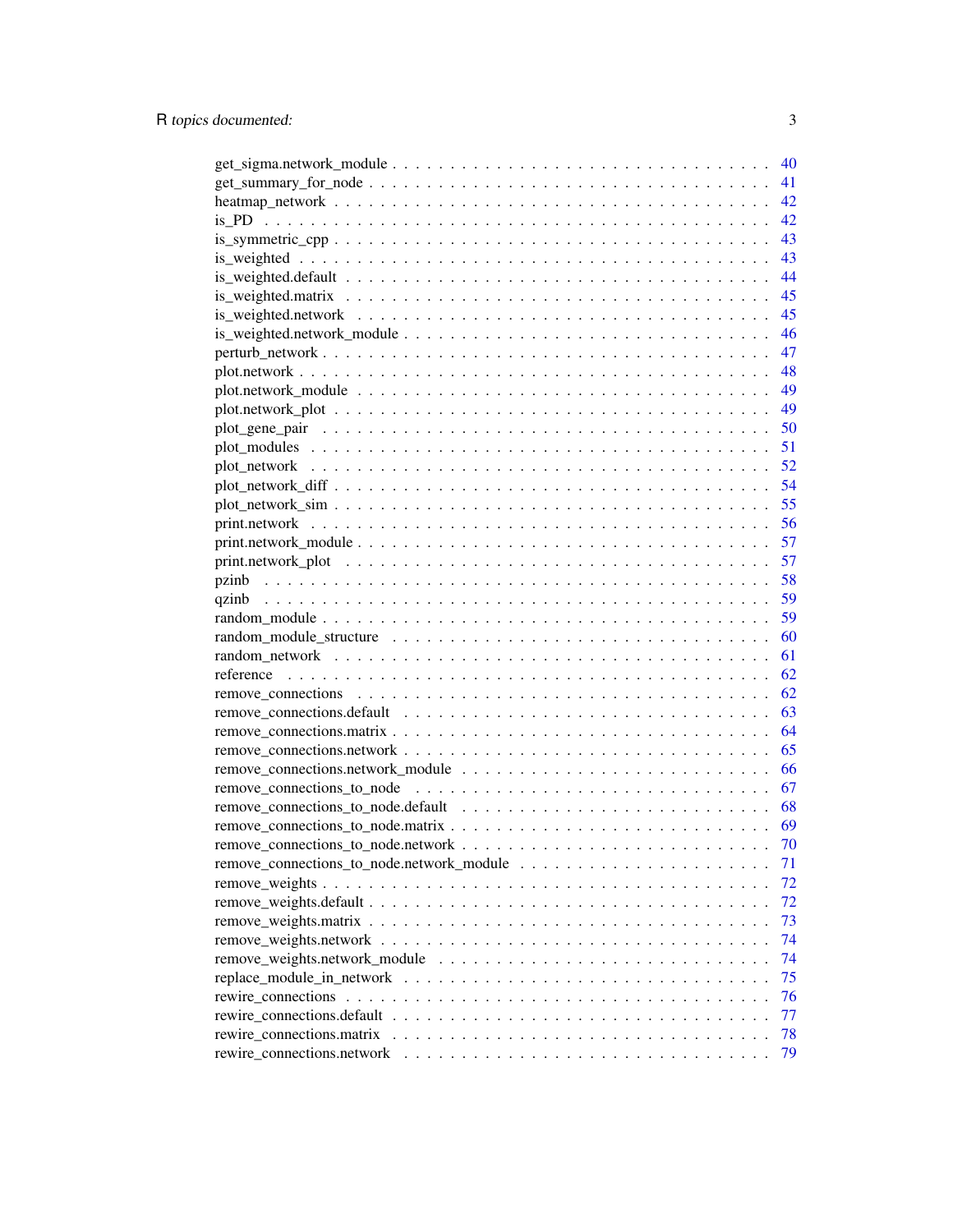<span id="page-3-0"></span>

### **Index** [93](#page-92-0)

```
add_modules_to_network
```
*Internal function for adding a set of modules to the network*

# Description

Internal function for adding a set of modules to the network

# Usage

```
add_modules_to_network(network, module_list)
```
# Arguments

| network     | The network to modify.                                    |
|-------------|-----------------------------------------------------------|
| module list | A list of 'network_module' objects to add to the network. |

# Value

The modified network.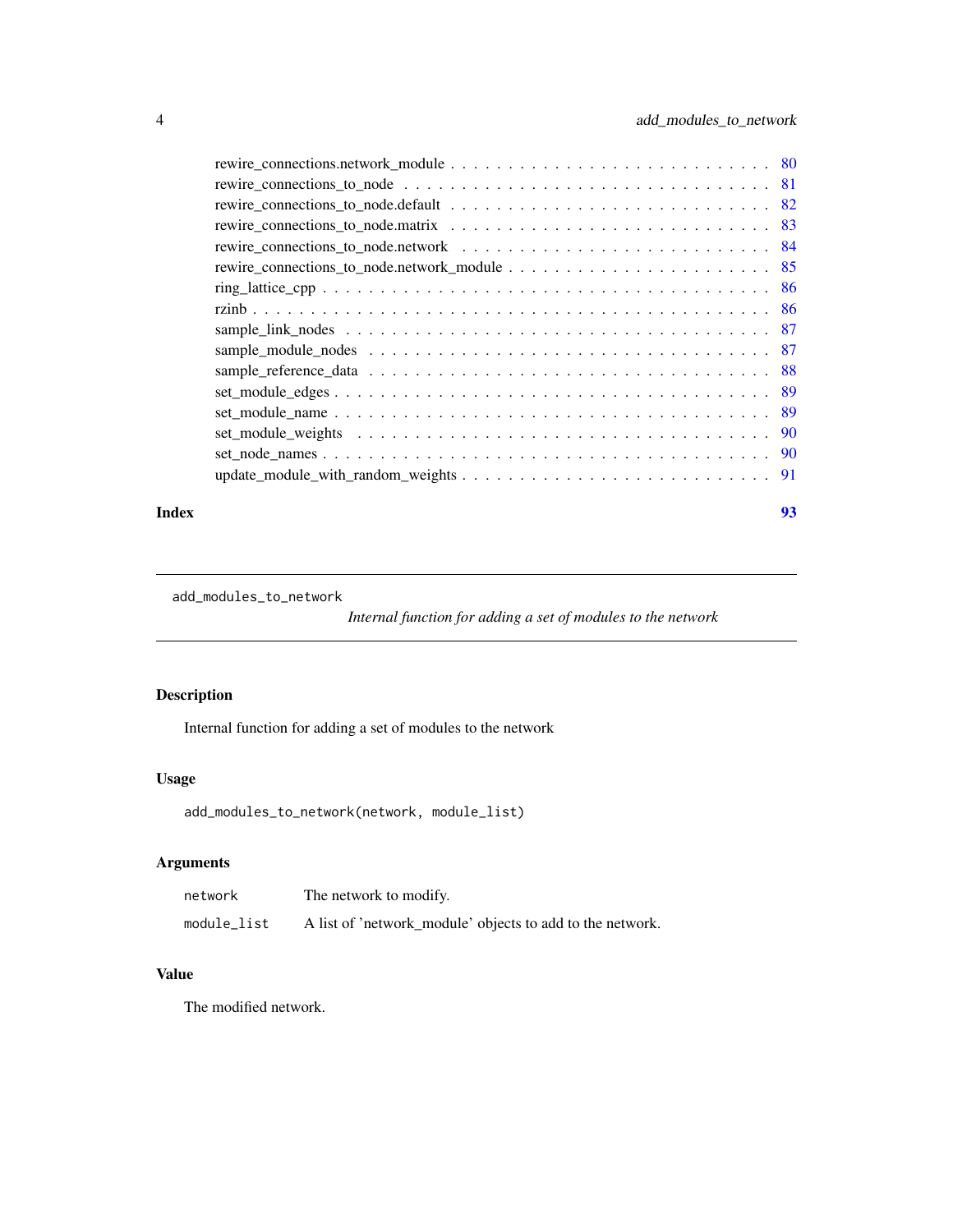<span id="page-4-0"></span>add\_random\_module\_to\_network

*Adds a random module of a given size to the network*

### Description

Adds a random module of a given size to the network

#### Usage

```
add_random_module_to_network(network, module_size, ...)
```
### Arguments

| network     | The 'network' object to modify.                   |
|-------------|---------------------------------------------------|
| module_size | The size of the module to generate.               |
| $\cdot$     | Additional arguments passed into random_module(). |

### Value

The modified 'network' object.

```
# This function provides an alternative way to iteratively add random
# modules to the network. It uses a weighted sampling of nodes, where
# nodes that haven't been selected for a module have a higher probability
# of being sampled for the new module.
nw <- create_empty_network(100)
plot(nw) # An empty network of 100 nodes.
# Add random modules of size 10 to the network, 1 at a time.
# By plotting the network each time, we can watch it grow.
set.seed(12345)
plot(nw <<- add_random_module_to_network(nw, 10))
plot(nw <<- add_random_module_to_network(nw, 10))
plot(nw <<- add_random_module_to_network(nw, 10))
plot(nw <<- add_random_module_to_network(nw, 10))
plot(nw <<- add_random_module_to_network(nw, 10))
plot(nw <<- add_random_module_to_network(nw, 10))
# Etc.
```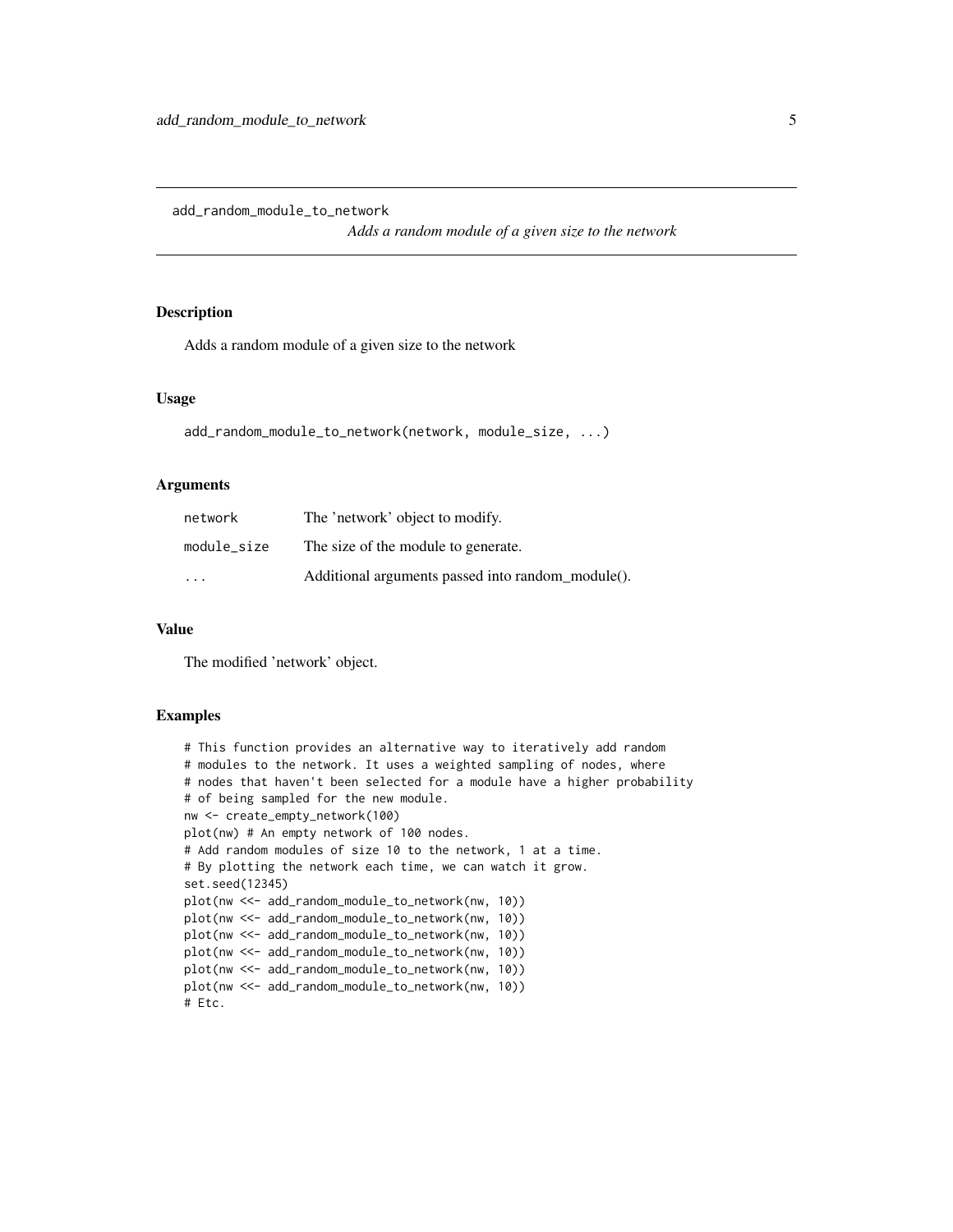<span id="page-5-0"></span>all\_networks\_contain\_same\_modules

*Internal function to check if a list of networks all contain the same modules.*

### Description

Internal function to check if a list of networks all contain the same modules.

### Usage

all\_networks\_contain\_same\_modules(network\_list)

# Arguments

network\_list A list of 'network' objects.

### Value

A logical value; TRUE indicates the networks contain the same modules, and FALSE indicates otherwise. Note, this only checks that the modules contain the same nodes - the structure of the modules are allowed to differ.

all\_networks\_contain\_same\_nodes *Internal function to check if a list of networks all contain the same nodes.*

# Description

Internal function to check if a list of networks all contain the same nodes.

### Usage

all\_networks\_contain\_same\_nodes(network\_list)

### Arguments

network\_list A list of 'network' objects.

# Value

A logical value; TRUE indicates the networks contain the same nodes, and FALSE indicates otherwise.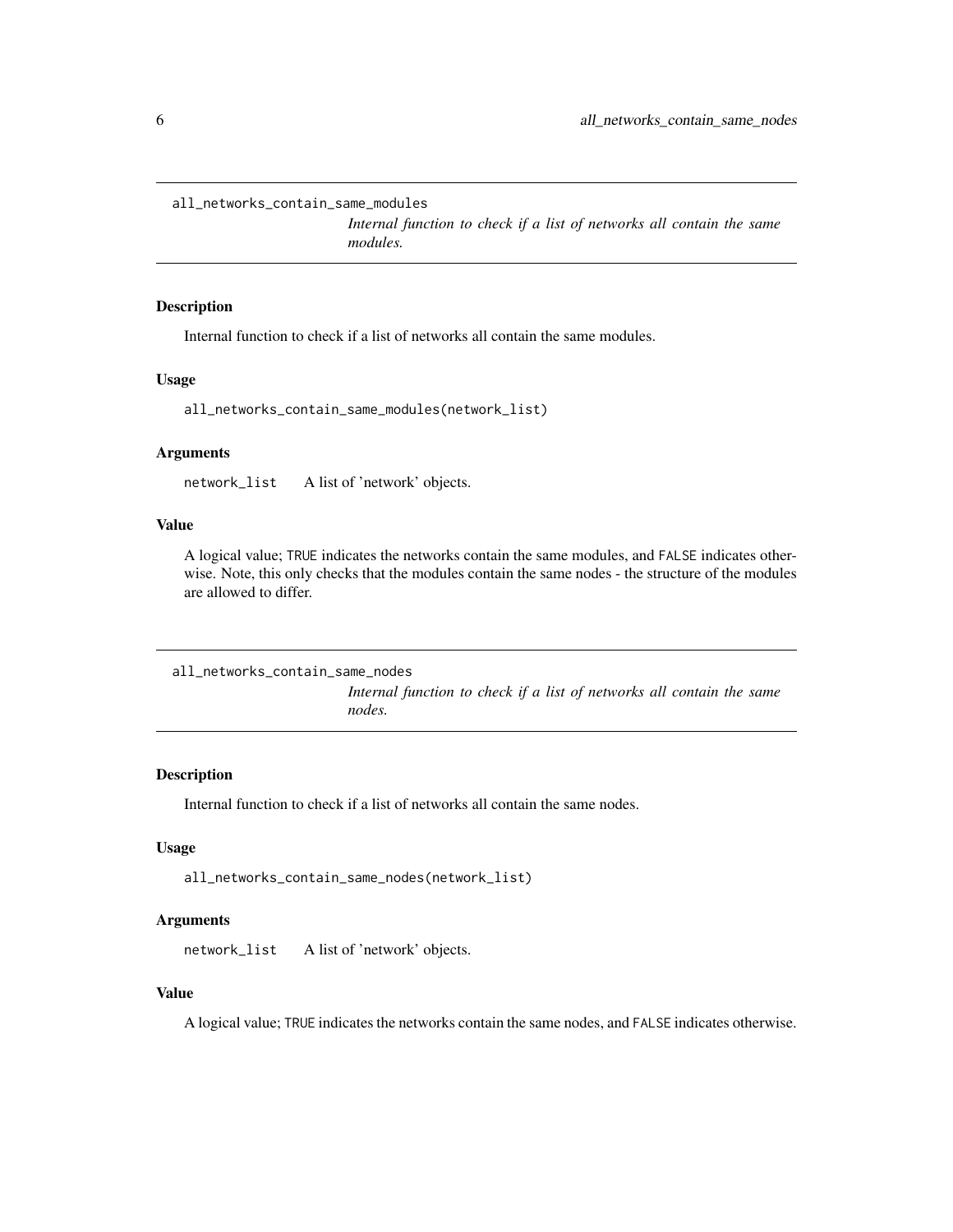<span id="page-6-0"></span>as\_single\_module *Collapses all modules in network into a single module*

#### Description

This modification can be used if it is desired to simulate from a single GGM rather than averaging over the GGMs for each module.

#### Usage

```
as_single_module(network)
```
### Arguments

network The 'network' object to modify

# Value

The modified 'network' object.

#### Examples

```
# This function can be used prior to generating weights for the network
# connections. With multiple modules in the network, the weighted network may
# gain conditional dependencies between nodes across modules. If the network
# is reduced to a single module prior to generating weights, then the
# weighted and unweighted networks will maintain the same structure.
nw <- random_network(20, n_modules = 3)
g \leftarrow plot(nw)nw <- gen_partial_correlations(nw)
plot(nw, g) # Additional edges appear from conditional dependencies across modules.
nw <- remove_weights(nw) # Remove weights to avoid warning message in next call.
nw <- as_single_module(nw)
nw <- gen_partial_correlations(nw)
plot(nw, g) # With only one module, the weighted network has the same structure.
```
check\_adjacency\_cpp *C++ implementation to check if a matrix is an adjacency matrix*

### Description

C++ implementation to check if a matrix is an adjacency matrix

### Usage

check\_adjacency\_cpp(m)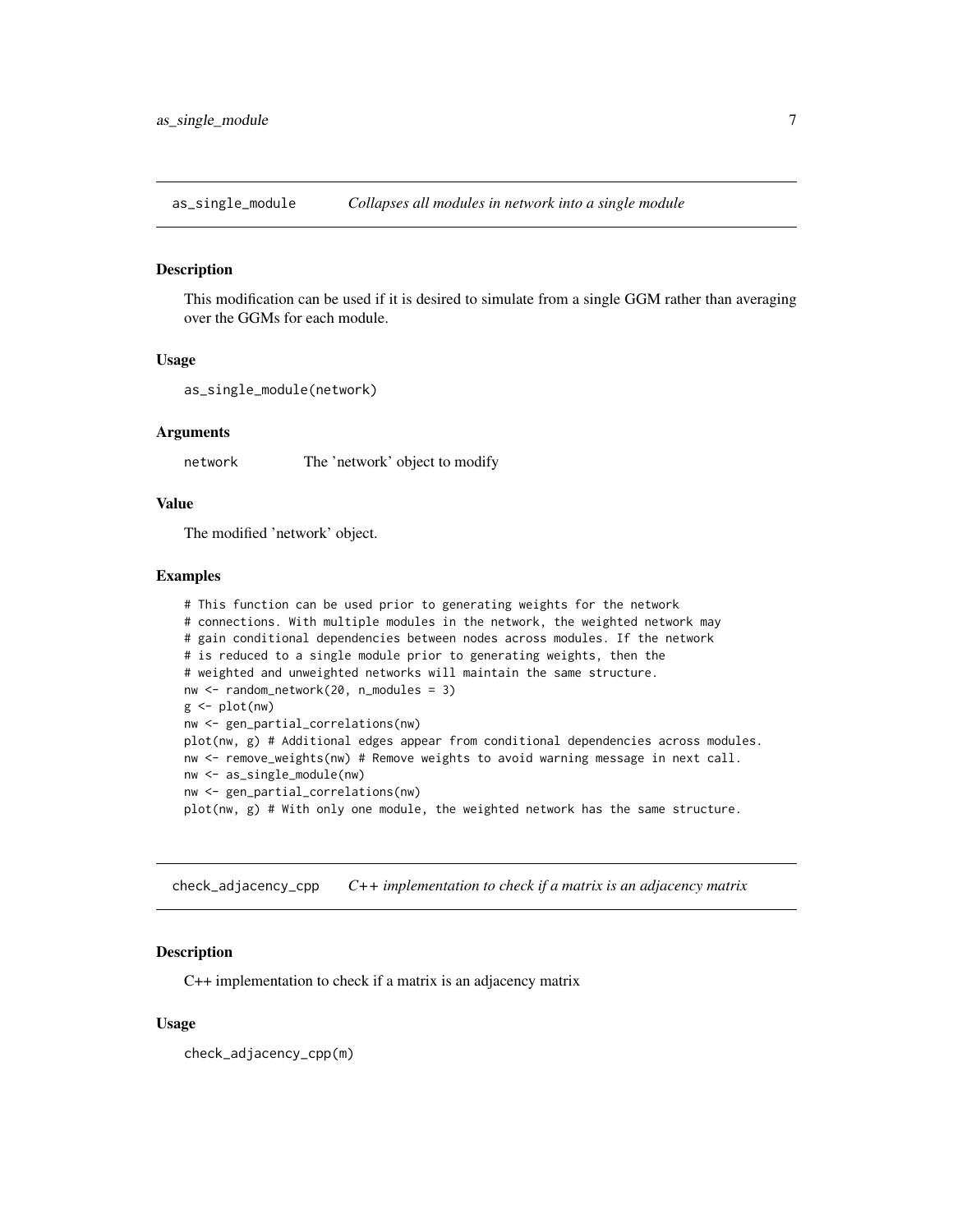<span id="page-7-0"></span>

m A matrix to check.

# Value

Returns 0 if the matrix is an adjacency matrix. If the matrix is not square, returns 1; if the diagonal entries are not all zero, returns 2; if the matrix is not symmetric, returns 3; if the matrix contains values other than 0 or 1, returns 4.

components\_in\_adjacency

*C++ implementation to obtain connected components in a graph.*

# Description

C++ implementation to obtain connected components in a graph.

# Usage

```
components_in_adjacency(adj)
```
#### Arguments

adj An adjacency matrix.

# Value

Returns a matrix with 2 columns containing the indicies in the lower-triangle of the matrix that are nonzero.

connect\_module\_structure

*Connect disconnected components in an adjacency matrix*

# Description

Connect disconnected components in an adjacency matrix

```
connect_module_structure(adj, weights = NULL, alpha = 100, beta = 1,
  epsilon = 10^{\circ}-5)
```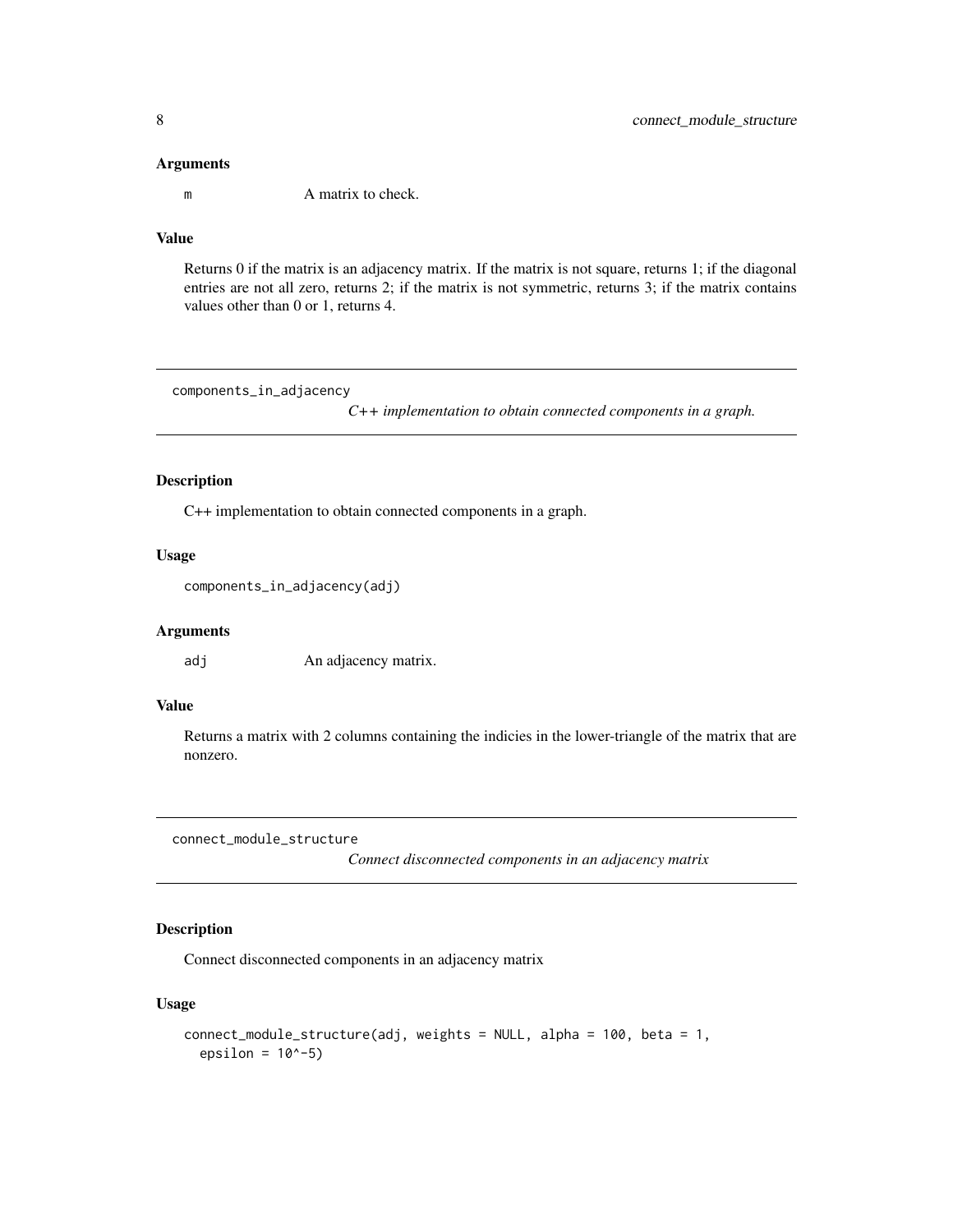<span id="page-8-0"></span>

| adj     | An adjacency matrix to modify.                                   |
|---------|------------------------------------------------------------------|
| weights | (Optional) weights used for sampling nodes.                      |
| alpha   | A positive value used to parameterize the Beta distribution.     |
| beta    | A positive value used to parameterize the Beta distribution.     |
| epsilon | A small constant added to the sampling probability of each node. |

#### Value

A modified adjacency matrix

#### Note

This function is used in [random\\_module\\_structure](#page-59-1) to reconnect any disconnected components after edge removal and rewiring. When connecting two components, a node is sampled from each component with probability that is dependent on node degree; those two nodes are then connected, which connects the components.

### Examples

```
# This function is used in `random_module_structure()` to reconnect any
# disconnected components. To demonstrate, we'll create a random structure,
# remove connections to one of the nodes (that node will then be a disconnected
# component), and use `connect_module_structure()` to reconnect it back to
# the main component.
adj <- random_module_structure(10)
adj <- remove_connections_to_node(adj, 1, prob_remove = 1)
# Note that there are now two components in the network:
components_in_adjacency(adj)
g <- plot_network(adj)
# After connecting, the network contains one component.
adj <- connect_module_structure(adj)
components_in_adjacency(adj)
plot_network(adj, g)
```
create\_cytoscape\_file *Create an edge table file for Cytoscape*

### Description

The returned data frame can be saved as a .csv file. Then, in Cytopscape use File -> Import -> Network -> File. Select the .csv file containing the data frame generated by this function. There will be a popup window. The source, interaction, and target columns should automatically be identified. Click OK.

```
create_cytoscape_file(g)
```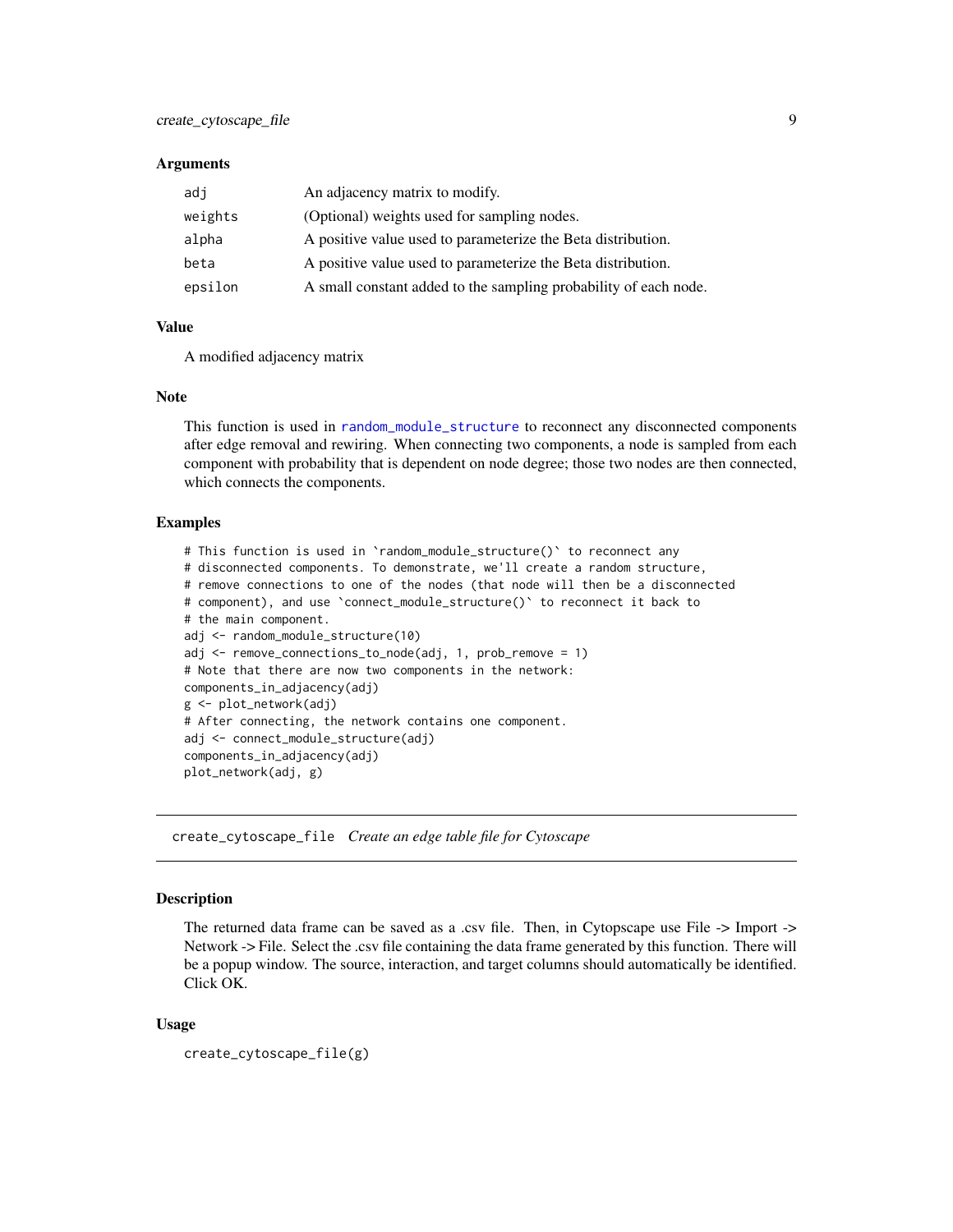<span id="page-9-0"></span>g A 'network\_plot' object. See [plot\\_network](#page-51-1).

# Examples

```
nw <- random_network(10)
g <- plot(nw)
nw_plot_cytoscape <- create_cytoscape_file(g)
# Save the edge table in a .csv file to be used in cytoscape.
write.table(nw_plot_cytoscape, file.path(tempdir(), "file_name.csv"),
            sep = ",", row.names = FALSE, col.names = TRUE, quote = FALSE)
```
create\_empty\_module *Create a module*

# Description

Create a module

### Usage

```
create_empty_module(nodes)
```
# Arguments

nodes A numeric vector indicating which nodes in the network are contained in this module.

### Value

A 'network\_module' object.

```
module <- create_empty_module(1:10)
plot(module) # A module with no edges.
```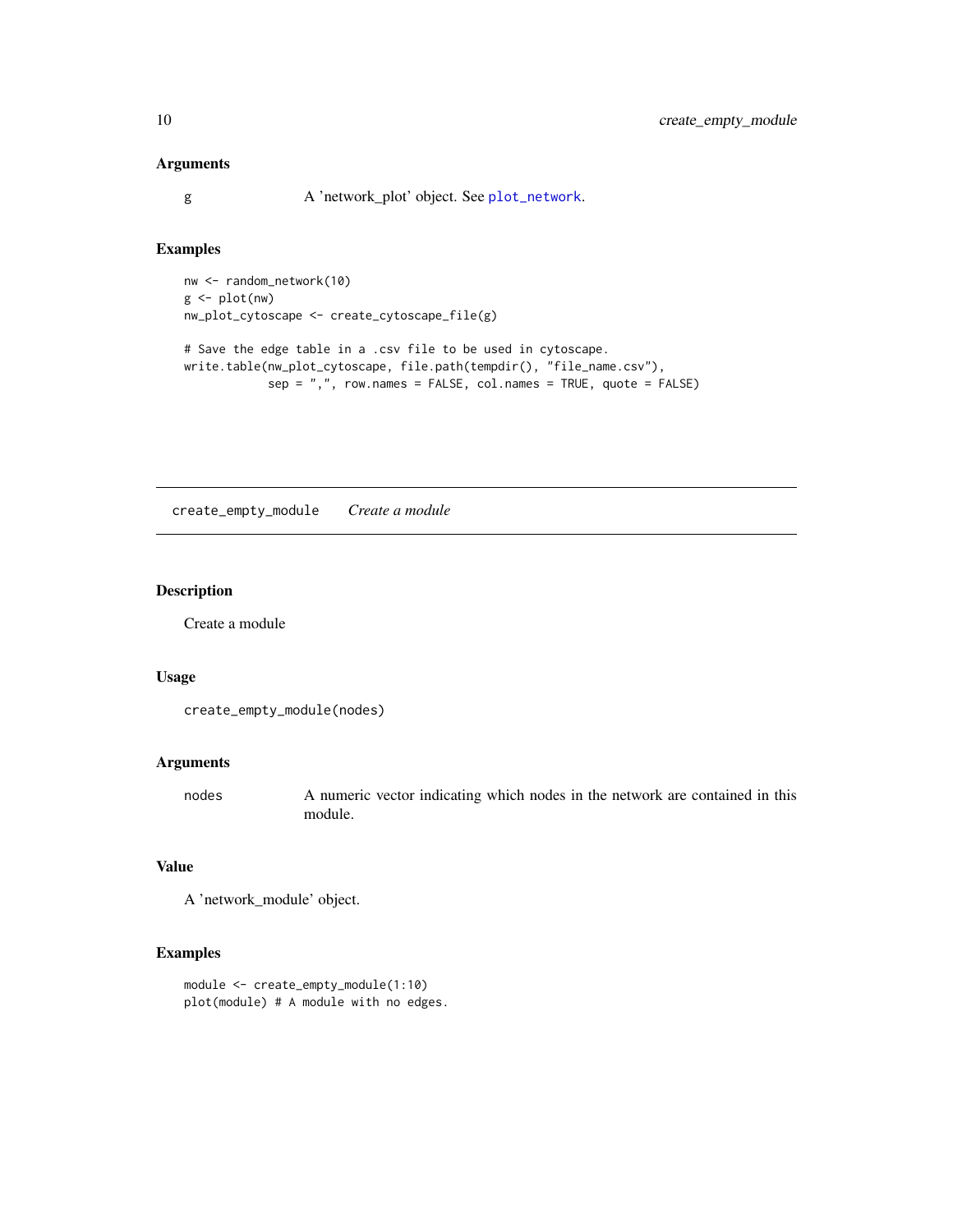<span id="page-10-0"></span>create\_empty\_network *Create a network object.*

# Description

Creates a 'network' object containing no modules.

#### Usage

```
create_empty_network(p)
```
#### Arguments

p The number of nodes in the network

### Value

A network object.

### Examples

```
nw <- create_empty_network(10)
plot(nw) # A network with no edges.
```
create\_modules\_for\_network

*Randomly sample subsets of genes for each module*

# Description

Creates a collection of modules containing randomly samples genes.

```
create_modules_for_network(n_modules, p, avg_module_size = 50,
  sd_module_size = 50, min_module_size = 10, max_module_size = 200,
  sample_link_nodes_fn = sample_link_nodes,
  sample_module_nodes_fn = sample_module_nodes, ...)
```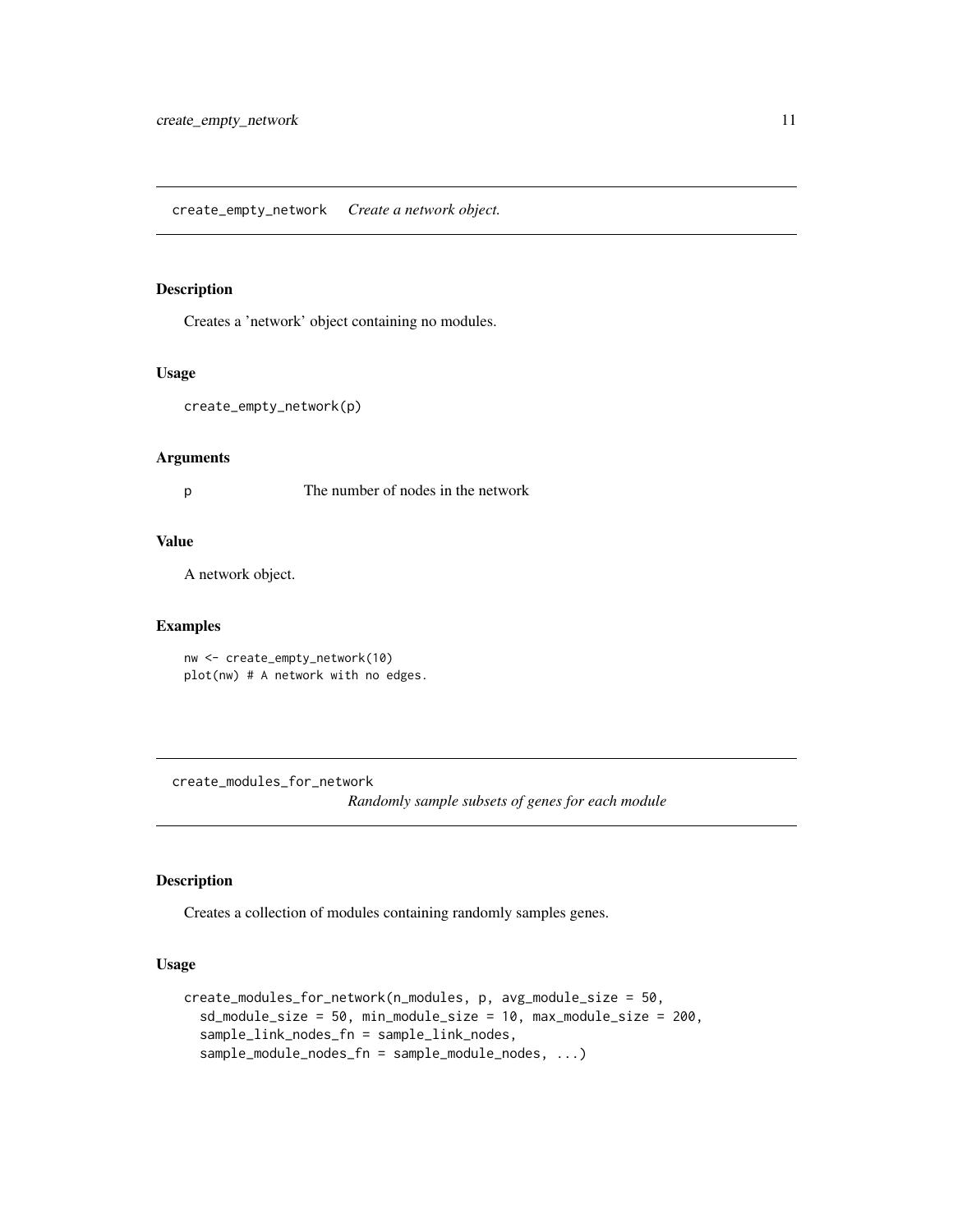<span id="page-11-0"></span>

| n_modules              | The number of modules to include in the network.                                                                                              |
|------------------------|-----------------------------------------------------------------------------------------------------------------------------------------------|
| p                      | The number of nodes in the network.                                                                                                           |
| avg_module_size        |                                                                                                                                               |
|                        | The average number of nodes in a module.                                                                                                      |
|                        | sd_module_size The standard deviation of module size.                                                                                         |
| min_module_size        |                                                                                                                                               |
|                        | The minimum number of nodes in a module.                                                                                                      |
| max_module_size        |                                                                                                                                               |
|                        | A positive value. Any generated module sizes above this value will be reduced<br>to 'max_module_size'. Set to 'Inf' to avoid this truncation. |
| sample_link_nodes_fn   |                                                                                                                                               |
|                        | A function used for sampling link nodes for a new module.                                                                                     |
| sample_module_nodes_fn |                                                                                                                                               |
|                        | A function used for sampling nodes for a new module.                                                                                          |
| $\ddotsc$              | Additional arguments passed to random_module.                                                                                                 |
|                        |                                                                                                                                               |

# Value

A list containing the indicies for genes contained in each module.

#### Examples

```
# Create a two modules (having random structures and sizes) from a pool
# of 100 nodes.
create_modules_for_network(n_modules = 2, p = 100)
# Set n_modules = NULL to continue making modules until all nodes have
# been selected at least once.
create_modules_for_network(n_modules = NULL, p = 100)
```
<span id="page-11-1"></span>create\_module\_from\_adjacency\_matrix *Create a module from an adjacency matrix*

# Description

The edges in the module will be set to the edges in the adjacency matrix. The edges are undirected, and only the lower triangle of the matrix is considered. See [set\\_module\\_edges](#page-88-1) for more details.

```
create_module_from_adjacency_matrix(adjacency_matrix, nodes = NULL,
 module_name = NULL, run_checks = TRUE)
```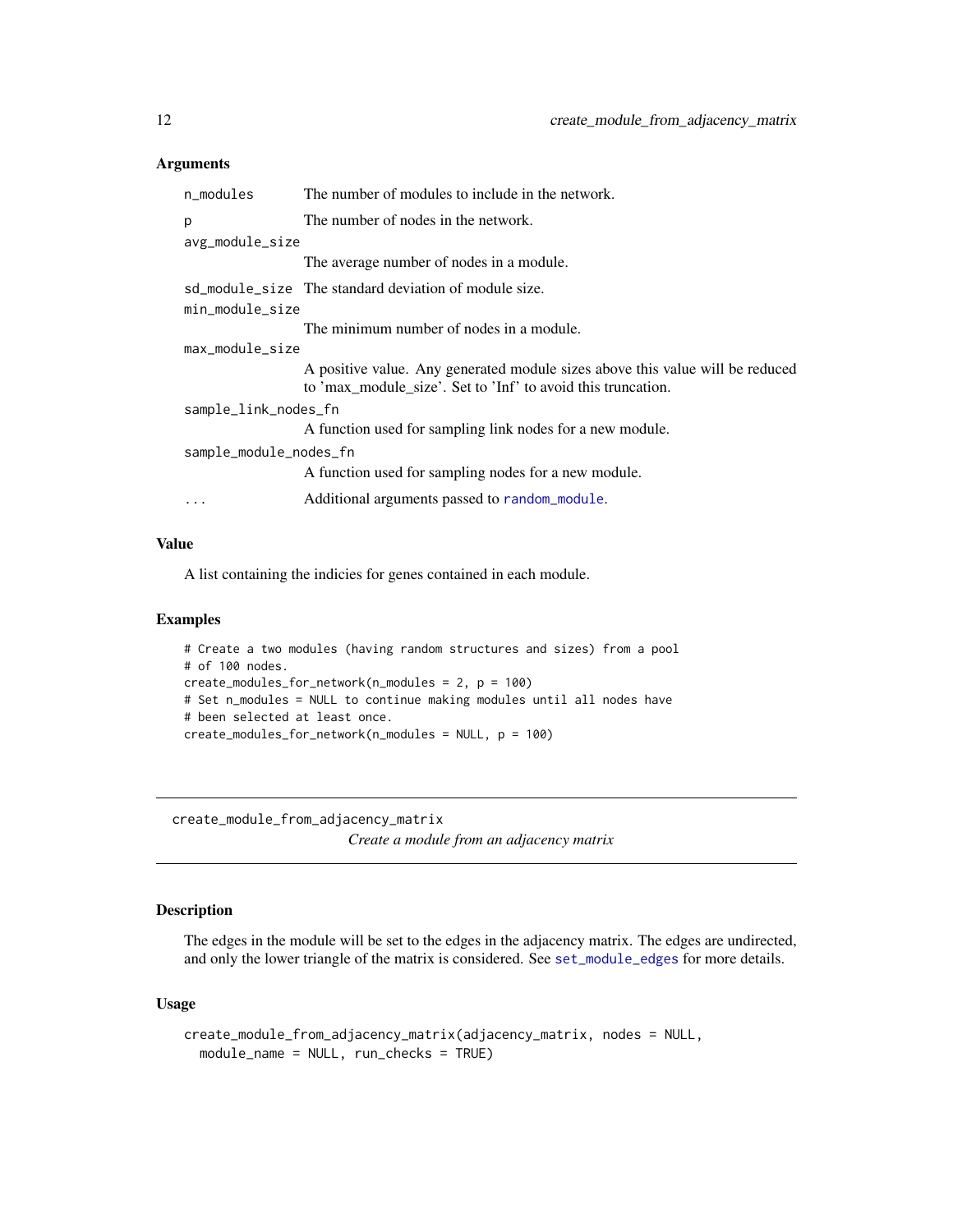<span id="page-12-0"></span>

| adjacency_matrix |                                                                                                        |
|------------------|--------------------------------------------------------------------------------------------------------|
|                  | The adjacency matrix used to create the module.                                                        |
| nodes            | A numeric vector indicating which nodes in the network are contained in this<br>module.                |
| module_name      | (optional) Character string specifying the name of the module. If NULL, the<br>module will be unnamed. |
| run_checks       | If TRUE, then the adjacency_matrix argument is checked.                                                |

# Value

A 'network\_module' object.

# Examples

```
nw <- random_network(10)
nw <- gen_partial_correlations(nw)
adj_mat <- get_adjacency_matrix(nw)
create_module_from_adjacency_matrix(adj_mat)
```
<span id="page-12-1"></span>create\_module\_from\_association\_matrix

*Create a module from an association matrix*

# Description

The edge weights in the module will be set to the corresponding values in the association matrix. The edges are undirected, and only the lower triangle of the matrix is considered. See [set\\_module\\_weights](#page-89-1) for more details.

### Usage

```
create_module_from_association_matrix(association_matrix, nodes = NULL,
 module_name = NULL)
```
#### Arguments

| association_matrix |                                                                                                        |
|--------------------|--------------------------------------------------------------------------------------------------------|
|                    | The association matrix used to create the module.                                                      |
| nodes              | A numeric vector indicating which nodes in the network are contained in this<br>module.                |
| module_name        | (optional) Character string specifying the name of the module. If NULL, the<br>module will be unnamed. |

# Value

A 'network\_module' object.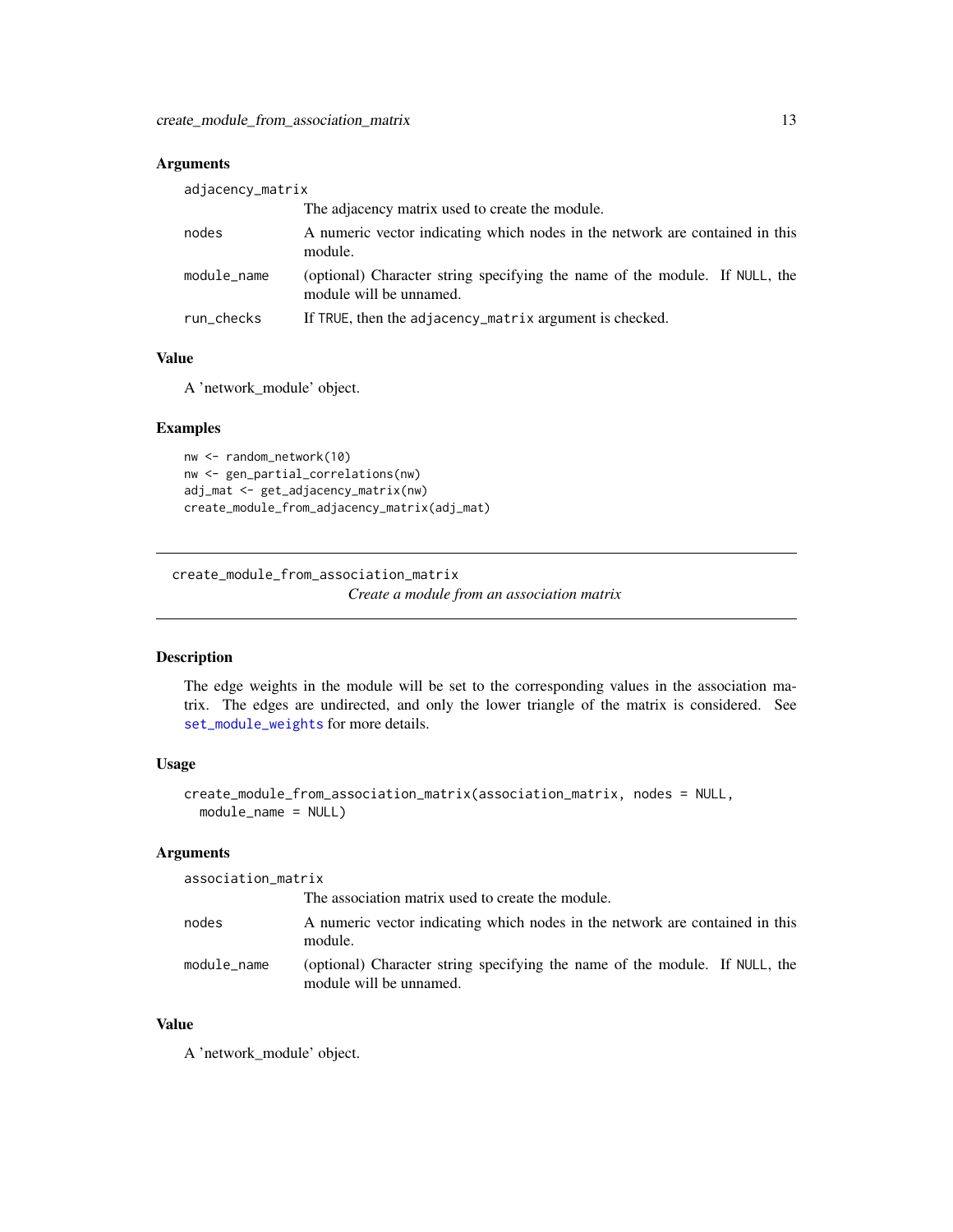# Examples

```
nw <- random_network(10)
nw <- gen_partial_correlations(nw)
assoc_mat <- get_association_matrix(nw)
create_module_from_association_matrix(assoc_mat)
```
create\_network\_from\_adjacency\_matrix

*Create a network object from an adjacency matrix*

# Description

Create a network object from an adjacency matrix

### Usage

```
create_network_from_adjacency_matrix(adjacency_matrix, ...)
```
# Arguments

```
adjacency_matrix
```

| The adjacency matrix for the network. Since the adjacency matrix only pro-       |  |  |
|----------------------------------------------------------------------------------|--|--|
| vides information on the global connections, the resulting 'network' object will |  |  |
| consist of a single module containing these connections.                         |  |  |

... Additional arguments passed to [create\\_module\\_from\\_adjacency\\_matrix](#page-11-1).

# Value

A network object.

```
adj_mat <- random_module_structure(10)
nw <- create_network_from_adjacency_matrix(adj_mat)
all(adj_mat == get_adjacency_matrix(nw))
```
<span id="page-13-0"></span>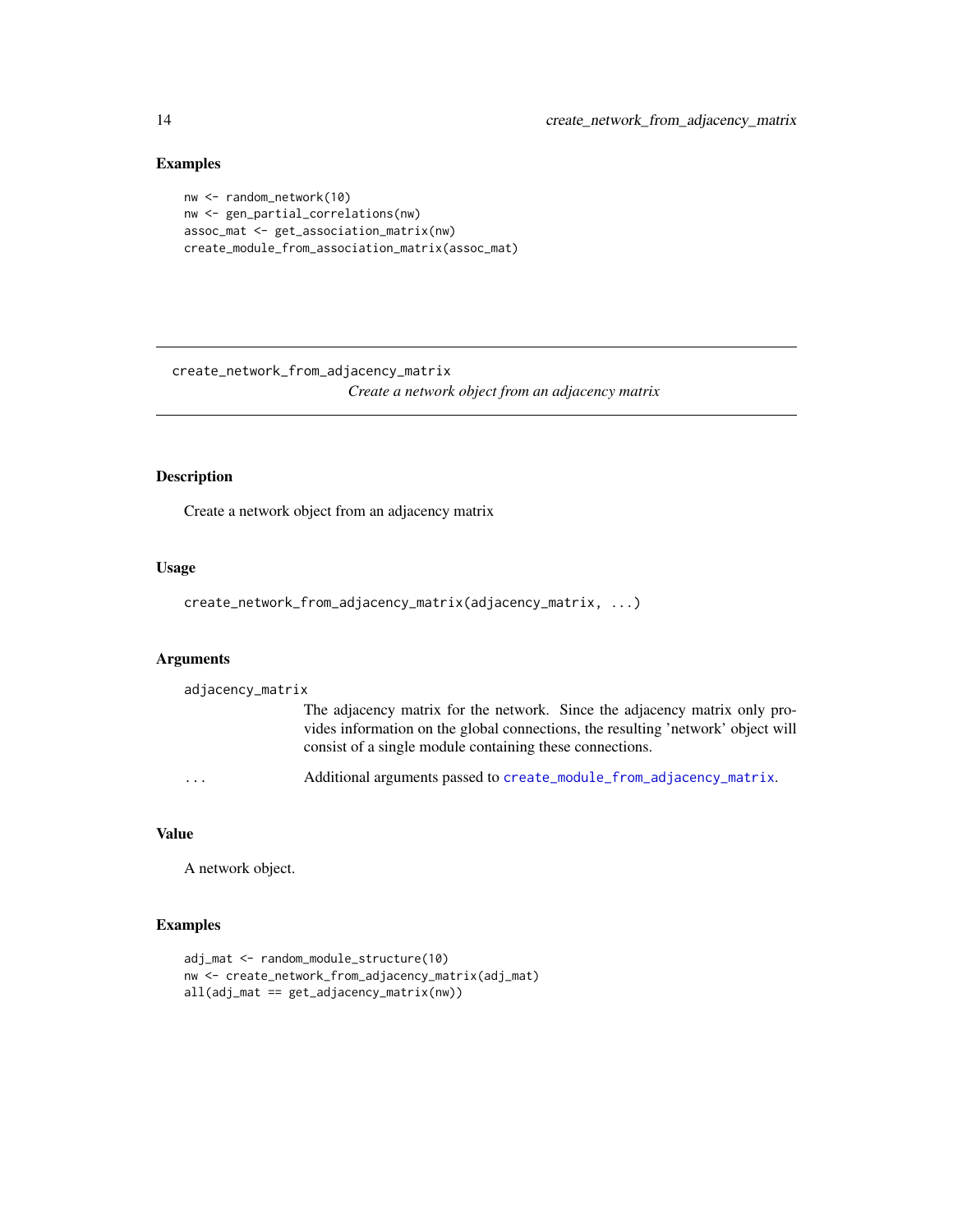<span id="page-14-0"></span>create\_network\_from\_association\_matrix *Create a network object from an association matrix*

#### **Description**

Create a network object from an association matrix

### Usage

```
create_network_from_association_matrix(association_matrix, ...)
```
#### Arguments

association\_matrix

The association matrix for the network. Since the association matrix only provides information on the global connections, the resulting 'network' object will consist of a single weighted module containing these connections. The edge weights, i.e. the partial correlations, will correspond to the nonzero values in the matrix.

Additional arguments passed to [create\\_module\\_from\\_association\\_matrix](#page-12-1).

#### Value

A network object.

#### Examples

```
# Create a random weighted network and extract the association matrix from it.
nw <- random_network(10)
nw <- gen_partial_correlations(nw)
assoc_mat <- get_association_matrix(nw)
# Any association matrix can be used to directly create a network object.
# However, the created network will only contain one module.
nw_from_assoc <- create_network_from_association_matrix(assoc_mat)
all(get_adjacency_matrix(nw) == get_adjacency_matrix(nw_from_assoc))
```
create\_network\_from\_modules

*Create a network object.*

#### Description

Generates a 'network' object from a list of 'network\_modules', The modules are assumed to have their local network structure already generated. Individual modules can be generated using the [random\\_module](#page-58-1) function.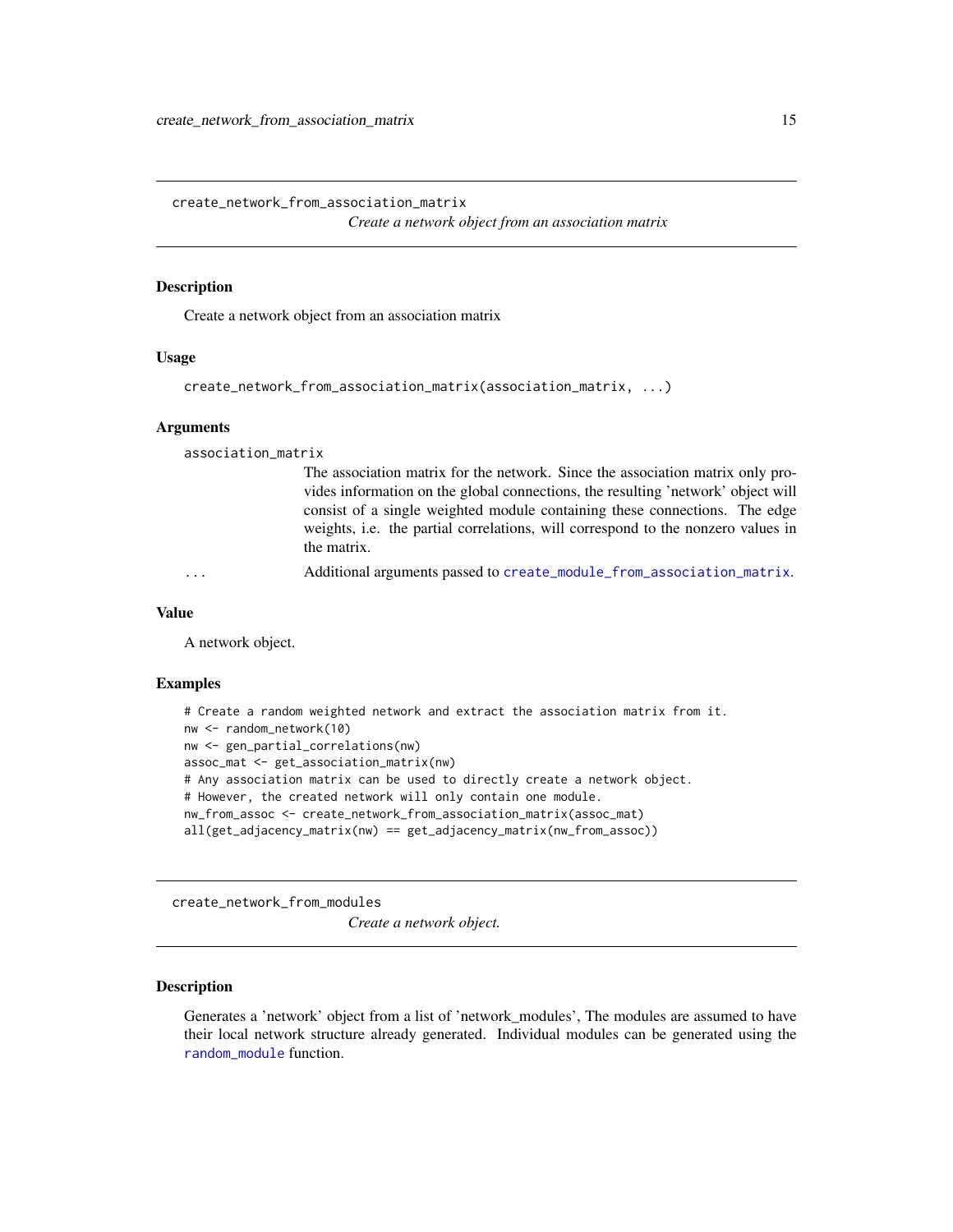<span id="page-15-0"></span>16 dzinb

#### Usage

```
create_network_from_modules(p, module_list,
 node\_names = as.charAter(1:p), ...)
```
#### Arguments

|                            | The number of nodes in the graph                                                                                                                                                                                                  |
|----------------------------|-----------------------------------------------------------------------------------------------------------------------------------------------------------------------------------------------------------------------------------|
| module_list                | A named list of 'network module' objects.                                                                                                                                                                                         |
| node_names                 | (optional) Vector of strings providing names for each node in the graph. Default<br>names are "1", "2", , " $p$ ".                                                                                                                |
| $\cdots$                   | Arguments to be passed to other methods. Possible arguments include:                                                                                                                                                              |
| prob_rewire<br>prob_remove | The probability of removing a connection from the local network structure; this is applied to each edge created<br>The probability of rewiring a connection from the local network structure; this is applied every connection of |

neig\_size The initial degree of each node when constructing the ring lattice. See [random\\_module\\_structure](#page-59-1). alpha A positive value used to parameterize the Beta distribution used to sample nodes based on their degree. Larger beta A positive value used to parameterize the Beta distribution used to sample nodes based on their degree. Set to epsilon A small constant added to the sampling probability of each node. See [random\\_module\\_structure](#page-59-1).

### Value

A network object.

# Examples

```
# Networks can be crafted manually by first constructing the individual
# modules, then putting them together to create a network.
module_1 <- random_module(1:10) # A module containing nodes 1-10
module_2 \le random_module(5:15) # A module containing nodes 5-15
# Create a network containing 20 nodes and the two modules.
nw <- create_network_from_modules(20, list(module_1, module_2))
nw
# Note: nodes 16-20 are not in a module, so they have no connections.
plot(nw)
```
dzinb *The Zero-Inflated Negative Binomial Distribution*

### Description

The Zero-Inflated Negative Binomial Distribution

### Usage

 $dzinb(x, size, mu, rho = 0, log = FALSE)$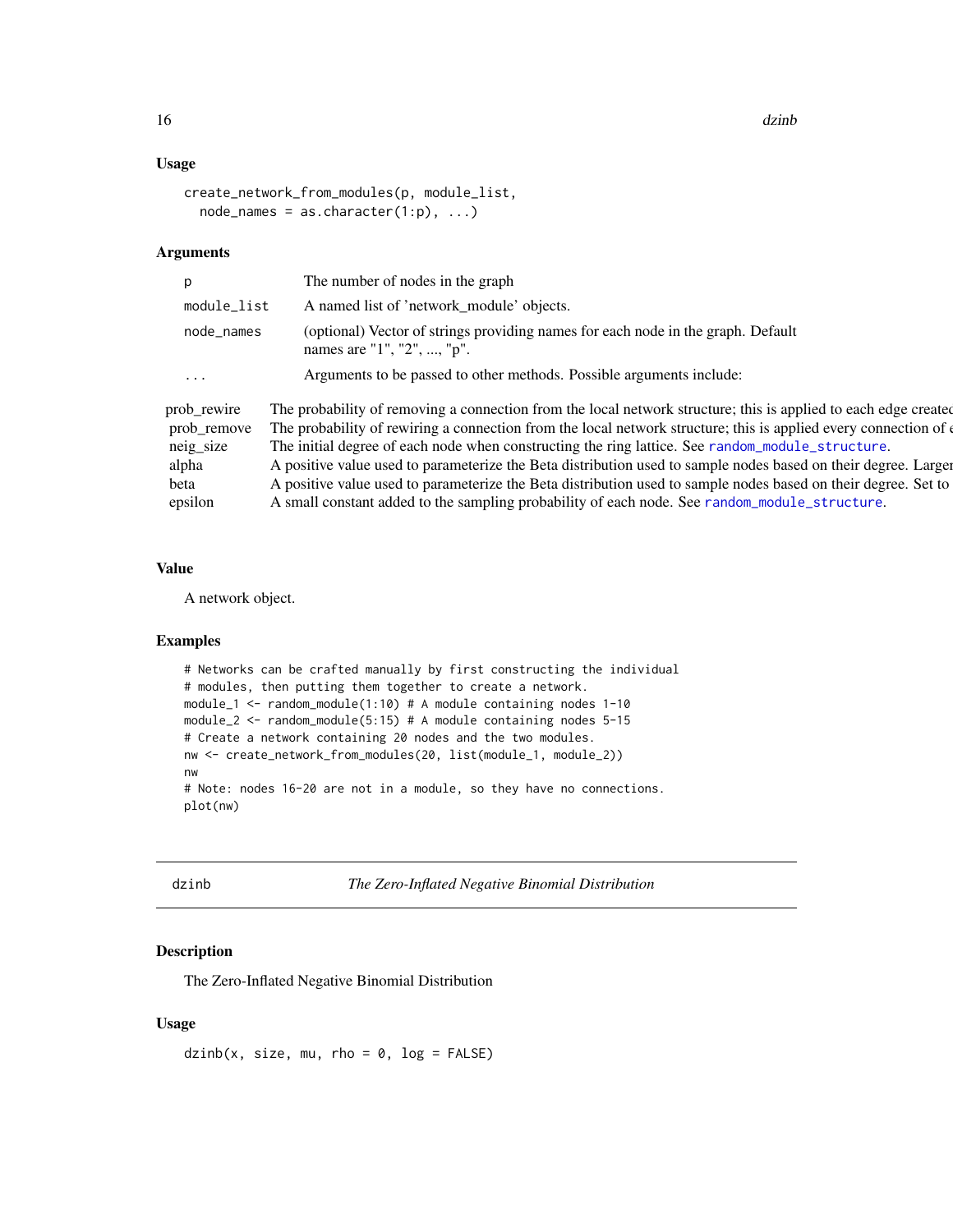#### <span id="page-16-0"></span>ecdf\_cpp 17

### Arguments

| X    | A vector of quantities.                         |
|------|-------------------------------------------------|
| size | The dispersion paramater used in dnbinom.       |
| mu   | The mean parameter used in dnbinom.             |
| rho  | The zero-inflation parameter.                   |
| log  | Logical; if $TRUE$ , then $log(d)$ is returned. |

# Value

The value(s) of the density function evaluated at x.

# Examples

```
x <- rzinb(10, 1, 10, 0.1)
p <- pzinb(x, 1, 10, 0.1)
y <- qzinb(p, 1, 10, 0.1)
all(x == y)# Compute P(0 < X < 5) for X \sim ZINB(1, 10, 0.1)sum(dzinb(0:5, 1, 10, 0.1))
```
# ecdf\_cpp *C++ implementation of empirical CDF*

# Description

Constructs the empirical CDF, F, for a set of observations, x, and returns  $F(x)$ .

# Usage

ecdf\_cpp(x)

#### Arguments

x The observation to construct the empirical CDF from.

# Value

Returns the values for  $F(x)$ .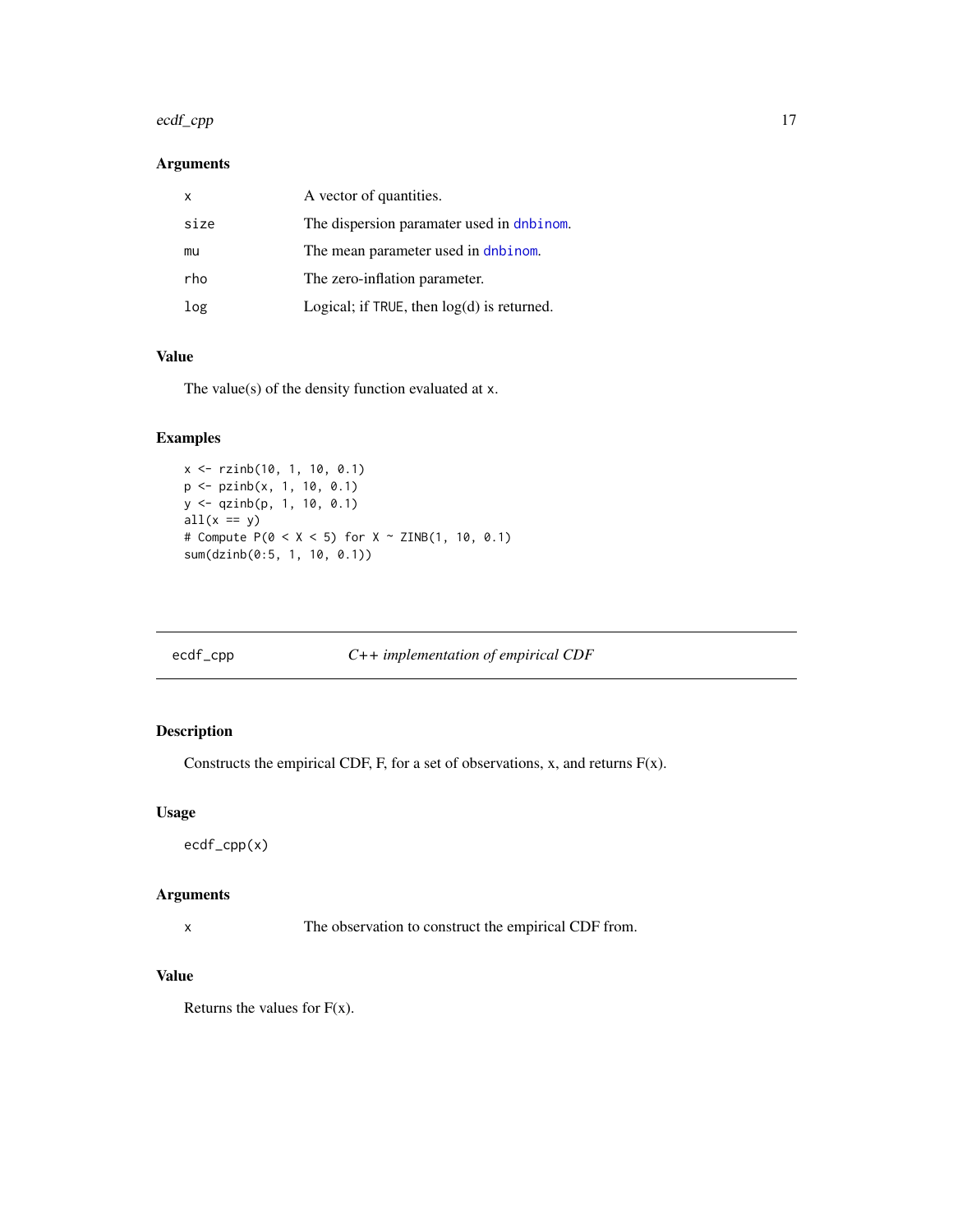```
edges_from_adjacency_cpp
```
*C++ implementation for obtaining an edge list from adjacency matrix*

### Description

C++ implementation for obtaining an edge list from adjacency matrix

#### Usage

edges\_from\_adjacency\_cpp(adj)

#### Arguments

adj An adjacency matrix.

# Value

Returns a matrix with 2 columns containing the indicies in the lower-triangle of the matrix that are nonzero.

```
est_params_from_reference
```
*Estimate ZINB parameters from reference data*

# Description

The observations in the reference dataset should be as homogeneous as possible. For example, we should not expect differential expression or differential connectivity of genes within the sample. If the data are heterogeneous, the estimation of the parameters may be unreliable.

#### Usage

est\_params\_from\_reference(reference, verbose = TRUE)

### Arguments

| reference | Either a vector or data. frame of counts from a reference gene expression profile. |
|-----------|------------------------------------------------------------------------------------|
|           | If a data frame is provided, each column should correspond to a gene.              |
| verbose   | Boolean indicator for message output.                                              |

### Value

Returns a list containing a matrix of parameter estimates 'size', 'mu', and 'rho' for each gene in the reference, and the reference dataset used. The parameter matrix can be used in [gen\\_zinb](#page-20-1).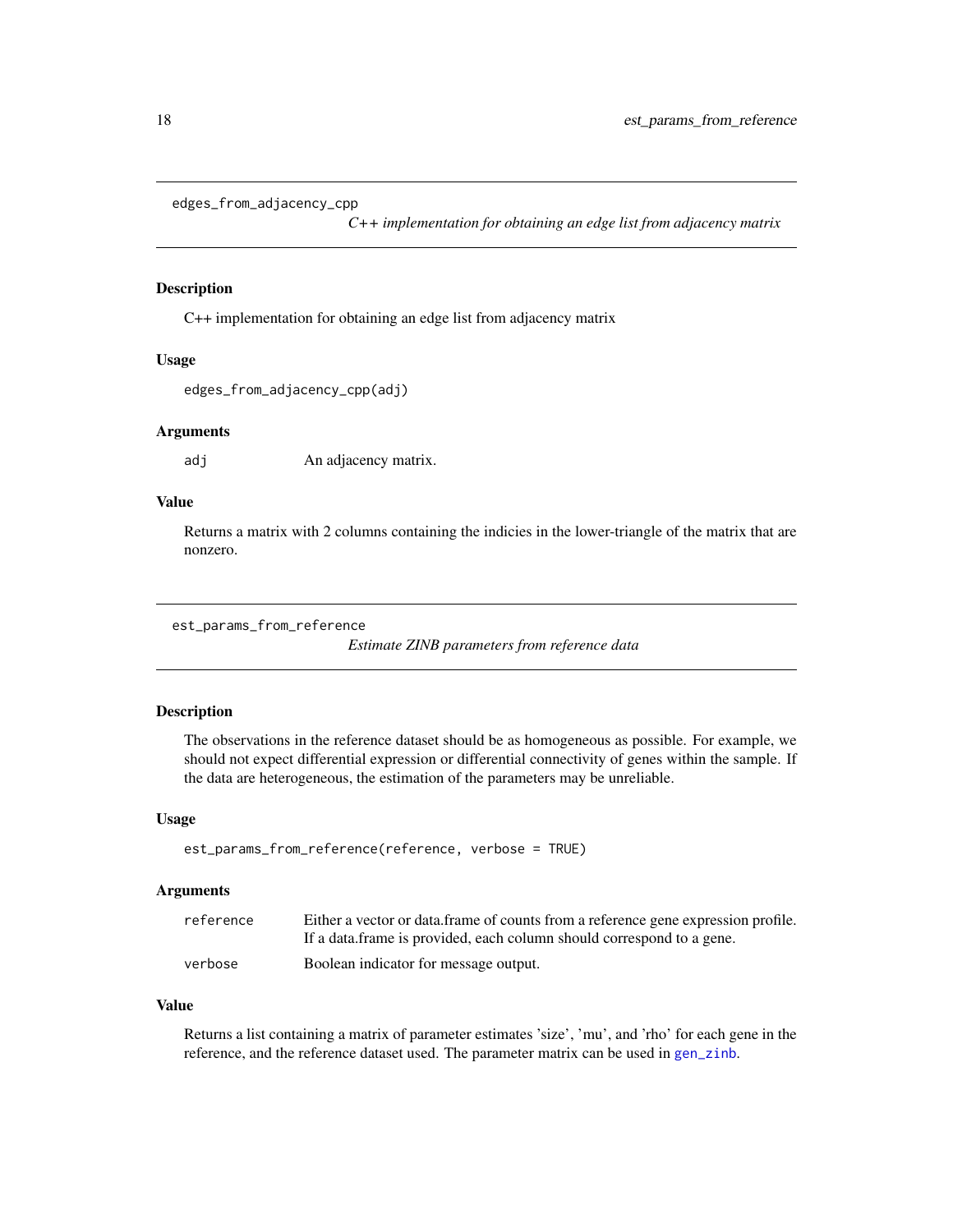# <span id="page-18-0"></span>gen\_gaussian 19

#### Examples

```
# The internal reference dataset already contains ZINB parameter estimates,
# so running est_params_from_reference() is not necessary. To simulate
# ZINB data from a different RNA-seq reference dataset, the data can
# be passed into gen_zinb() directly using the 'reference' argument, and
# est_params_from_reference() will be used automatically (i.e. the user
# does not need to call this function directly).
# An example using the reference dataset
data(reference)
# The RNA-seq dataset should have samples as rows and genes as columns:
rnaseq <- reference$rnaseq
# Estimate ZINB params for first ten genes.
params <- est_params_from_reference(rnaseq[, 1:10])$params
# However, the previous call is not needed for simulated ZINB data.
# The RNA-seq dataset can be passed directly to `gen_zinb()`.
nw <- random_network(10)
x <- gen_zinb(20, nw, reference = rnaseq[, 1:10])$x # Pass in 'rnaseq' directly.
```
gen\_gaussian *Generate observations from a Gaussian graphical model.*

#### Description

Generates data based on the multivariate normal distribution parameterized by a zero mean vector and a covariance matrix. Observations are generated for each module in the network individually, and the covariance matrix is set to the inverse of the standardized association matrix for the module. Observations are combined for gene i by taking the sum across the m\_i modules containing it and dividing by sqrt $(m_i)$ .

### Usage

```
gen_gaussian(n, ...)
```
#### **Arguments**

| n        | The number of samples to generate. If multiple networks are provided, n sam-<br>ples are generated per network.         |
|----------|-------------------------------------------------------------------------------------------------------------------------|
| $\cdots$ | The 'network' object(s) to generate data from. Can be a single network, many<br>networks, or a single list of networks. |

#### Value

A list containing the n by p matrix of samples and the 'network' object used to generate them.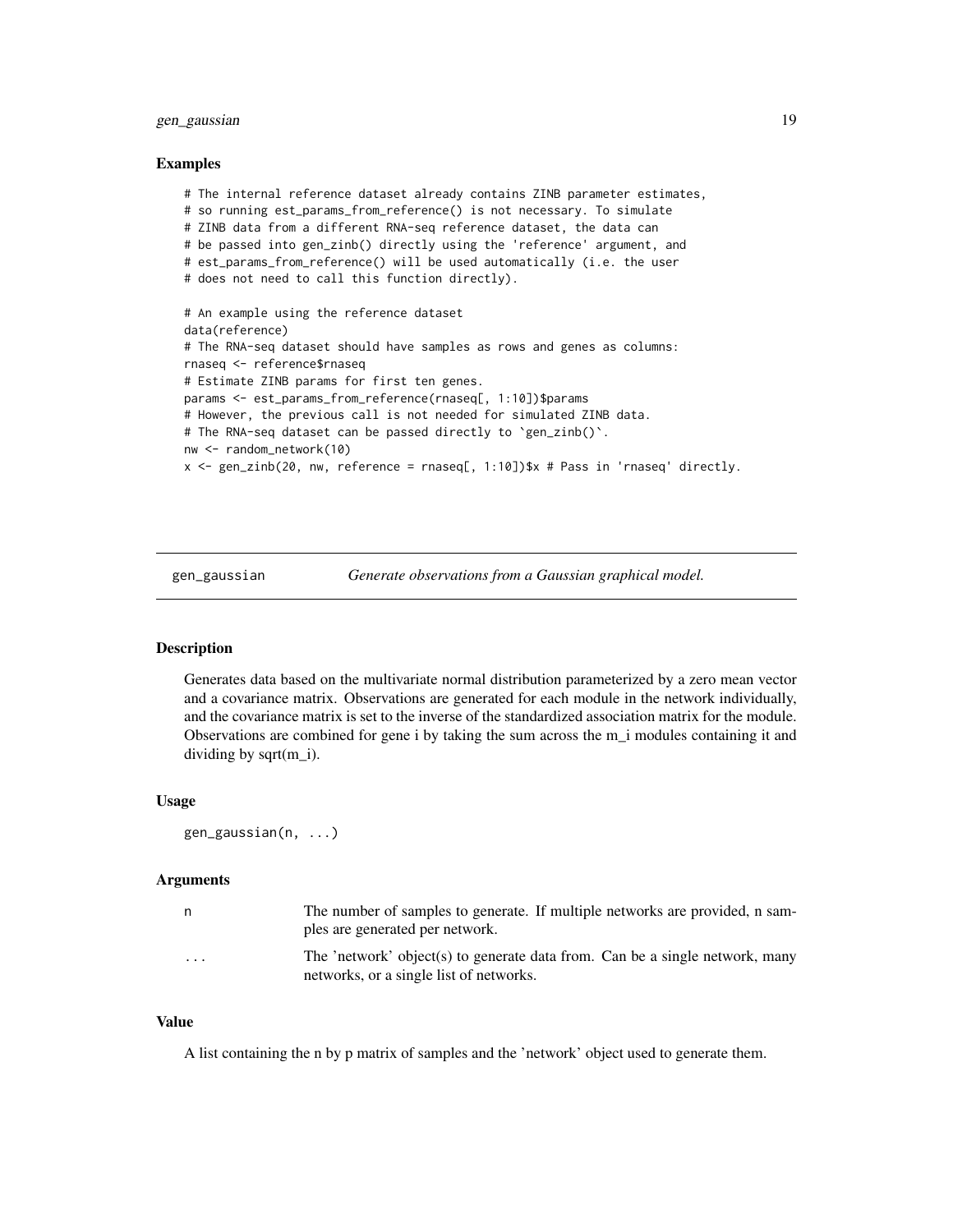### Examples

```
nw <- random_network(10) # Create a random network with 10 nodes.
nw <- gen_partial_correlations(nw) # Add weights to connections in the network.
x <- gen_gaussian(20, nw)$x # Simulate 20 Gaussian observations from network.
```
gen\_partial\_correlations

*Generate partial correlations for a list of networks.*

### Description

Random partial correlations are generated to weigh the network connections. If multiple networks are provided, the networks must contain the same nodes and the same modules (the connections within modules may differ). Any connection that is common across different networks will also have the same partial correlation weight across networks.

# Usage

```
gen_partial_correlations(..., k = 2.5, rweights = function(n)
  (-1)^{\text{th}}inom(n, 1, 0.5) * runif(n, 0.5, 1))
```
#### Arguments

| $\cdot$  | The 'network' objects to modify.                                                                                                                                                                                                                                      |
|----------|-----------------------------------------------------------------------------------------------------------------------------------------------------------------------------------------------------------------------------------------------------------------------|
| k        | An positive number used to ensure that the matrix inverse is numerically stable.<br>$k = 2.5$ is the default value; higher values will allow for larger values of partial<br>correlations (and will result in a wider distribution of Pearson correlations).          |
| rweights | A generator for initial weights in the network. By default, values are generated<br>uniformly from $(-1, -0.5)$ U $(0.5, 1)$ . The weights will be adjusted so that the<br>sign of a generated weight and the sign of the corresponding partial correlation<br>agree. |

#### Value

An updated network object containing random weights. If multiple networks were provided, then a list of network objects is returned.

- nw <- random\_network(10) # Create a random network with 10 nodes.
- nw <- gen\_partial\_correlations(nw) # Add weights to connections in the network.

<span id="page-19-0"></span>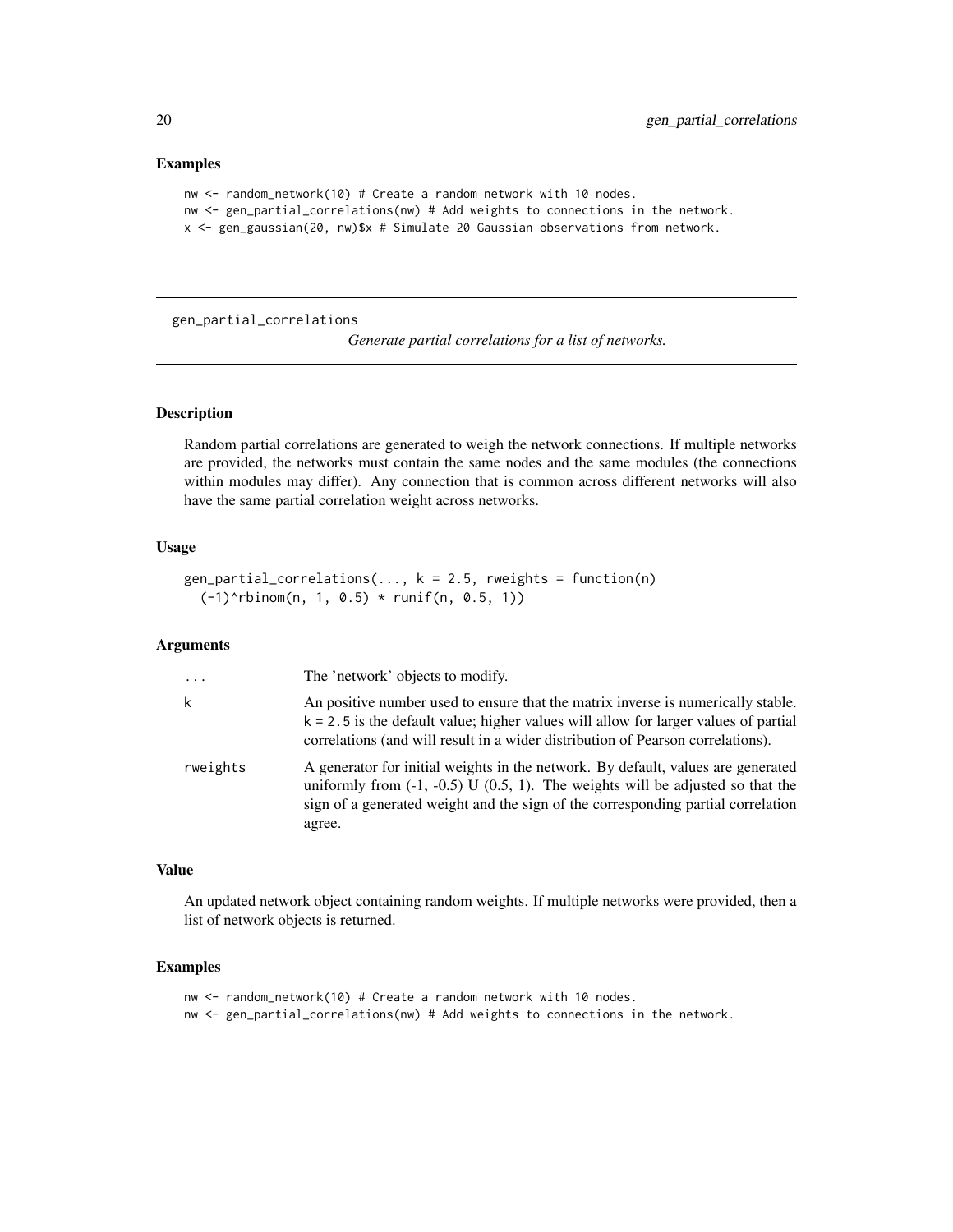<span id="page-20-0"></span>

### Description

The expression data are generated based on the gene-gene associations of an underlying network. An association structure is imposed by first generating data from a multivariate Gaussian distribution. Those data are then used to sample from the empirical distribution of gene expression profiles in the reference dataset using the inverse transform method.

#### Usage

```
gen_rnaseq(n, network, reference = NULL, verbose = TRUE)
```
### Arguments

| n.        | The number of samples to generate.                                                                                                                             |
|-----------|----------------------------------------------------------------------------------------------------------------------------------------------------------------|
| network   | A 'network' object or list of 'network' objects.                                                                                                               |
| reference | A data frame containing reference gene expression data. Rows should corre-<br>spond to samples and columns to genes. If NULL, then the kidney dataset is used. |
| verbose   | Boolean indicator for message output.                                                                                                                          |

### Value

A list containing the simulated expression data and the reference dataset. If a list of networks were provided, then the results for each network are returned as a list.

#### Examples

```
nw <- random_network(10) # Create a random network with 10 nodes.
nw <- gen_partial_correlations(nw) # Add weights to connections in the network.
# If no reference is provided, the internal RNA-seq reference dataset is used.
x <- gen_rnaseq(20, nw)$x # Simulate 20 observations from the network.
```
<span id="page-20-1"></span>gen\_zinb *Generate ZINB counts from an underlying network*

### Description

The count data are generated based on the gene-gene associations of an udnerlying network. An association structure is imposed by first generating data from a multivariate Gaussian distribution, and counts are then obtained through the inverse tranformation method. To generate realistic counts, either a reference dataset or parameters for the ZINB model (size, mu, rho) can be provided. Parameters can be estimated from a reference using the [est\\_params\\_from\\_reference](#page-17-1) function.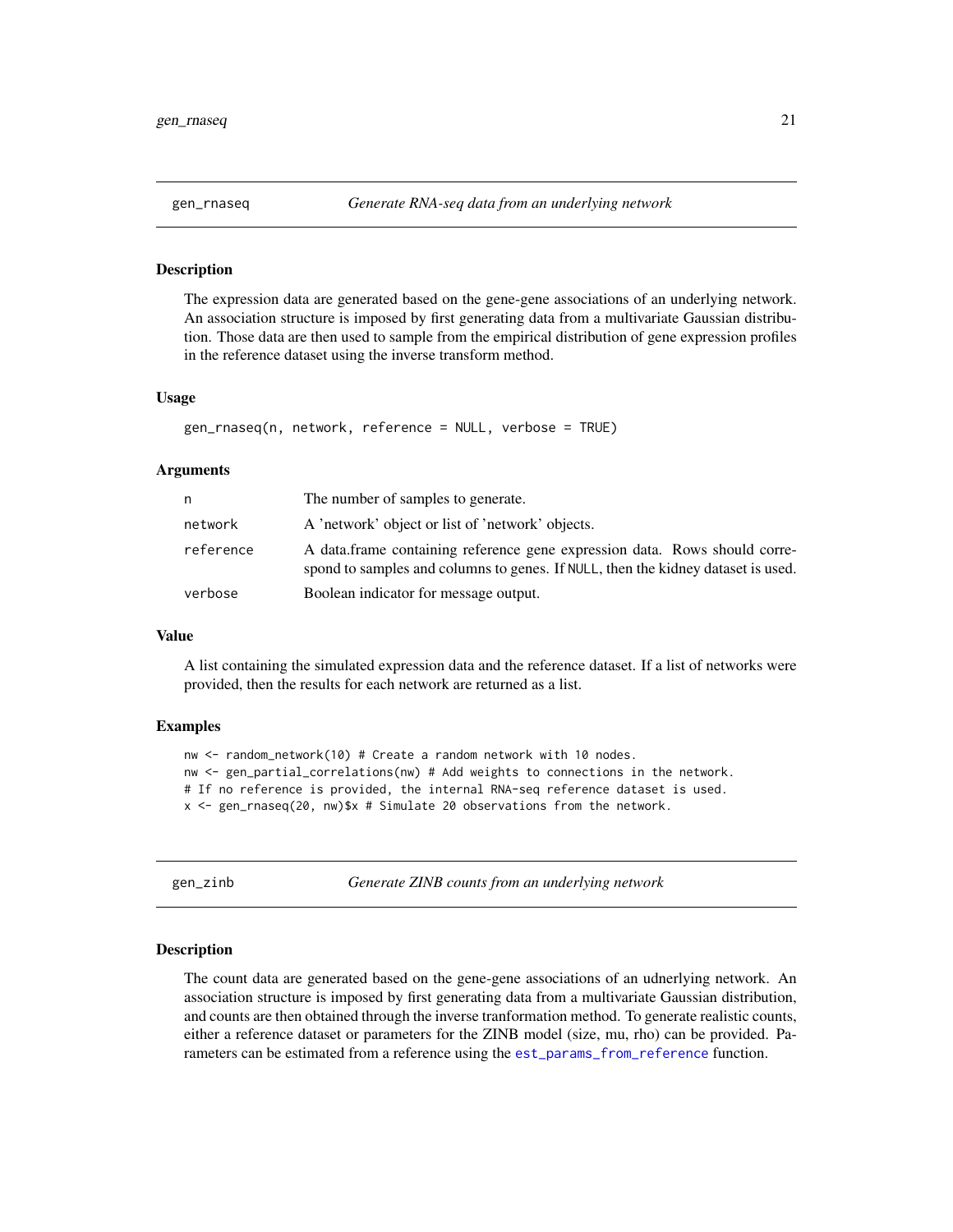### <span id="page-21-0"></span>Usage

```
gen_zinb(n, network, reference = NULL, params = NULL,
  library_sizes = NULL, adjust_library_size = NULL, verbose = TRUE)
```
# Arguments

| n                   | The number of samples to generate.                                                                                                                                                                                                                                                |  |
|---------------------|-----------------------------------------------------------------------------------------------------------------------------------------------------------------------------------------------------------------------------------------------------------------------------------|--|
| network             | A 'network' object or list of 'network' objects.                                                                                                                                                                                                                                  |  |
| reference           | Either a vector or data. frame of counts from a reference gene expression profile.<br>If a data frame is provided, each column should correspond to a gene. If both<br>reference and params are NULL, then parameters are estimated from the kidney<br>dataset.                   |  |
| params              | A matrix of ZINB parameter values; each column should contain the size, mu,<br>and rho parameters for a gene.                                                                                                                                                                     |  |
| library_sizes       | A vector of library sizes. Used only if reference is NULL.                                                                                                                                                                                                                        |  |
| adjust_library_size |                                                                                                                                                                                                                                                                                   |  |
|                     | A boolean value. If TRUE, the library size of generated counts are adjusted based<br>on the reference library sizes. If both reference and library_sizes is NULL,<br>then no adjustment is made. By default, this adjustment is made if the necessary<br>information is provided. |  |
| verbose             | Boolean indicator for message output.                                                                                                                                                                                                                                             |  |

### Value

A list containing the generated counts and the ZINB parameters used to create them. If a list of networks were provided, then the results for each network are returned as a list.

#### Examples

```
nw <- random_network(10) # Create a random network with 10 nodes.
nw <- gen_partial_correlations(nw) # Add weights to connections in the network.
# If no reference is provided, ZINB data are generated using an internal reference.
x <- gen_zinb(20, nw)$x # Simulate 20 ZINB observations from the network.
```
get\_adjacency\_matrix *Get adjacency matrix*

### Description

The adjacency matrix is constructed from all modules in a network.

```
get_adjacency_matrix(x, ...)
```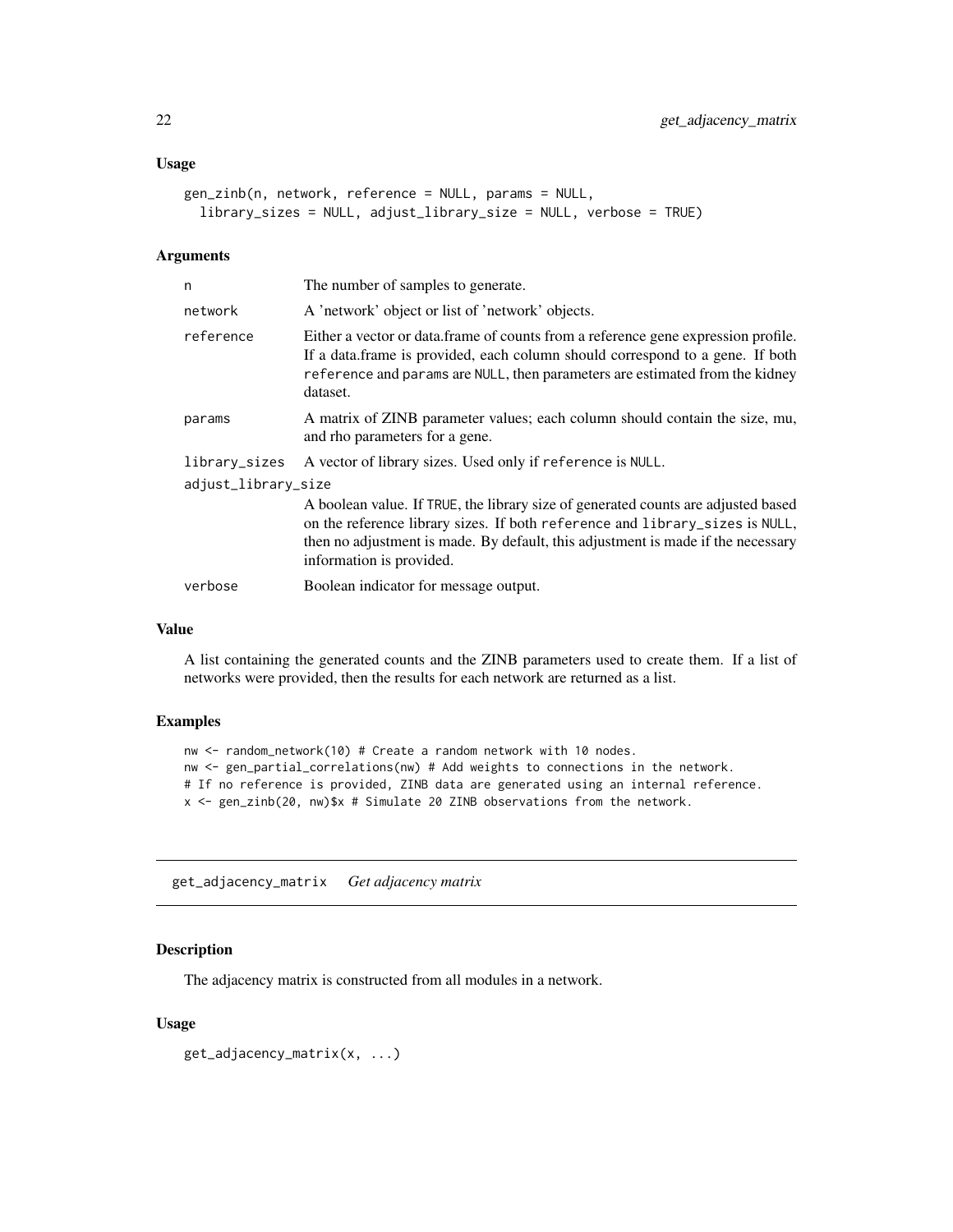<span id="page-22-0"></span>

|          | Either a 'network', 'network_module', or 'matrix' object. |
|----------|-----------------------------------------------------------|
| $\cdots$ | Additional arguments.                                     |

### Value

An adjacency matrix with entry  $i = 1$  if node i and j are connected, and 0 otherwise. The diagonal entries are all zero.

# Note

The connections in an adjacency matrix and association matrix may differ if the network contains multiple modules. The adjacency matrix only considers direct connections in the network, whereas the association matrix takes into account the fact that overlapping modules can create conditional dependencies between two genes in seperate modules (i.e. genes that don't have a direct connection in the graph).

# Examples

```
# Create a random network with 10 nodes and add random edge weights.
nw <- random_network(10)
nw <- gen_partial_correlations(nw)
# Get adjacency matrix for the network or individual modules in the network.
get_adjacency_matrix(nw)
module <- nw$modules[[1]]
get_adjacency_matrix(module)
```
get\_adjacency\_matrix.default

*Get adjacency matrix*

#### Description

The adjacency matrix is constructed from all modules in a network.

# Usage

```
## Default S3 method:
get_adjacency_matrix(x, ...)
```
#### Arguments

|          | Either a 'network', 'network_module', or 'matrix' object. |
|----------|-----------------------------------------------------------|
| $\cdots$ | Additional arguments.                                     |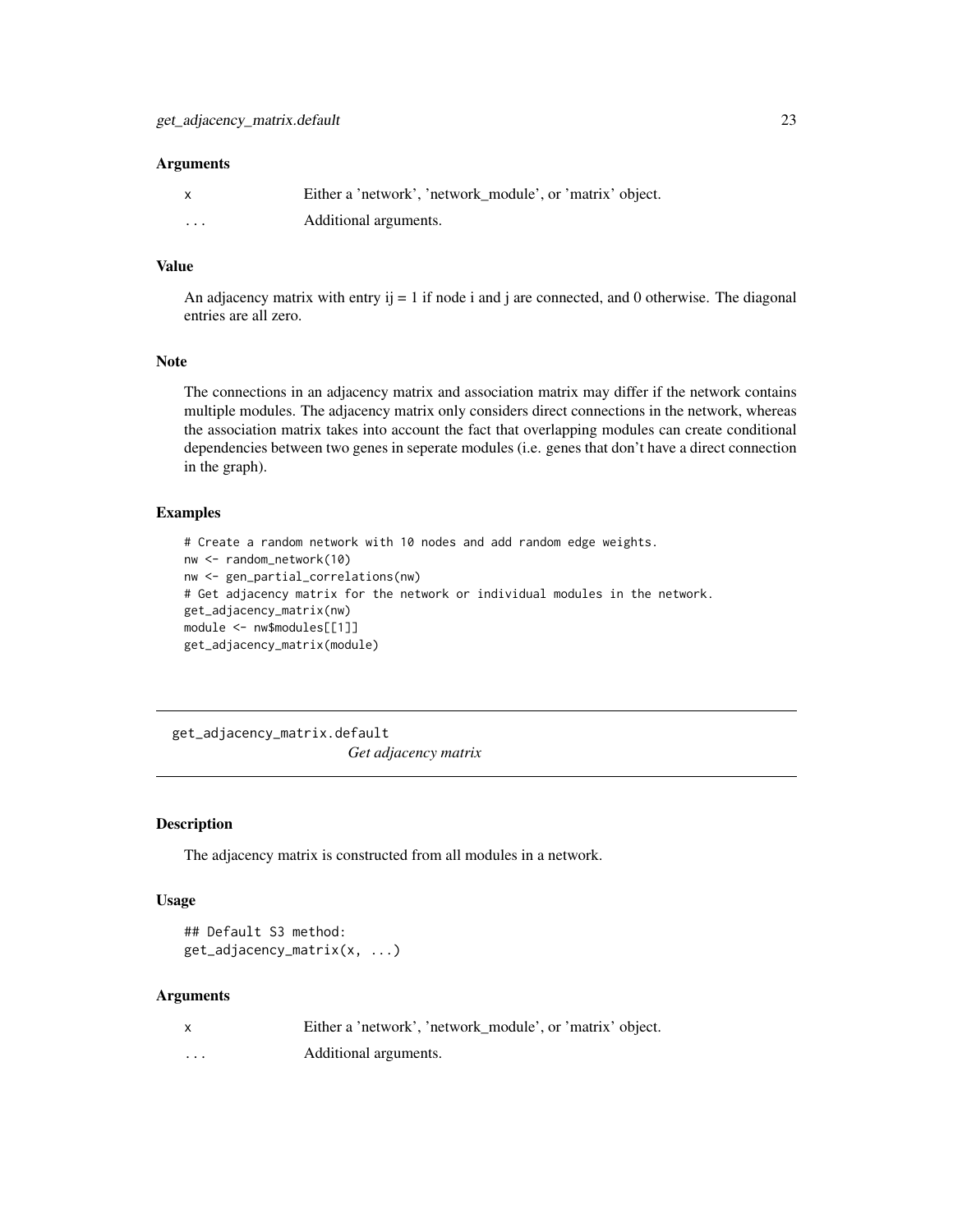### Value

An adjacency matrix with entry  $i$  = 1 if node i and j are connected, and 0 otherwise. The diagonal entries are all zero.

#### Examples

```
# Create a random network with 10 nodes and add random edge weights.
nw <- random_network(10)
nw <- gen_partial_correlations(nw)
# Get adjacency matrix for the network or individual modules in the network.
get_adjacency_matrix(nw)
module <- nw$modules[[1]]
get_adjacency_matrix(module)
```
get\_adjacency\_matrix.matrix *Get adjacency matrix*

# Description

The adjacency matrix is constructed from all modules in a network.

#### Usage

```
## S3 method for class 'matrix'
get_adjacency_matrix(x, ...)
```
# Arguments

|          | Either a 'network', 'network_module', or 'matrix' object. |
|----------|-----------------------------------------------------------|
| $\cdots$ | Additional arguments.                                     |

# Value

An adjacency matrix with entry  $i = 1$  if node i and j are connected, and 0 otherwise. The diagonal entries are all zero.

```
# Create a random network with 10 nodes and add random edge weights.
nw <- random_network(10)
nw <- gen_partial_correlations(nw)
# Get adjacency matrix for the network or individual modules in the network.
get_adjacency_matrix(nw)
module <- nw$modules[[1]]
get_adjacency_matrix(module)
```
<span id="page-23-0"></span>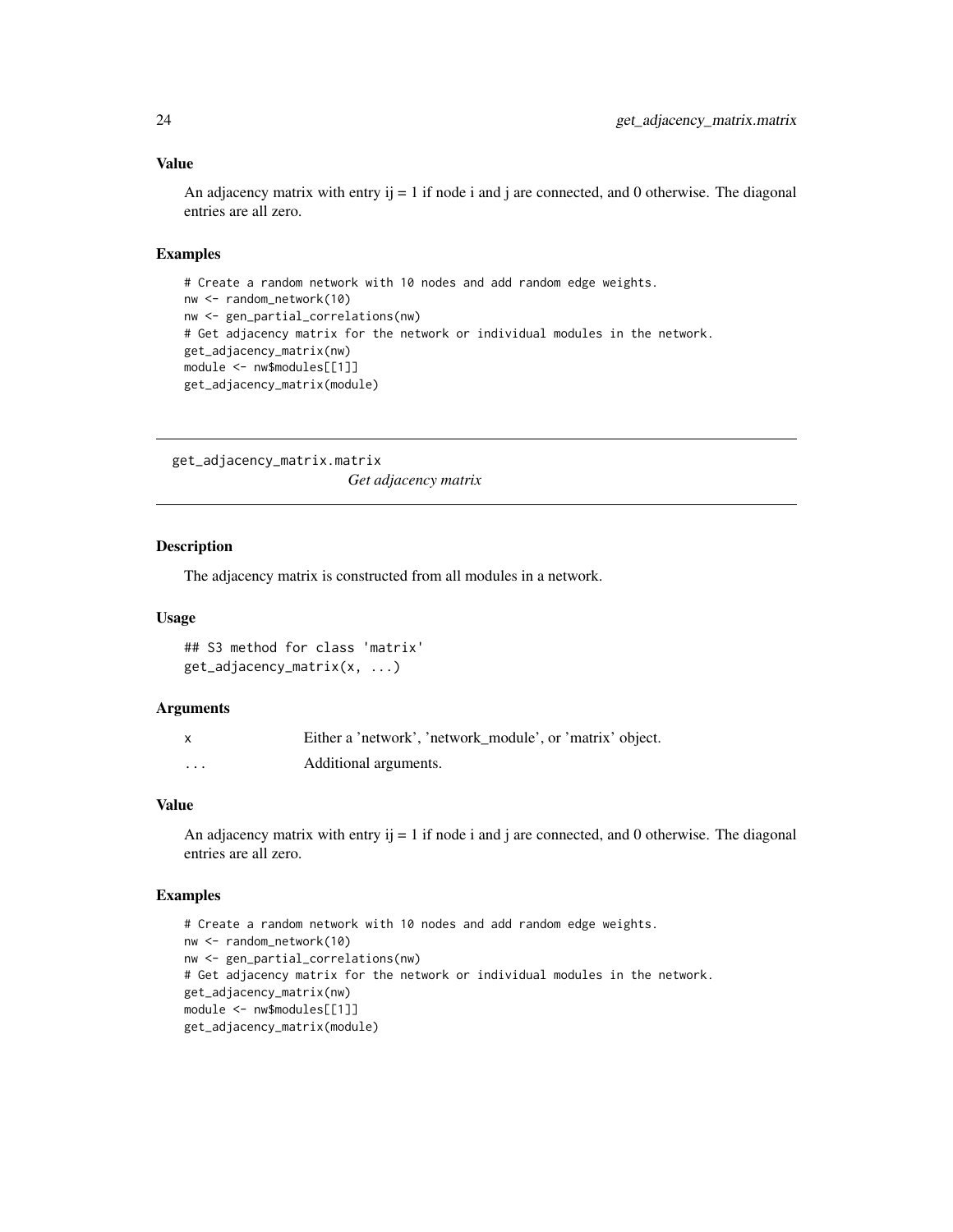<span id="page-24-0"></span>get\_adjacency\_matrix.network

*Get adjacency matrix*

### Description

The adjacency matrix is constructed from all modules in a network.

#### Usage

```
## S3 method for class 'network'
get_adjacency_matrix(x, ...)
```
# Arguments

|   | Either a 'network', 'network_module', or 'matrix' object. |
|---|-----------------------------------------------------------|
| . | Additional arguments.                                     |

# Value

An adjacency matrix with entry  $i = 1$  if node i and j are connected, and 0 otherwise. The diagonal entries are all zero.

# Examples

```
# Create a random network with 10 nodes and add random edge weights.
nw <- random_network(10)
nw <- gen_partial_correlations(nw)
# Get adjacency matrix for the network or individual modules in the network.
get_adjacency_matrix(nw)
module <- nw$modules[[1]]
get_adjacency_matrix(module)
```
get\_adjacency\_matrix.network\_module *Get adjacency matrix*

# Description

The adjacency matrix is constructed from all modules in a network.

```
## S3 method for class 'network_module'
get_adjacency_matrix(x, ...)
```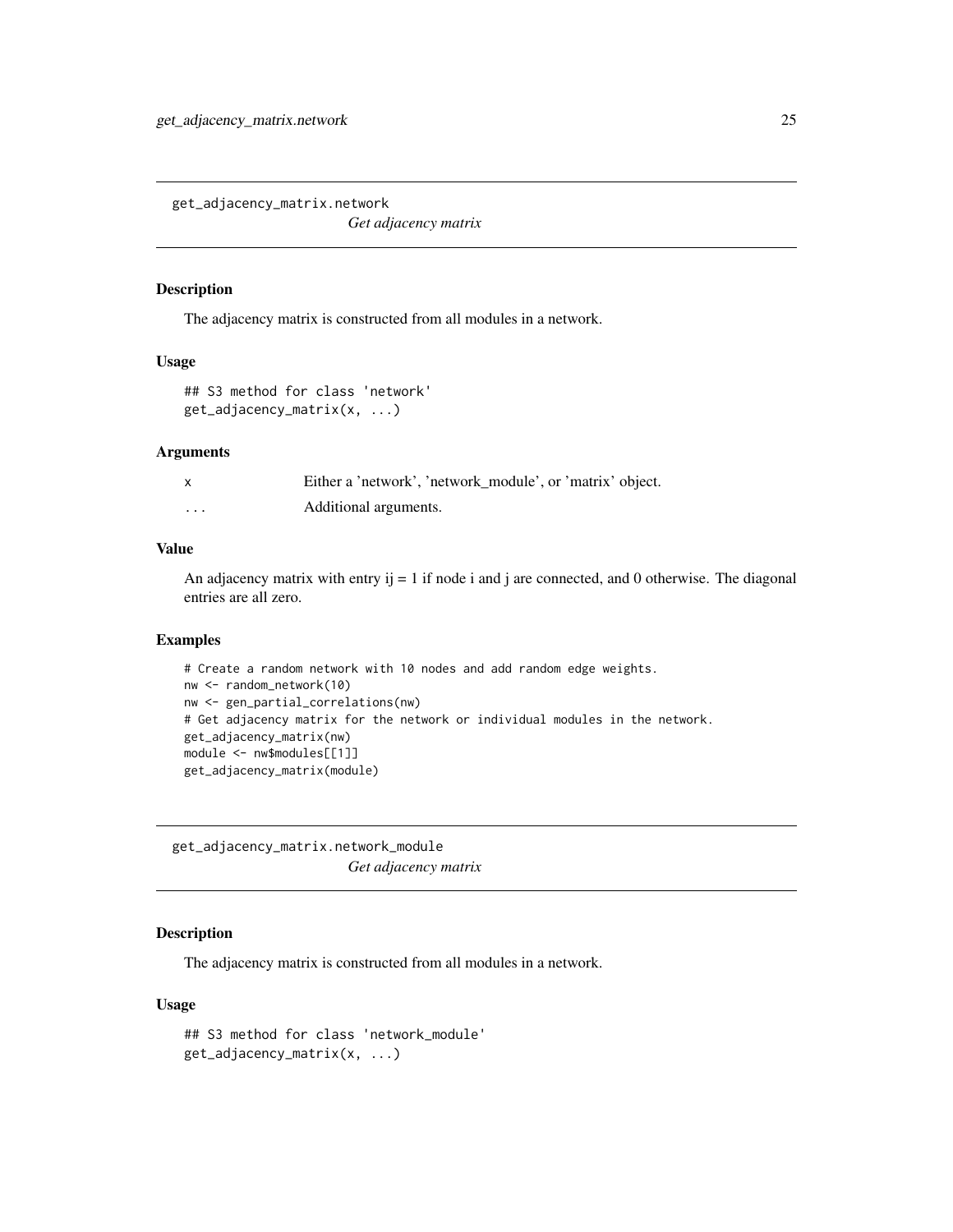<span id="page-25-0"></span>

|          | Either a 'network', 'network_module', or 'matrix' object. |
|----------|-----------------------------------------------------------|
| $\cdots$ | Additional arguments.                                     |

# Value

An adjacency matrix with entry  $i = 1$  if node i and j are connected, and 0 otherwise. The diagonal entries are all zero.

# Examples

```
# Create a random network with 10 nodes and add random edge weights.
nw <- random_network(10)
nw <- gen_partial_correlations(nw)
# Get adjacency matrix for the network or individual modules in the network.
get_adjacency_matrix(nw)
module <- nw$modules[[1]]
get_adjacency_matrix(module)
```
get\_association\_matrix

*Get association matrix*

### Description

Get association matrix

#### Usage

```
get_association_matrix(x, tol = 10^-13, ...)
```
#### Arguments

|                         | Either a 'network', 'network_module', or 'matrix' object.                             |
|-------------------------|---------------------------------------------------------------------------------------|
| tol                     | A small tolerance threshold; any entry that is within 'tol' from zero is set to zero. |
| $\cdot$ $\cdot$ $\cdot$ | Additional arguments.                                                                 |

#### Value

An association matrix with entry ij  $!= 0$  if node i and j are connected, and 0 otherwise. The diagonal entries are all zero.

# Note

The connections in an adjacency matrix and association matrix may differ if the network contains multiple modules. The adjacency matrix only considers direct connections in the network, whereas the association matrix takes into account the fact that overlapping modules can create conditional dependencies between two genes in seperate modules (i.e. genes that don't have a direct connection in the graph).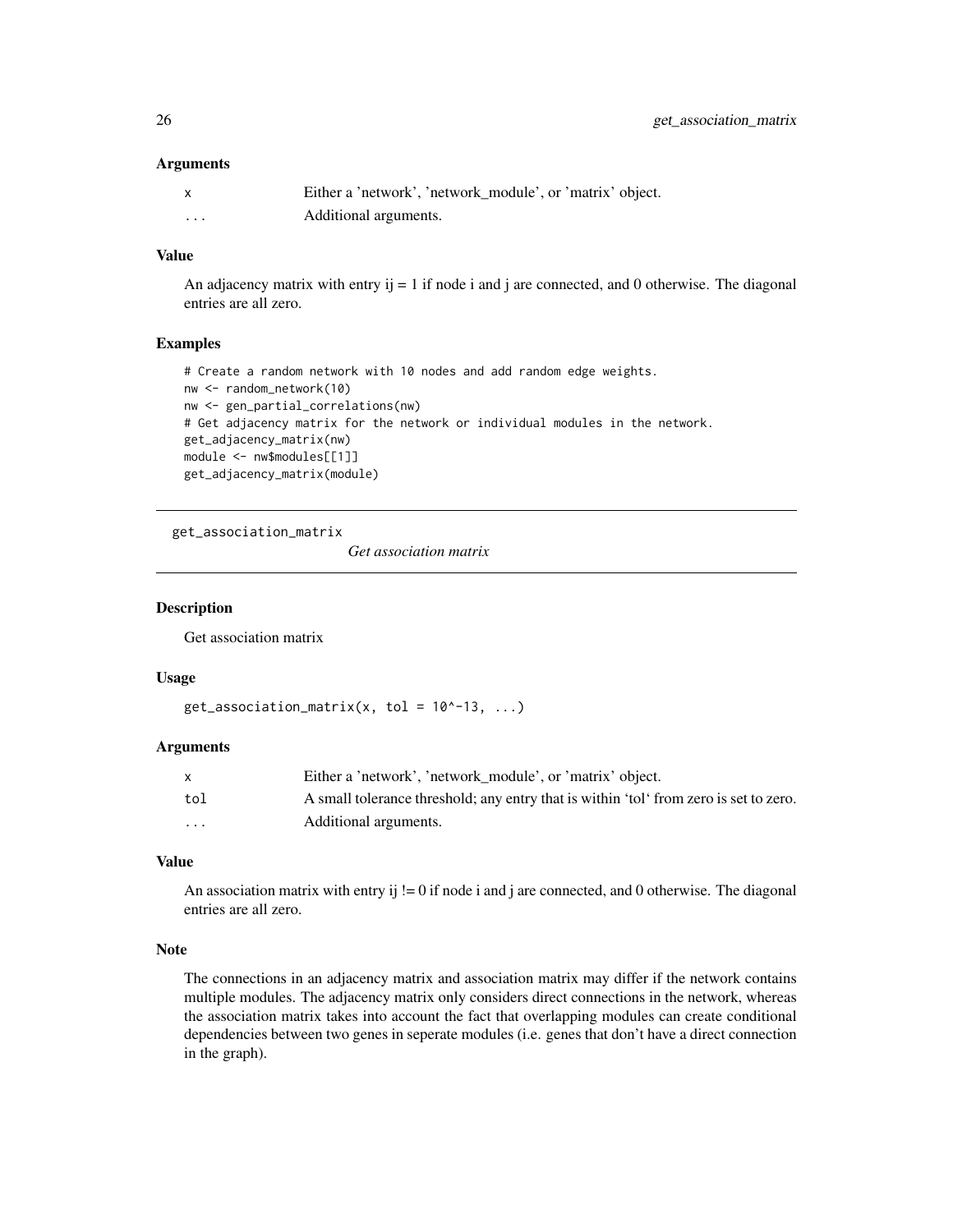# <span id="page-26-0"></span>Examples

```
# Create a random network with 10 nodes and add random edge weights.
nw <- random_network(10)
nw <- gen_partial_correlations(nw)
# Get adjacency matrix for the network or individual modules in the network.
get_association_matrix(nw)
module <- nw$modules[[1]]
get_association_matrix(module)
```
get\_association\_matrix.default

*Get association matrix*

# Description

Get association matrix

# Usage

```
## Default S3 method:
get_association_matrix(x, tol = 10^-13, ...)
```
#### **Arguments**

|                         | Either a 'network', 'network_module', or 'matrix' object.                             |
|-------------------------|---------------------------------------------------------------------------------------|
| tol                     | A small tolerance threshold; any entry that is within 'tol' from zero is set to zero. |
| $\cdot$ $\cdot$ $\cdot$ | Additional arguments.                                                                 |

# Value

An association matrix with entry ij  $!= 0$  if node i and j are connected, and 0 otherwise. The diagonal entries are all zero.

```
# Create a random network with 10 nodes and add random edge weights.
nw <- random_network(10)
nw <- gen_partial_correlations(nw)
# Get adjacency matrix for the network or individual modules in the network.
get_association_matrix(nw)
module <- nw$modules[[1]]
get_association_matrix(module)
```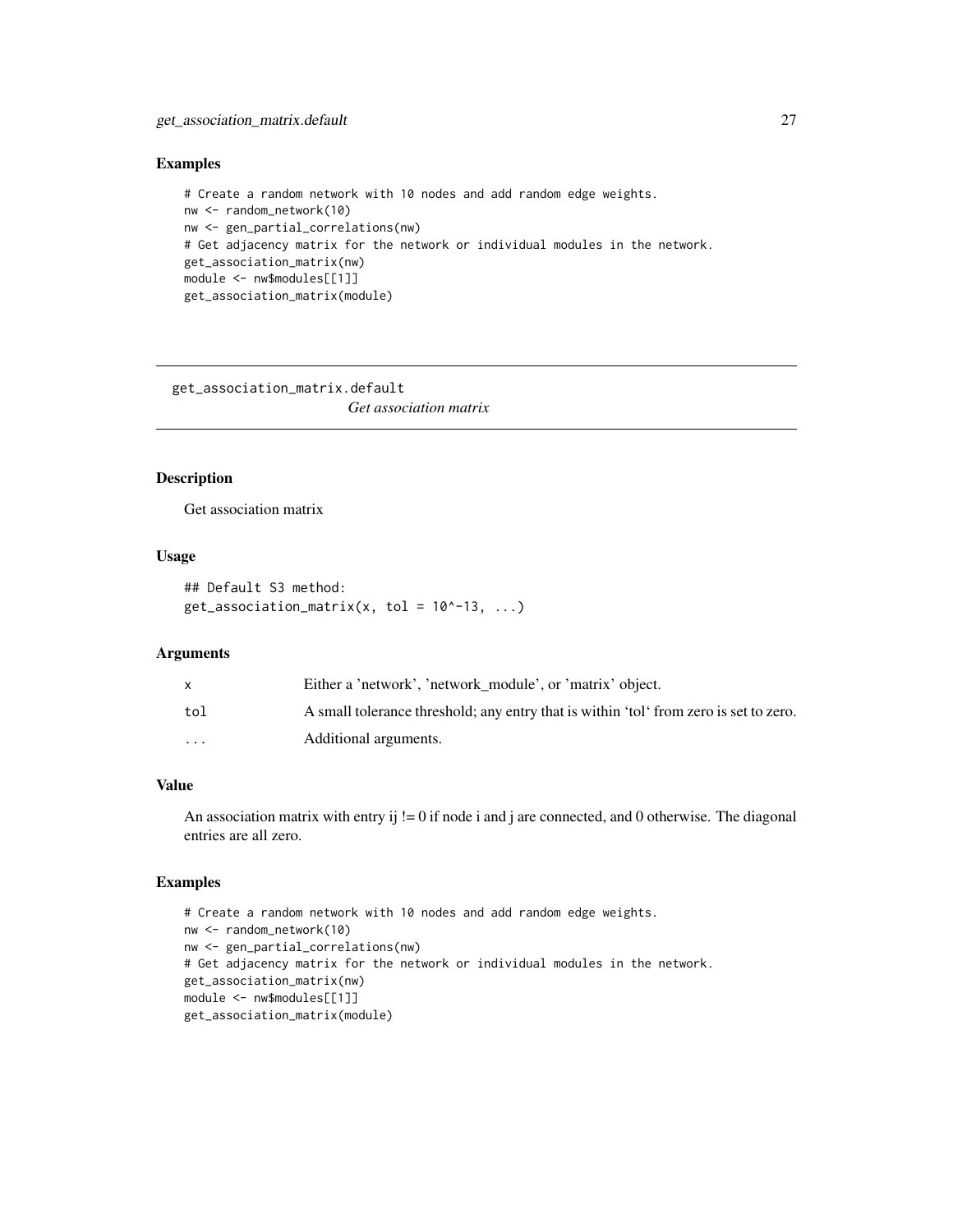<span id="page-27-0"></span>get\_association\_matrix.matrix

*Get association matrix*

# Description

Get association matrix

# Usage

```
## S3 method for class 'matrix'
get_association_matrix(x, tol = 10^-13, ...)
```
#### Arguments

|                         | Either a 'network', 'network module', or 'matrix' object.                             |
|-------------------------|---------------------------------------------------------------------------------------|
| tol                     | A small tolerance threshold; any entry that is within 'tol' from zero is set to zero. |
| $\cdot$ $\cdot$ $\cdot$ | Additional arguments.                                                                 |

# Value

An association matrix with entry ij  $!= 0$  if node i and j are connected, and 0 otherwise. The diagonal entries are all zero.

# Examples

```
# Create a random network with 10 nodes and add random edge weights.
nw <- random_network(10)
nw <- gen_partial_correlations(nw)
# Get adjacency matrix for the network or individual modules in the network.
get_association_matrix(nw)
module <- nw$modules[[1]]
get_association_matrix(module)
```
get\_association\_matrix.network *Get association matrix*

# Description

Get association matrix

```
## S3 method for class 'network'
get_association_matrix(x, tol = 10^-13, ...)
```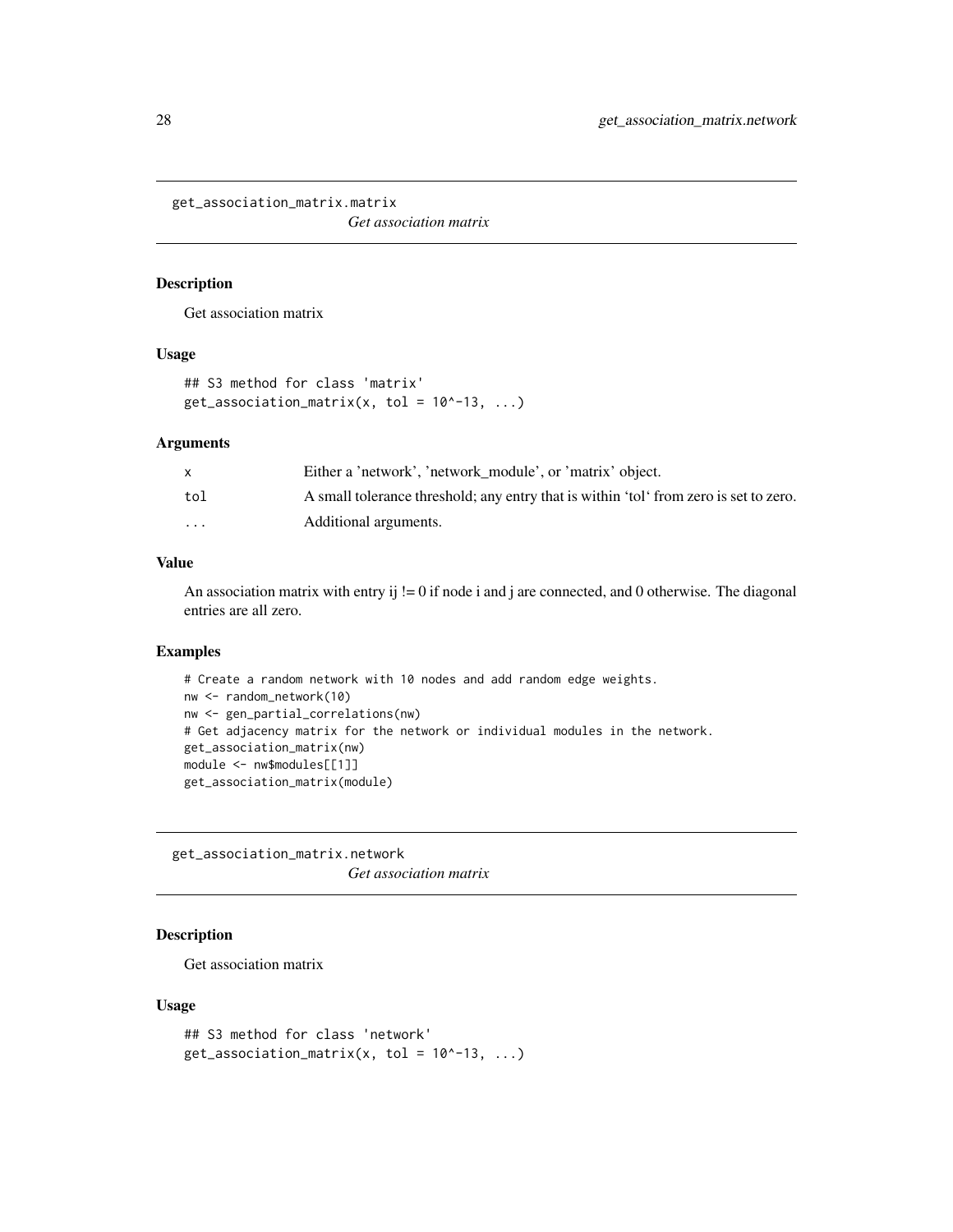<span id="page-28-0"></span>

|                         | Either a 'network', 'network_module', or 'matrix' object.                             |
|-------------------------|---------------------------------------------------------------------------------------|
| tol                     | A small tolerance threshold; any entry that is within 'tol' from zero is set to zero. |
| $\cdot$ $\cdot$ $\cdot$ | Additional arguments.                                                                 |

# Value

An association matrix with entry ij  $!= 0$  if node i and j are connected, and 0 otherwise. The diagonal entries are all zero.

#### Examples

```
# Create a random network with 10 nodes and add random edge weights.
nw <- random_network(10)
nw <- gen_partial_correlations(nw)
# Get adjacency matrix for the network or individual modules in the network.
get_association_matrix(nw)
module <- nw$modules[[1]]
get_association_matrix(module)
```
get\_association\_matrix.network\_module *Get association matrix*

### Description

Get association matrix

### Usage

```
## S3 method for class 'network_module'
get_association_matrix(x, tol = 10^-13, ...)
```
### Arguments

|                         | Either a 'network', 'network_module', or 'matrix' object.                             |
|-------------------------|---------------------------------------------------------------------------------------|
| tol                     | A small tolerance threshold; any entry that is within 'tol' from zero is set to zero. |
| $\cdot$ $\cdot$ $\cdot$ | Additional arguments.                                                                 |

# Value

An association matrix with entry ij  $!= 0$  if node i and j are connected, and 0 otherwise. The diagonal entries are all zero.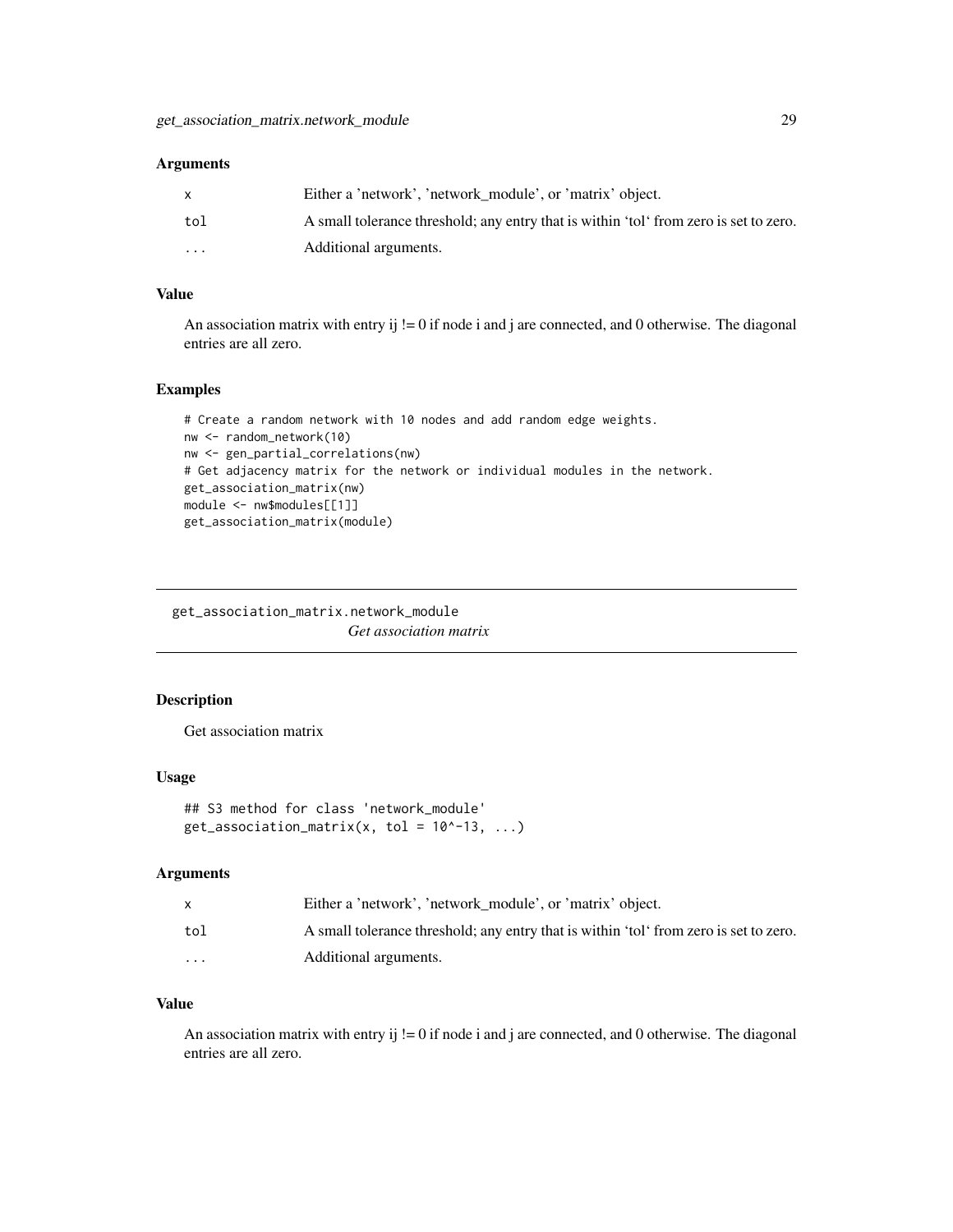### Examples

```
# Create a random network with 10 nodes and add random edge weights.
nw <- random_network(10)
nw <- gen_partial_correlations(nw)
# Get adjacency matrix for the network or individual modules in the network.
get_association_matrix(nw)
module <- nw$modules[[1]]
get_association_matrix(module)
```
get\_degree\_distribution

*Get the degree distribution for a network.*

# Description

Counts the connections to each node within each structure. Note, this is not the same as the degree distribution from the adjacency matrix obtained from the network, which collapses the individual structures into one graph.

### Usage

get\_degree\_distribution(network)

#### Arguments

network A network object.

# Value

A vector of length p, containing the degree for each node in the network.

```
set.seed(13245)
nw <- random_network(10)
deg <- get_degree_distribution(nw) # Degree of each node.
table(deg) # Frequency table of degrees.
# Five nodes have degree 2, three nodes have degree 3, etc.
```
<span id="page-29-0"></span>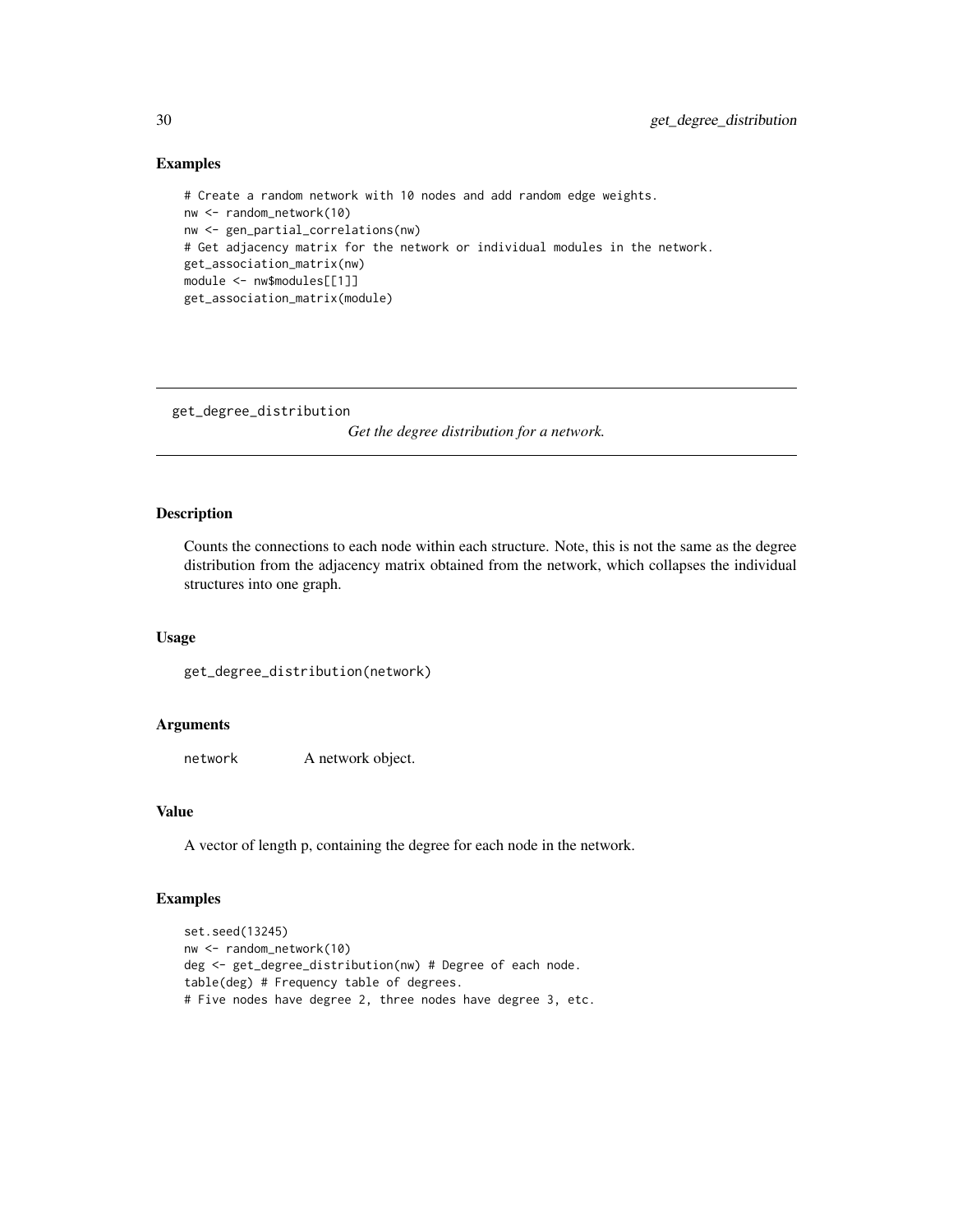<span id="page-30-0"></span>get\_edge\_weights\_from\_module

*Get edge weights.*

### Description

Get edge weights.

#### Usage

get\_edge\_weights\_from\_module(module)

### Arguments

module The 'network\_module' object to get edge weights for.

# Value

A vector containing the weights of each edge. If the edges are unweighted, then a vector of 1's is returned. If there are no edges, in the module, then NULL is returned.

#### Examples

```
nw <- random_network(10)
nw <- gen_partial_correlations(nw)
module <- nw$modules[[1]]
get_edge_weights_from_module(module)
```
get\_layout\_for\_modules

*Internal function used to create coordinates based on a set of modules*

### Description

Internal function used to create coordinates based on a set of modules

### Usage

```
get_layout_for_modules(g, modules)
```
# Arguments

|         | An 'igraph' object                                                                         |
|---------|--------------------------------------------------------------------------------------------|
| modules | A list containing sets of indicies indicating the nodes in g that belong to each<br>module |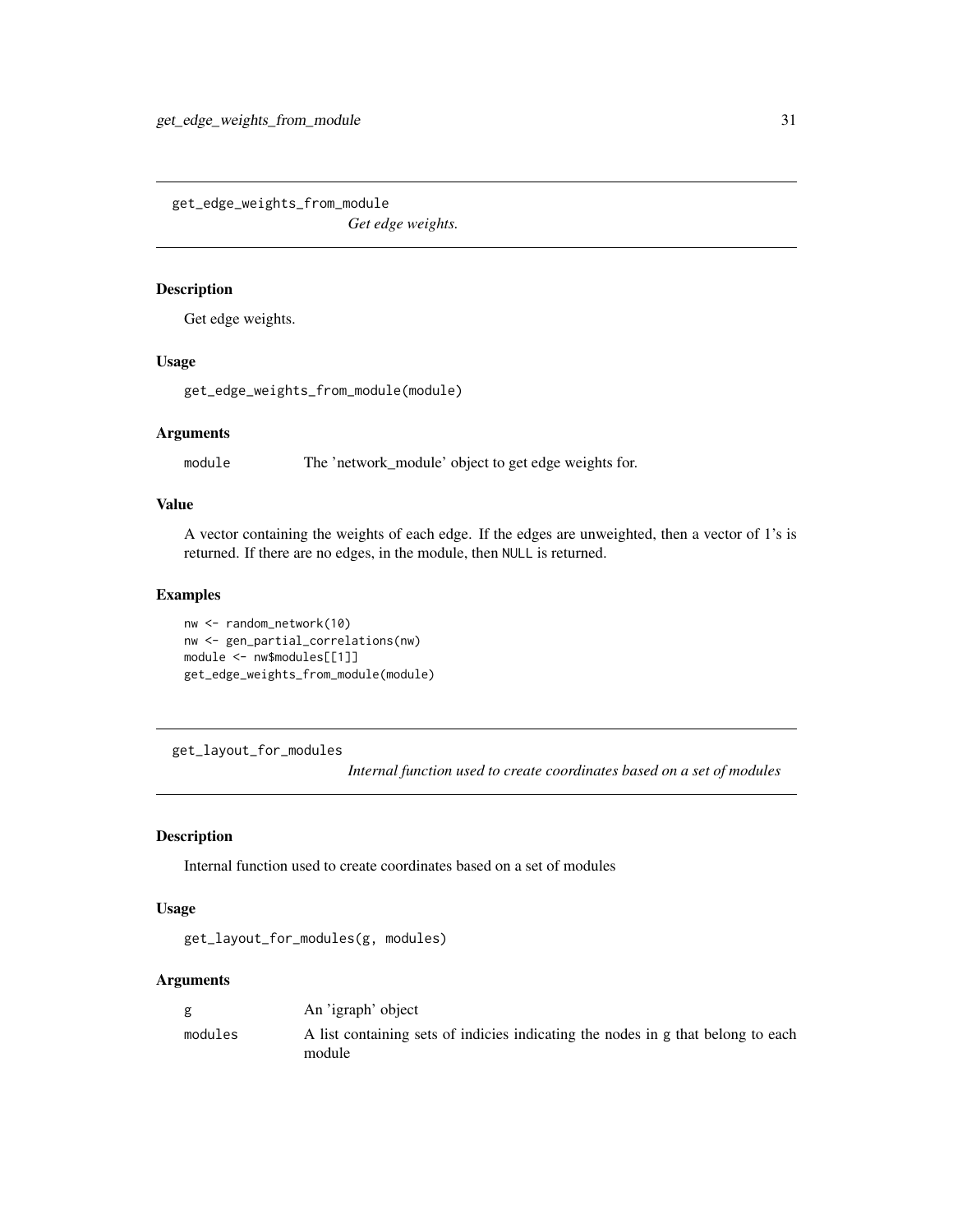# <span id="page-31-0"></span>Value

A matrix of coordinates for plotting

get\_network\_arguments *Internal function used to extract 'network' objects from argument list.*

# Description

Internal function used to extract 'network' objects from argument list.

### Usage

get\_network\_arguments(...)

# Arguments

... The 'network' object(s) or list of networks.

# Value

A list of 'network' objects.

get\_network\_characteristics

*Characteristics of the network topology*

### Description

The average degree, clustering coefficient, and average path length are calculated.

# Usage

```
get_network_characteristics(network, global_only = FALSE)
```
# Arguments

| network     | A 'network', 'network_module', or 'matrix' object.       |
|-------------|----------------------------------------------------------|
| global_only | If TRUE, only the global characteristics are calculated. |

# Value

A list containing characteristics of the network.

```
nw <- random_network(10)
get_network_characteristics(nw)
```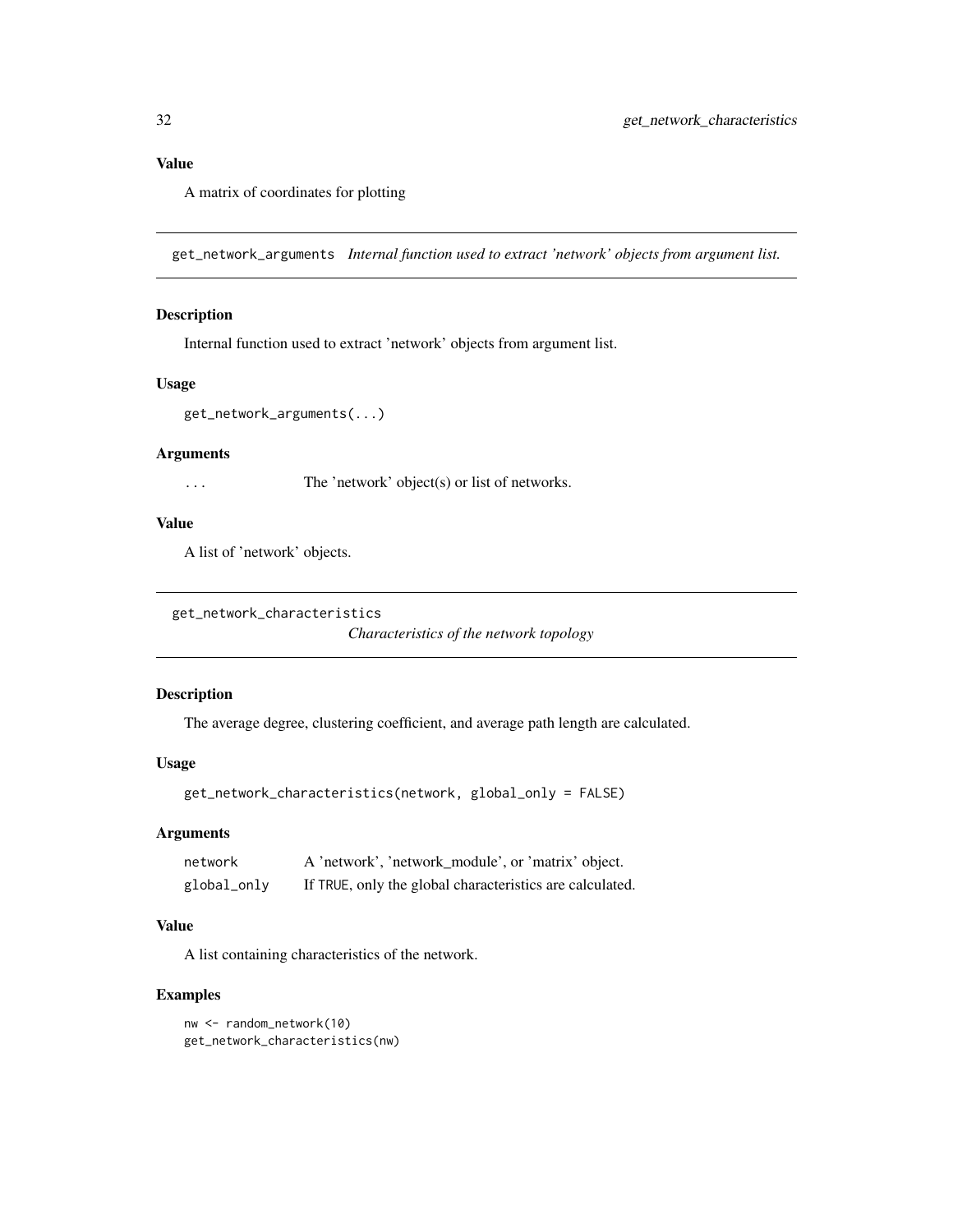<span id="page-32-0"></span>get\_network\_modules *Get a list of modules from the network*

# Description

Get a list of modules from the network

### Usage

```
get_network_modules(network)
```
# Arguments

network A 'network' object.

# Value

A list whose length is the number of modules in the network; each element is a vector containing the indicies of the nodes that belong to that module.

#### Examples

```
set.seed(12345)
# Create a random network of 50 nodes and modules of sizes between 5-20.
nw \le random_network(50, n_modules = 5, min_module_size = 5,
                     max_module_size = 20, avg_module_size = 10,
                     sd_module_size = 5)
get_network_modules(nw) # Indicies of nodes contained in each module.
```
get\_node\_names *Get node names*

### Description

Get node names

# Usage

get\_node\_names(x, ...)

#### Arguments

x Either a 'network', 'network\_module', or 'matrix' object. ... Additional arguments.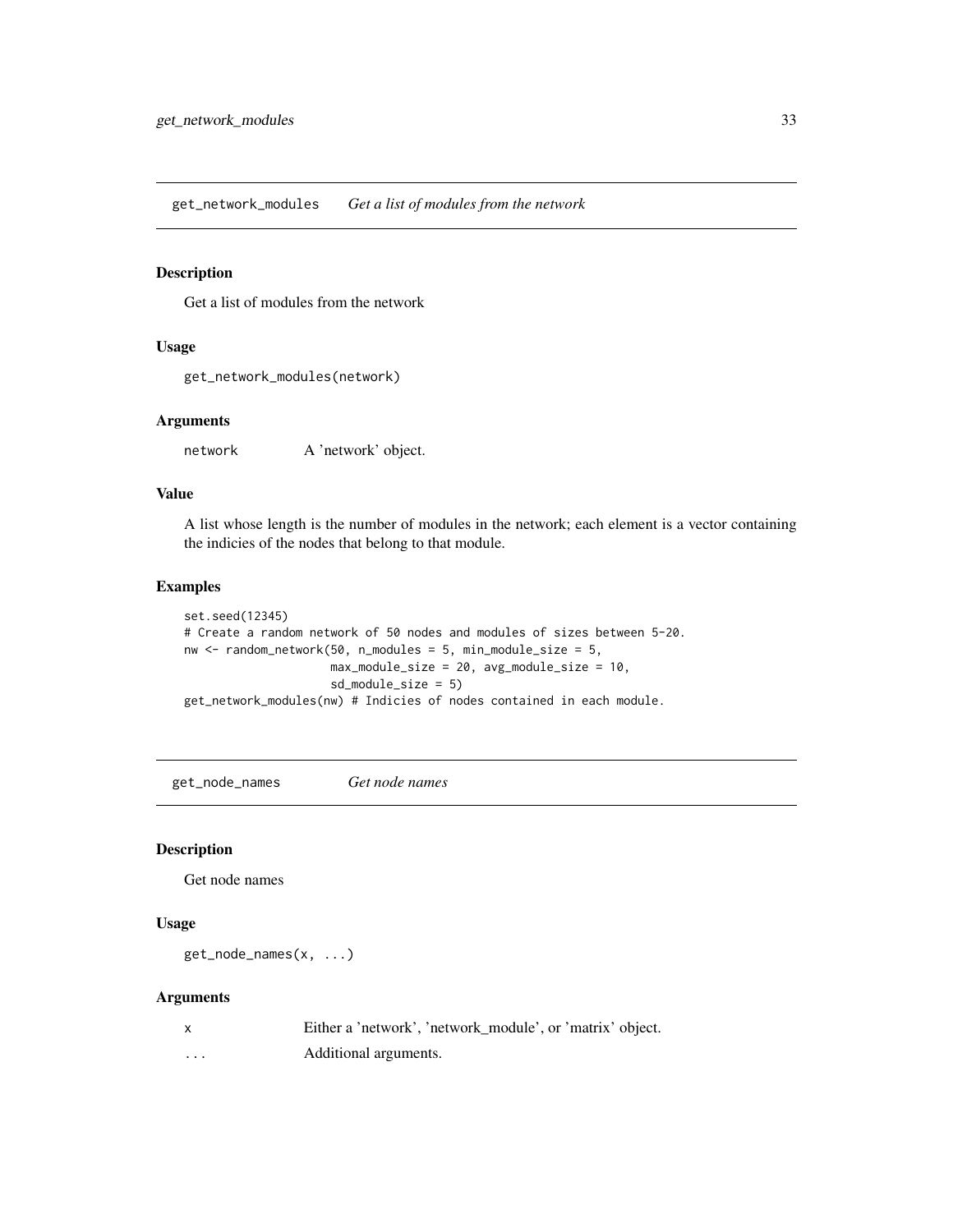<span id="page-33-0"></span>A vector containing the node names or node indicies.

# Note

Modules do not retain the names of each node, so the node indicies are returned instead. These can be used to index into the vector of node names obtained from the network.

# Examples

```
# Create a random network with 10 nodes.
nw <- random_network(10)
get_node_names(nw) # Default names are 1, 2, ..., 10.
nw <- set_node_names(nw, paste("node", 1:10, sep = "_"))
get_node_names(nw) # Print out updated node names.
# Modules only contain the indicies to nodes, not the node names
module <- nw$modules[[1]]
get_node_names(module)
# When converting the network to a matrix, node names appear as column names.
adj_matrix <- get_adjacency_matrix(nw)
colnames(adj_matrix)
```
get\_node\_names.default

*Get node names*

# Description

Get node names

### Usage

```
## Default S3 method:
get_node_names(x, ...)
```
#### Arguments

|          | Either a 'network', 'network module', or 'matrix' object. |
|----------|-----------------------------------------------------------|
| $\cdots$ | Additional arguments.                                     |

#### Value

A vector containing the node names or node indicies.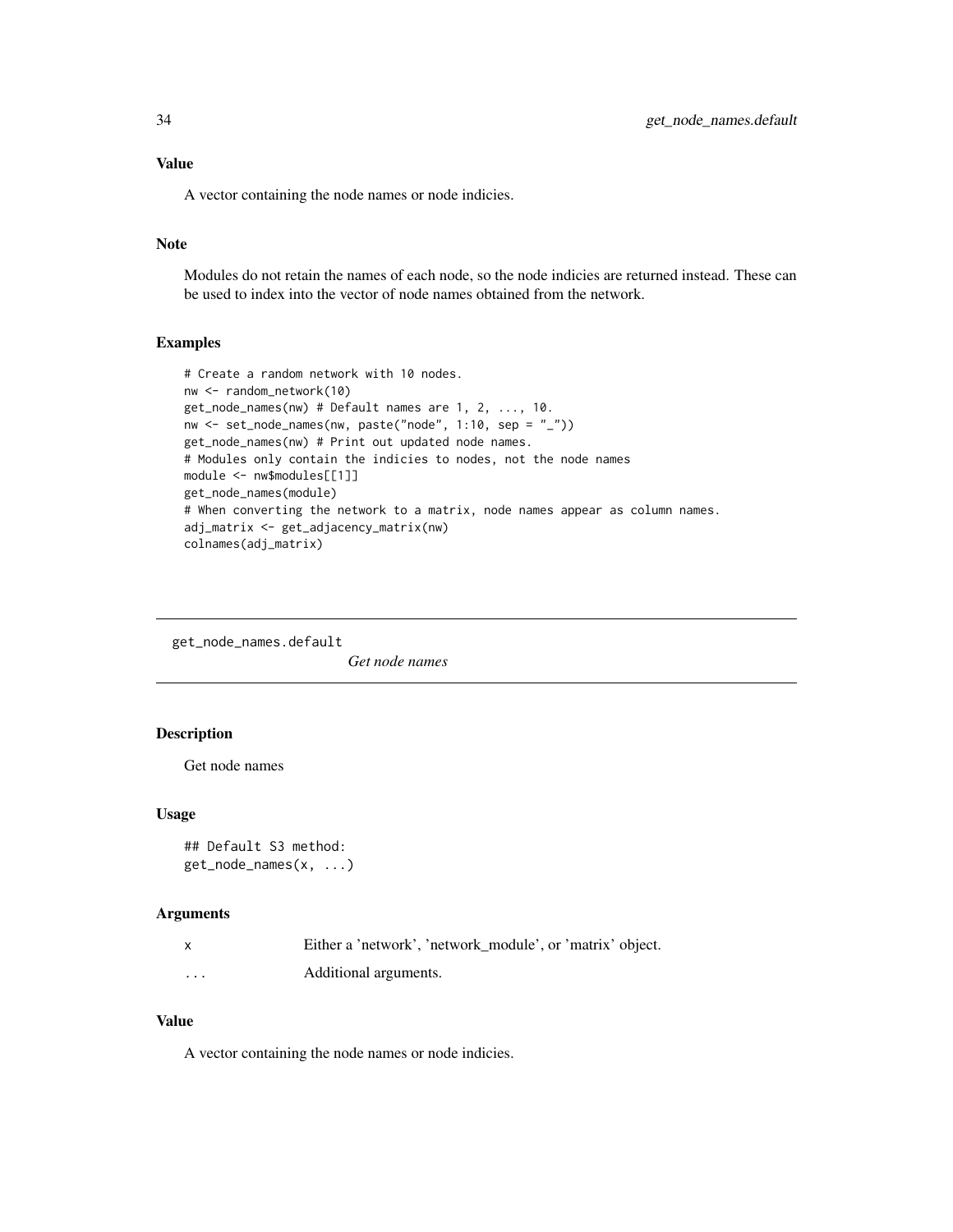### <span id="page-34-0"></span>Examples

```
# Create a random network with 10 nodes.
nw <- random_network(10)
get_node_names(nw) # Default names are 1, 2, ..., 10.
nw <- set_node_names(nw, paste("node", 1:10, sep = "_"))
get_node_names(nw) # Print out updated node names.
# Modules only contain the indicies to nodes, not the node names
module <- nw$modules[[1]]
get_node_names(module)
# When converting the network to a matrix, node names appear as column names.
adj_matrix <- get_adjacency_matrix(nw)
colnames(adj_matrix)
```
get\_node\_names.matrix *Get node names*

### Description

Get node names

# Usage

```
## S3 method for class 'matrix'
get_node_names(x, ...)
```
#### Arguments

|   | Either a 'network', 'network_module', or 'matrix' object. |
|---|-----------------------------------------------------------|
| . | Additional arguments.                                     |

### Value

A vector containing the node names or node indicies.

```
# Create a random network with 10 nodes.
nw <- random_network(10)
get_node_names(nw) # Default names are 1, 2, ..., 10.
nw \le set_node_names(nw, paste("node", 1:10, sep = "_"))
get_node_names(nw) # Print out updated node names.
# Modules only contain the indicies to nodes, not the node names
module <- nw$modules[[1]]
get_node_names(module)
# When converting the network to a matrix, node names appear as column names.
adj_matrix <- get_adjacency_matrix(nw)
colnames(adj_matrix)
```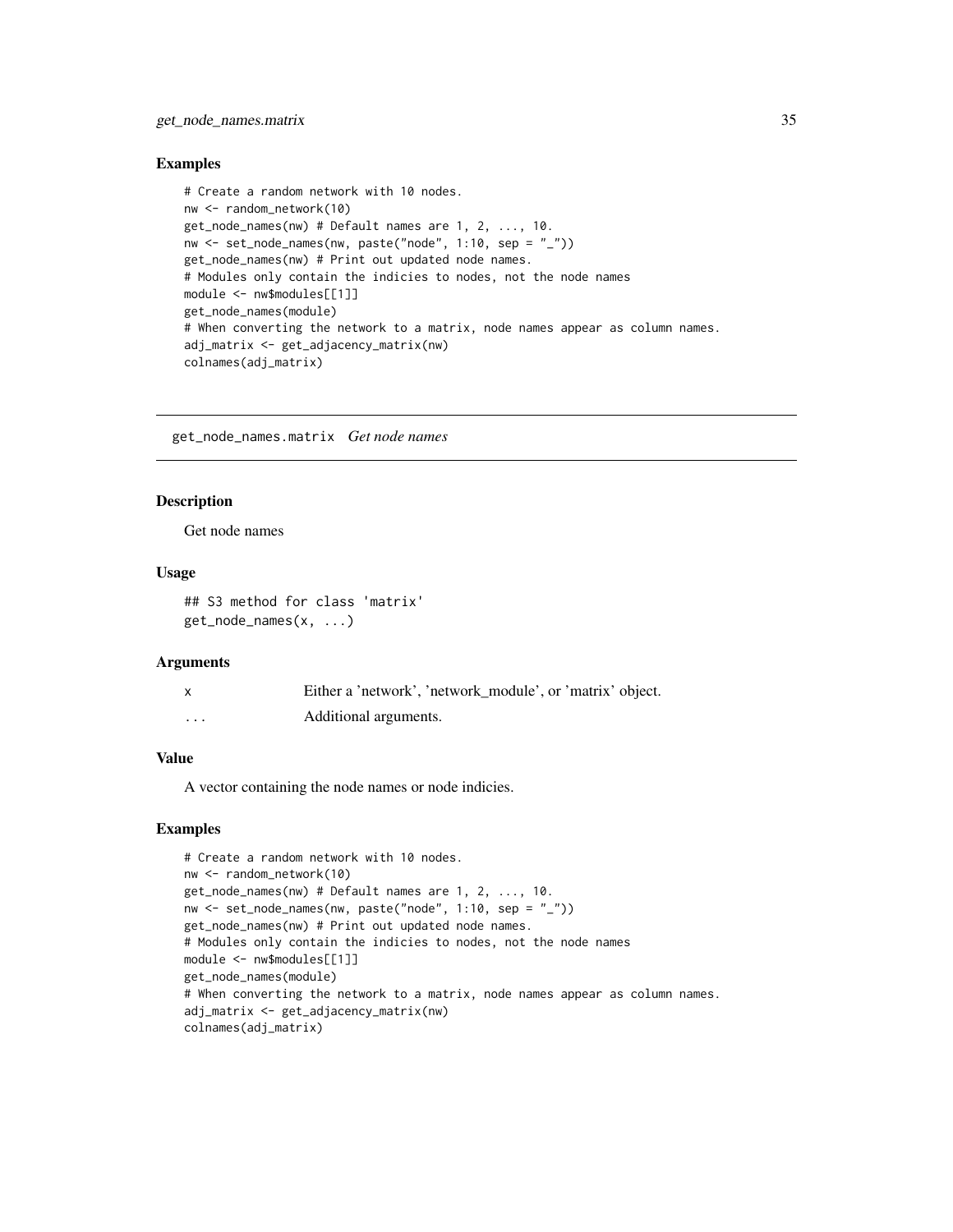<span id="page-35-0"></span>get\_node\_names.network

*Get node names*

### Description

Get node names

### Usage

## S3 method for class 'network' get\_node\_names(x, ...)

#### Arguments

|   | Either a 'network', 'network_module', or 'matrix' object. |
|---|-----------------------------------------------------------|
| . | Additional arguments.                                     |

### Value

A vector containing the node names or node indicies.

# Examples

```
# Create a random network with 10 nodes.
nw <- random_network(10)
get_node_names(nw) # Default names are 1, 2, ..., 10.
nw <- set_node_names(nw, paste("node", 1:10, sep = "_"))
get_node_names(nw) # Print out updated node names.
# Modules only contain the indicies to nodes, not the node names
module <- nw$modules[[1]]
get_node_names(module)
# When converting the network to a matrix, node names appear as column names.
adj_matrix <- get_adjacency_matrix(nw)
colnames(adj_matrix)
```
get\_node\_names.network\_module *Get node names*

# Description

Get node names

```
## S3 method for class 'network_module'
get_node_names(x, ...)
```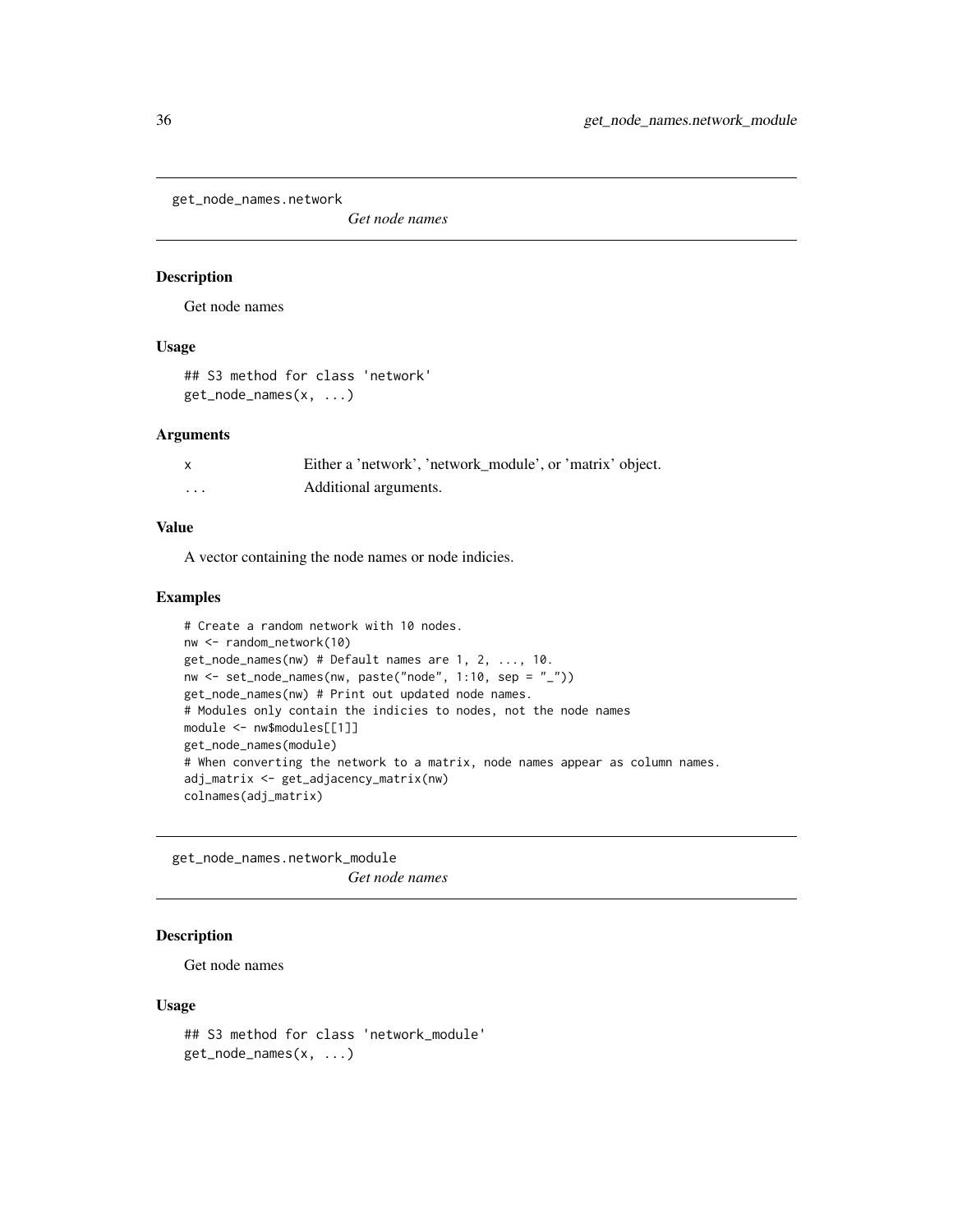#### get\_sigma 37

#### Arguments

|   | Either a 'network', 'network module', or 'matrix' object. |
|---|-----------------------------------------------------------|
| . | Additional arguments.                                     |

#### Value

A vector containing the node names or node indicies.

## Examples

```
# Create a random network with 10 nodes.
nw <- random_network(10)
get_node_names(nw) # Default names are 1, 2, ..., 10.
nw <- set_node_names(nw, paste("node", 1:10, sep = "_"))
get_node_names(nw) # Print out updated node names.
# Modules only contain the indicies to nodes, not the node names
module <- nw$modules[[1]]
get_node_names(module)
# When converting the network to a matrix, node names appear as column names.
adj_matrix <- get_adjacency_matrix(nw)
colnames(adj_matrix)
```
get\_sigma *Get the covariance matrix*

#### Description

The associations in each module are taken as partial correlations, and the covariance matrix is calculated from these assuming that expression for gene i is the weighted average over each module using  $1/\sqrt{sqrt(m_i)}$  as the weight, where m<sub>i</sub> is the number of modules containing gene i.

# Usage

 $get\_sigma(x, \ldots)$ 

### Arguments

|          | Either a 'network', 'network_module', or 'matrix' object. |
|----------|-----------------------------------------------------------|
| $\cdots$ | Additional arguments.                                     |

## Value

A covariance matrix.

#### Note

If a matrix is provided, it is assumed to be a partial correlation matrix; a warning is given in this case. To avoid the warning message, convert the matrix into a network object using [create\\_network\\_from\\_association\\_matrix](#page-14-0).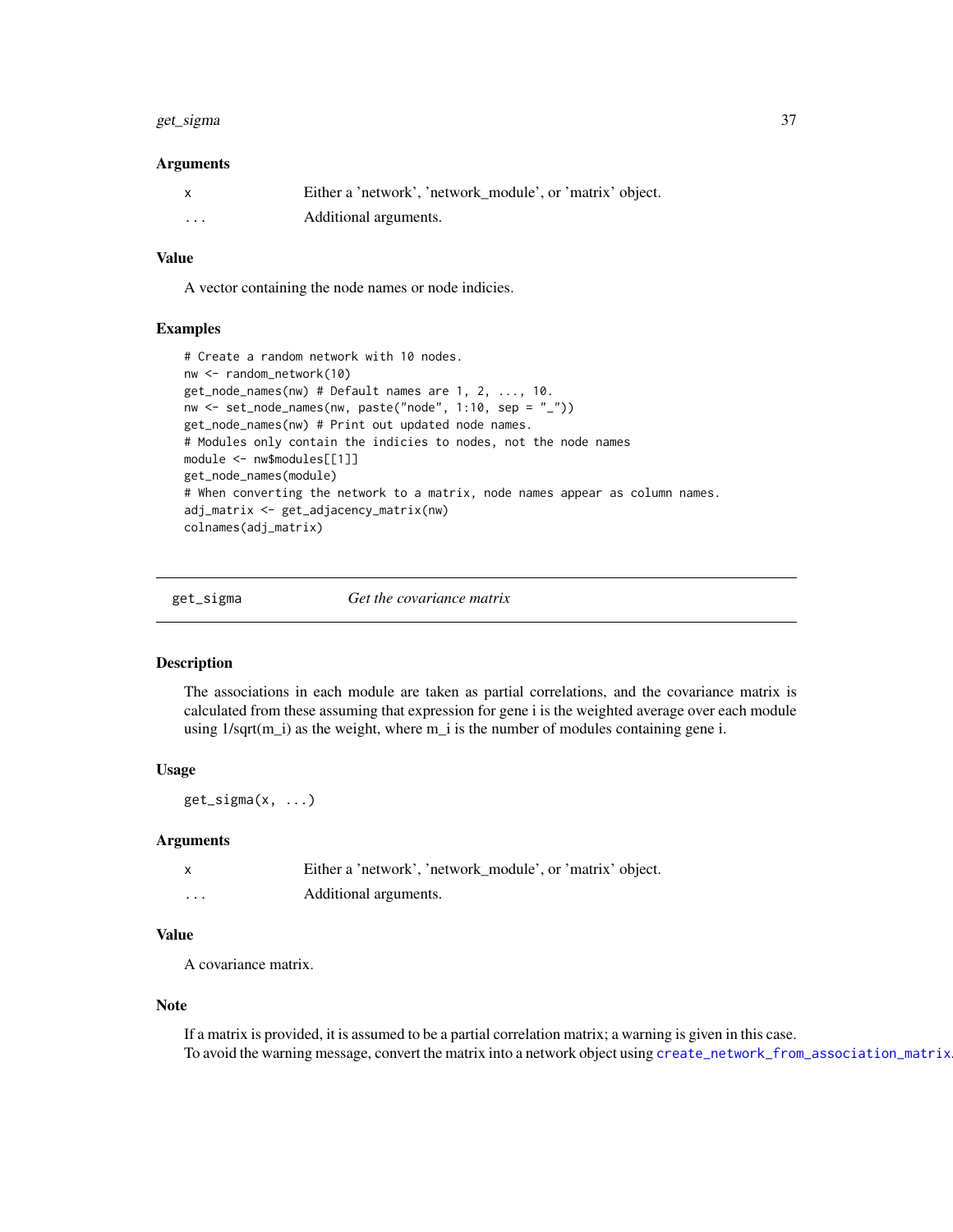## Examples

```
# Create a random network with 10 nodes and add random edge weights.
nw <- random_network(10)
nw <- gen_partial_correlations(nw)
# Get covariance matrix for the network or individual modules in the network.
get_sigma(nw)
module <- nw$modules[[1]]
get_sigma(module)
```
get\_sigma.default *Get the covariance matrix*

# Description

The associations in each module are taken as partial correlations, and the covariance matrix is calculated from these assuming that expression for gene i is the weighted average over each module using 1/sqrt(m\_i) as the weight, where m\_i is the number of modules containing gene i.

# Usage

## Default S3 method: get\_sigma(x, ...)

#### Arguments

| $\mathsf{x}$ | Either a 'network', 'network_module', or 'matrix' object. |
|--------------|-----------------------------------------------------------|
| .            | Additional arguments.                                     |

## Value

A covariance matrix.

```
# Create a random network with 10 nodes and add random edge weights.
nw <- random_network(10)
nw <- gen_partial_correlations(nw)
# Get covariance matrix for the network or individual modules in the network.
get_sigma(nw)
module <- nw$modules[[1]]
get_sigma(module)
```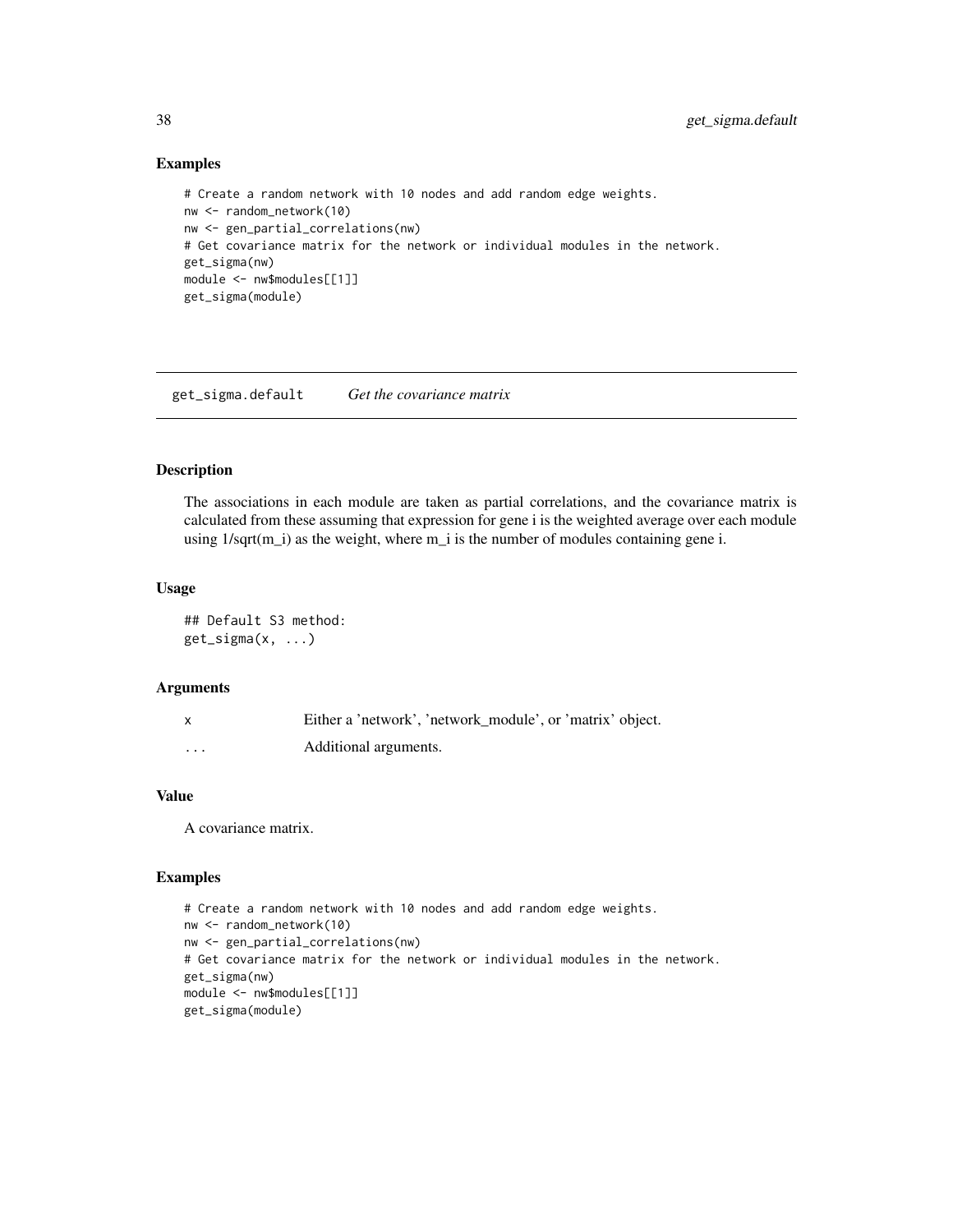#### Description

The associations in each module are taken as partial correlations, and the covariance matrix is calculated from these assuming that expression for gene i is the weighted average over each module using 1/sqrt(m\_i) as the weight, where m\_i is the number of modules containing gene i.

## Usage

```
## S3 method for class 'matrix'
get_sigma(x, ...)
```
### Arguments

|   | Either a 'network', 'network_module', or 'matrix' object. |
|---|-----------------------------------------------------------|
| . | Additional arguments.                                     |

# Value

A covariance matrix.

### Examples

```
# Create a random network with 10 nodes and add random edge weights.
nw <- random_network(10)
nw <- gen_partial_correlations(nw)
# Get covariance matrix for the network or individual modules in the network.
get_sigma(nw)
module <- nw$modules[[1]]
get_sigma(module)
```
get\_sigma.network *Get the covariance matrix*

# Description

The associations in each module are taken as partial correlations, and the covariance matrix is calculated from these assuming that expression for gene i is the weighted average over each module using 1/sqrt(m\_i) as the weight, where m\_i is the number of modules containing gene i.

#### Usage

```
## S3 method for class 'network'
get\_sigma(x, \ldots)
```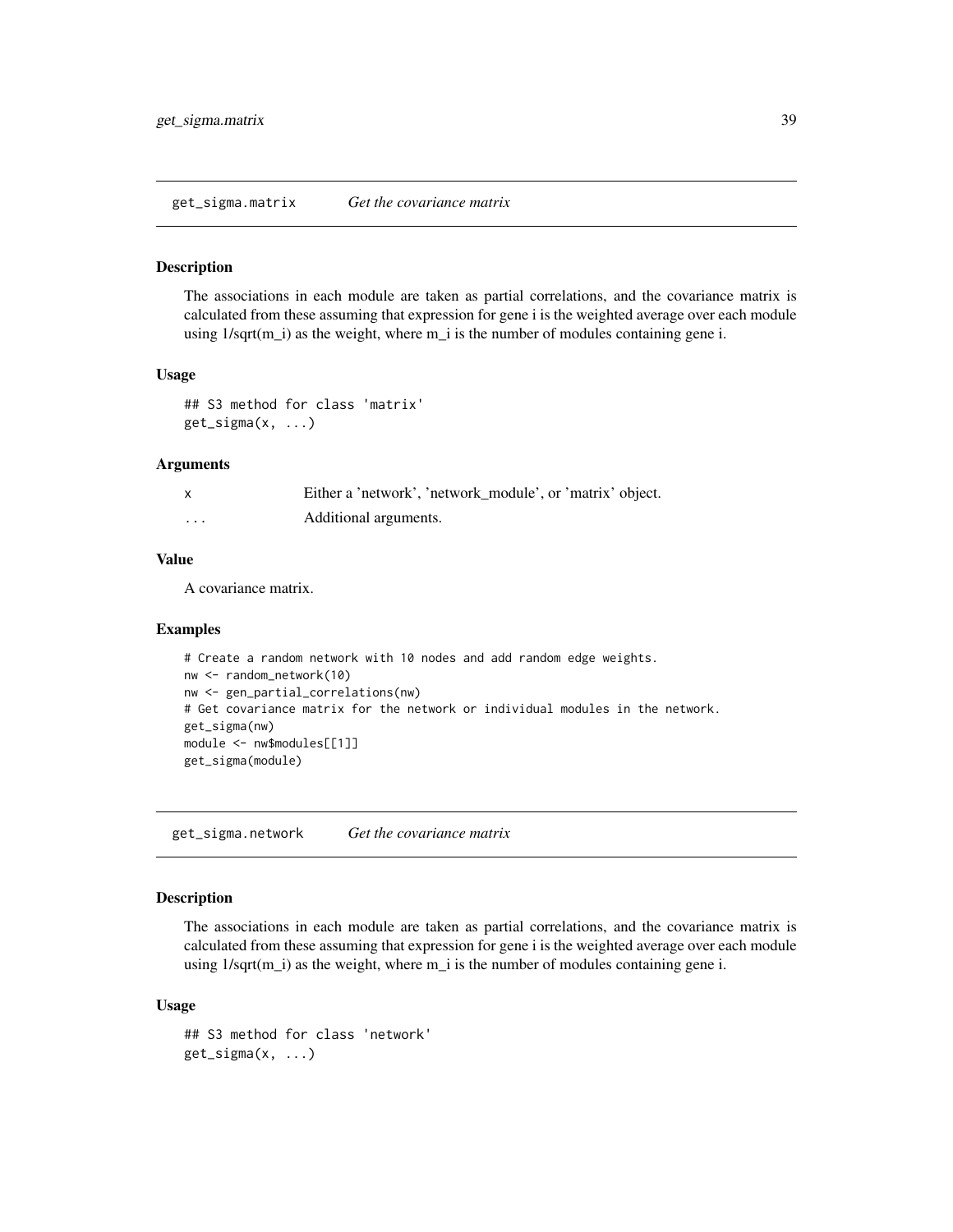## Arguments

|          | Either a 'network', 'network module', or 'matrix' object. |
|----------|-----------------------------------------------------------|
| $\cdots$ | Additional arguments.                                     |

# Value

A covariance matrix.

# Examples

```
# Create a random network with 10 nodes and add random edge weights.
nw <- random_network(10)
nw <- gen_partial_correlations(nw)
# Get covariance matrix for the network or individual modules in the network.
get_sigma(nw)
module <- nw$modules[[1]]
get_sigma(module)
```
get\_sigma.network\_module

*Get the covariance matrix*

# Description

The associations in each module are taken as partial correlations, and the covariance matrix is calculated from these assuming that expression for gene i is the weighted average over each module using  $1/\sqrt{sqrt(m_i)}$  as the weight, where  $m_i$  is the number of modules containing gene i.

## Usage

## S3 method for class 'network\_module'  $get\_sigma(x, \ldots)$ 

# Arguments

| $\mathsf{x}$ | Either a 'network', 'network module', or 'matrix' object. |
|--------------|-----------------------------------------------------------|
| $\cdots$     | Additional arguments.                                     |

# Value

A covariance matrix.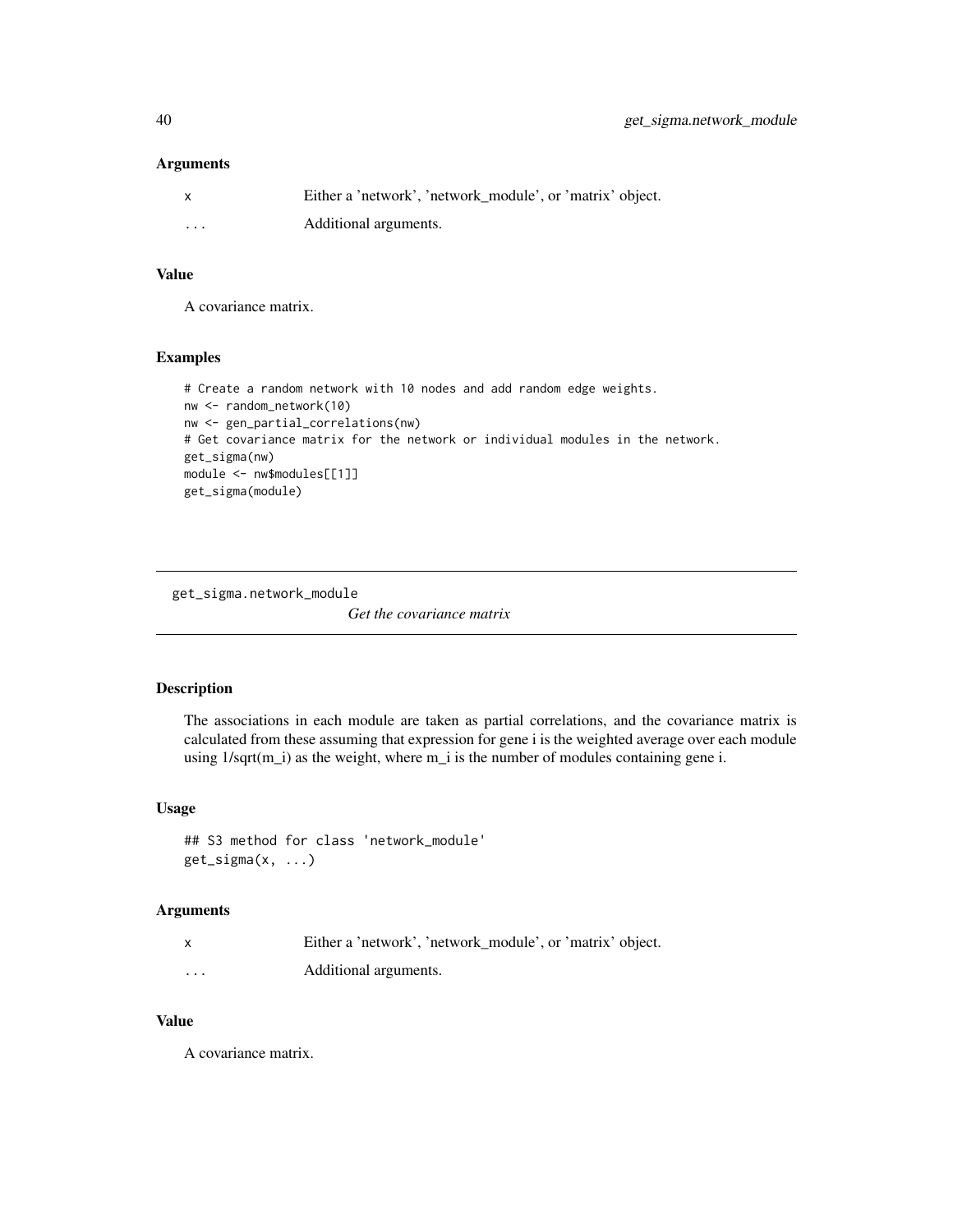# get\_summary\_for\_node 41

# Examples

```
# Create a random network with 10 nodes and add random edge weights.
nw <- random_network(10)
nw <- gen_partial_correlations(nw)
# Get covariance matrix for the network or individual modules in the network.
get_sigma(nw)
module <- nw$modules[[1]]
get_sigma(module)
```
get\_summary\_for\_node *Get summary for a node in the network.*

# Description

Get summary for a node in the network.

# Usage

get\_summary\_for\_node(node, network)

## Arguments

| node    | The node to summarize. Can be a character string corresponding to a name of a<br>node in the network, or an integer value from 1 to p corresponding to the index<br>of a node. |
|---------|--------------------------------------------------------------------------------------------------------------------------------------------------------------------------------|
| network | A network object.                                                                                                                                                              |

## Value

A list containing summary information for the node; this includes a vector of indicies to other nodes in the network it is connected to, and a vector of incidices to modules that contain the node.

```
set.seed(12345)
nw <- random_network(100)
get_summary_for_node(1, nw)
# Node 1 is contained in modules 1 and 2, and it is connected to nodes
# 2, 4, 11, 13, 23, and 29.
```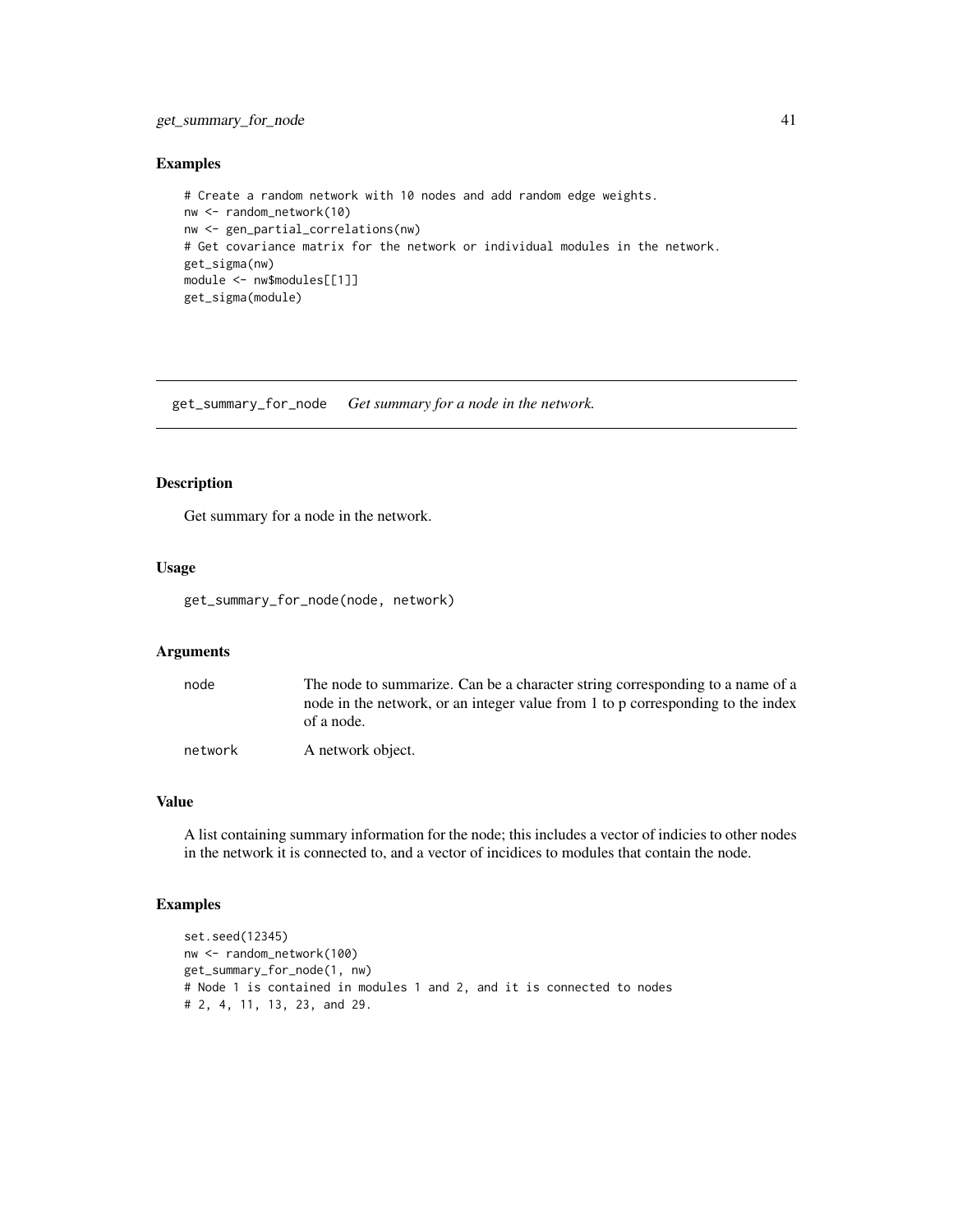## Description

This function plots the given network as a heatmap to visualize its connections. If the network is weighted, then the heatmap will use greyscale colors to represent connection strengths; black squares correspond to the strongest connections, while lighter color squares are weaker connections.

# Usage

```
heatmap_network(network, main = NULL,
 col = colorRampPalette(RColorBrewer::brewer.pal(8, "Greys"))(50), ...)
```
# Arguments

| network   | Either a network object or association matrix of the network.         |
|-----------|-----------------------------------------------------------------------|
| main      | A string containing the title for the graph.                          |
| col       | Color palatte used for heatmap. See link[stats]{heatmap} for details. |
| $\ddotsc$ | Additional arguments passed to link[stats]{heatmap}.                  |
|           |                                                                       |

## Value

The matrix used to create the heatmap.

# Examples

```
set.seed(12345)
nw <- random_network(10)
nw \leq set\_node\_names(nw, paste("node", 1:10, sep = "__")heatmap_network(nw, "Unweighted Network")
nw <- gen_partial_correlations(nw)
heatmap_network(nw, "Weighted Network")
```

```
Internal function to check if a matrix is positive definite
```
## Description

Internal function to check if a matrix is positive definite

#### Usage

is\_PD(x)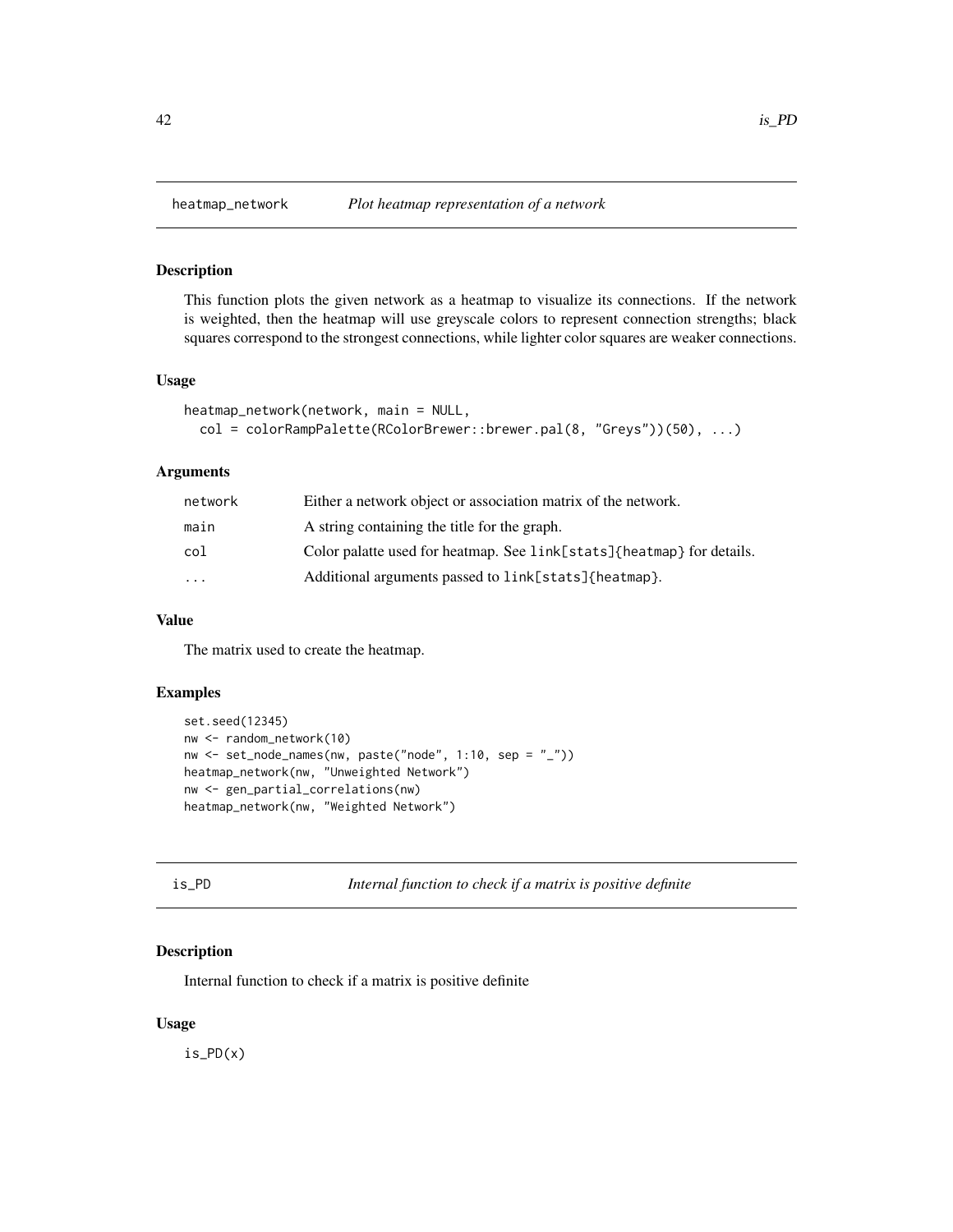## Arguments

x A matrix to check.

# Value

Returns TRUE if the matrix is positive definite and FALSE otherwise.

is\_symmetric\_cpp *C++ implementation to check if a matrix is symmetric*

# Description

C++ implementation to check if a matrix is symmetric

# Usage

is\_symmetric\_cpp(m, tol = 1e-12)

# Arguments

| m   | A matrix to check.                                                  |
|-----|---------------------------------------------------------------------|
| tol | A Numeric scalar $>= 0$ . Differences smaller than tol are ignored. |

# Value

Returns TRUE if the matrix is symmetric and FALSE otherwise.

| is_weighted |  |
|-------------|--|
|             |  |

Check if an object is weighted

# Description

Check if an object is weighted

# Usage

is\_weighted(x, ...)

| x.       | Either a 'network', 'network_module', or 'matrix' object.                                                                                                      |
|----------|----------------------------------------------------------------------------------------------------------------------------------------------------------------|
| $\cdots$ | Additional arguments, object are weighted by 0s and 1s, and returns TRUE oth-<br>erwise. If there are no connections in the module, then this function returns |
|          | TRUE.                                                                                                                                                          |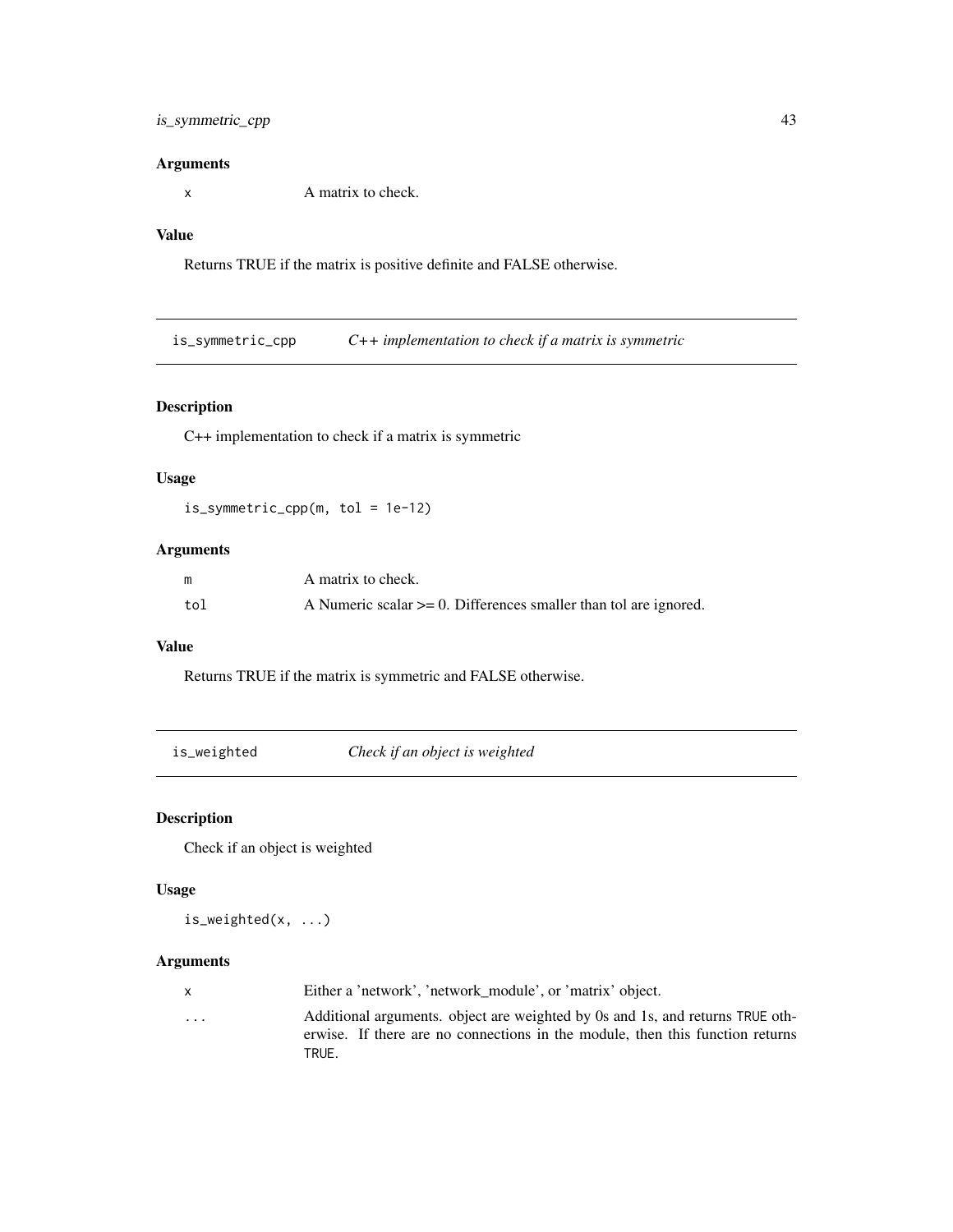## Examples

```
# Create a random network with 10 nodes.
nw <- random_network(10)
# The network, and hence all of its modules, are unweighted.
is_weighted(nw)
sapply(nw$modules, is_weighted)
# Add random weights to the connections.
nw <- gen_partial_correlations(nw)
# The network, and hence all of its modules, are now weighted.
is_weighted(nw)
sapply(nw$modules, is_weighted)
```
is\_weighted.default *Check if an object is weighted*

# Description

Check if an object is weighted

### Usage

## Default S3 method: is\_weighted(x, ...)

TRUE.

#### **Arguments**

|                         | Either a 'network', 'network module', or 'matrix' object.                     |
|-------------------------|-------------------------------------------------------------------------------|
| $\cdot$ $\cdot$ $\cdot$ | Additional arguments, object are weighted by 0s and 1s, and returns TRUE oth- |
|                         | erwise. If there are no connections in the module, then this function returns |

```
# Create a random network with 10 nodes.
nw <- random_network(10)
# The network, and hence all of its modules, are unweighted.
is_weighted(nw)
sapply(nw$modules, is_weighted)
# Add random weights to the connections.
nw <- gen_partial_correlations(nw)
# The network, and hence all of its modules, are now weighted.
is_weighted(nw)
sapply(nw$modules, is_weighted)
```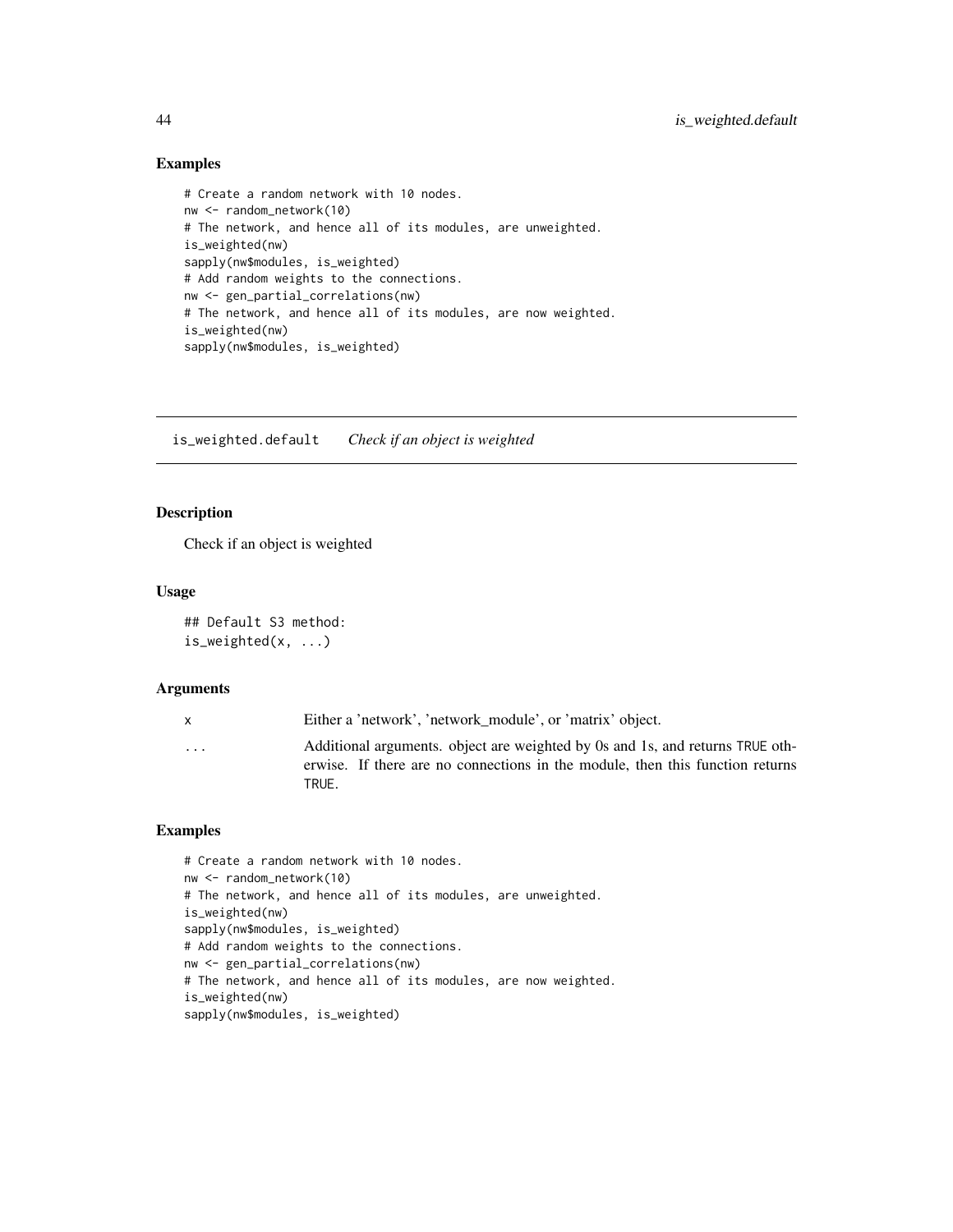## Description

Check if an object is weighted

## Usage

```
## S3 method for class 'matrix'
is_weighted(x, ...)
```
## Arguments

| X        | Either a 'network', 'network module', or 'matrix' object.                                                                                                               |
|----------|-------------------------------------------------------------------------------------------------------------------------------------------------------------------------|
| $\cdots$ | Additional arguments. object are weighted by 0s and 1s, and returns TRUE oth-<br>erwise. If there are no connections in the module, then this function returns<br>TRUF. |
|          |                                                                                                                                                                         |

## Examples

```
# Create a random network with 10 nodes.
nw <- random_network(10)
# The network, and hence all of its modules, are unweighted.
is_weighted(nw)
sapply(nw$modules, is_weighted)
# Add random weights to the connections.
nw <- gen_partial_correlations(nw)
# The network, and hence all of its modules, are now weighted.
is_weighted(nw)
sapply(nw$modules, is_weighted)
```
is\_weighted.network *Check if an object is weighted*

# Description

Check if an object is weighted

# Usage

## S3 method for class 'network' is\_weighted(x, ...)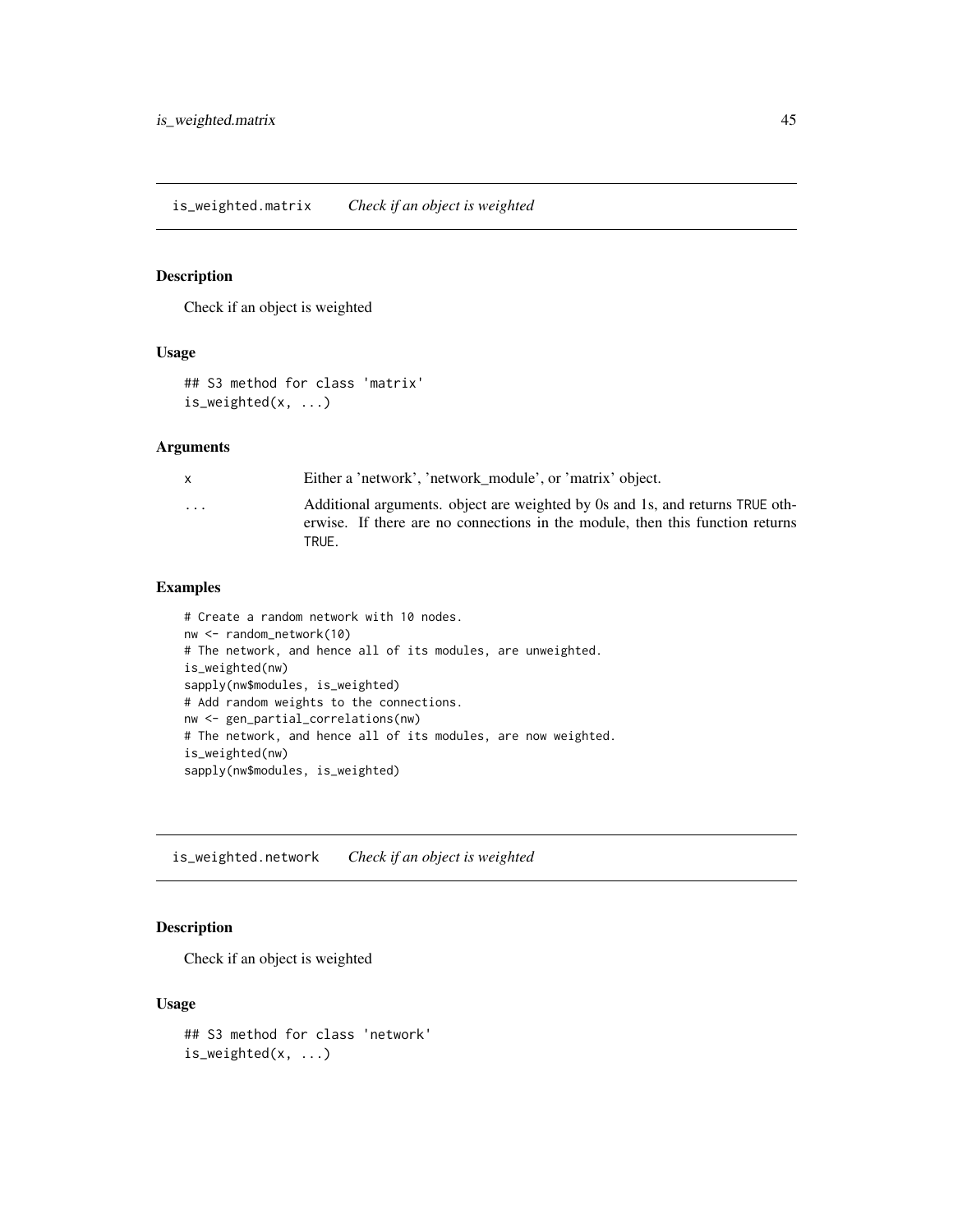## **Arguments**

| x                       | Either a 'network', 'network module', or 'matrix' object.                                                                                                      |
|-------------------------|----------------------------------------------------------------------------------------------------------------------------------------------------------------|
| $\cdot$ $\cdot$ $\cdot$ | Additional arguments. object are weighted by 0s and 1s, and returns TRUE oth-<br>erwise. If there are no connections in the module, then this function returns |
|                         | TRUE.                                                                                                                                                          |

## Examples

```
# Create a random network with 10 nodes.
nw <- random_network(10)
# The network, and hence all of its modules, are unweighted.
is_weighted(nw)
sapply(nw$modules, is_weighted)
# Add random weights to the connections.
nw <- gen_partial_correlations(nw)
# The network, and hence all of its modules, are now weighted.
is_weighted(nw)
sapply(nw$modules, is_weighted)
```
is\_weighted.network\_module

*Check if an object is weighted*

## Description

Check if an object is weighted

# Usage

```
## S3 method for class 'network_module'
is_weighted(x, ...)
```
#### Arguments

x Either a 'network', 'network\_module', or 'matrix' object.

... Additional arguments. object are weighted by 0s and 1s, and returns TRUE otherwise. If there are no connections in the module, then this function returns TRUE.

```
# Create a random network with 10 nodes.
nw <- random_network(10)
# The network, and hence all of its modules, are unweighted.
is_weighted(nw)
sapply(nw$modules, is_weighted)
# Add random weights to the connections.
nw <- gen_partial_correlations(nw)
```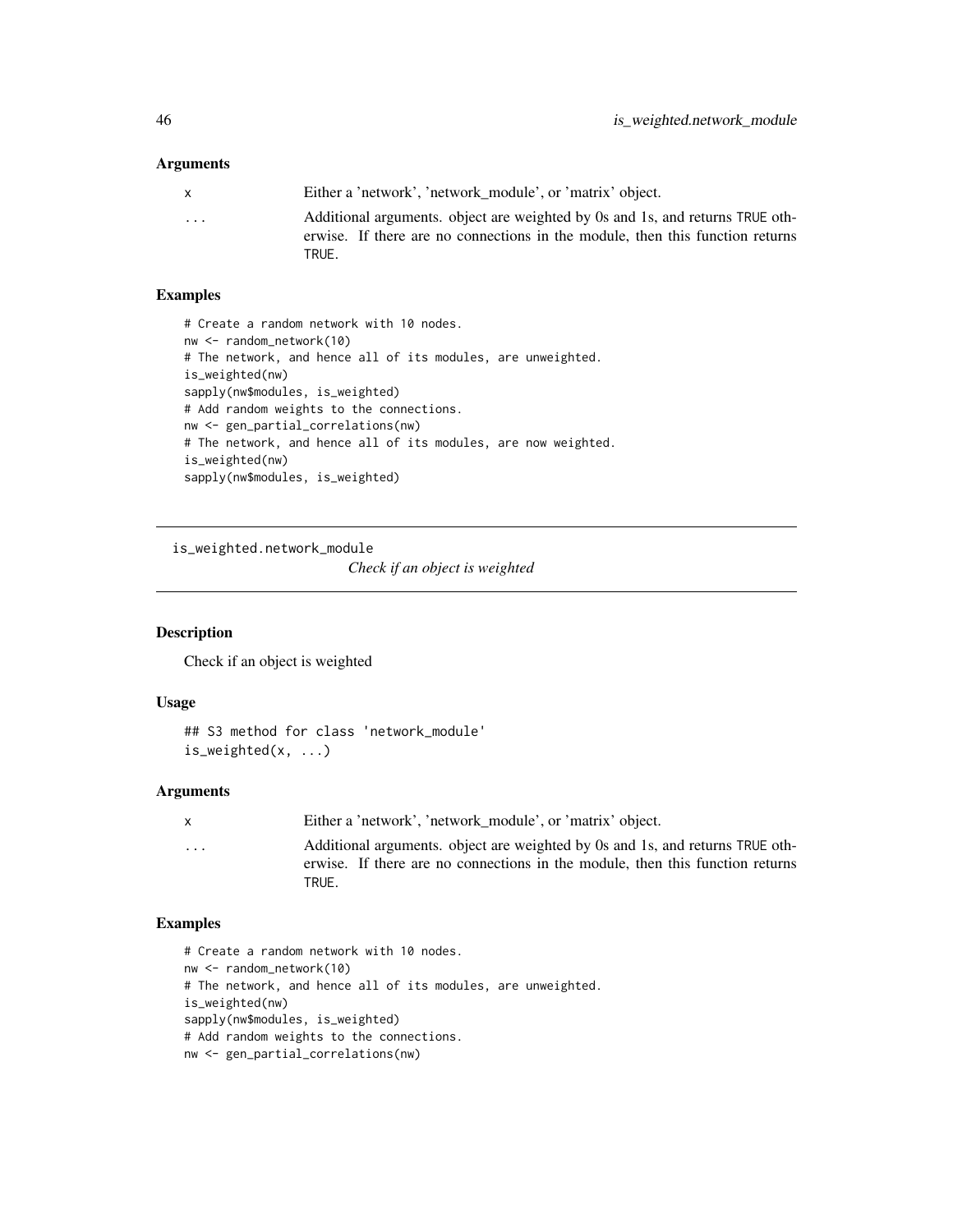# perturb\_network 47

# The network, and hence all of its modules, are now weighted. is\_weighted(nw) sapply(nw\$modules, is\_weighted)

perturb\_network *Perturbs the connections in a network*

# Description

The network is perturbed by removing connections from hubs and/or rewiring other nodes in the network. By default, one hub is turned off (i.e. its connections are removed each with probability rewire\_hub\_prob = 0.5), and no other nodes are changed. Hub nodes are defined as those having degree above three standard deviations from the average degree, and nodes are sampled from these to be turned off; if there are no hub nodes, then those with the largest degree are turned off.

## Usage

```
perturb_network(network, n_hubs = 1, n_nodes = 0,
  rewire_hub_prob = 0.5, rewire_other_prob = 0.5, ...)
```
# Arguments

| network           | The network to modify.                                                                                                                                                       |  |
|-------------------|------------------------------------------------------------------------------------------------------------------------------------------------------------------------------|--|
| n_hubs            | The number of hub nodes to turn off.                                                                                                                                         |  |
| n nodes           | The number of non-hub nodes to rewire. When rewiring, the degree of the node<br>is unchanged.                                                                                |  |
| rewire_hub_prob   |                                                                                                                                                                              |  |
|                   | The probability that a connection is removed from a hub that is selected to be<br>turned off. If rewire_hub_prob = 1, then all of the connections to the hub are<br>removed. |  |
| rewire_other_prob |                                                                                                                                                                              |  |
|                   | The probability that a connection is rewired from a non-hub that is selected for                                                                                             |  |
|                   | rewiring. If rewire_other_prob = 1, then all of the connections to the hub are                                                                                               |  |
|                   | rewired; however, this does not mean that all connections will be changed, as                                                                                                |  |
|                   | some connections may be removed but later rewired back.                                                                                                                      |  |
| $\cdots$          | Additional arguments passed to rewire_connections_to_node and remove_connections_to_node.                                                                                    |  |

### Value

The modified network.

```
# Create a random network, perturb the network, then plot the differential network.
set.seed(12345)
nw <- random_network(100)
# Rewire 2 random hub genes and 10 other random genes:
nw_diff <- perturb_network(nw, n_hubs = 2, n_nodes = 10)
plot_network_diff(nw, nw_diff)
```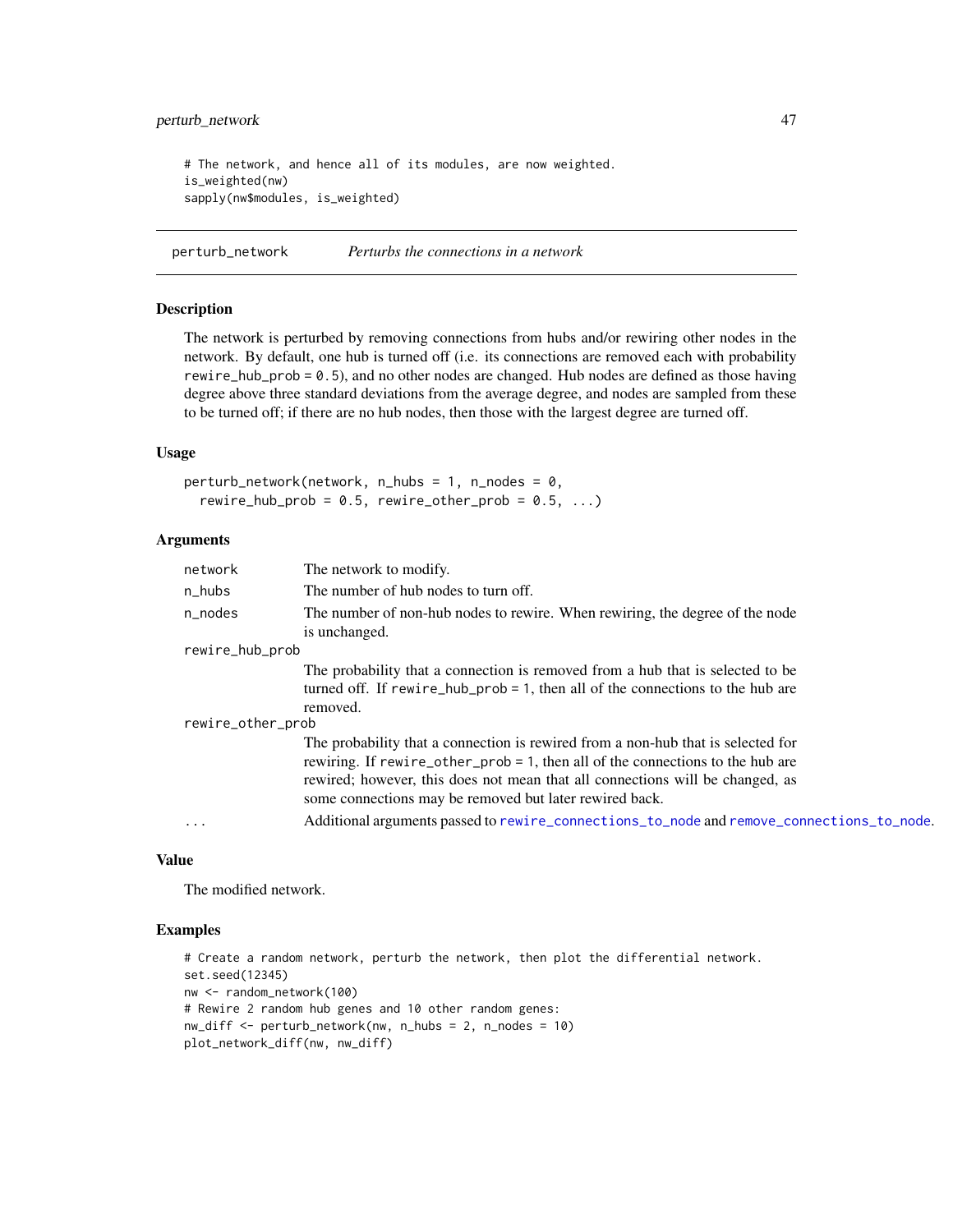<span id="page-47-0"></span>

## Description

This function plots the given network. If the result of another plot is provided, this plot will be modified for easier comparison.

# Usage

```
## S3 method for class 'network'
plot(x, compare\_graph = NULL, show_modules = FALSE,as\_subgraph = FALSE, ...
```
## Arguments

| $\mathsf{x}$  | A 'network' object.                                                                                                                              |
|---------------|--------------------------------------------------------------------------------------------------------------------------------------------------|
| compare_graph | The plot of another network to use for comparison.                                                                                               |
| show_modules  | If TRUE, the modules will highlighted in the graph. Defaults to FALSE if there is<br>exactly one module in the network and to TRUE otherwise.    |
| as_subgraph   | If TRUE, only nodes of positive degree will be shown. Defaults to FALSE if there<br>are 100 or fewer nodes in the network and to TRUE otherwise. |
|               | Additional arguments passed to plot_modules or plot_network.                                                                                     |

# Value

Creates a plot of the module and returns a graph object. See [plot\\_modules](#page-50-0) and [plot\\_network](#page-51-0) for details.

A 'network\_plot' object for the network. This object can be passed back into a future call of [plot.network](#page-47-0) through the compare\_graph argument, which will setup the plot for easier comparison between the old graph and the new graph of network.

```
nw <- random_network(10)
plot(nw)
```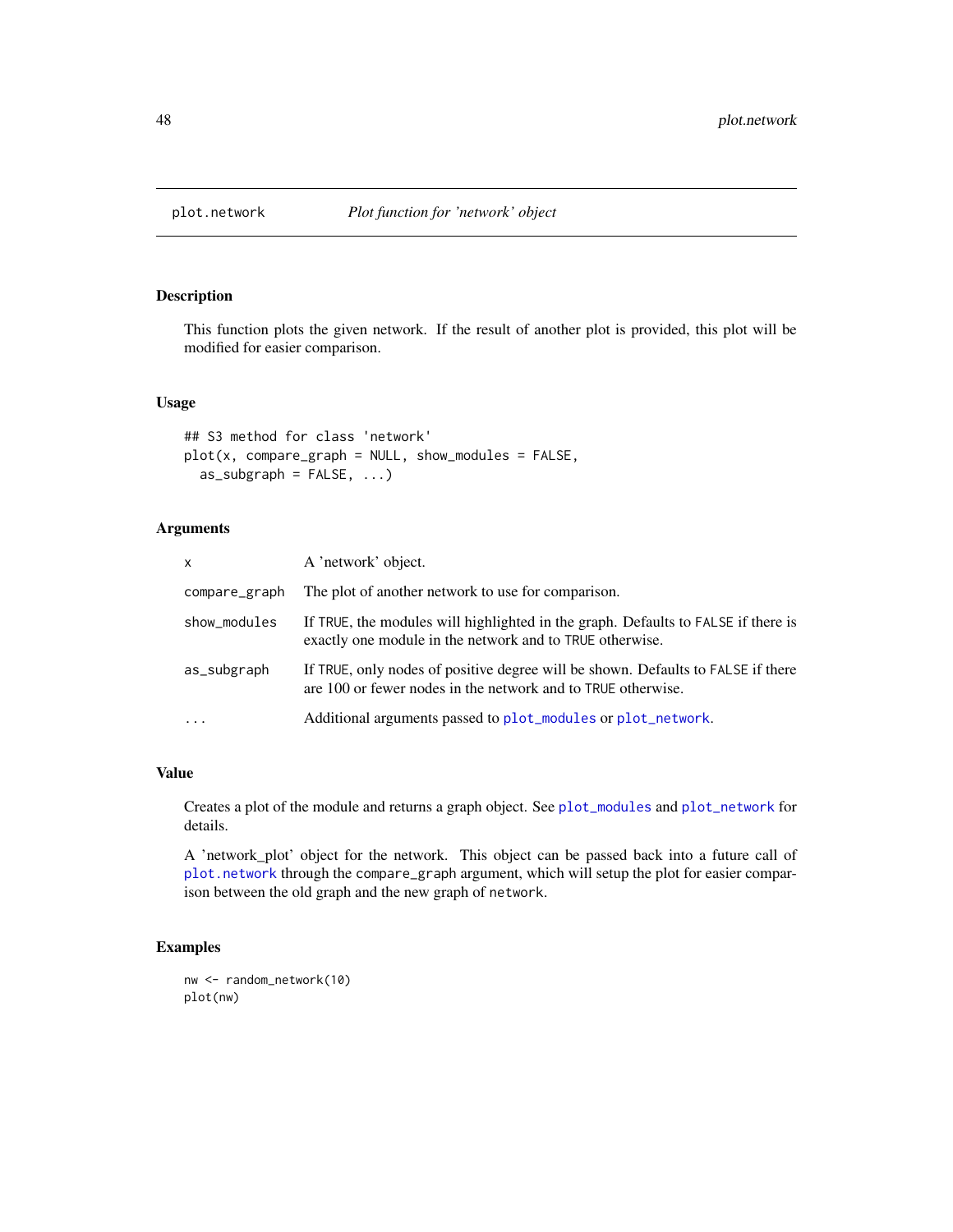plot.network\_module *Plot function for 'network\_module' object.*

## Description

Plot function for 'network\_module' object.

# Usage

## S3 method for class 'network\_module' plot(x, ...)

# Arguments

| X                       | A 'network module' object.                   |
|-------------------------|----------------------------------------------|
| $\cdot$ $\cdot$ $\cdot$ | Additional arguments passed to plot_network. |

# Value

Creates a plot of the module and returns a graph object. See [plot\\_network](#page-51-0) for details.

# Examples

```
module <- random_module(1:10)
plot(module)
```
plot.network\_plot *Plot function for 'network\_plot' class*

# Description

Plot function for 'network\_plot' class

# Usage

```
## S3 method for class 'network_plot'
plot(x, \ldots)
```

|          | A 'network plot' object obtained from plot, network or plot_network. |
|----------|----------------------------------------------------------------------|
| $\cdots$ | Additional arguments passed to plot. igraph.                         |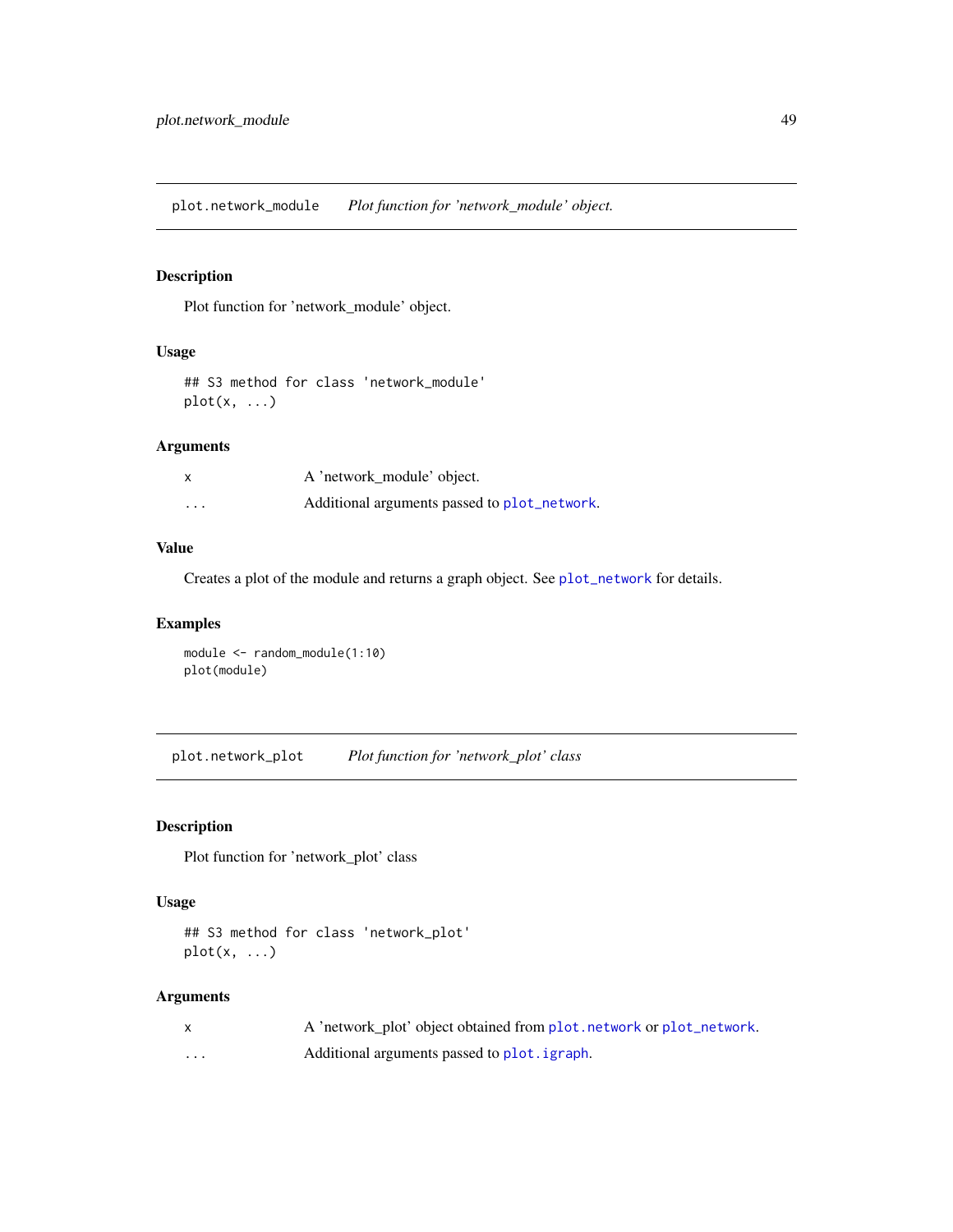# Examples

```
nw <- random_network(10)
g <- plot(nw)
# Can change the plot by modifying the instance `g`.
# For example, make vertex size and edge width twice as big.
g$edge.width <- 2 * g$edge.width
g$vertex.size <- 2 * g$vertex.size
# Change color of verticies, edges, and vertex labels.
g$edge.color <- "orange"
g$vertex.color <- "navy"
g$vertex.label.color <- "white"
plot(g)
```
plot\_gene\_pair *Scatter plot of two gene expressions*

# Description

Plots the expression of two genes for visual assessment of association.

# Usage

```
plot_gene_pair(x_list, geneA, geneB, method = "loess", se_alpha = 0.1,
  do_facet_wrap = FALSE, scales = "fixed")
```
# Arguments

| x_list        | A named list containing one or more n by p gene expression profiles, one for<br>each group or subpopulation under consideration.                              |
|---------------|---------------------------------------------------------------------------------------------------------------------------------------------------------------|
| geneA         | The name of the first gene to plot. Must be either a character string matching a<br>column name in each matrix of x_list or an integer to index the columns.  |
| geneB         | The name of the second gene to plot. Must be either a character string matching<br>a column name in each matrix of x_list or an integer to index the columns. |
| method        | Charater string either "lm" or "loess" used for plotting. For no line, set method<br>$=$ NULL.                                                                |
| se_alpha      | Sets transparancy of confidence interval around association trend line. Set to 0<br>to remove the confidence interval.                                        |
| do_facet_wrap | If TRUE, the groups are plotted in seperate graphs.                                                                                                           |
| scales        | Only used if do_facet_wrap is TRUE. See facet_wrap for details.                                                                                               |

## Value

Returns the generated plot.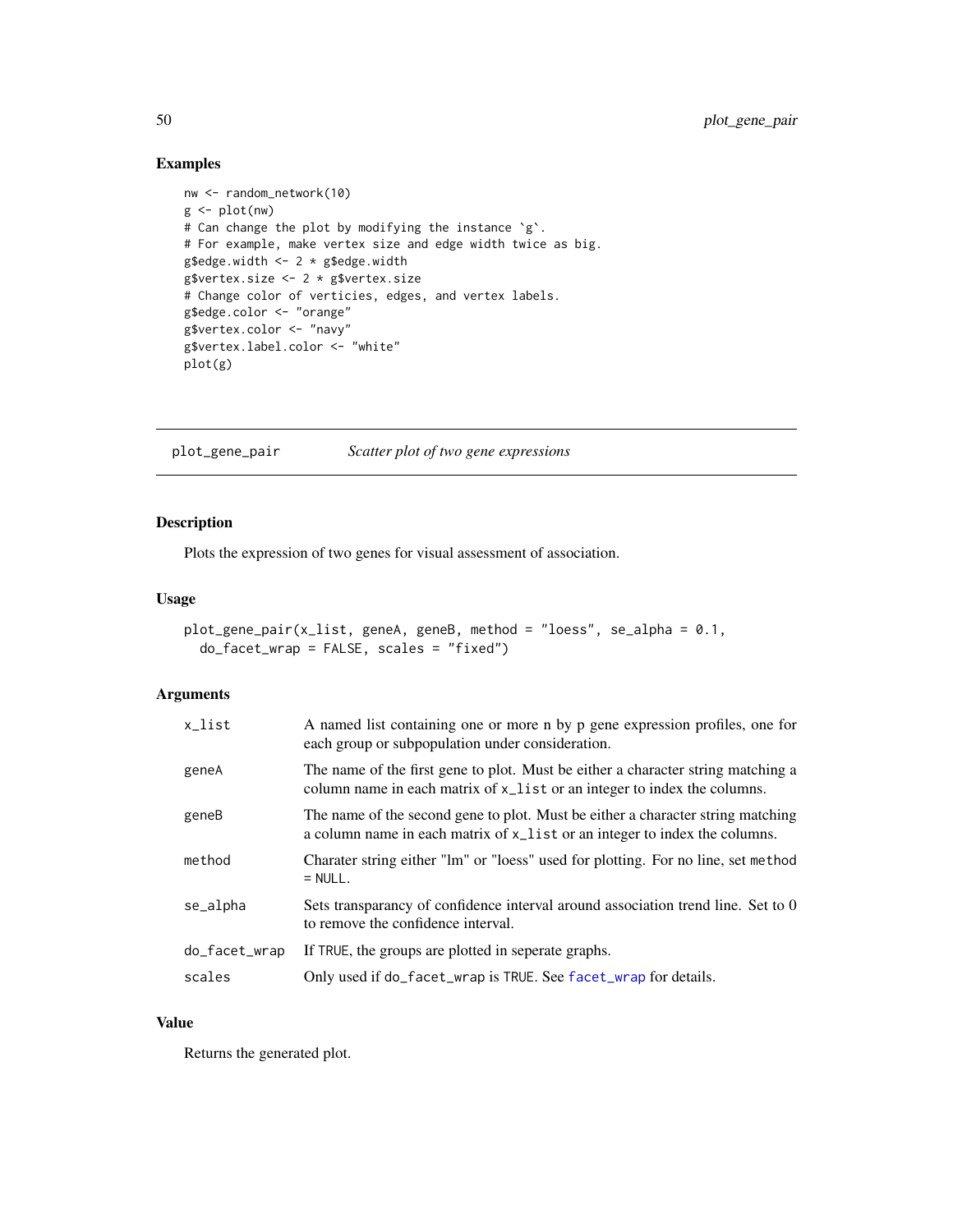# plot\_modules 51

## Examples

```
data(reference)
rnaseq <- reference$rnaseq
genes <- colnames(rnaseq)
plot_gene_pair(rnaseq, genes[1], genes[2])
# Suppose we had multiple data frames.
control <- rnaseq[1:100, 1:10]
treatment1 <- rnaseq[101:200, 1:10]
treatment2 <- rnaseq[201:250, 1:10]
plot_gene_pair(list(ctrl = control, trt1 = treatment1, trt2 = treatment2),
               genes[1], genes[2], method = NA)
plot_gene_pair(list(ctrl = control, trt = treatment1),
               genes[1], genes[2], do_facet_wrap = TRUE, method = "lm")
```
<span id="page-50-0"></span>

plot\_modules *Visualize a network and its modules*

## Description

This function plots a network and highlights the individual modules. An attempt is made to layout the nodes so that any visual overlaps among modules correspond to true overlaps in the network, however it is possible that a node may appear to be in multiple modules in the visualization when it does not actually belong to multiple modules. If the result of another plot is provided using the compare\_graph argument, then the layout of this network will be based on that plot and convex hulls are drawn to trace out the modules; in this case it is likely that the displayed modules will contain extraneous nodes.

## Usage

```
plot_modules(network, compare_graph = NULL, as_subgraph = TRUE,
 modules = NULL, node_scale = 4, edge_scale = 1,
  node_color = adjustcolor("orange", 0.5),
 group_color = RColorBrewer::brewer.pal(9, "Set1"),
  generate_layout = igraph::nicely, include_vertex_labels = TRUE,
  show_legend = FALSE, legend_position = "topright",
  legend_horizontal = FALSE, display_pldot = TRUE, ...)
```

| network       | A 'network' object to plot. Alternatively, an adjacency or association matrix can |
|---------------|-----------------------------------------------------------------------------------|
|               | be provided, in which case the 'modules' argument should be specified.            |
| compare_graph | The plot of another network to use for comparison.                                |
| as_subgraph   | If TRUE, only nodes of positive degree will be shown.                             |
| modules       | A list of modules for the network; this is used to provide a member list of each  |
|               | module when the network argument is not a 'network' object. To get this list      |
|               | from a network, use get_network_modules.                                          |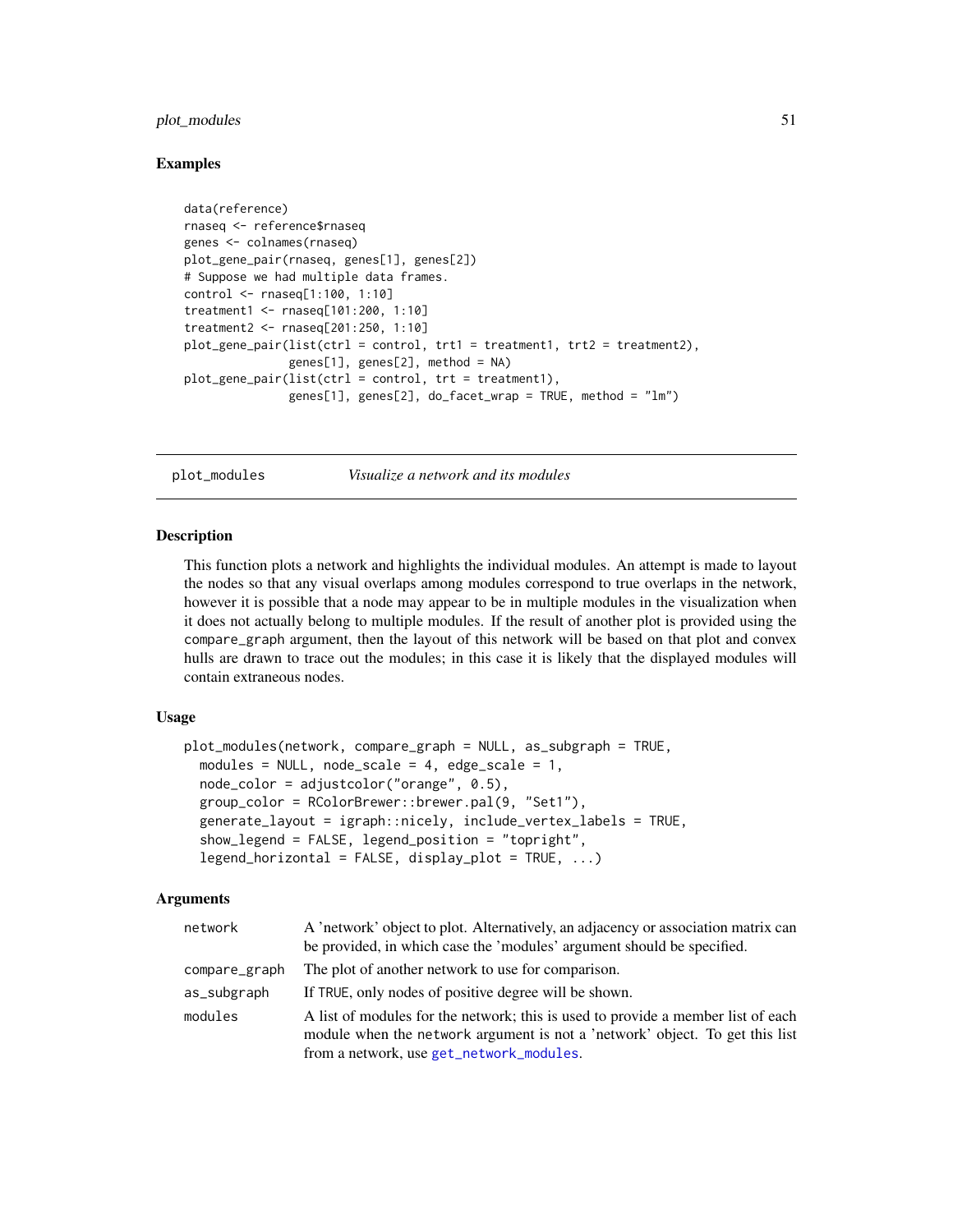| node_scale            | Used for scaling of nodes.                                                                                                                                                                       |
|-----------------------|--------------------------------------------------------------------------------------------------------------------------------------------------------------------------------------------------|
| edge_scale            | Used for scaling of edges.                                                                                                                                                                       |
| node_color            | The color used for the nodes.                                                                                                                                                                    |
| group_color           | A vector of colors used for the modules.                                                                                                                                                         |
| generate_layout       |                                                                                                                                                                                                  |
|                       | A function to generate the layout of a graph; used if coords is NULL. See layout<br>from <b>igraph</b> for details. Other options include as_star, in_circle, and with_fr,<br>among many others. |
| include_vertex_labels |                                                                                                                                                                                                  |
|                       | If TRUE, the verticies will be labeled.                                                                                                                                                          |
| show_legend           | If TRUE, a legend for the modules is shown. Default is FALSE                                                                                                                                     |
| legend_position       |                                                                                                                                                                                                  |
|                       | The location of the legend. Can be any one of "bottomright", "bottom", "bot-<br>tomleft", "left", "topleft", "top", "topright", "right" or "center".                                             |
| legend_horizontal     |                                                                                                                                                                                                  |
|                       | If TRUE, the legend will be displayed horizontally.                                                                                                                                              |
| display_plot          | If TRUE (default), the plot will be generated and displayed.                                                                                                                                     |
| $\cdots$              | Additional arguments passed to plot. igraph.                                                                                                                                                     |

## Value

A 'network\_plot' object for the network. This object can be passed back into a future call of [plot.network](#page-47-0) through the compare\_graph argument, which will setup the plot for easier comparison between the old graph and the new graph of network.

# Examples

```
set.seed(1)
# Networks can be plotted with modules highlighted.
nw <- random_network(100)
g <- plot_network(nw)
plot_modules(nw, g) # Overlay convex hulls around modules in previous layout.
```
<span id="page-51-0"></span>plot\_network *Visualize a network*

# Description

This function is used to plot a network. The network argument can be a network object, network module, an adjacency matrix, or an association matrix. If the result of another plot is provided using the compare\_graph argument, then the layout of this network will be based on that plot.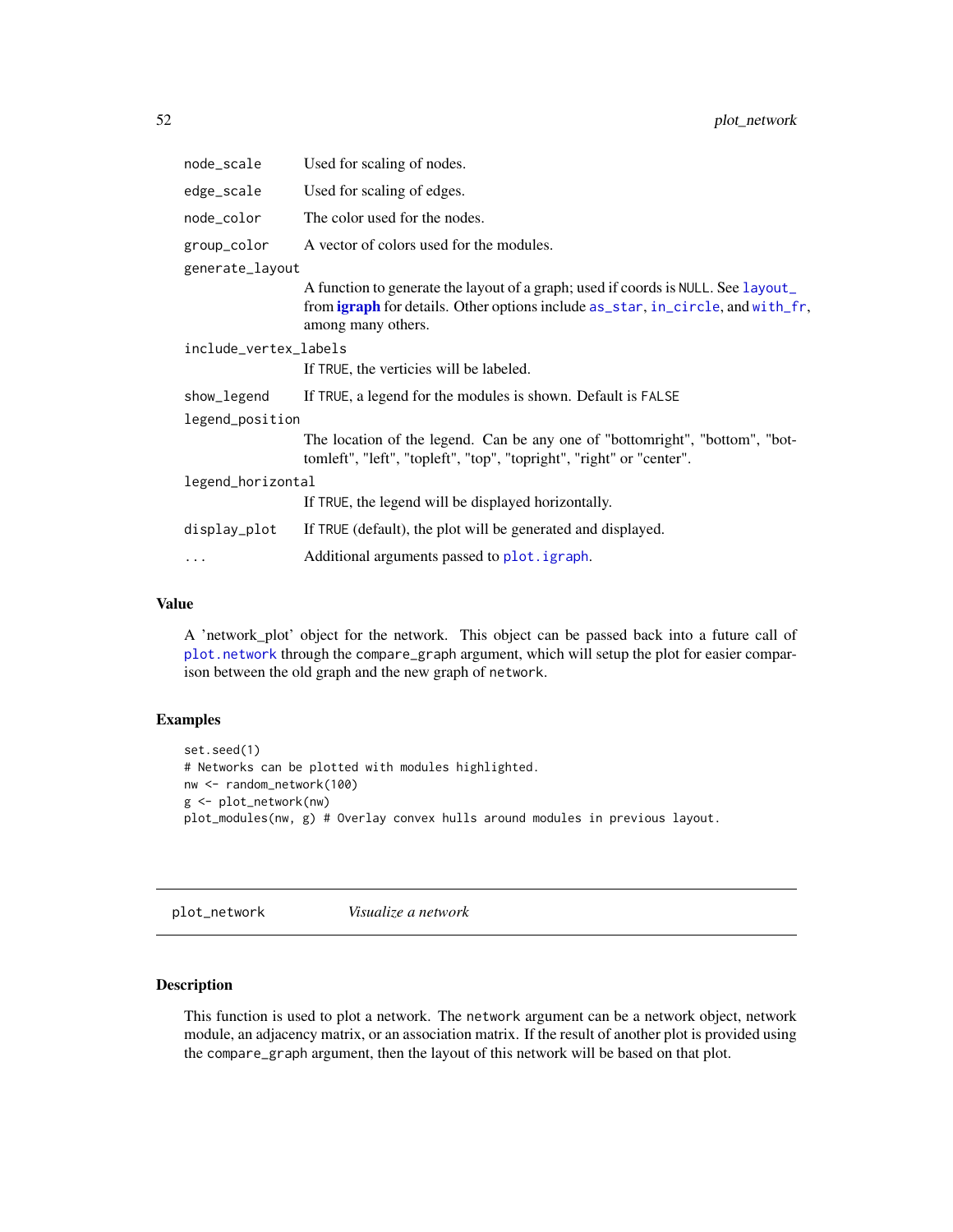# plot\_network 53

## Usage

```
plot_network(network, compare_graph = NULL, as_subgraph = FALSE,
  node_scale = 4, edge_scale = 1, node_color = adjustcolor("orange",
  0.5), generate_layout = igraph::nicely, include_vertex_labels = TRUE,
  display_plot = TRUE, ...)
```
# Arguments

| network               | A 'network', 'network_module', or 'matrix' object.                                                                                                                                               |  |
|-----------------------|--------------------------------------------------------------------------------------------------------------------------------------------------------------------------------------------------|--|
| compare_graph         | The plot of another network to use for comparison.                                                                                                                                               |  |
| as_subgraph           | If TRUE, only nodes of positive degree will be shown.                                                                                                                                            |  |
| node scale            | Used for scaling of nodes.                                                                                                                                                                       |  |
| edge_scale            | Used for scaling of edges.                                                                                                                                                                       |  |
| node color            | The color used for the nodes.                                                                                                                                                                    |  |
| generate_layout       |                                                                                                                                                                                                  |  |
|                       | A function to generate the layout of a graph; used if coords is NULL. See layout<br>from <b>igraph</b> for details. Other options include as_star, in_circle, and with_fr,<br>among many others. |  |
| include_vertex_labels |                                                                                                                                                                                                  |  |
|                       | If TRUE, the verticies will be labeled.                                                                                                                                                          |  |
| display_plot          | If TRUE (default), the plot will be generated and displayed.                                                                                                                                     |  |
| $\cdots$              | Additional arguments passed to plot. igraph.                                                                                                                                                     |  |
|                       |                                                                                                                                                                                                  |  |

## Value

Creates a plot of the network and returns a graph object. The graph object can be passed back into a future call of [plot.network](#page-47-0) through the compare\_edge argument, which will setup the plot for easier comparison between the old graph and the graph of network.

```
set.seed(0)
# Basic plotting for networks, modules, and matricies
nw <- random_network(10)
plot(nw)
module <- random_module(1:10)
plot(module)
adj_mat <- get_adjacency_matrix(nw)
plot_network(adj_mat)
# To compare multiple networks, the layout from the first plot can be used
# in subsequent plots using the second argument, 'compare_graph'.
nw1 <- random_network(10)
nw2 <- remove_connections_to_node(nw1, 6, prob_remove = 1)
g \leftarrow plot(nw1)plot(nw2, g)
# If the network contains many nodes of degree 0, plotting as subgraph
# may be preferred.
```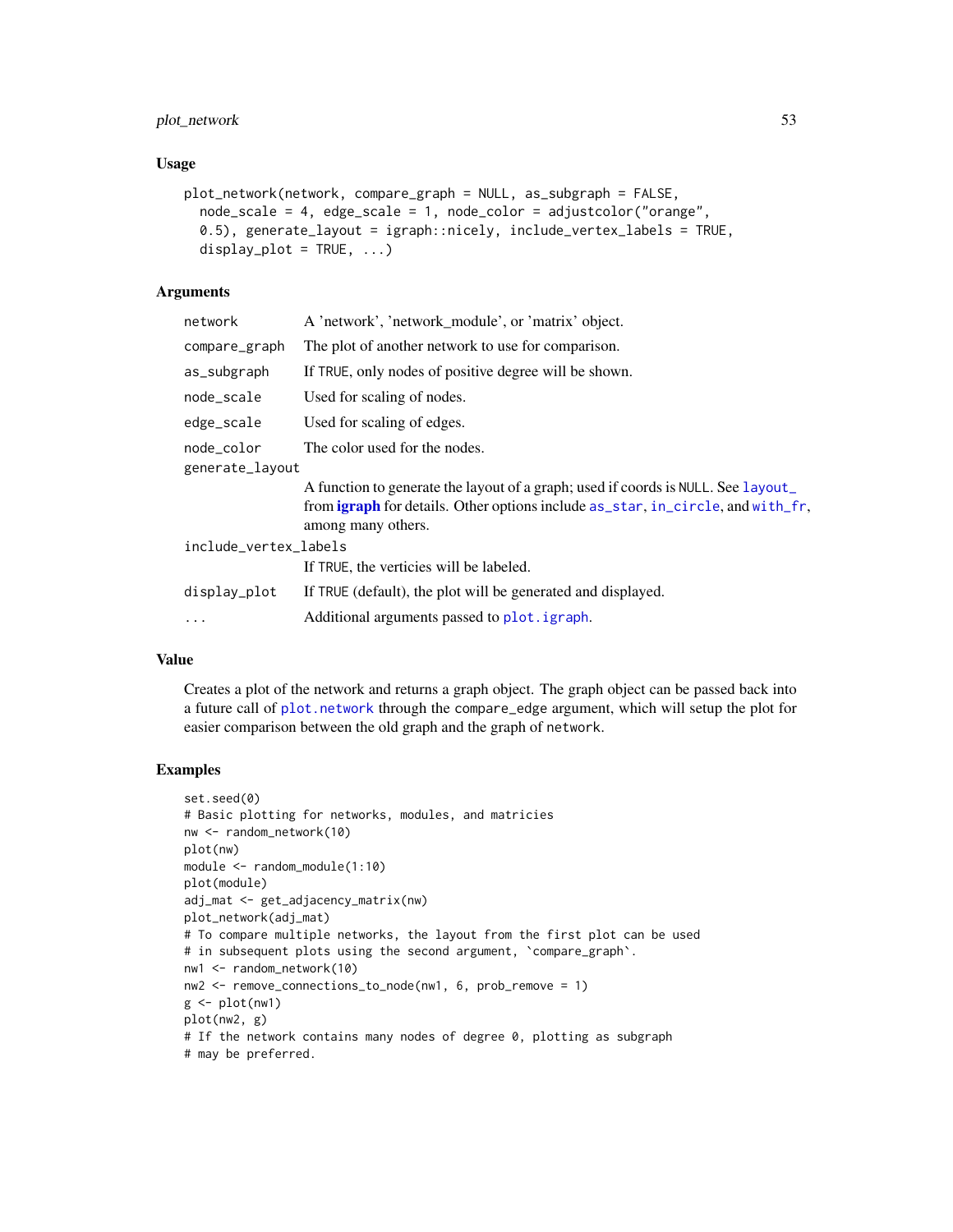```
nw <- random_network(100, n_modules = 1)
plot(nw)
plot(nw, as_subgraph = TRUE)
# Networks can be plotted with modules highlighted.
nw <- random_network(100)
g <- plot_network(nw)
plot_modules(nw, g)
# For large networks, the vertex labels can clutter the graph; these can
# be removed using the `include_vertex_labels` argument.
nw <- random_network(250)
g <- plot(nw)
plot(nw, g, include = FALSE)
```
<span id="page-53-0"></span>plot\_network\_diff *Plot the difference between two networks*

## Description

This function plots the difference in connectivity between two networks. For two identical networks, the graph will be empty. For non-identical networks, black edges are shared by both networks but differ in magnitude or direction (if the networks are weighted), tan edges are in network\_1 but not network\_2, and red edges are in network\_2 but not network\_1. All edges are scaled according to the strongest association in either network.

## Usage

```
plot_network_diff(network_1, network_2, compare_graph = NULL,
  as\_subgraph = FALSE, node\_scale = 4, edge\_scale = 1,node_color = adjustcolor("orange", 0.5), edge_colors = c("black",
  "wheat", "red"), generate_layout = igraph::nicely,
  include\_vertex\_labels = TRUE, ...)
```

| network_1     | A 'network' or 'matrix' object.                                                                                                                                                                                                                                    |
|---------------|--------------------------------------------------------------------------------------------------------------------------------------------------------------------------------------------------------------------------------------------------------------------|
| network_2     | A 'network' or 'matrix' object.                                                                                                                                                                                                                                    |
| compare_graph | The plot of another network to use for comparison.                                                                                                                                                                                                                 |
| as_subgraph   | If TRUE, only nodes of positive degree will be shown.                                                                                                                                                                                                              |
| node_scale    | Used for scaling of nodes.                                                                                                                                                                                                                                         |
| edge_scale    | Used for scaling of edges.                                                                                                                                                                                                                                         |
| node_color    | The color used for the nodes.                                                                                                                                                                                                                                      |
| edge_colors   | A vector of three colors used for edges; the first colors edges common to both<br>network, the second colors edges in network_1 but not network_2, and the third<br>colors edges that are in network_2 but not network_2. Default is $c("black", "wheat", "red").$ |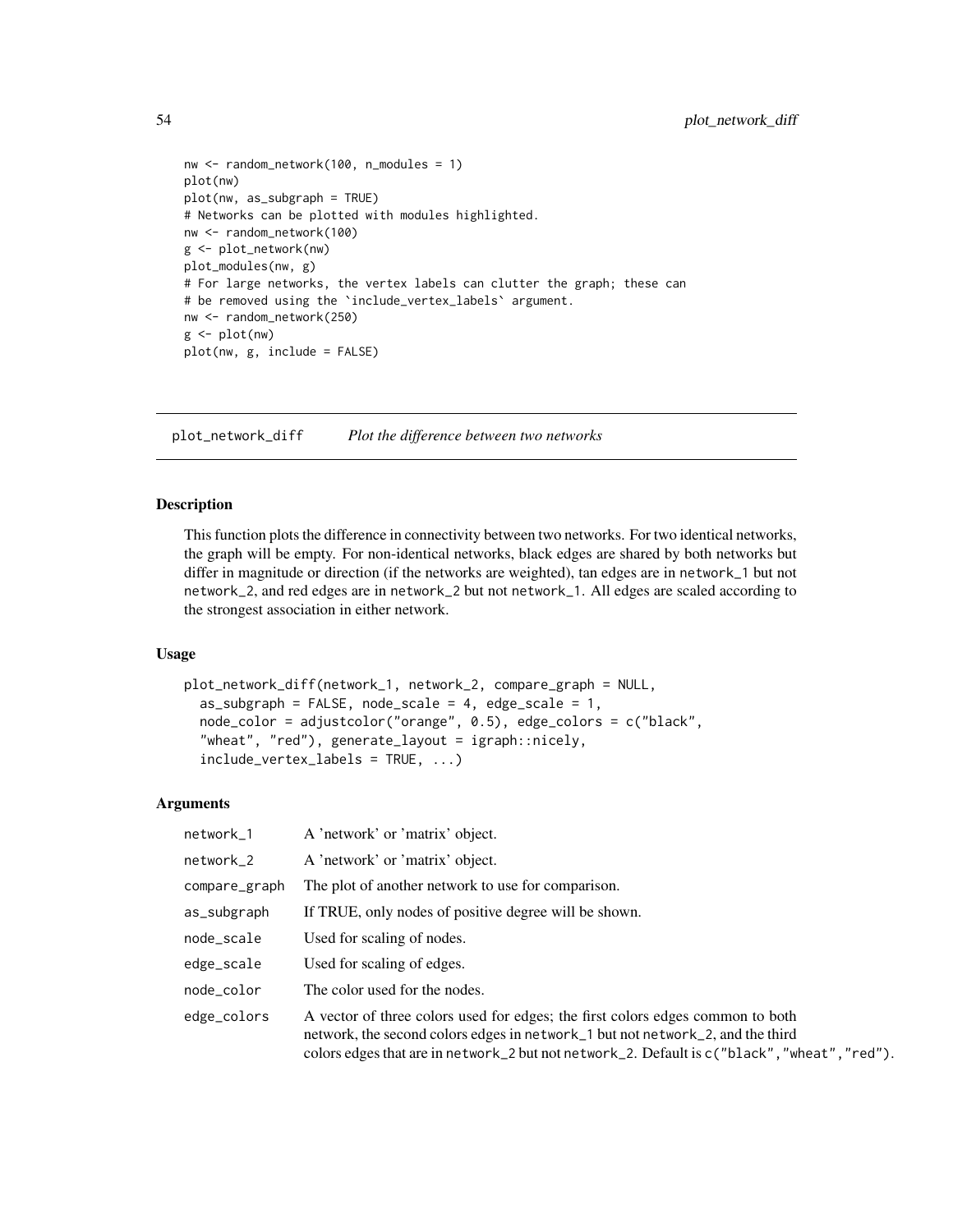| generate_layout         |                                                                                        |  |
|-------------------------|----------------------------------------------------------------------------------------|--|
|                         | A function to generate the layout of a graph; used if coords is NULL. See layout       |  |
|                         | from <b>igraph</b> for details. Other options include as_star, in_circle, and with_fr, |  |
|                         | among many others.                                                                     |  |
| include_vertex_labels   |                                                                                        |  |
|                         | If TRUE, the verticies will be labeled.                                                |  |
| $\cdot$ $\cdot$ $\cdot$ | Additional arguments passed to plot. igraph.                                           |  |

# Value

Creates a plot of the network and returns a graph object. The graph object can be passed back into a future call of [plot\\_network](#page-51-0), [plot\\_network\\_diff](#page-53-0), or [plot\\_network\\_sim](#page-54-0) through the compare\_edge argument, which will setup the plot for easier comparison between the old graph and the graph of network.

# Examples

```
# Create two networks, the second being a perturbation of the first.
nw1 <- random_network(20)
nw2 <- perturb_network(nw1, n_nodes = 5)
# Can compare networks by plotting each using the same layout.
g \leftarrow plot(nw1)plot(nw2, g)
# Or, the differential network can be plotted.
plot_network_diff(nw1, nw2, g)
```
<span id="page-54-0"></span>plot\_network\_sim *Plot the similarity between two networks*

## **Description**

This function plots the similarity of connections between two networks. Both networks must be weighted. The width of each edge corresponds to the strength of similarity and is calculated by sqrt(abs( $(s1 + s2)s1s2$ )), where s1 and s2 are the weights for a particular connection in network\_1 and network\_2, respectively

#### Usage

```
plot_network_sim(network_1, network_2, compare_graph = NULL, ...)
```

| network_1               | A weighted 'network' or 'matrix' object.           |
|-------------------------|----------------------------------------------------|
| network 2               | A weighted 'network' or 'matrix' object.           |
| compare_graph           | The plot of another network to use for comparison. |
| $\cdot$ $\cdot$ $\cdot$ | Additional arguments passed to plot_network.       |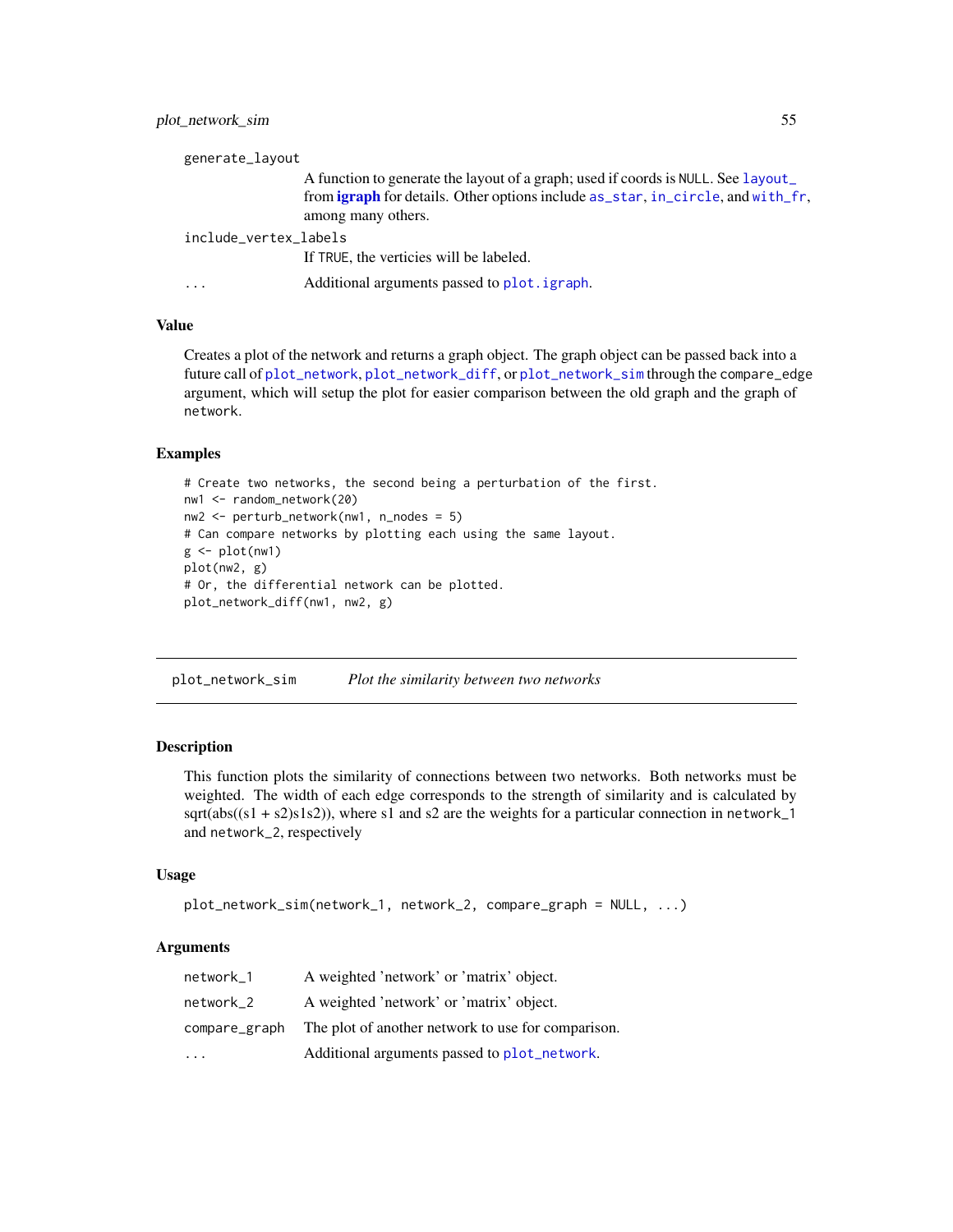## Value

Creates a plot of the network and returns a graph object. The graph object can be passed back into a future call of [plot\\_network](#page-51-0), [plot\\_network\\_diff](#page-53-0) or [plot\\_network\\_sim](#page-54-0) through the compare\_edge argument, which will setup the plot for easier comparison between the old graph and the graph of network.

## Examples

```
# Create two networks, the second being a perturbation of the first.
nw1 <- random_network(20)
nw2 <- perturb_network(nw1, n_nodes = 5)
nw1 <- gen_partial_correlations(nw1)
nw2 <- gen_partial_correlations(nw2)
# Can compare networks by plotting each using the same layout.
g \leftarrow plot(nw1)plot(nw2, g)
# Or, plot the differential network or similarity network
plot_network_diff(nw1, nw2, g)
plot_network_sim(nw1, nw2, g)
# Note the behavior when both networks are the same.
plot_network_diff(nw1, nw1, g) # No differences produces an empty network
plot_network_sim(nw1, nw1, g) # Edge widths are still scaled by connection strength.
```
print.network *Print function for 'network' object.*

# **Description**

Print function for 'network' object.

# Usage

```
## S3 method for class 'network'
print(x, \ldots)
```
## Arguments

| X       | A 'network' object.               |
|---------|-----------------------------------|
| $\cdot$ | Additional arguments are ignored. |

# Value

Prints a summary of the module.

```
nw <- random_network(10)
nw
print(nw)
```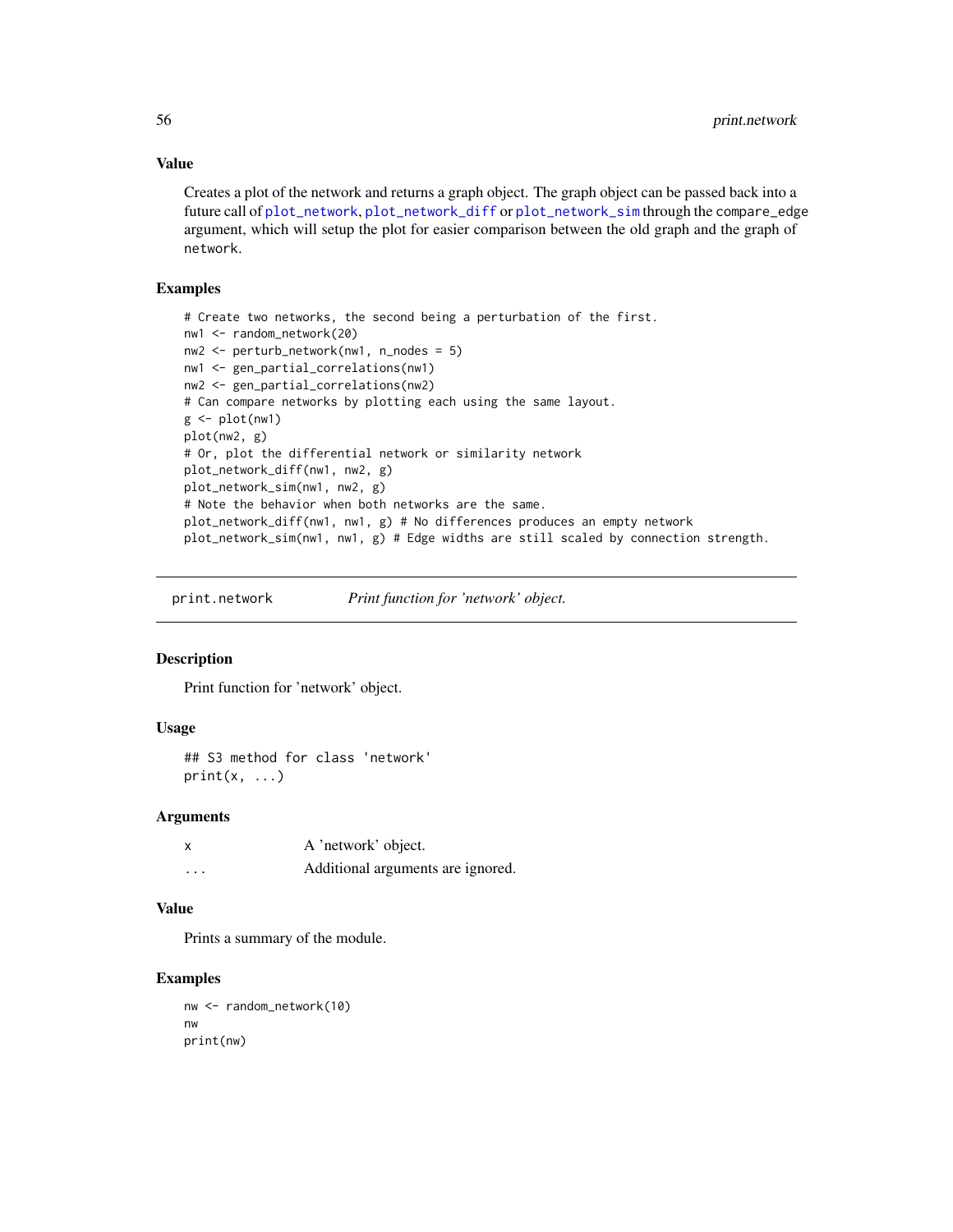print.network\_module *Print function for 'network\_module' object.*

# Description

Print function for 'network\_module' object.

## Usage

## S3 method for class 'network\_module'  $print(x, \ldots)$ 

# Arguments

| X        | A 'network_module' object.        |
|----------|-----------------------------------|
| $\cdots$ | Additional arguments are ignored. |

# Value

Prints a summary of the module.

# Examples

```
module <- random_module(1:10)
module
print(module)
```
print.network\_plot *Print function for 'network\_plot' class*

# Description

Displays the network plot.

## Usage

```
## S3 method for class 'network_plot'
print(x, \ldots)
```

|          | A 'network plot' object obtained from plot, network or plot_network. |
|----------|----------------------------------------------------------------------|
| $\cdots$ | Additional arguments passed to plot.                                 |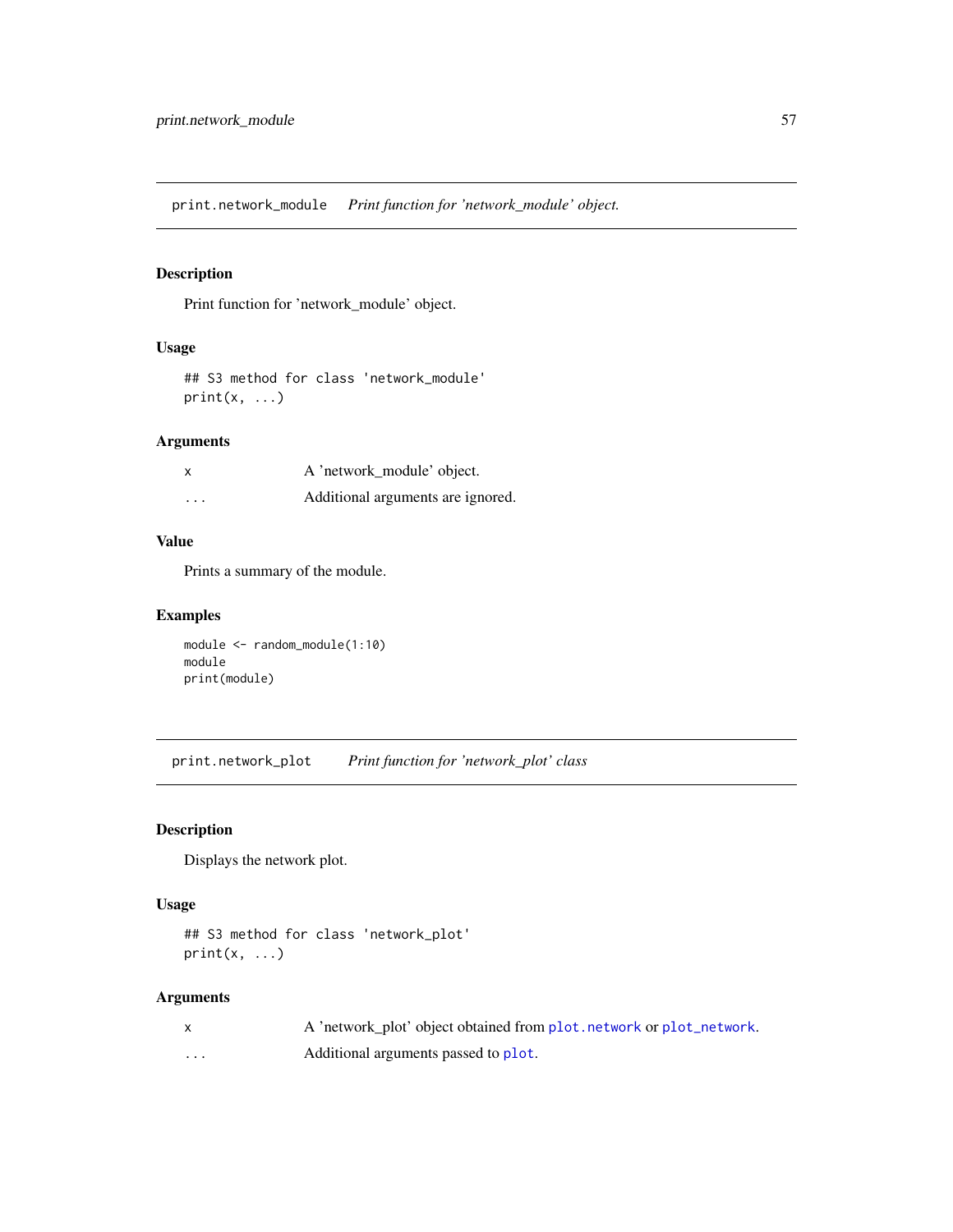# Examples

```
nw <- random_network(10)
g <- plot(nw, display_plot = FALSE) # Doesn't display the plot.
g # Displays the plot.
```
## pzinb *The Zero-Inflated Negative Binomial Distribution*

# Description

The Zero-Inflated Negative Binomial Distribution

# Usage

pzinb(q, size, mu, rho, lower.tail = TRUE, log.p = FALSE)

# Arguments

| q          | A vector of quantities.                                                         |
|------------|---------------------------------------------------------------------------------|
| size       | The dispersion paramater used in dnbinom                                        |
| mu         | The mean parameter used in dnbinom.                                             |
| rho        | The zero-inflation parameter.                                                   |
| lower.tail | Logical; if TRUE, then probabilities are $P(X \le x)$ . Otherwise, $P(X > x)$ . |
| log.p      | Logical; if $TRUE$ , then $log(p)$ is returned.                                 |

```
x <- rzinb(10, 1, 10, 0.1)
p <- pzinb(x, 1, 10, 0.1)
y <- qzinb(p, 1, 10, 0.1)
all(x == y)# Compute P(0 < X < 5) for X \sim ZINB(1, 10, 0.1)sum(dzinb(0:5, 1, 10, 0.1))
```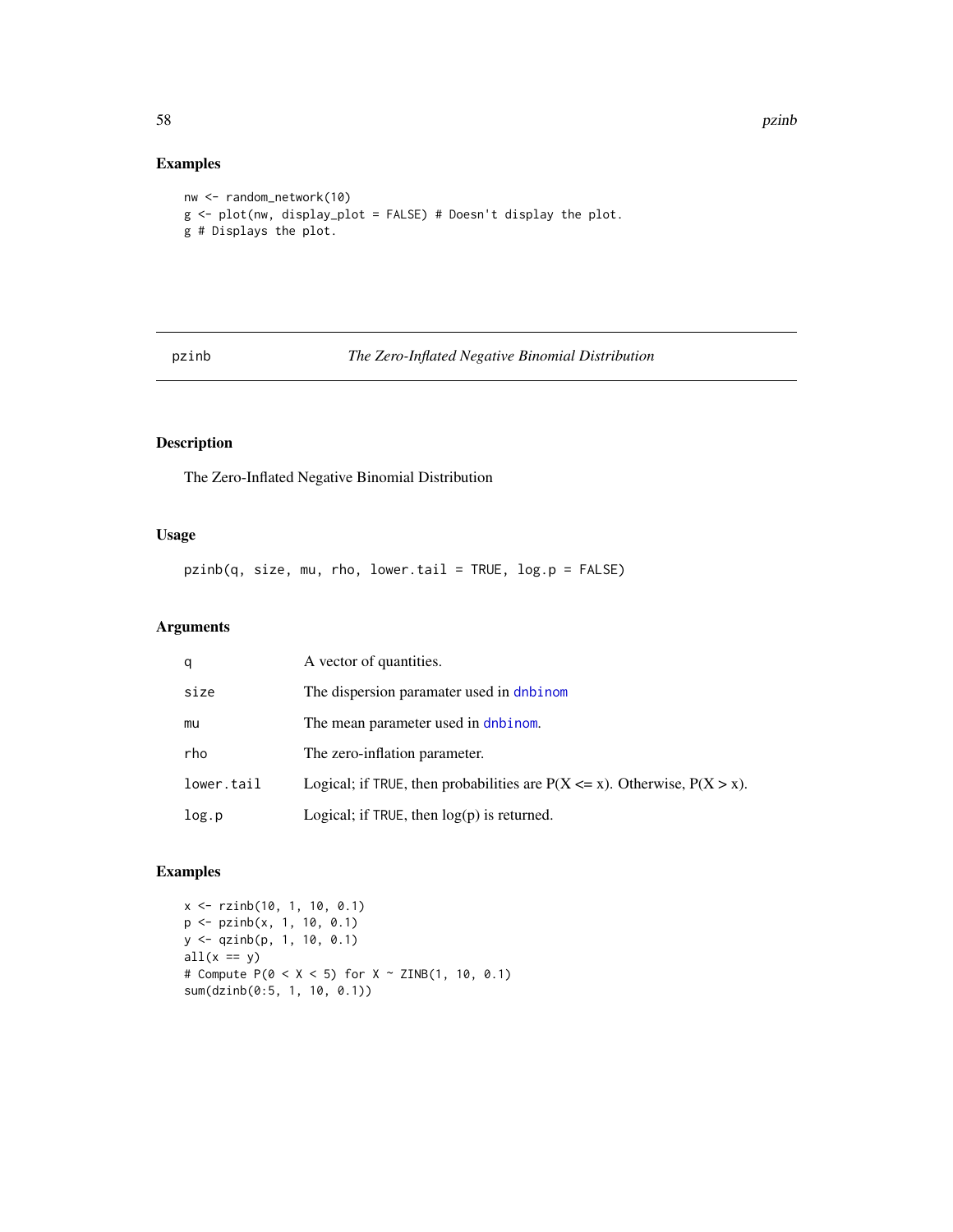# Description

The Zero-Inflated Negative Binomial Distribution

# Usage

qzinb(p, size, mu, rho, lower.tail = TRUE, log.p = FALSE)

# Arguments

| p          | A vector of probabilities                                                       |
|------------|---------------------------------------------------------------------------------|
| size       | The dispersion paramater used in dnbinom                                        |
| mu         | The mean parameter used in dnbinom.                                             |
| rho        | The zero-inflation parameter.                                                   |
| lower.tail | Logical; if TRUE, then probabilities are $P(X \le x)$ . Otherwise, $P(X > x)$ . |
| log.p      | Logical; if TRUE, then $exp(p)$ is used.                                        |

# Examples

x <- rzinb(10, 1, 10, 0.1) p <- pzinb(x, 1, 10, 0.1) y <- qzinb(p, 1, 10, 0.1)  $all(x == y)$ # Compute  $P(0 < X < 5)$  for  $X \sim ZINB(1, 10, 0.1)$ sum(dzinb(0:5, 1, 10, 0.1))

random\_module *Create a random module*

## Description

Create a random module

## Usage

```
random_module(nodes, module_name = NULL, ...)
```

| nodes       | A numeric vector indicating which nodes in the network are contained in this<br>module.                |  |
|-------------|--------------------------------------------------------------------------------------------------------|--|
| module_name | (optional) Character string specifying the name of the module. If NULL, the<br>module will be unnamed. |  |
| $\cdot$     | Additional arguments passed to random_module_structure.                                                |  |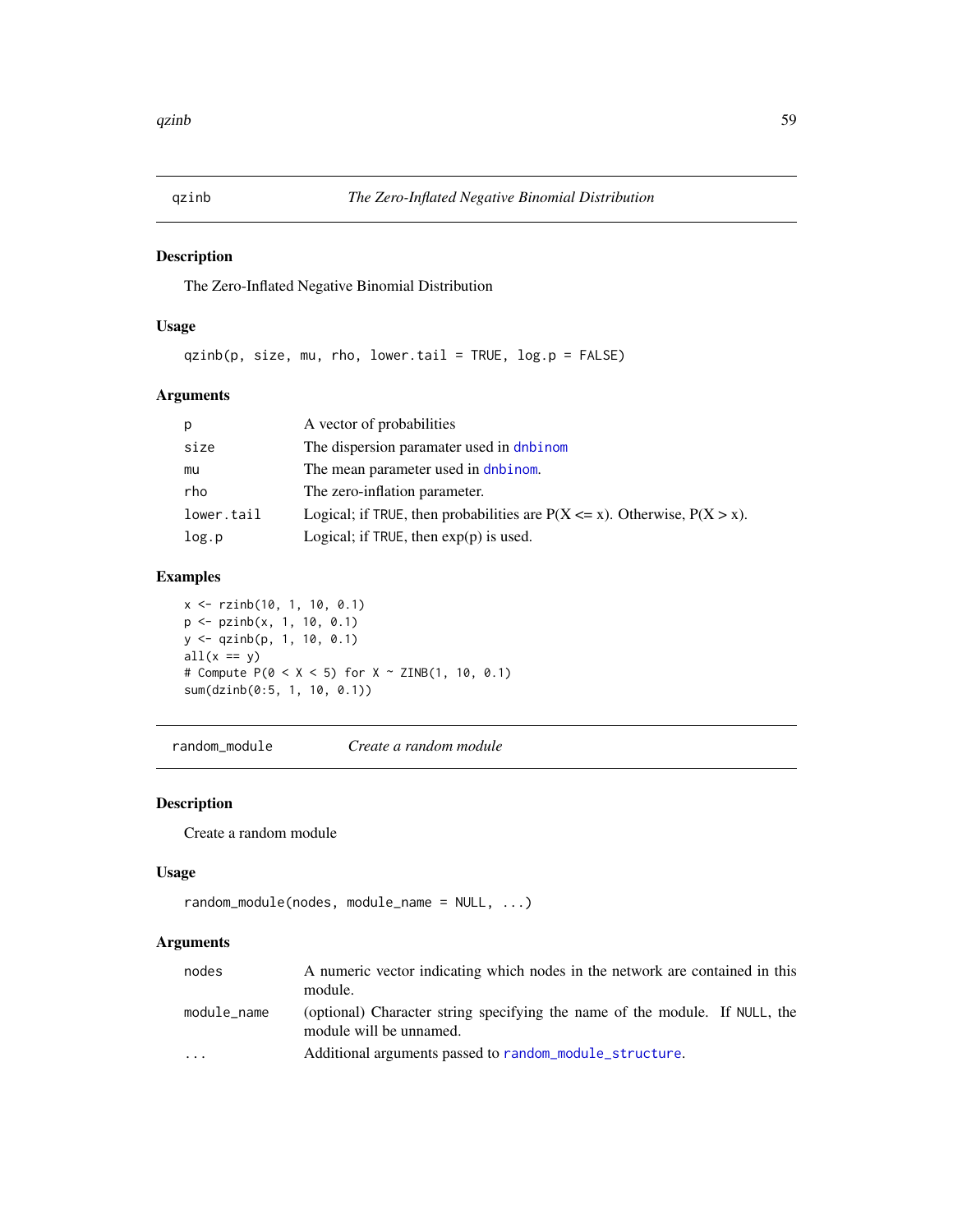# Value

A 'network\_module' object.

# Examples

module <- random\_module(1:10)

<span id="page-59-0"></span>random\_module\_structure

*Create a random network structure for a module*

# Description

A single, connected graph is created. The graph is initialized as a ring lattice, and edges are randomly rewired and/or removed. The procedure is similar to the Watts-Strogatz method, but the sampling of edges to modify can be based on the degree of each node.

# Usage

```
random_module_structure(size, prob_rewire = 1, prob_remove = 0.5,
 weights = NULL, neig\_size = 3, alpha = 100, beta = 1,
 epsilon = 10^{\circ} - 5, ...)
```
## Arguments

| size        | The number of nodes to include in the graph.                                                                                                                                                     |
|-------------|--------------------------------------------------------------------------------------------------------------------------------------------------------------------------------------------------|
| prob_rewire | The probability of rewiring an edge.                                                                                                                                                             |
| prob_remove | The probability of removing an edge.                                                                                                                                                             |
| weights     | (Optional) Weights used for sampling nodes. See rewire_connections_to_node<br>and remove_connections_to_node for details.                                                                        |
| neig_size   | The neighborhood size within which the nodes of the ring lattice are connected.<br>The initial degree of each node is $2 \times$ neig_size, so long as size >= $(1 + 2 \times$<br>$neig_size$ ). |
| alpha       | A positive value used to parameterize the Beta distribution.                                                                                                                                     |
| beta        | A positive value used to parameterize the Beta distribution.                                                                                                                                     |
| epsilon     | A small constant added to the sampling probability of each node.                                                                                                                                 |
| .           | Additional arguments are ignored.                                                                                                                                                                |

## Value

An adjacency matrix representing the network structure.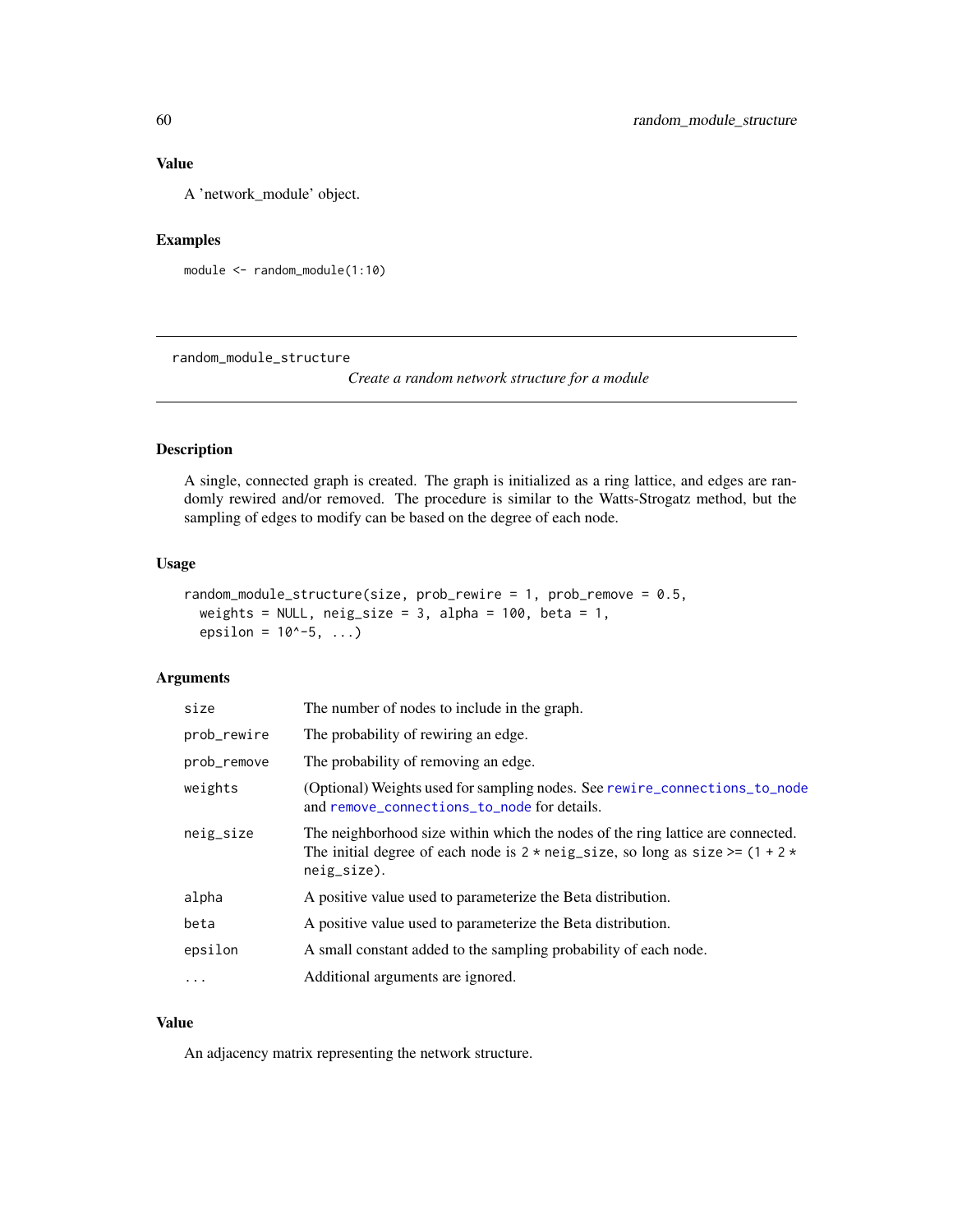# random\_network 61

# Examples

```
# Create a random module structure (an adjacency matrix) for 10 nodes.
adj_mat <- random_module_structure(10)
# A network object can be created using this structure.
module <- create_module_from_adjacency_matrix(adj_mat)
nw <- create_network_from_modules(10, module)
```
random\_network *Create a network object.*

## Description

Creates an unweighted 'network' object containing randomly generated modules.

## Usage

```
random\_network(p, n\_modules = NULL, ...)
```
# Arguments

|                 | The number of nodes in the network. If $p$ is much larger than $104$ , computation<br>may begin to slow depending on the average module size and the amount of<br>overlap among modules. |
|-----------------|------------------------------------------------------------------------------------------------------------------------------------------------------------------------------------------|
| n_modules       | The number of modules to include in the network. If NULL, then modules are<br>created until all nodes in the network have positive degree.                                               |
| $\cdots$        | Arguments to be passed to other methods. Possible arguments include:                                                                                                                     |
| nu              | A value in [0, 1] used to control the amount of overlap among modules. Smaller values result in less over                                                                                |
| prob_rewire     | The probability of removing a connection from the local network structure; this is applied to each edge $c$                                                                              |
| prob_remove     | The probability of rewiring a connection from the local network structure; this is applied every connection                                                                              |
| neig_size       | The initial degree of each node when constructing the ring lattice. See random_module_structure.                                                                                         |
| alpha           | A positive value used to parameterize the Beta distribution used to sample nodes based on their degree. I                                                                                |
| beta            | A positive value used to parameterize the Beta distribution used to sample nodes based on their degree. S                                                                                |
| epsilon         | A small constant added to the sampling probability of each node. See random_module_structure.                                                                                            |
| avg_module_size | See create_modules_for_network.                                                                                                                                                          |
| sd_module_size  | See create_modules_for_network.                                                                                                                                                          |
| min_module_size | See create_modules_for_network.                                                                                                                                                          |
| Max_module_size | See create_modules_for_network.                                                                                                                                                          |
|                 |                                                                                                                                                                                          |

# Value

An unweighted network object.

# Examples

# Create a random network of 10 nodes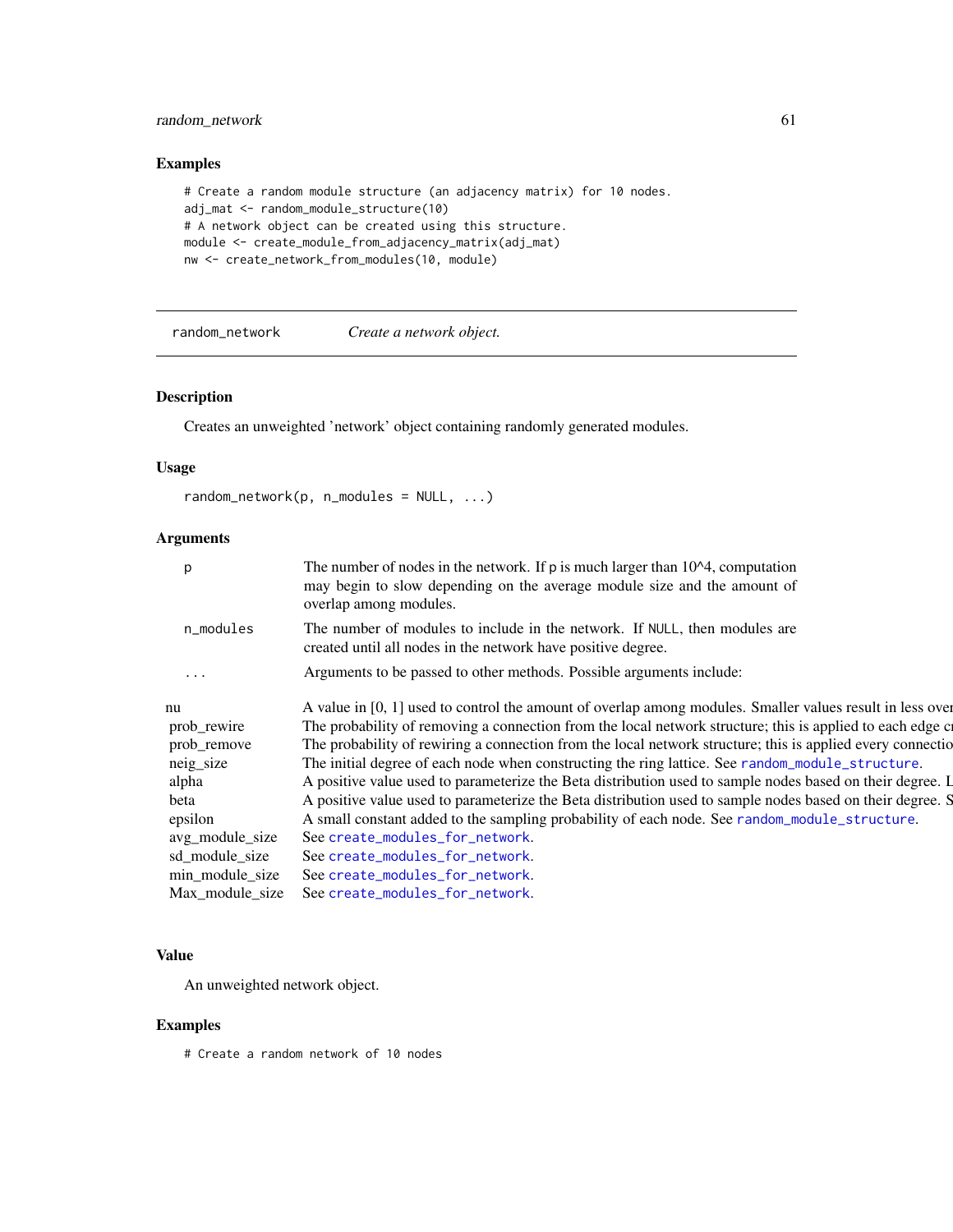```
nw <- random_network(10)
nw
# Add a random weight to each connection.
nw <- gen_partial_correlations(nw)
# Plot the network
plot(nw)
```
## reference *RNA-seq reference dataset*

# Description

The reference is a breast invasive carcinoma dataset containing gene expression profiles generated by The Cancer Genome Atlas (TCGA) and downloaded using the LinkedOmics portal. The dataset contains 1093 samples and 15944 genes. The reference is a list containing a data frame of the expression data and a data frame of estimated ZINB parameters for each expression profile.

#### Usage

reference

# Format

A list containing two data frames:

**\$rnaseq** A 1093 by 15944 data frame containing the raw RNA-seq expression counts

\$params A 3 by 15944 data frame containing the estimated ZINB parameters for each expression profile

### Source

[http://www.linkedomics.org/data\\_download/TCGA-BRCA/](http://www.linkedomics.org/data_download/TCGA-BRCA/)

remove\_connections *Remove connections in a network*

## Description

Remove connections in a network

## Usage

```
remove_connections(x, prob_remove, run_checks = TRUE, ...)
```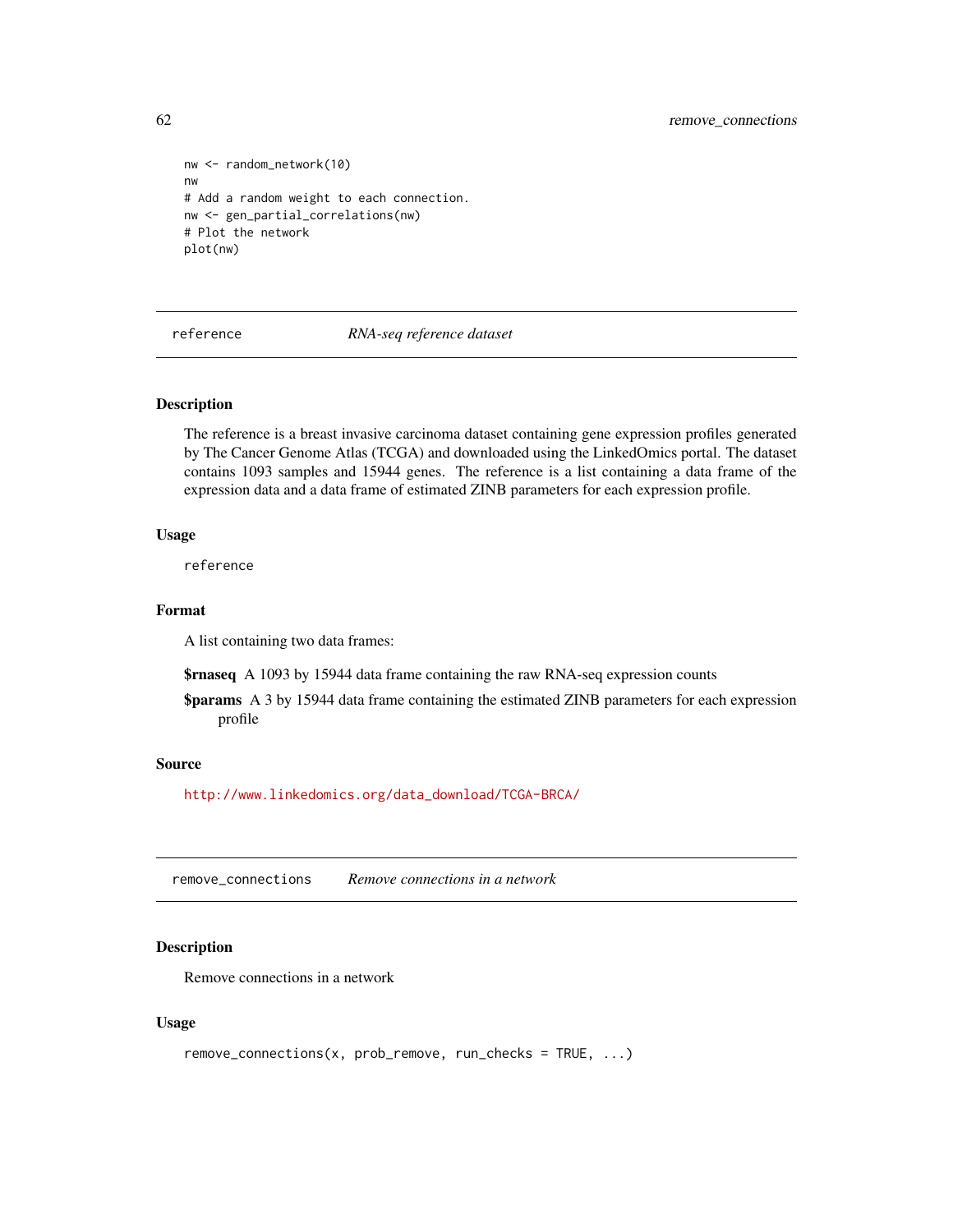## Arguments

| X           | The 'network', 'network_module', or 'matrix' object to modify.                                                                                                                                             |  |
|-------------|------------------------------------------------------------------------------------------------------------------------------------------------------------------------------------------------------------|--|
| prob_remove | A value between 0 and 1. Each edge will be removed with probability equal to<br>prob_remove.                                                                                                               |  |
| run_checks  | If TRUE and 'x' is a matrix, then it is checked that 'x' is an adjacency matrix.<br>This catches the case where 'x' is a weighted matrix, in which case the weights<br>are removed and a warning is given. |  |
| $\ddotsc$   | Additional arguments.                                                                                                                                                                                      |  |

# Value

The modified adjacency matrix.

## Examples

```
# Create a random network with 10 nodes.
nw <- random_network(20)
# Remove connections in the network each with probability 1/2.
nw_rewired <- remove_connections(nw, 0.5)
# Plot the two networks for comparison
g <- plot(nw)
plot(nw_rewired, g) # Pass in g to mirror the layout.
# Or plot the differential network.
plot_network_diff(nw, nw_rewired)
```
remove\_connections.default

*Remove connections in a network*

# Description

Remove connections in a network

## Usage

```
## Default S3 method:
remove_connections(x, prob_remove, run_checks = TRUE,
  ...)
```

| x           | The 'network', 'network_module', or 'matrix' object to modify.                                                                                                                                             |
|-------------|------------------------------------------------------------------------------------------------------------------------------------------------------------------------------------------------------------|
| prob_remove | A value between 0 and 1. Each edge will be removed with probability equal to<br>prob_remove.                                                                                                               |
| run_checks  | If TRUE and 'x' is a matrix, then it is checked that 'x' is an adjacency matrix.<br>This catches the case where 'x' is a weighted matrix, in which case the weights<br>are removed and a warning is given. |
| .           | Additional arguments.                                                                                                                                                                                      |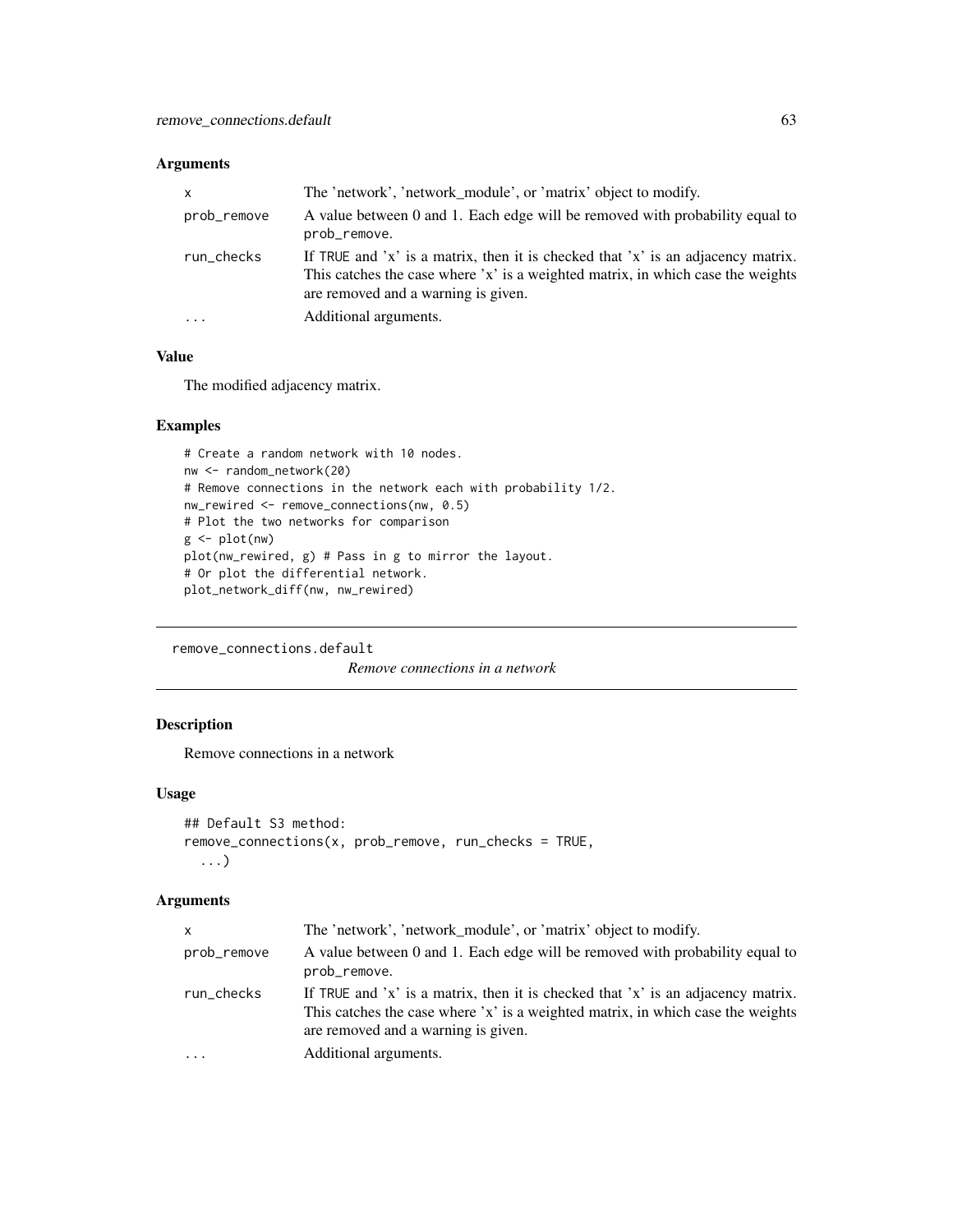# Value

The modified adjacency matrix.

# Examples

```
# Create a random network with 10 nodes.
nw <- random_network(20)
# Remove connections in the network each with probability 1/2.
nw_rewired <- remove_connections(nw, 0.5)
# Plot the two networks for comparison
g \leftarrow plot(nw)plot(nw_rewired, g) # Pass in g to mirror the layout.
# Or plot the differential network.
plot_network_diff(nw, nw_rewired)
```
remove\_connections.matrix

*Remove connections in a network*

# Description

Remove connections in a network

## Usage

```
## S3 method for class 'matrix'
remove\_connections(x, prob\_remove, run\_checks = TRUE,...)
```
# Arguments

| $\mathsf{x}$ | The 'network', 'network_module', or 'matrix' object to modify.                                                                                                                                             |
|--------------|------------------------------------------------------------------------------------------------------------------------------------------------------------------------------------------------------------|
| prob_remove  | A value between 0 and 1. Each edge will be removed with probability equal to<br>prob_remove.                                                                                                               |
| run_checks   | If TRUE and 'x' is a matrix, then it is checked that 'x' is an adjacency matrix.<br>This catches the case where 'x' is a weighted matrix, in which case the weights<br>are removed and a warning is given. |
| $\ddotsc$    | Additional arguments.                                                                                                                                                                                      |

## Value

The modified adjacency matrix.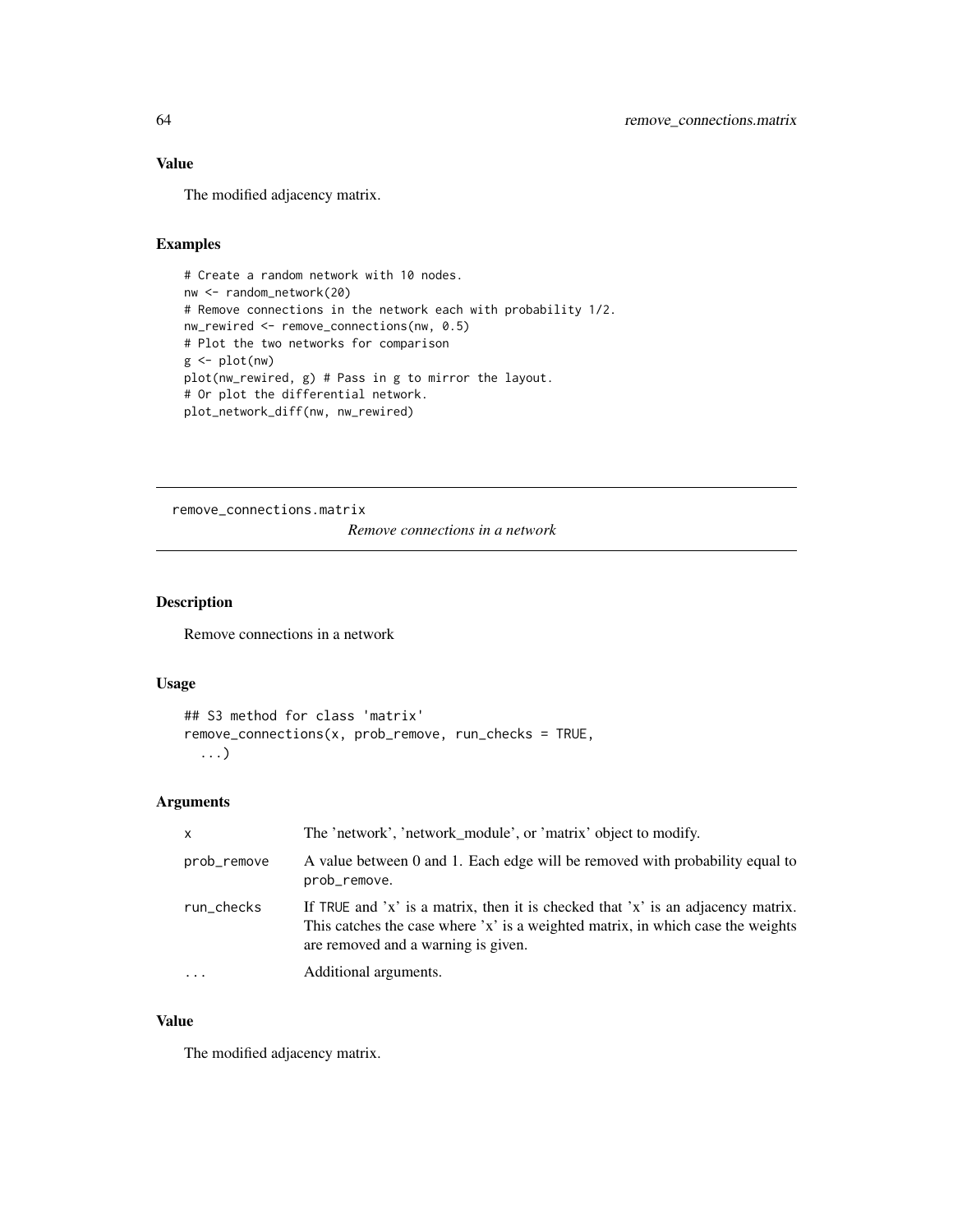# Examples

```
# Create a random network with 10 nodes.
nw <- random_network(20)
# Remove connections in the network each with probability 1/2.
nw_rewired <- remove_connections(nw, 0.5)
# Plot the two networks for comparison
g \leftarrow plot(nw)plot(nw_rewired, g) # Pass in g to mirror the layout.
# Or plot the differential network.
plot_network_diff(nw, nw_rewired)
```
remove\_connections.network

*Remove connections in a network*

# Description

Remove connections in a network

# Usage

```
## S3 method for class 'network'
remove_connections(x, prob_remove, run_checks = TRUE,
  ...)
```
# Arguments

| $\mathsf{x}$ | The 'network', 'network_module', or 'matrix' object to modify.                                                                                                                                             |
|--------------|------------------------------------------------------------------------------------------------------------------------------------------------------------------------------------------------------------|
| prob_remove  | A value between 0 and 1. Each edge will be removed with probability equal to<br>prob_remove.                                                                                                               |
| run_checks   | If TRUE and 'x' is a matrix, then it is checked that 'x' is an adjacency matrix.<br>This catches the case where 'x' is a weighted matrix, in which case the weights<br>are removed and a warning is given. |
|              | Additional arguments.                                                                                                                                                                                      |

## Value

The modified adjacency matrix.

```
# Create a random network with 10 nodes.
nw <- random_network(20)
# Remove connections in the network each with probability 1/2.
nw_rewired <- remove_connections(nw, 0.5)
# Plot the two networks for comparison
g \leftarrow plot(nw)
```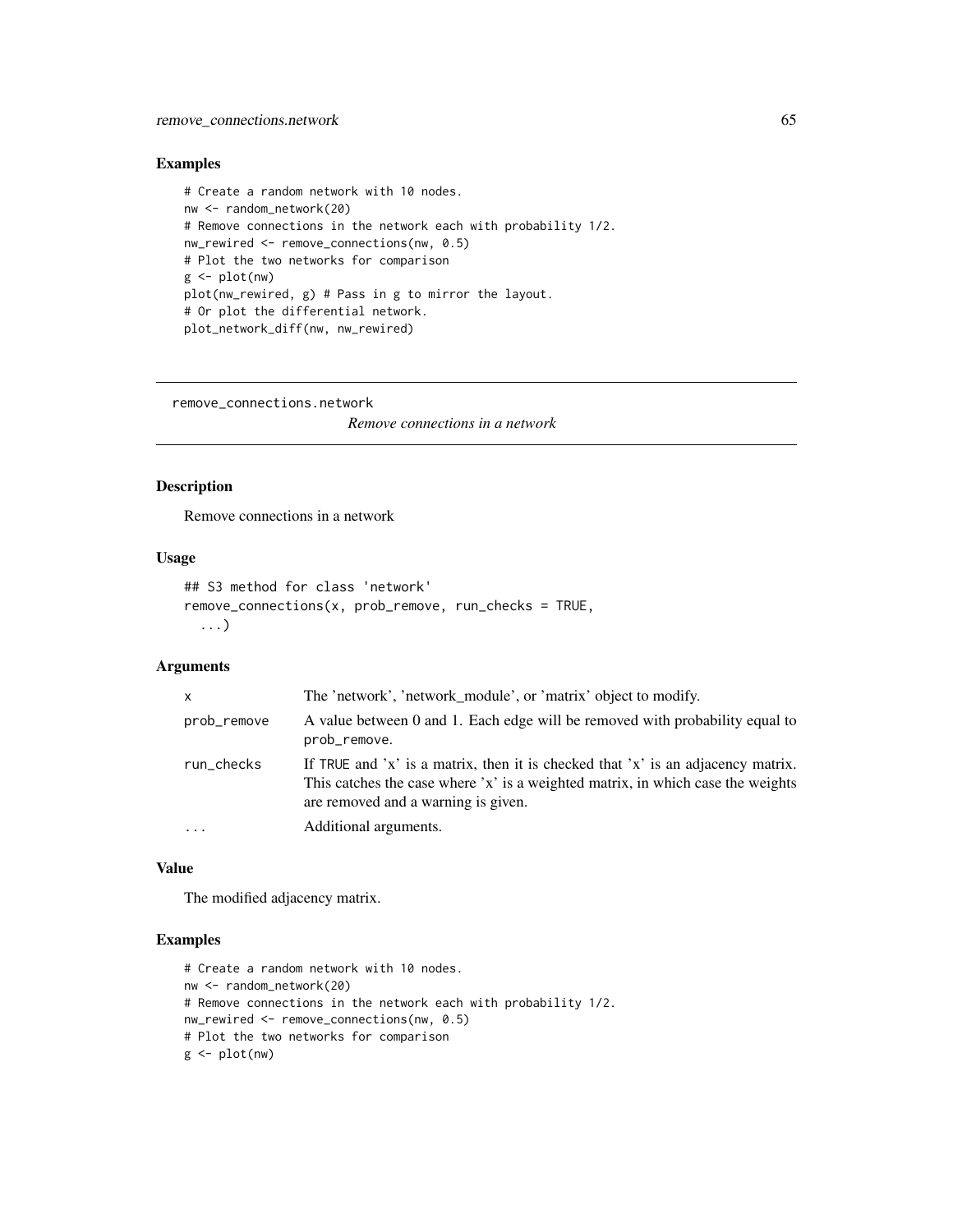```
plot(nw_rewired, g) # Pass in g to mirror the layout.
# Or plot the differential network.
plot_network_diff(nw, nw_rewired)
```
remove\_connections.network\_module

*Remove connections in a network*

## Description

Remove connections in a network

## Usage

```
## S3 method for class 'network_module'
remove_connections(x, prob_remove,
 run\_checks = TRUE, ...)
```
# Arguments

| x           | The 'network', 'network_module', or 'matrix' object to modify.                                                                                                                                             |
|-------------|------------------------------------------------------------------------------------------------------------------------------------------------------------------------------------------------------------|
| prob_remove | A value between 0 and 1. Each edge will be removed with probability equal to<br>prob_remove.                                                                                                               |
| run_checks  | If TRUE and 'x' is a matrix, then it is checked that 'x' is an adjacency matrix.<br>This catches the case where 'x' is a weighted matrix, in which case the weights<br>are removed and a warning is given. |
| $\cdots$    | Additional arguments.                                                                                                                                                                                      |

## Value

The modified adjacency matrix.

```
# Create a random network with 10 nodes.
nw <- random_network(20)
# Remove connections in the network each with probability 1/2.
nw_rewired <- remove_connections(nw, 0.5)
# Plot the two networks for comparison
g <- plot(nw)
plot(nw_rewired, g) # Pass in g to mirror the layout.
# Or plot the differential network.
plot_network_diff(nw, nw_rewired)
```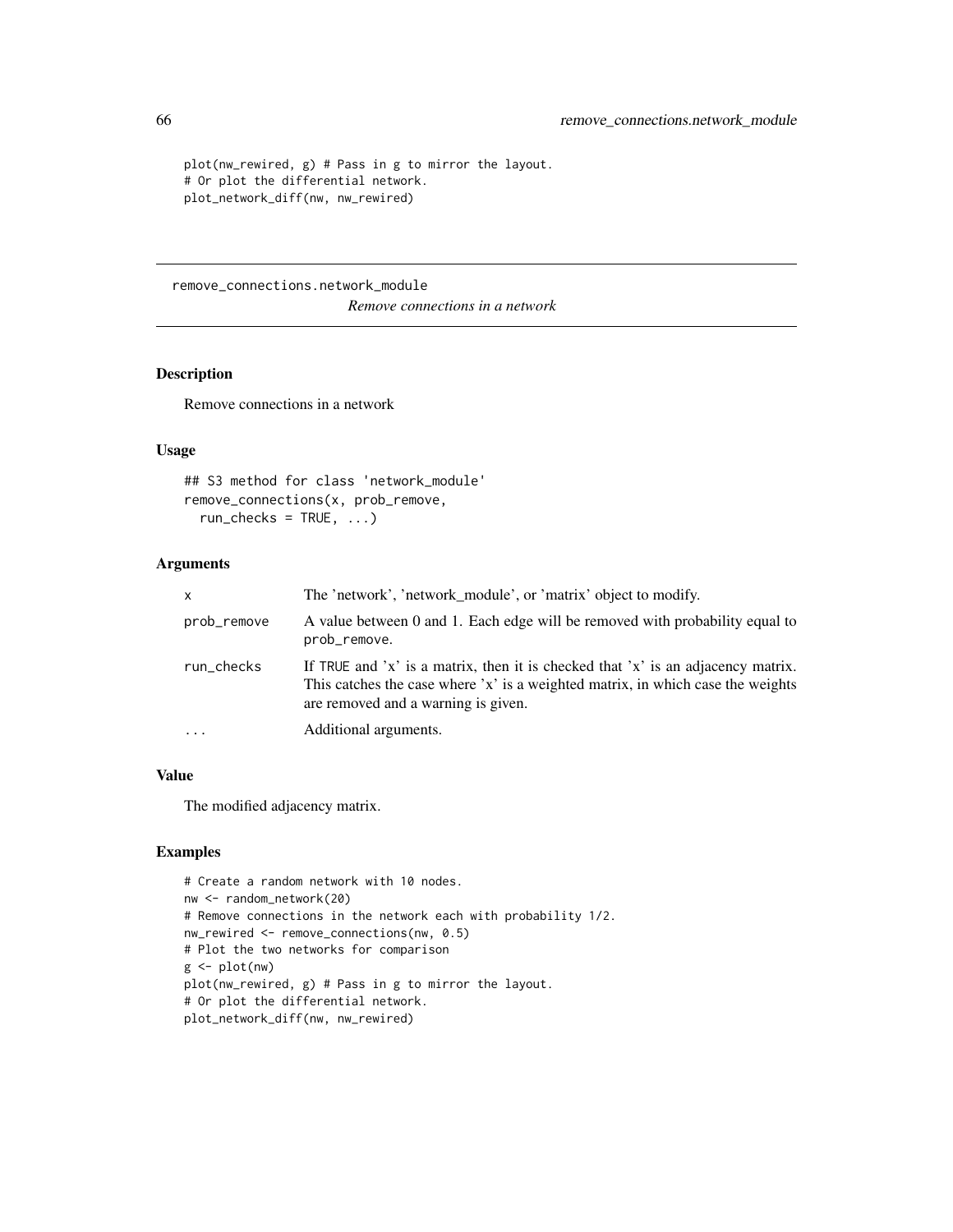<span id="page-66-0"></span>remove\_connections\_to\_node

*Remove connections to a node*

# Description

Remove connections to a node

#### Usage

```
remove_connections_to_node(x, node, prob_remove, run_checks = TRUE, ...)
```
#### Arguments

| $\mathsf{x}$ | The 'network', 'network_module', or 'matrix' object to modify.                                                                                                                                             |
|--------------|------------------------------------------------------------------------------------------------------------------------------------------------------------------------------------------------------------|
| node         | The node to unwire.                                                                                                                                                                                        |
| prob_remove  | A value between 0 and 1. Each connection to node will be removed with prob-<br>ability equal to prob_remove.                                                                                               |
| run_checks   | If TRUE and 'x' is a matrix, then it is checked that 'x' is an adjacency matrix.<br>This catches the case where 'x' is a weighted matrix, in which case the weights<br>are removed and a warning is given. |
|              | Additional arguments.                                                                                                                                                                                      |

# Value

The modified adjacency matrix.

```
# Create a random network with 10 nodes.
nw <- random_network(10)
# Remove all connections to node 1.
nw_rewired <- remove_connections_to_node(nw, 1, 1)
# Plot the two networks for comparison
g \leftarrow plot(nw)plot(nw_rewired, g) # Pass in g to mirror the layout.
# Or plot the differential network.
plot_network_diff(nw, nw_rewired)
```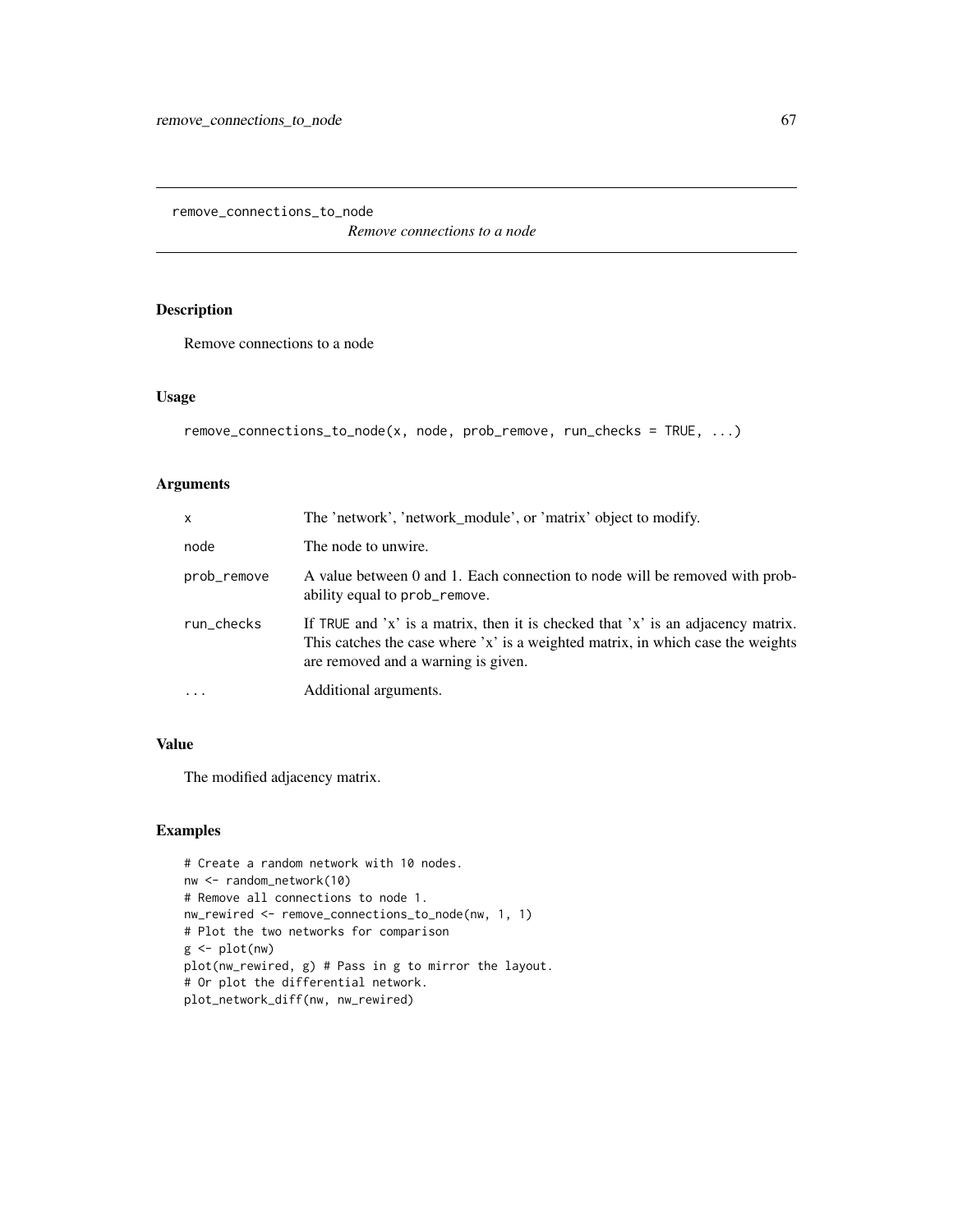remove\_connections\_to\_node.default

*Remove connections to a node*

# Description

Remove connections to a node

# Usage

```
## Default S3 method:
remove_connections_to_node(x, node, prob_remove,
  run\_checks = TRUE, ...)
```
# Arguments

| $\mathsf{x}$ | The 'network', 'network_module', or 'matrix' object to modify.                                                                                                                                             |
|--------------|------------------------------------------------------------------------------------------------------------------------------------------------------------------------------------------------------------|
| node         | The node to unwire.                                                                                                                                                                                        |
| prob_remove  | A value between 0 and 1. Each connection to node will be removed with prob-<br>ability equal to prob_remove.                                                                                               |
| run_checks   | If TRUE and 'x' is a matrix, then it is checked that 'x' is an adjacency matrix.<br>This catches the case where 'x' is a weighted matrix, in which case the weights<br>are removed and a warning is given. |
| $\ddotsc$    | Additional arguments.                                                                                                                                                                                      |

# Value

The modified adjacency matrix.

```
# Create a random network with 10 nodes.
nw <- random_network(10)
# Remove all connections to node 1.
nw_rewired <- remove_connections_to_node(nw, 1, 1)
# Plot the two networks for comparison
g \leftarrow plot(nw)plot(nw_rewired, g) # Pass in g to mirror the layout.
# Or plot the differential network.
plot_network_diff(nw, nw_rewired)
```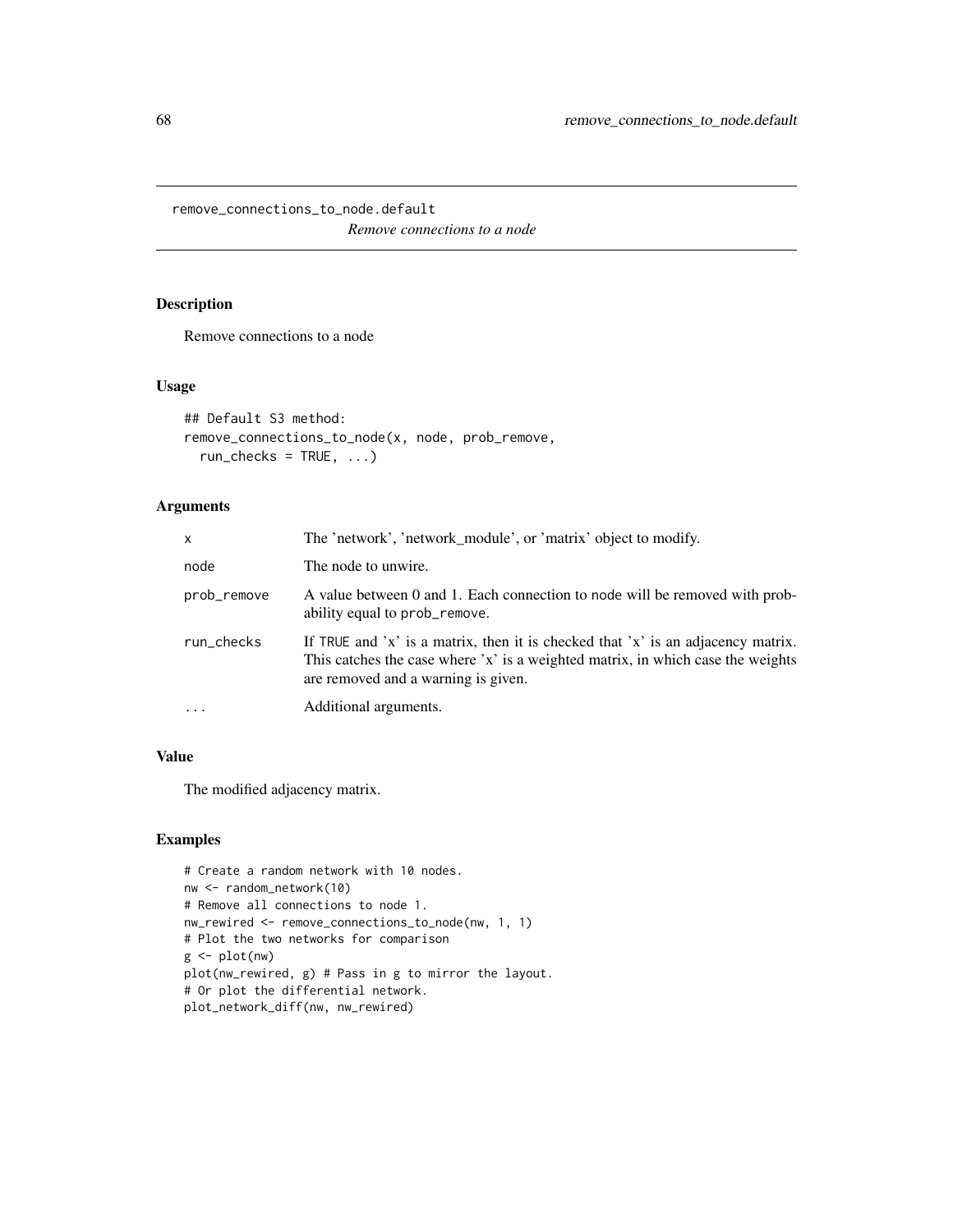remove\_connections\_to\_node.matrix

*Remove connections to a node*

## Description

Remove connections to a node

# Usage

```
## S3 method for class 'matrix'
remove_connections_to_node(x, node, prob_remove,
 run\_checks = TRUE, ...)
```
# Arguments

| $\times$    | The 'network', 'network_module', or 'matrix' object to modify.                                                                                                                                             |
|-------------|------------------------------------------------------------------------------------------------------------------------------------------------------------------------------------------------------------|
| node        | The node to unwire.                                                                                                                                                                                        |
| prob_remove | A value between 0 and 1. Each connection to node will be removed with prob-<br>ability equal to prob_remove.                                                                                               |
| run_checks  | If TRUE and 'x' is a matrix, then it is checked that 'x' is an adjacency matrix.<br>This catches the case where 'x' is a weighted matrix, in which case the weights<br>are removed and a warning is given. |
|             | Additional arguments.                                                                                                                                                                                      |

# Value

The modified adjacency matrix.

```
# Create a random network with 10 nodes.
nw <- random_network(10)
# Remove all connections to node 1.
nw_rewired <- remove_connections_to_node(nw, 1, 1)
# Plot the two networks for comparison
g \leftarrow plot(nw)plot(nw_rewired, g) # Pass in g to mirror the layout.
# Or plot the differential network.
plot_network_diff(nw, nw_rewired)
```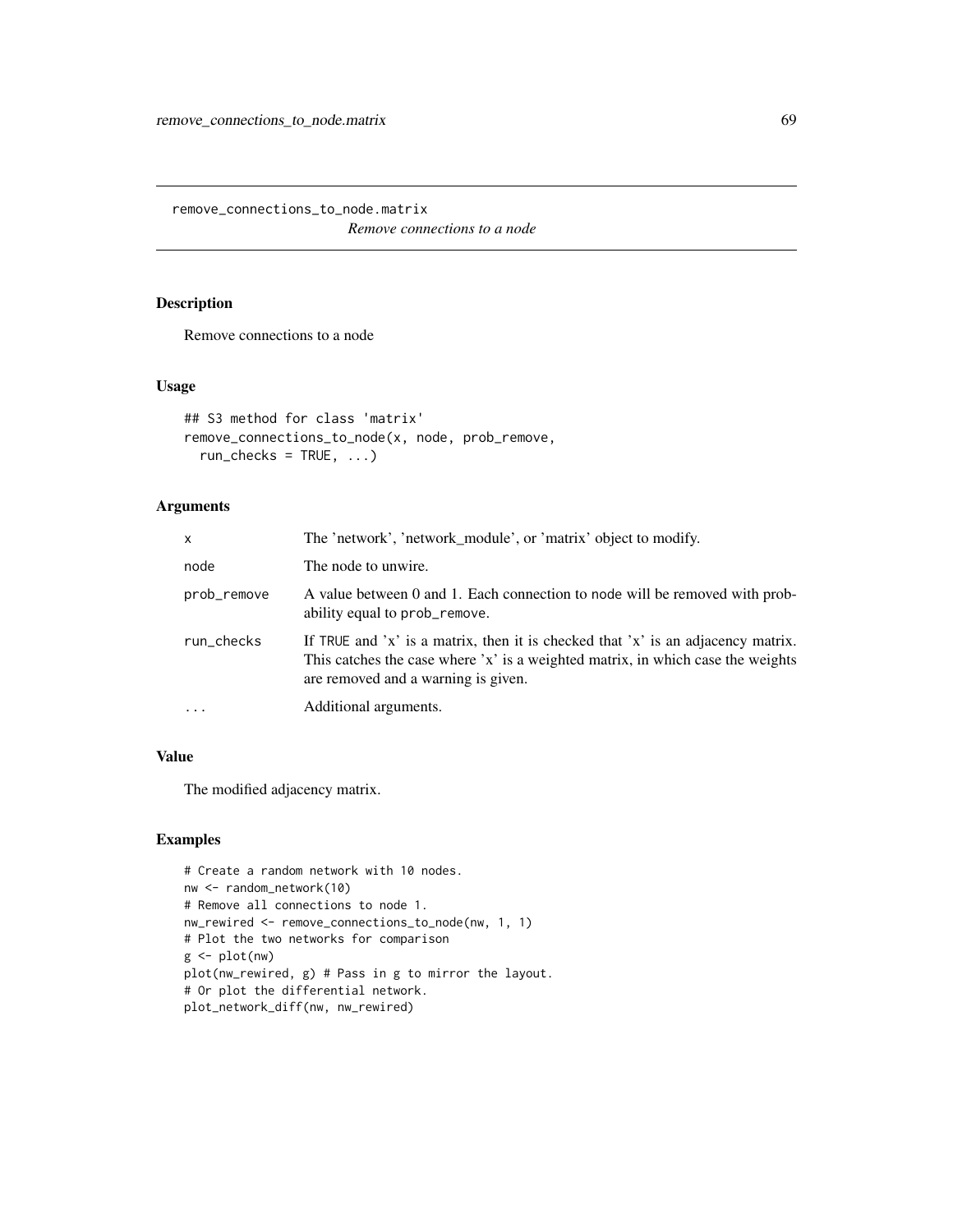remove\_connections\_to\_node.network

*Remove connections to a node*

## Description

Remove connections to a node

# Usage

```
## S3 method for class 'network'
remove_connections_to_node(x, node, prob_remove,
 run\_checks = TRUE, ...)
```
# Arguments

| $\mathsf{x}$ | The 'network', 'network_module', or 'matrix' object to modify.                                                                                                                                             |
|--------------|------------------------------------------------------------------------------------------------------------------------------------------------------------------------------------------------------------|
| node         | The node to unwire.                                                                                                                                                                                        |
| prob_remove  | A value between 0 and 1. Each connection to node will be removed with prob-<br>ability equal to prob_remove.                                                                                               |
| run_checks   | If TRUE and 'x' is a matrix, then it is checked that 'x' is an adjacency matrix.<br>This catches the case where 'x' is a weighted matrix, in which case the weights<br>are removed and a warning is given. |
|              | Additional arguments.                                                                                                                                                                                      |

# Value

The modified adjacency matrix.

```
# Create a random network with 10 nodes.
nw <- random_network(10)
# Remove all connections to node 1.
nw_rewired <- remove_connections_to_node(nw, 1, 1)
# Plot the two networks for comparison
g \leftarrow plot(nw)plot(nw_rewired, g) # Pass in g to mirror the layout.
# Or plot the differential network.
plot_network_diff(nw, nw_rewired)
```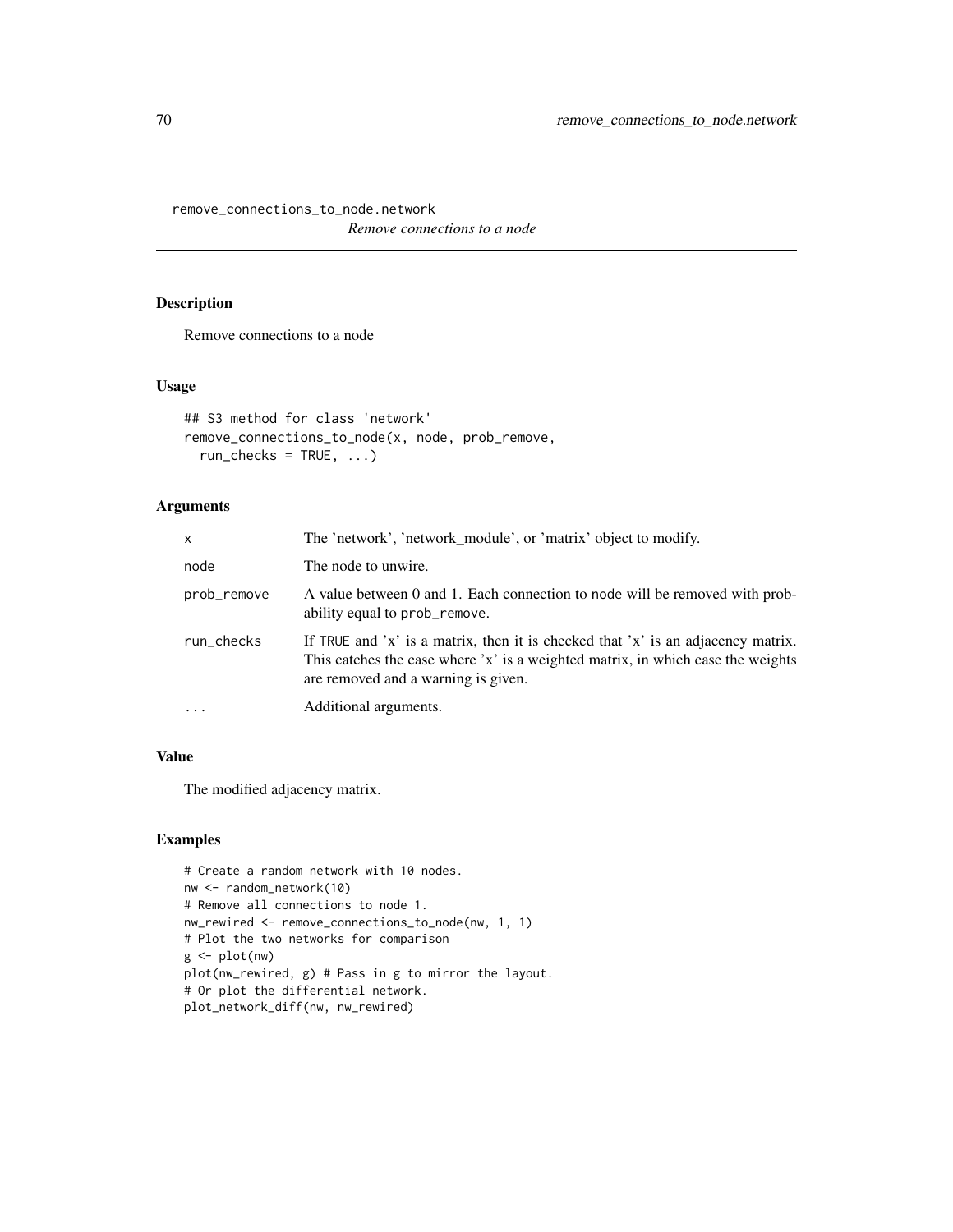remove\_connections\_to\_node.network\_module *Remove connections to a node*

# Description

Remove connections to a node

# Usage

```
## S3 method for class 'network_module'
remove_connections_to_node(x, node, prob_remove,
 run\_checks = TRUE, ...)
```
# Arguments

| $\times$    | The 'network', 'network_module', or 'matrix' object to modify.                                                                                                                                             |
|-------------|------------------------------------------------------------------------------------------------------------------------------------------------------------------------------------------------------------|
| node        | The node to unwire.                                                                                                                                                                                        |
| prob_remove | A value between 0 and 1. Each connection to node will be removed with prob-<br>ability equal to prob_remove.                                                                                               |
| run_checks  | If TRUE and 'x' is a matrix, then it is checked that 'x' is an adjacency matrix.<br>This catches the case where 'x' is a weighted matrix, in which case the weights<br>are removed and a warning is given. |
| $\cdots$    | Additional arguments.                                                                                                                                                                                      |

# Value

The modified adjacency matrix.

```
# Create a random network with 10 nodes.
nw <- random_network(10)
# Remove all connections to node 1.
nw_rewired <- remove_connections_to_node(nw, 1, 1)
# Plot the two networks for comparison
g \leftarrow plot(nw)plot(nw_rewired, g) # Pass in g to mirror the layout.
# Or plot the differential network.
plot_network_diff(nw, nw_rewired)
```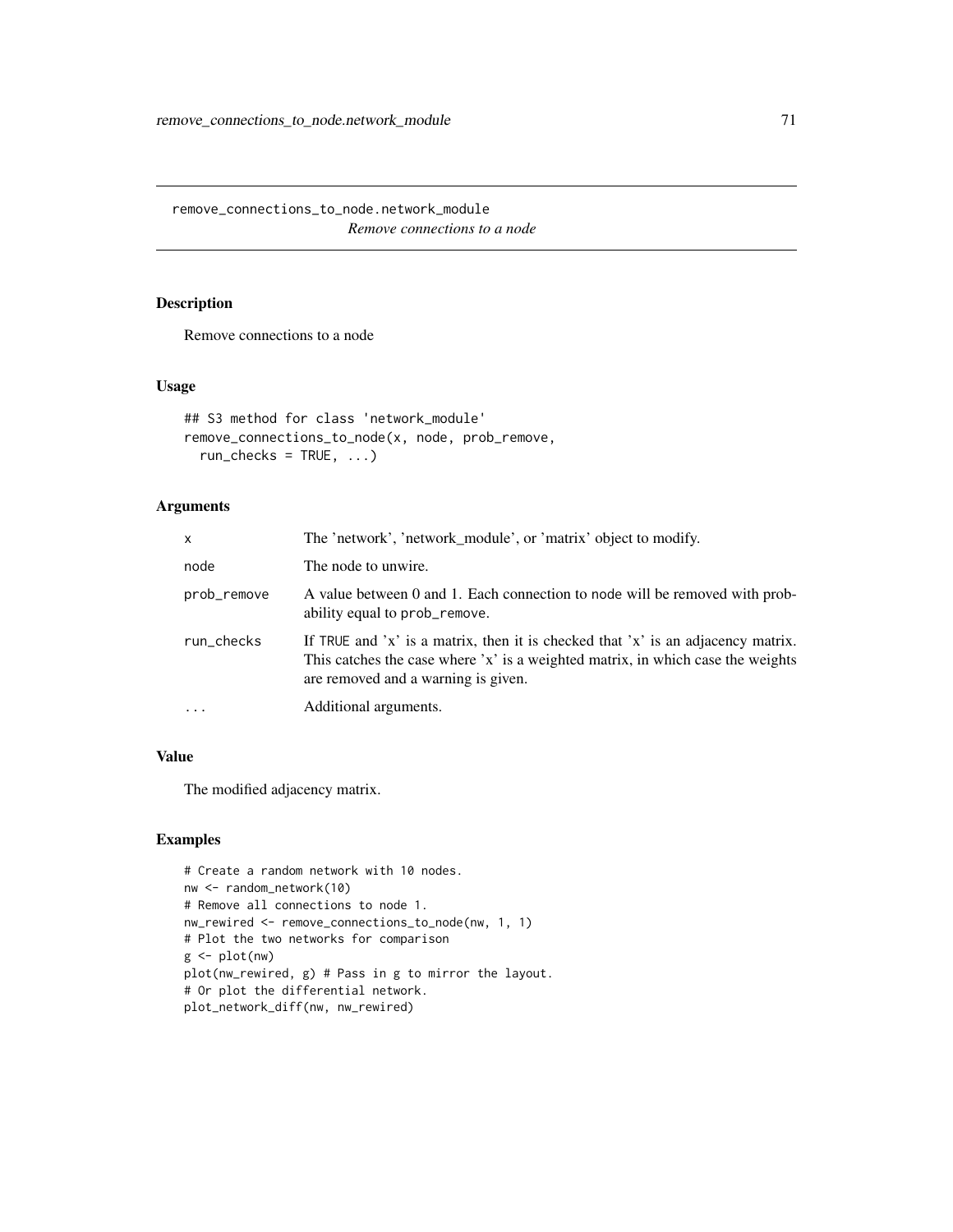## Description

Removes the weights of all connections

# Usage

remove\_weights(x, ...)

# Arguments

|   | Either a 'network', 'network_module', or 'matrix' object. |
|---|-----------------------------------------------------------|
| . | Additional arguments.                                     |

# Value

The modified object.

## Examples

```
# Create a random network with 10 nodes and add random edge weights.
nw <- random_network(10)
nw <- gen_partial_correlations(nw)
is_weighted(nw)
# Remove the edge weights from the network.
nw <- remove_weights(nw)
is_weighted(nw)
```
remove\_weights.default

*Removes the weights of all connections*

# Description

Removes the weights of all connections

## Usage

## Default S3 method: remove\_weights(x, ...)

|   | Either a 'network', 'network_module', or 'matrix' object. |
|---|-----------------------------------------------------------|
| . | Additional arguments.                                     |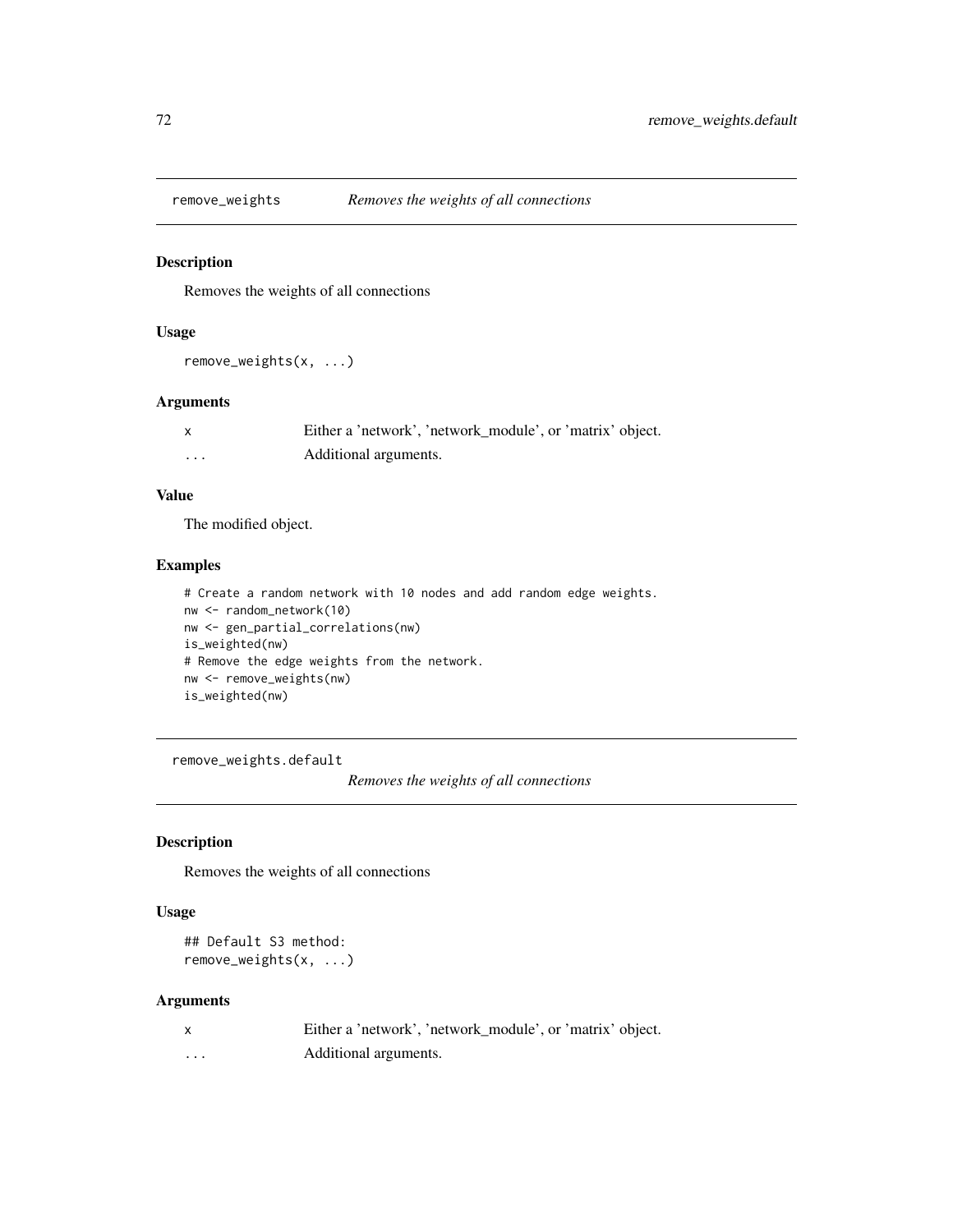# <span id="page-72-0"></span>remove\_weights.matrix 73

# Value

The modified object.

# Examples

```
# Create a random network with 10 nodes and add random edge weights.
nw <- random_network(10)
nw <- gen_partial_correlations(nw)
is_weighted(nw)
# Remove the edge weights from the network.
nw <- remove_weights(nw)
is_weighted(nw)
```
remove\_weights.matrix *Removes the weights of all connections*

## Description

Removes the weights of all connections

#### Usage

```
## S3 method for class 'matrix'
remove_weights(x, ...)
```
#### Arguments

| $\mathsf{x}$ | Either a 'network', 'network module', or 'matrix' object. |
|--------------|-----------------------------------------------------------|
| $\cdots$     | Additional arguments.                                     |

#### Value

The modified object.

```
# Create a random network with 10 nodes and add random edge weights.
nw <- random_network(10)
nw <- gen_partial_correlations(nw)
is_weighted(nw)
# Remove the edge weights from the network.
nw <- remove_weights(nw)
is_weighted(nw)
```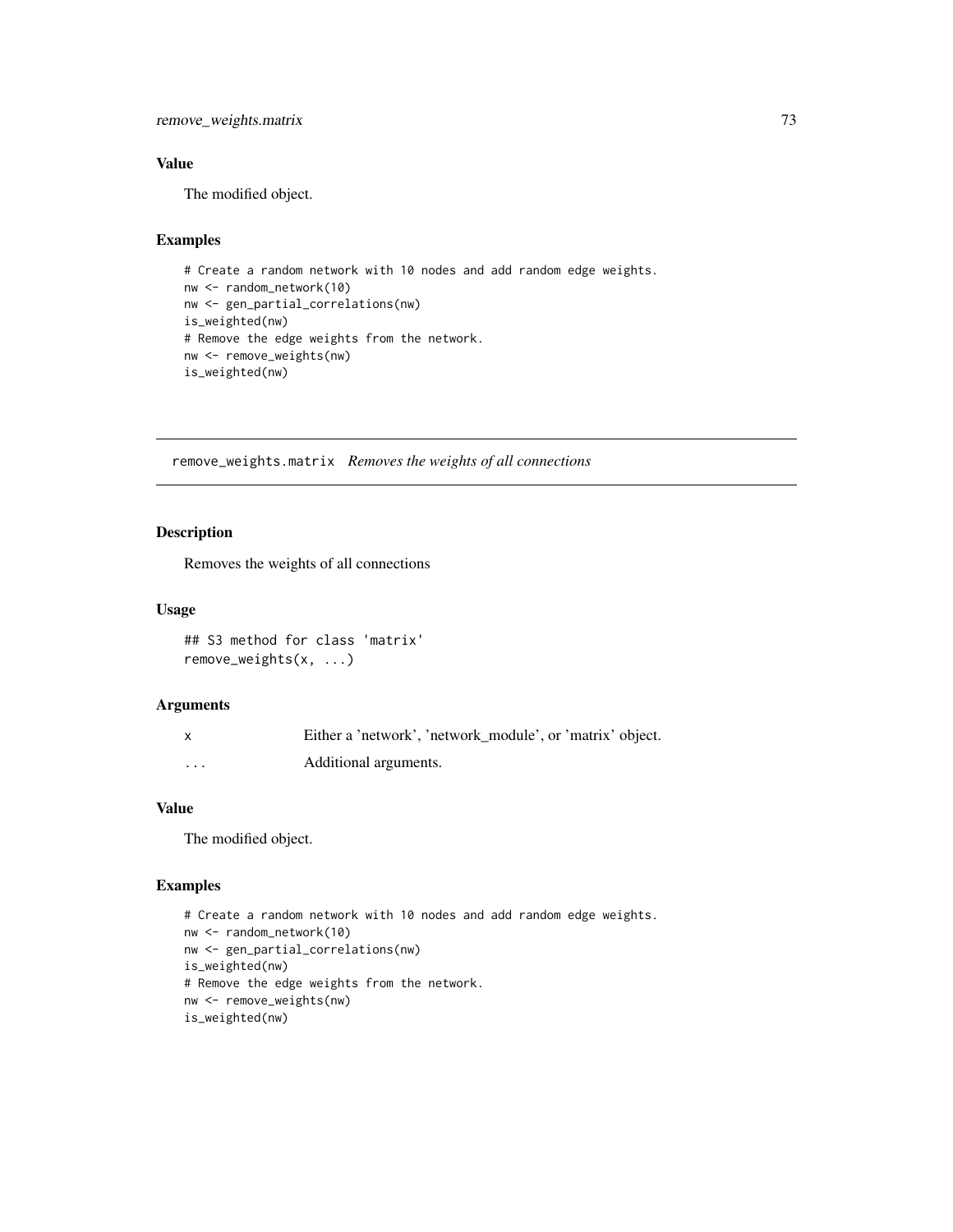<span id="page-73-0"></span>remove\_weights.network

*Removes the weights of all connections*

#### Description

Removes the weights of all connections

#### Usage

## S3 method for class 'network' remove\_weights(x, ...)

## Arguments

|   | Either a 'network', 'network_module', or 'matrix' object. |
|---|-----------------------------------------------------------|
| . | Additional arguments.                                     |

## Value

The modified object.

#### Examples

```
# Create a random network with 10 nodes and add random edge weights.
nw <- random_network(10)
nw <- gen_partial_correlations(nw)
is_weighted(nw)
# Remove the edge weights from the network.
nw <- remove_weights(nw)
is_weighted(nw)
```
remove\_weights.network\_module

*Removes the weights of all connections*

# **Description**

Removes the weights of all connections

#### Usage

```
## S3 method for class 'network_module'
remove_weights(x, ...)
```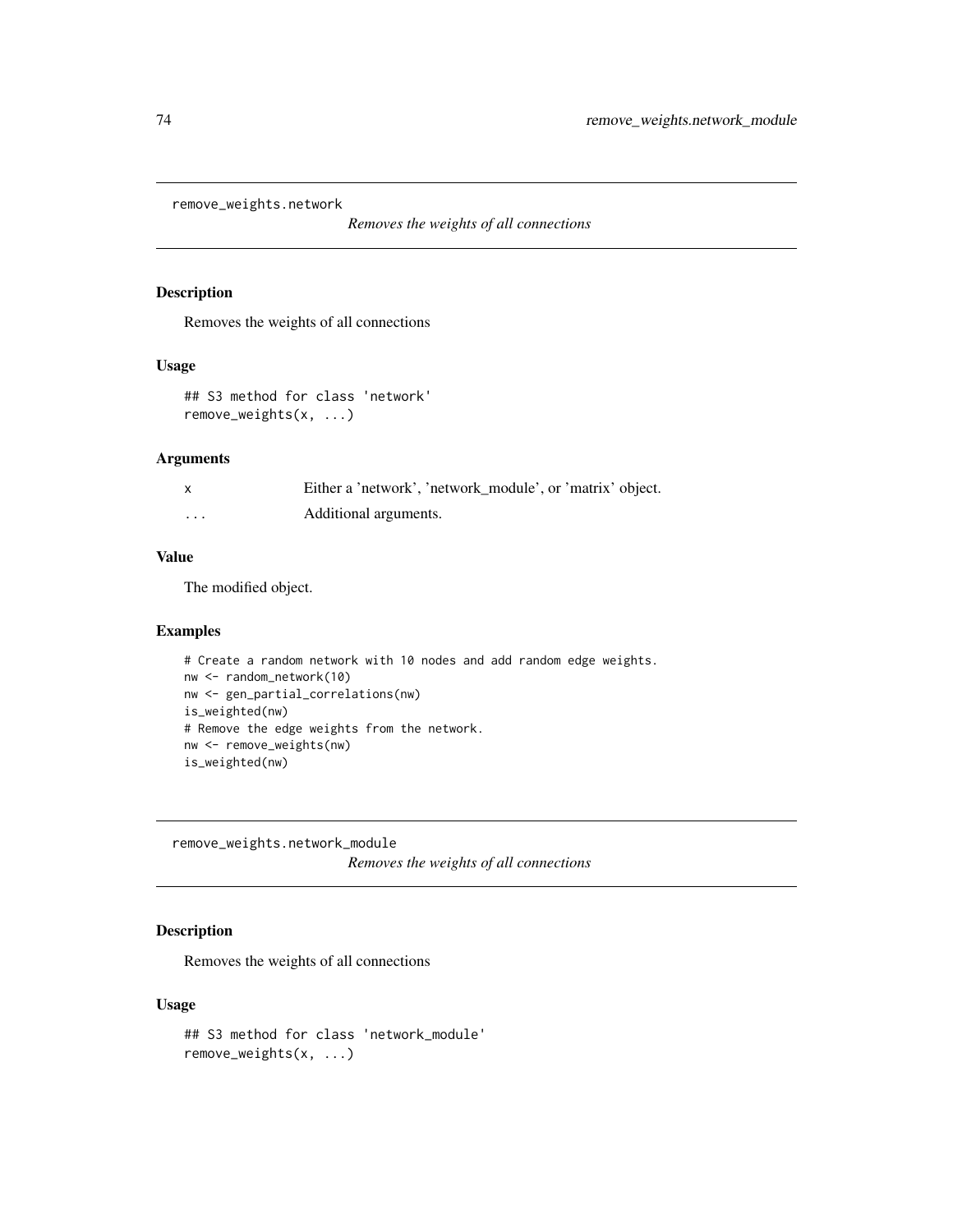#### <span id="page-74-0"></span>Arguments

| $\mathsf{x}$            | Either a 'network', 'network module', or 'matrix' object. |
|-------------------------|-----------------------------------------------------------|
| $\cdot$ $\cdot$ $\cdot$ | Additional arguments.                                     |

## Value

The modified object.

### Examples

```
# Create a random network with 10 nodes and add random edge weights.
nw <- random_network(10)
nw <- gen_partial_correlations(nw)
is_weighted(nw)
# Remove the edge weights from the network.
nw <- remove_weights(nw)
is_weighted(nw)
```
replace\_module\_in\_network

*Internal function for replacing a module in the network*

#### Description

Internal function for replacing a module in the network

# Usage

replace\_module\_in\_network(module\_index, module, network)

# Arguments

| module index | The index of the module to replace. |
|--------------|-------------------------------------|
| module       | The new module to replace with.     |
| network      | The network to modify.              |

# Value

The modified network.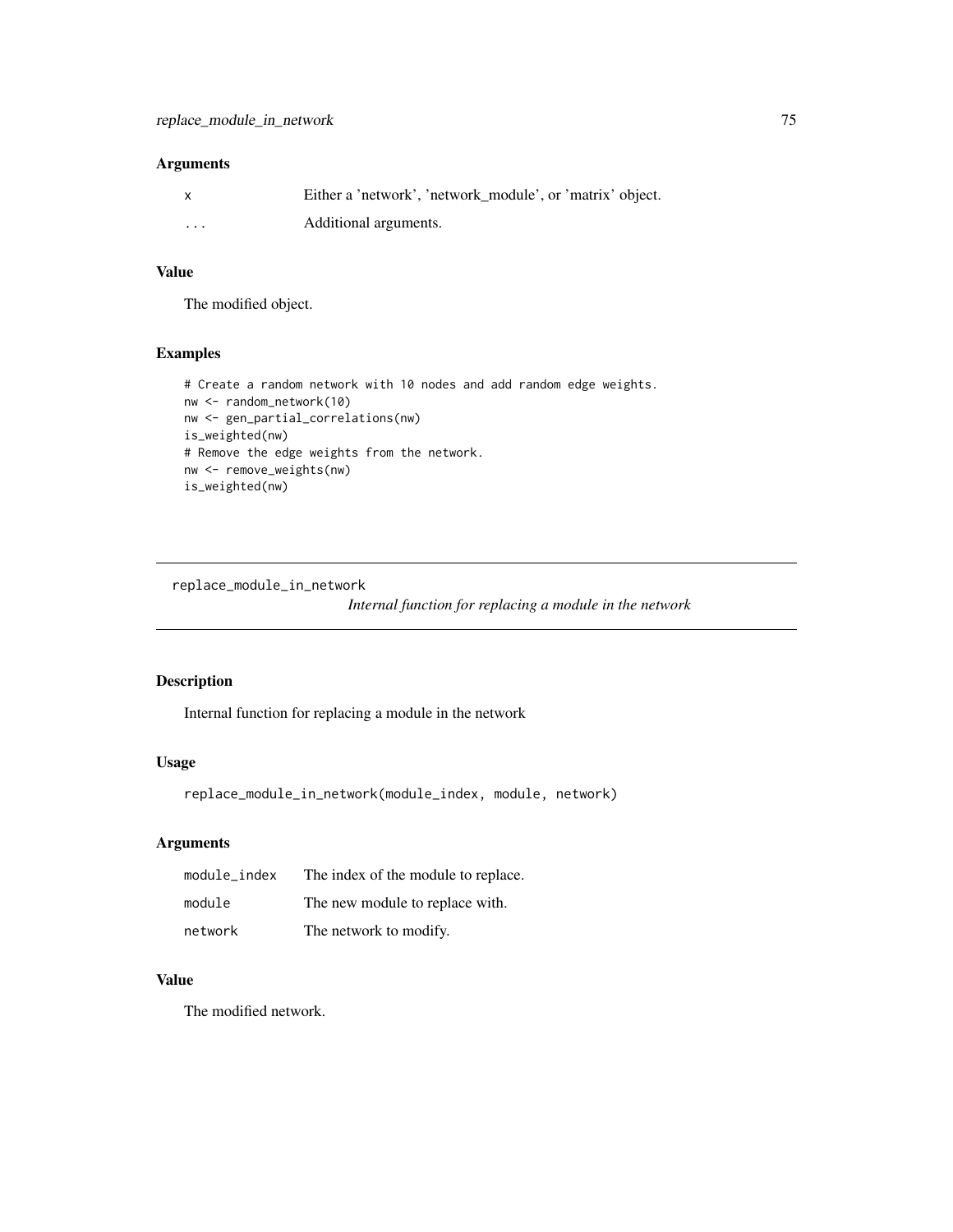<span id="page-75-0"></span>rewire\_connections *Rewire connections*

#### Description

Rewire connections

#### Usage

```
rewire_connections(x, prob_rewire = 1, weights = NULL, alpha = 100,
 beta = 1, epsilon = 10^{\circ}-5, run_checks = TRUE, ...)
```
### Arguments

| x           | The 'network', 'network_module', or 'matrix' object to modify.                                                                                                                                             |
|-------------|------------------------------------------------------------------------------------------------------------------------------------------------------------------------------------------------------------|
| prob_rewire | A value between 0 and 1. The connections to each node will be rewired with<br>probability equal to prob_rewire.                                                                                            |
| weights     | (Optional) A vector of weights for each node. These are used in addition to the<br>degree of each node when sampling a node to rewire to.                                                                  |
| alpha       | A positive value used to parameterize the Beta distribution.                                                                                                                                               |
| beta        | A positive value used to parameterize the Beta distribution.                                                                                                                                               |
| epsilon     | A small constant added to the sampling probability of each node.                                                                                                                                           |
| run checks  | If TRUE and 'x' is a matrix, then it is checked that 'x' is an adjacency matrix.<br>This catches the case where 'x' is a weighted matrix, in which case the weights<br>are removed and a warning is given. |
| $\cdot$     | Additional arguments.                                                                                                                                                                                      |

# Value

The modified module.

#### Note

When applied to a network object, all modules in the network are rewired. If

```
# Create a random network with 10 nodes.
nw <- random_network(10)
# Rewire nodes in the network each with probability 1/2
nw_rewired <- rewire_connections(nw, 0.5)
# Plot the two networks for comparison
g \leftarrow plot(nw)plot(nw_rewired, g) # Pass in g to mirror the layout.
# Or plot the differential network.
plot_network_diff(nw, nw_rewired, g)
```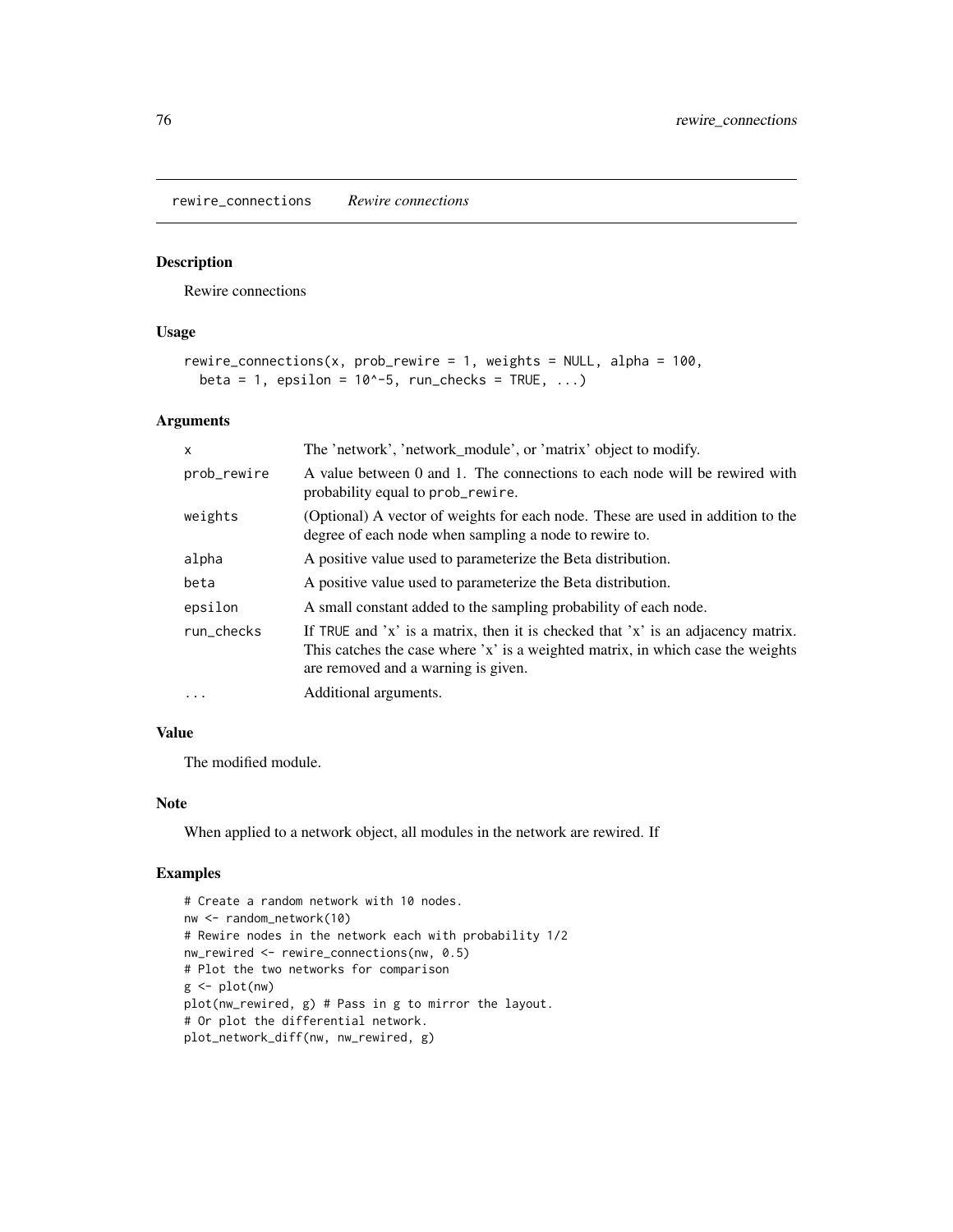<span id="page-76-0"></span>rewire\_connections.default

*Rewire connections*

# Description

Rewire connections

#### Usage

```
## Default S3 method:
rewire_connections(x, prob\_rewire = 1,
 weights = NULL, alpha = 100, beta = 1, epsilon = 10^{\circ}-5,
  run\_checks = TRUE, ...)
```
# Arguments

| x           | The 'network', 'network_module', or 'matrix' object to modify.                                                                                                                                             |
|-------------|------------------------------------------------------------------------------------------------------------------------------------------------------------------------------------------------------------|
| prob_rewire | A value between 0 and 1. The connections to each node will be rewired with<br>probability equal to prob_rewire.                                                                                            |
| weights     | (Optional) A vector of weights for each node. These are used in addition to the<br>degree of each node when sampling a node to rewire to.                                                                  |
| alpha       | A positive value used to parameterize the Beta distribution.                                                                                                                                               |
| beta        | A positive value used to parameterize the Beta distribution.                                                                                                                                               |
| epsilon     | A small constant added to the sampling probability of each node.                                                                                                                                           |
| run_checks  | If TRUE and 'x' is a matrix, then it is checked that 'x' is an adjacency matrix.<br>This catches the case where 'x' is a weighted matrix, in which case the weights<br>are removed and a warning is given. |
| $\ddotsc$   | Additional arguments.                                                                                                                                                                                      |

# Value

The modified module.

```
# Create a random network with 10 nodes.
nw <- random_network(10)
# Rewire nodes in the network each with probability 1/2
nw_rewired <- rewire_connections(nw, 0.5)
# Plot the two networks for comparison
g <- plot(nw)
plot(nw_rewired, g) # Pass in g to mirror the layout.
# Or plot the differential network.
plot_network_diff(nw, nw_rewired, g)
```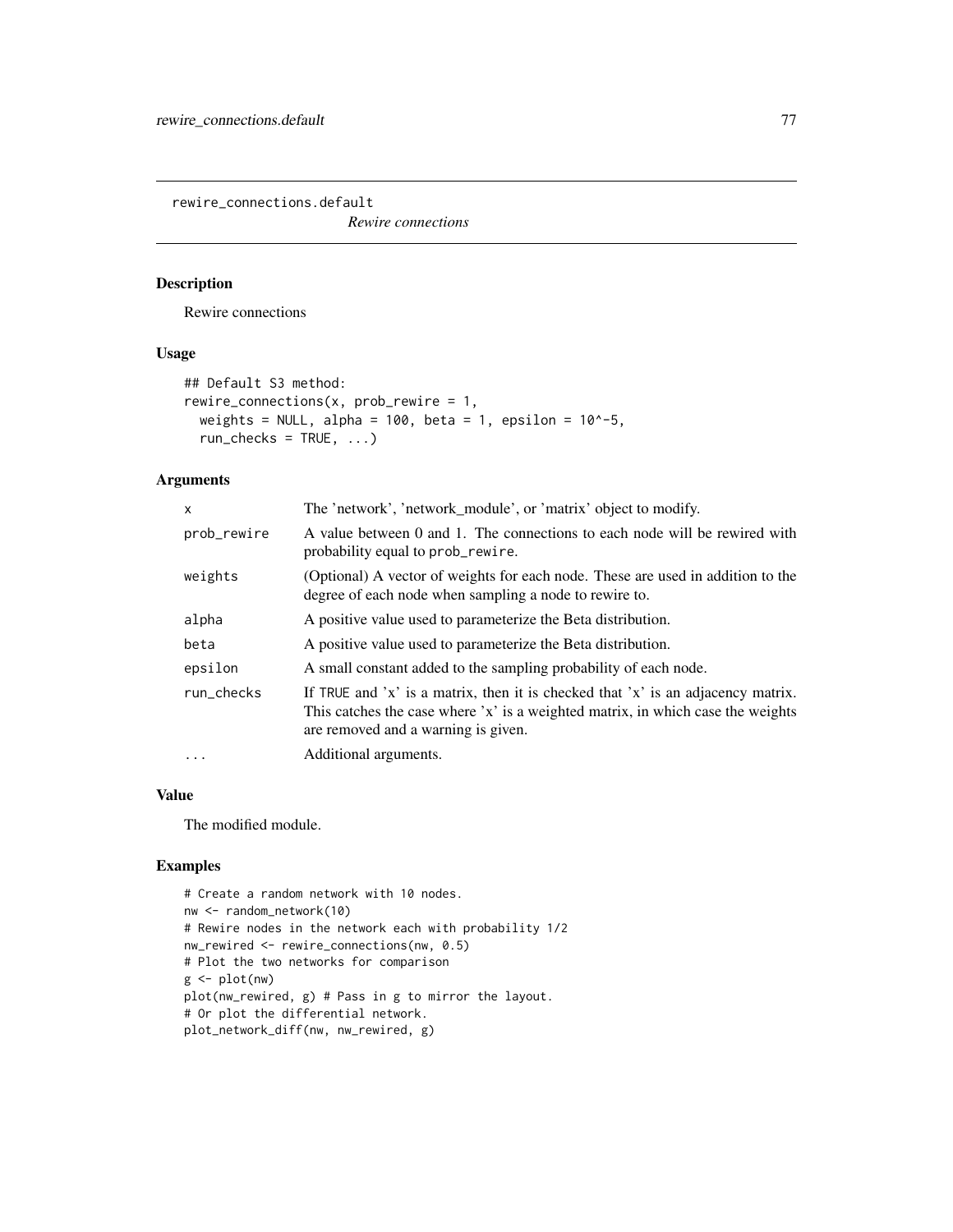<span id="page-77-0"></span>rewire\_connections.matrix

*Rewire connections*

## Description

Rewire connections

## Usage

```
## S3 method for class 'matrix'
rewire_connections(x, prob_rewire = 1, weights = NULL,
  alpha = 100, beta = 1, epsilon = 10^{\circ}-5, run_checks = TRUE, ...)
```
#### Arguments

| x           | The 'network', 'network_module', or 'matrix' object to modify.                                                                                                                                             |
|-------------|------------------------------------------------------------------------------------------------------------------------------------------------------------------------------------------------------------|
| prob_rewire | A value between 0 and 1. The connections to each node will be rewired with<br>probability equal to prob_rewire.                                                                                            |
| weights     | (Optional) A vector of weights for each node. These are used in addition to the<br>degree of each node when sampling a node to rewire to.                                                                  |
| alpha       | A positive value used to parameterize the Beta distribution.                                                                                                                                               |
| beta        | A positive value used to parameterize the Beta distribution.                                                                                                                                               |
| epsilon     | A small constant added to the sampling probability of each node.                                                                                                                                           |
| run checks  | If TRUE and 'x' is a matrix, then it is checked that 'x' is an adjacency matrix.<br>This catches the case where 'x' is a weighted matrix, in which case the weights<br>are removed and a warning is given. |
| $\cdot$     | Additional arguments.                                                                                                                                                                                      |
|             |                                                                                                                                                                                                            |

#### Value

The modified module.

```
# Create a random network with 10 nodes.
nw <- random_network(10)
# Rewire nodes in the network each with probability 1/2
nw_rewired <- rewire_connections(nw, 0.5)
# Plot the two networks for comparison
g <- plot(nw)
plot(nw_rewired, g) # Pass in g to mirror the layout.
# Or plot the differential network.
plot_network_diff(nw, nw_rewired, g)
```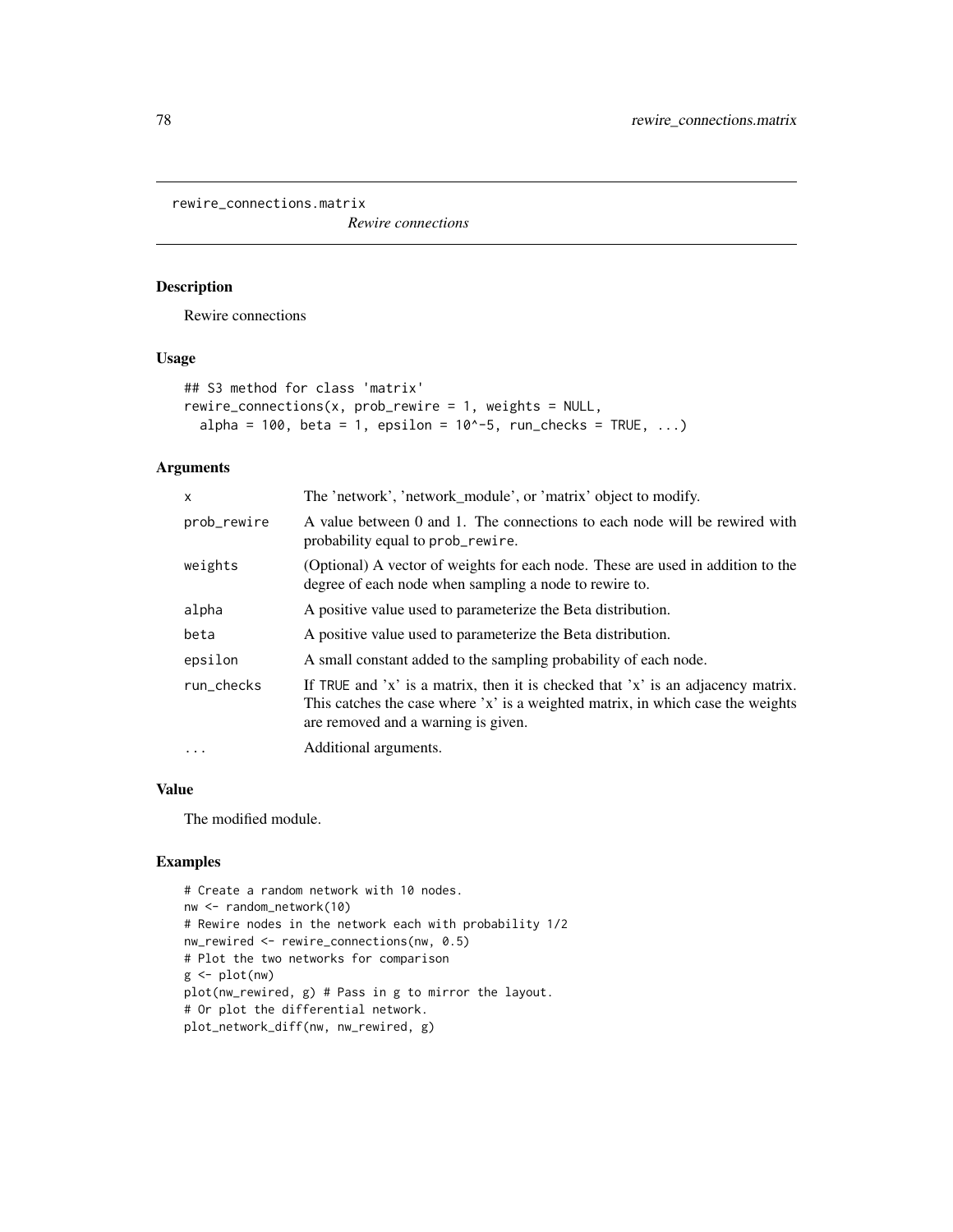<span id="page-78-0"></span>rewire\_connections.network

*Rewire connections*

# Description

Rewire connections

#### Usage

```
## S3 method for class 'network'
rewire_connections(x, prob\_rewire = 1,
 weights = NULL, alpha = 100, beta = 1, epsilon = 10^{\circ}-5,
  run\_checks = TRUE, ...)
```
## Arguments

| x           | The 'network', 'network_module', or 'matrix' object to modify.                                                                                                                                             |
|-------------|------------------------------------------------------------------------------------------------------------------------------------------------------------------------------------------------------------|
| prob_rewire | A value between 0 and 1. The connections to each node will be rewired with<br>probability equal to prob_rewire.                                                                                            |
| weights     | (Optional) A vector of weights for each node. These are used in addition to the<br>degree of each node when sampling a node to rewire to.                                                                  |
| alpha       | A positive value used to parameterize the Beta distribution.                                                                                                                                               |
| beta        | A positive value used to parameterize the Beta distribution.                                                                                                                                               |
| epsilon     | A small constant added to the sampling probability of each node.                                                                                                                                           |
| run checks  | If TRUE and 'x' is a matrix, then it is checked that 'x' is an adjacency matrix.<br>This catches the case where 'x' is a weighted matrix, in which case the weights<br>are removed and a warning is given. |
| $\cdots$    | Additional arguments.                                                                                                                                                                                      |

# Value

The modified module.

```
# Create a random network with 10 nodes.
nw <- random_network(10)
# Rewire nodes in the network each with probability 1/2
nw_rewired <- rewire_connections(nw, 0.5)
# Plot the two networks for comparison
g \leftarrow plot(nw)plot(nw_rewired, g) # Pass in g to mirror the layout.
# Or plot the differential network.
plot_network_diff(nw, nw_rewired, g)
```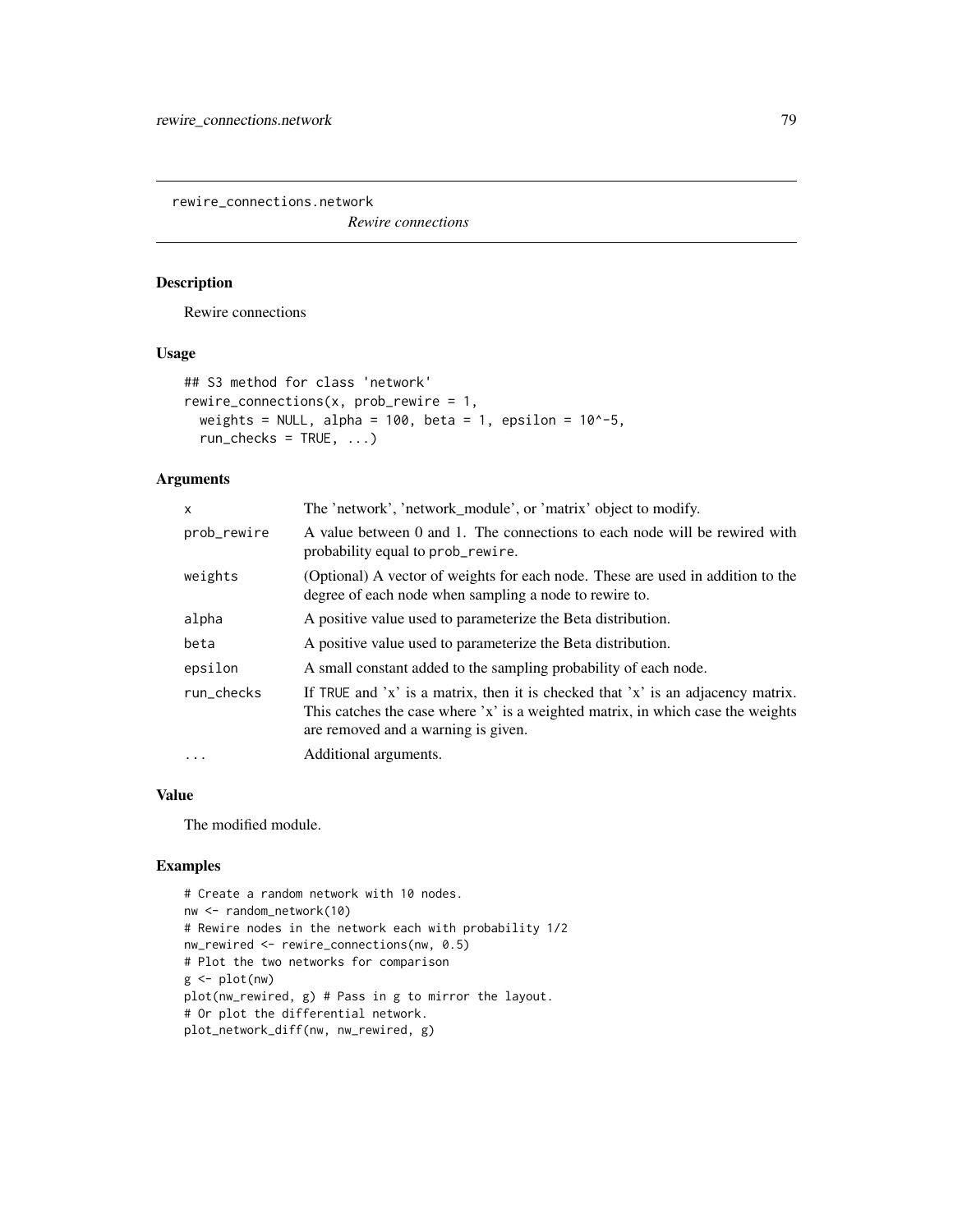<span id="page-79-0"></span>rewire\_connections.network\_module *Rewire connections*

#### Description

Rewire connections

#### Usage

```
## S3 method for class 'network_module'
rewire_connections(x, prob\_rewire = 1,
 weights = NULL, alpha = 100, beta = 1, epsilon = 10^{\circ}-5,
  run\_checks = TRUE, ...)
```
## Arguments

| x           | The 'network', 'network_module', or 'matrix' object to modify.                                                                                                                                             |
|-------------|------------------------------------------------------------------------------------------------------------------------------------------------------------------------------------------------------------|
| prob_rewire | A value between 0 and 1. The connections to each node will be rewired with<br>probability equal to prob_rewire.                                                                                            |
| weights     | (Optional) A vector of weights for each node. These are used in addition to the<br>degree of each node when sampling a node to rewire to.                                                                  |
| alpha       | A positive value used to parameterize the Beta distribution.                                                                                                                                               |
| beta        | A positive value used to parameterize the Beta distribution.                                                                                                                                               |
| epsilon     | A small constant added to the sampling probability of each node.                                                                                                                                           |
| run checks  | If TRUE and 'x' is a matrix, then it is checked that 'x' is an adjacency matrix.<br>This catches the case where 'x' is a weighted matrix, in which case the weights<br>are removed and a warning is given. |
| $\cdots$    | Additional arguments.                                                                                                                                                                                      |

# Value

The modified module.

```
# Create a random network with 10 nodes.
nw <- random_network(10)
# Rewire nodes in the network each with probability 1/2
nw_rewired <- rewire_connections(nw, 0.5)
# Plot the two networks for comparison
g <- plot(nw)
plot(nw_rewired, g) # Pass in g to mirror the layout.
# Or plot the differential network.
plot_network_diff(nw, nw_rewired, g)
```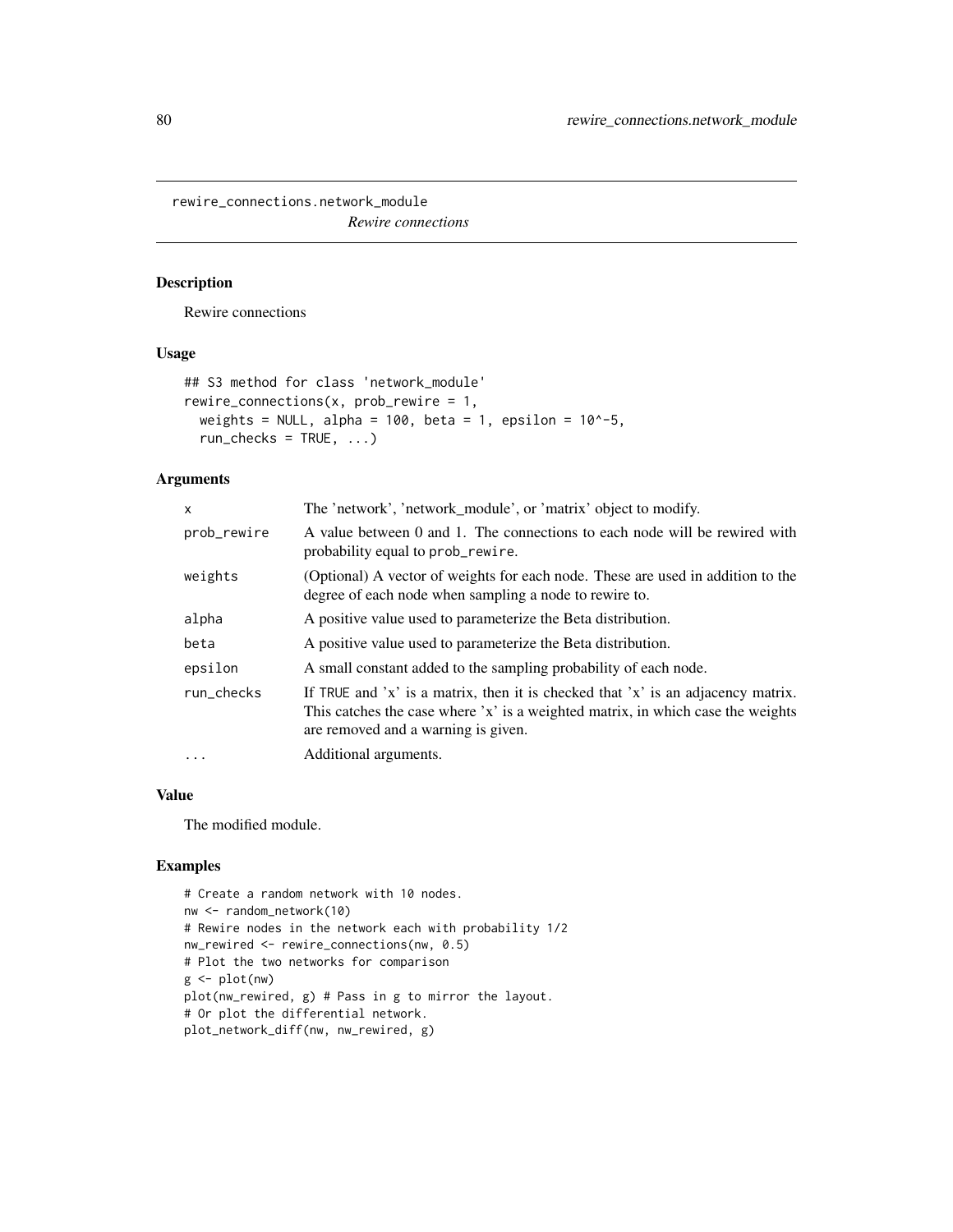<span id="page-80-0"></span>rewire\_connections\_to\_node

*Rewire connections to a node*

# Description

Rewire connections to a node

#### Usage

```
rewire_connections_to_node(x, node, prob_rewire = 1, weights = NULL,
  alpha = 100, beta = 1, epsilon = 10^{\circ}-5, run_checks = TRUE, ...)
```
## Arguments

| x           | The 'network', 'network_module', or 'matrix' object to modify.                                                                                                                                             |
|-------------|------------------------------------------------------------------------------------------------------------------------------------------------------------------------------------------------------------|
| node        | The node to rewire.                                                                                                                                                                                        |
| prob_rewire | A value between 0 and 1, inclusive. Each connection to node will be rewired<br>with probability equal to prob_rewire. Note, the degree of node is unchanged<br>after this operation.                       |
| weights     | (Optional) A vector of weights for each node. These are used in addition to the<br>degree of each node when sampling nodes to rewire.                                                                      |
| alpha       | A positive value used to parameterize the Beta distribution.                                                                                                                                               |
| beta        | A positive value used to parameterize the Beta distribution.                                                                                                                                               |
| epsilon     | A small constant added to the sampling probability of each node.                                                                                                                                           |
| run_checks  | If TRUE and 'x' is a matrix, then it is checked that 'x' is an adjacency matrix.<br>This catches the case where 'x' is a weighted matrix, in which case the weights<br>are removed and a warning is given. |
| $\cdots$    | Additional arguments.                                                                                                                                                                                      |

## Value

The modified object.

```
# Create a random network with 10 nodes.
nw <- random_network(10)
# Rewire connections to the first node.
nw_rewired <- rewire_connections_to_node(nw, 1)
# Plot the two networks for comparison
g \leftarrow plot(nw)plot(nw_rewired, g) # Pass in g to mirror the layout.
# Or plot the differential network.
plot_network_diff(nw, nw_rewired, g)
```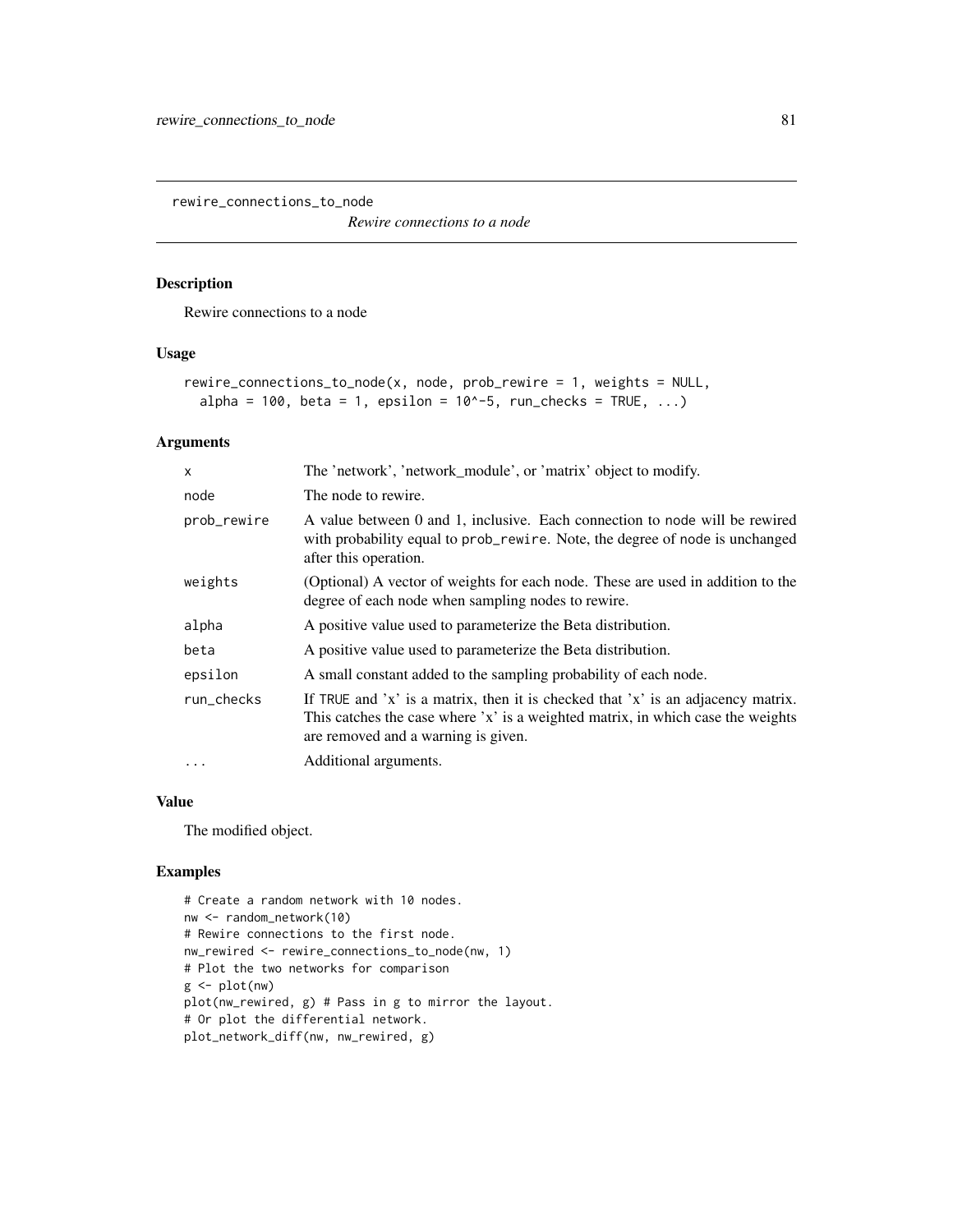<span id="page-81-0"></span>rewire\_connections\_to\_node.default

*Rewire connections to a node*

# Description

Rewire connections to a node

# Usage

```
## Default S3 method:
rewire_connections_to_node(x, node, prob\_rewire = 1,
  weights = NULL, alpha = 100, beta = 1, epsilon = 10^{\circ}-5,
  run\_checks = TRUE, ...)
```
#### Arguments

| X           | The 'network', 'network_module', or 'matrix' object to modify.                                                                                                                                             |
|-------------|------------------------------------------------------------------------------------------------------------------------------------------------------------------------------------------------------------|
| node        | The node to rewire.                                                                                                                                                                                        |
| prob_rewire | A value between 0 and 1, inclusive. Each connection to node will be rewired<br>with probability equal to prob_rewire. Note, the degree of node is unchanged<br>after this operation.                       |
| weights     | (Optional) A vector of weights for each node. These are used in addition to the<br>degree of each node when sampling nodes to rewire.                                                                      |
| alpha       | A positive value used to parameterize the Beta distribution.                                                                                                                                               |
| beta        | A positive value used to parameterize the Beta distribution.                                                                                                                                               |
| epsilon     | A small constant added to the sampling probability of each node.                                                                                                                                           |
| run_checks  | If TRUE and 'x' is a matrix, then it is checked that 'x' is an adjacency matrix.<br>This catches the case where 'x' is a weighted matrix, in which case the weights<br>are removed and a warning is given. |
| $\cdot$     | Additional arguments.                                                                                                                                                                                      |

#### Value

The modified object.

```
# Create a random network with 10 nodes.
nw <- random_network(10)
# Rewire connections to the first node.
nw_rewired <- rewire_connections_to_node(nw, 1)
# Plot the two networks for comparison
g <- plot(nw)
plot(nw_rewired, g) # Pass in g to mirror the layout.
# Or plot the differential network.
plot_network_diff(nw, nw_rewired, g)
```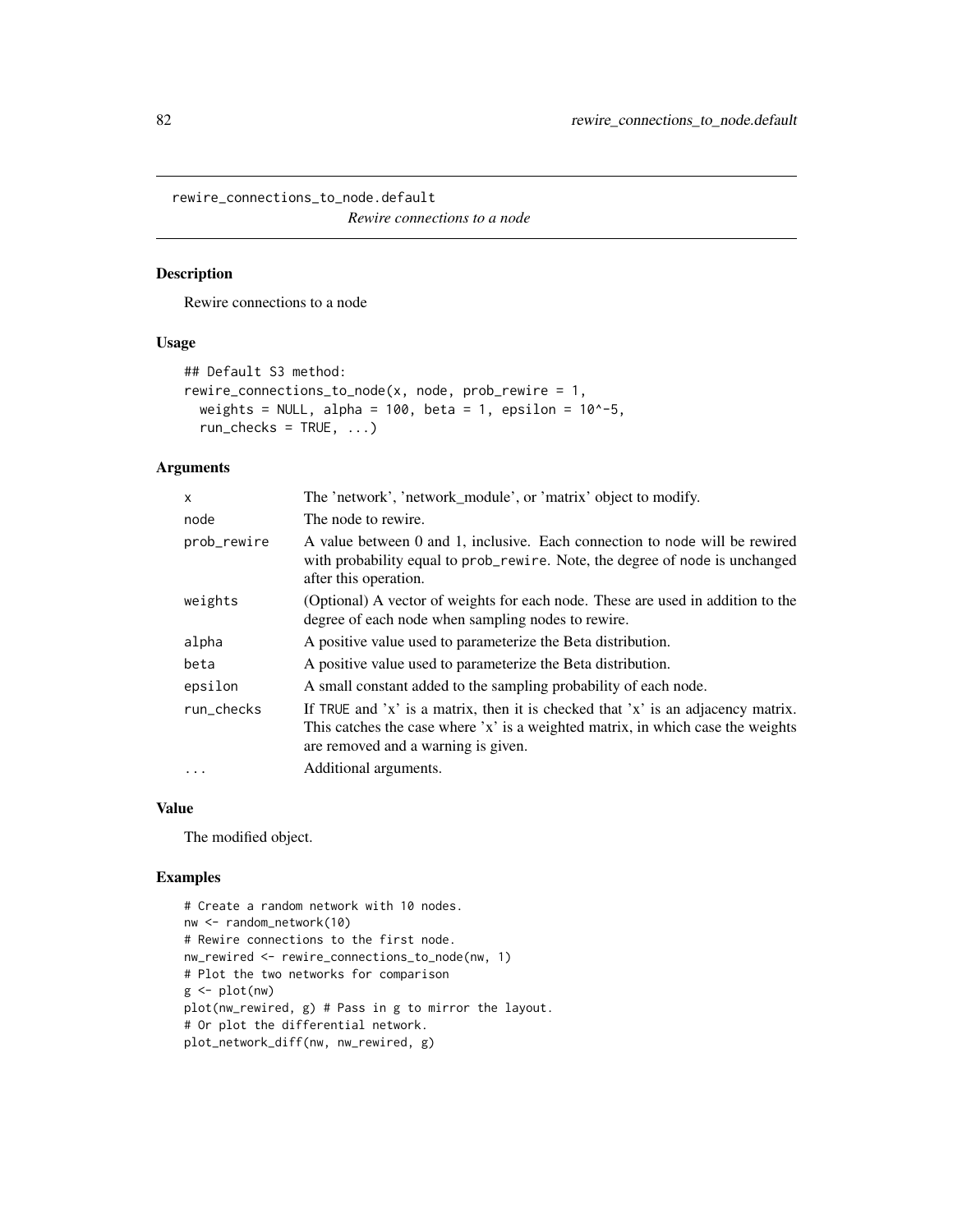<span id="page-82-0"></span>rewire\_connections\_to\_node.matrix

*Rewire connections to a node*

# Description

Rewire connections to a node

# Usage

```
## S3 method for class 'matrix'
rewire_connections_to_node(x, node, prob\_rewire = 1,
  weights = NULL, alpha = 100, beta = 1, epsilon = 10^{\circ}-5,
  run\_checks = TRUE, ...)
```
### Arguments

| X           | The 'network', 'network_module', or 'matrix' object to modify.                                                                                                                                             |
|-------------|------------------------------------------------------------------------------------------------------------------------------------------------------------------------------------------------------------|
| node        | The node to rewire.                                                                                                                                                                                        |
| prob_rewire | A value between 0 and 1, inclusive. Each connection to node will be rewired<br>with probability equal to prob_rewire. Note, the degree of node is unchanged<br>after this operation.                       |
| weights     | (Optional) A vector of weights for each node. These are used in addition to the<br>degree of each node when sampling nodes to rewire.                                                                      |
| alpha       | A positive value used to parameterize the Beta distribution.                                                                                                                                               |
| beta        | A positive value used to parameterize the Beta distribution.                                                                                                                                               |
| epsilon     | A small constant added to the sampling probability of each node.                                                                                                                                           |
| run_checks  | If TRUE and 'x' is a matrix, then it is checked that 'x' is an adjacency matrix.<br>This catches the case where 'x' is a weighted matrix, in which case the weights<br>are removed and a warning is given. |
| $\ddots$    | Additional arguments.                                                                                                                                                                                      |

#### Value

The modified object.

```
# Create a random network with 10 nodes.
nw <- random_network(10)
# Rewire connections to the first node.
nw_rewired <- rewire_connections_to_node(nw, 1)
# Plot the two networks for comparison
g <- plot(nw)
plot(nw_rewired, g) # Pass in g to mirror the layout.
# Or plot the differential network.
plot_network_diff(nw, nw_rewired, g)
```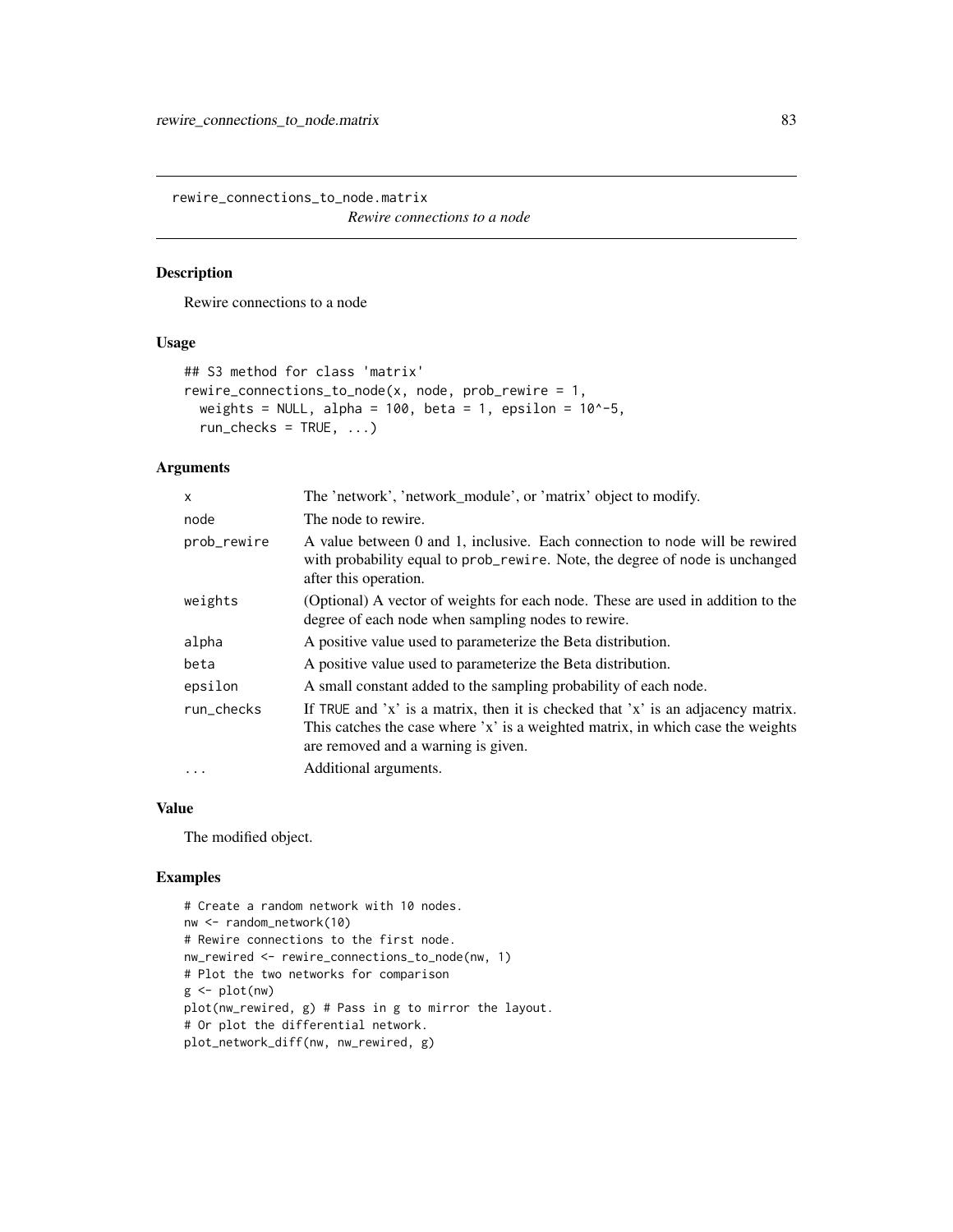<span id="page-83-0"></span>rewire\_connections\_to\_node.network

*Rewire connections to a node*

# Description

Rewire connections to a node

# Usage

```
## S3 method for class 'network'
rewire_connections_to_node(x, node, prob\_rewire = 1,
  weights = NULL, alpha = 100, beta = 1, epsilon = 10^{\circ}-5,
  run\_checks = TRUE, ...)
```
### Arguments

| X           | The 'network', 'network_module', or 'matrix' object to modify.                                                                                                                                             |
|-------------|------------------------------------------------------------------------------------------------------------------------------------------------------------------------------------------------------------|
| node        | The node to rewire.                                                                                                                                                                                        |
| prob_rewire | A value between 0 and 1, inclusive. Each connection to node will be rewired<br>with probability equal to prob_rewire. Note, the degree of node is unchanged<br>after this operation.                       |
| weights     | (Optional) A vector of weights for each node. These are used in addition to the<br>degree of each node when sampling nodes to rewire.                                                                      |
| alpha       | A positive value used to parameterize the Beta distribution.                                                                                                                                               |
| beta        | A positive value used to parameterize the Beta distribution.                                                                                                                                               |
| epsilon     | A small constant added to the sampling probability of each node.                                                                                                                                           |
| run checks  | If TRUE and 'x' is a matrix, then it is checked that 'x' is an adjacency matrix.<br>This catches the case where 'x' is a weighted matrix, in which case the weights<br>are removed and a warning is given. |
| $\cdots$    | Additional arguments.                                                                                                                                                                                      |

#### Value

The modified object.

```
# Create a random network with 10 nodes.
nw <- random_network(10)
# Rewire connections to the first node.
nw_rewired <- rewire_connections_to_node(nw, 1)
# Plot the two networks for comparison
g <- plot(nw)
plot(nw_rewired, g) # Pass in g to mirror the layout.
# Or plot the differential network.
plot_network_diff(nw, nw_rewired, g)
```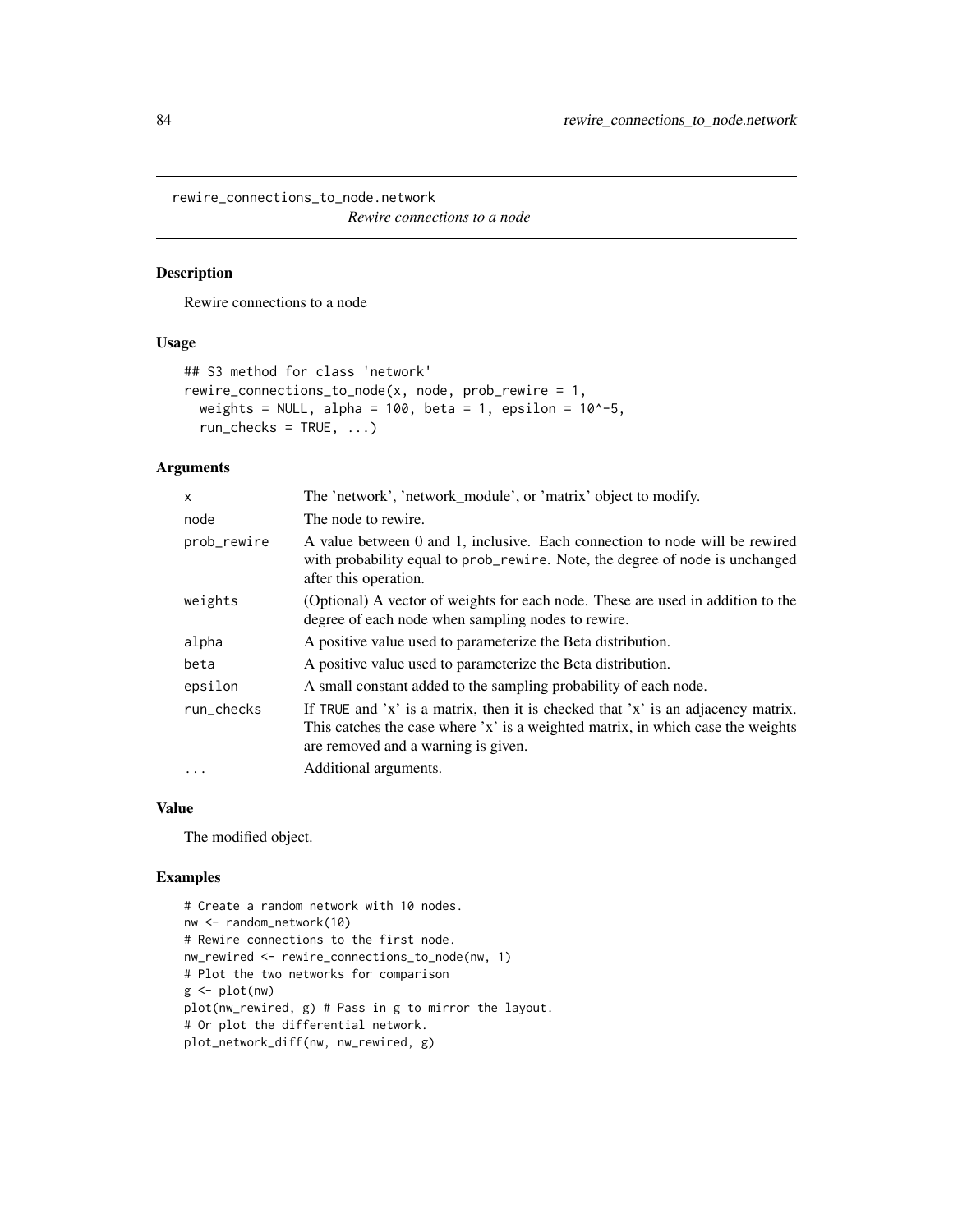<span id="page-84-0"></span>rewire\_connections\_to\_node.network\_module *Rewire connections to a node*

# Description

Rewire connections to a node

# Usage

```
## S3 method for class 'network_module'
rewire_connections_to_node(x, node,
  prob_rewire = 1, weights = NULL, alpha = 100, beta = 1,
  epsilon = 10^{\circ}-5, run_checks = TRUE, ...)
```
#### Arguments

| X           | The 'network', 'network_module', or 'matrix' object to modify.                                                                                                                                             |
|-------------|------------------------------------------------------------------------------------------------------------------------------------------------------------------------------------------------------------|
| node        | The node to rewire.                                                                                                                                                                                        |
| prob_rewire | A value between 0 and 1, inclusive. Each connection to node will be rewired<br>with probability equal to prob_rewire. Note, the degree of node is unchanged<br>after this operation.                       |
| weights     | (Optional) A vector of weights for each node. These are used in addition to the<br>degree of each node when sampling nodes to rewire.                                                                      |
| alpha       | A positive value used to parameterize the Beta distribution.                                                                                                                                               |
| beta        | A positive value used to parameterize the Beta distribution.                                                                                                                                               |
| epsilon     | A small constant added to the sampling probability of each node.                                                                                                                                           |
| run_checks  | If TRUE and 'x' is a matrix, then it is checked that 'x' is an adjacency matrix.<br>This catches the case where 'x' is a weighted matrix, in which case the weights<br>are removed and a warning is given. |
| $\cdot$     | Additional arguments.                                                                                                                                                                                      |
|             |                                                                                                                                                                                                            |

#### Value

The modified object.

```
# Create a random network with 10 nodes.
nw <- random_network(10)
# Rewire connections to the first node.
nw_rewired <- rewire_connections_to_node(nw, 1)
# Plot the two networks for comparison
g <- plot(nw)
plot(nw_rewired, g) # Pass in g to mirror the layout.
# Or plot the differential network.
plot_network_diff(nw, nw_rewired, g)
```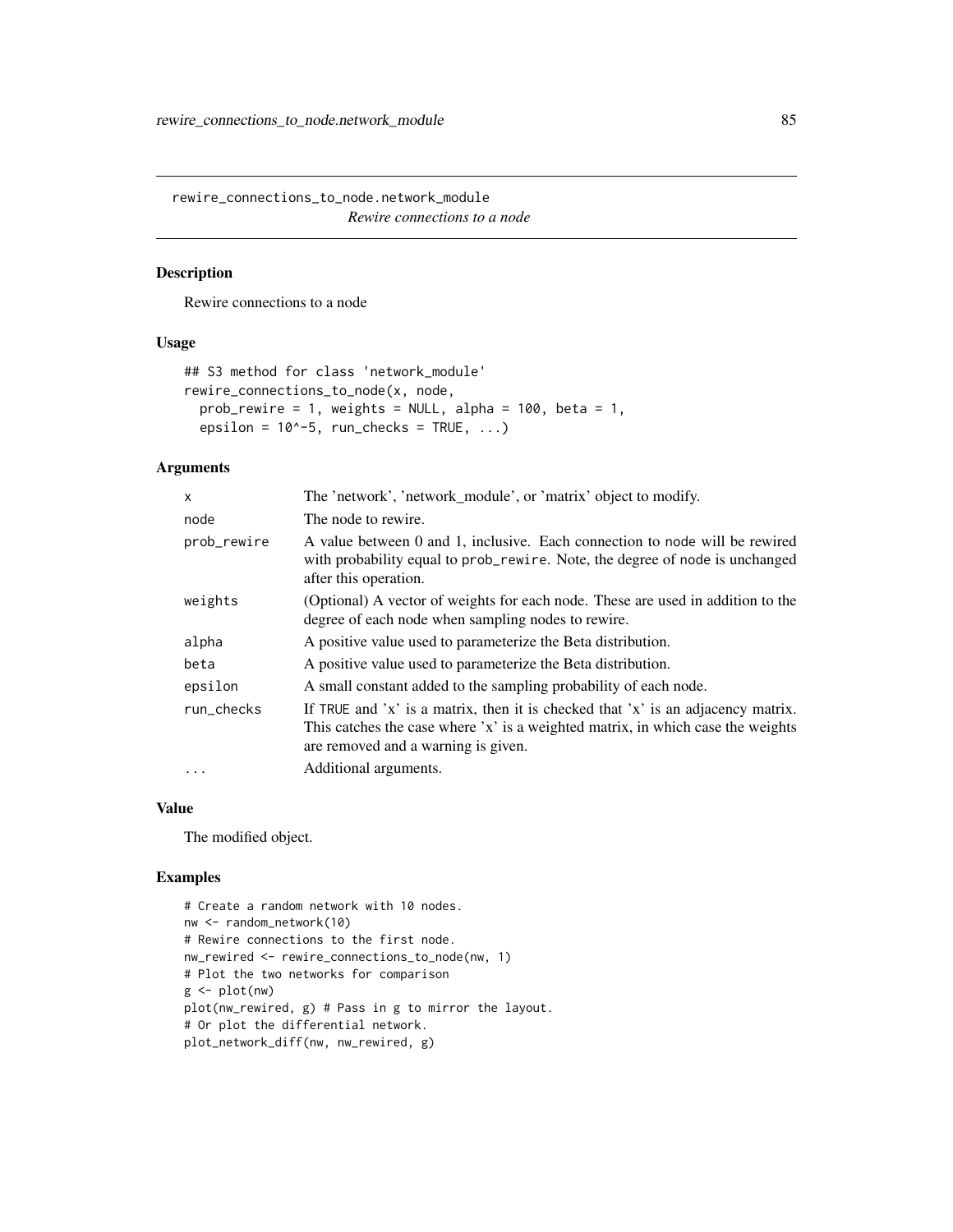<span id="page-85-0"></span>ring\_lattice\_cpp *C++ implementation for creating a ring lattice*

### Description

C++ implementation for creating a ring lattice

#### Usage

```
ring_lattice_cpp(p, neig_size)
```
# Arguments

| p         | The number of nodes in the lattice.                     |
|-----------|---------------------------------------------------------|
| neig_size | The neighborhood side within which nodes are connected. |

#### Value

Returns the adjacency matrix for the ring lattice.

| ٠ |  |  |
|---|--|--|

**The Zero-Inflated Negative Binomial Distribution** 

# Description

The Zero-Inflated Negative Binomial Distribution

# Usage

rzinb(n, size, mu, rho)

# Arguments

| n    | The number of random values to return.    |
|------|-------------------------------------------|
| size | The dispersion paramater used in dnbinom. |
| mu   | The mean parameter used in dnbinom.       |
| rho  | The zero-inflation parameter.             |

```
x <- rzinb(10, 1, 10, 0.1)
p <- pzinb(x, 1, 10, 0.1)
y <- qzinb(p, 1, 10, 0.1)
all(x == y)# Compute P(0 < X < 5) for X \sim ZINB(1, 10, 0.1)sum(dzinb(0:5, 1, 10, 0.1))
```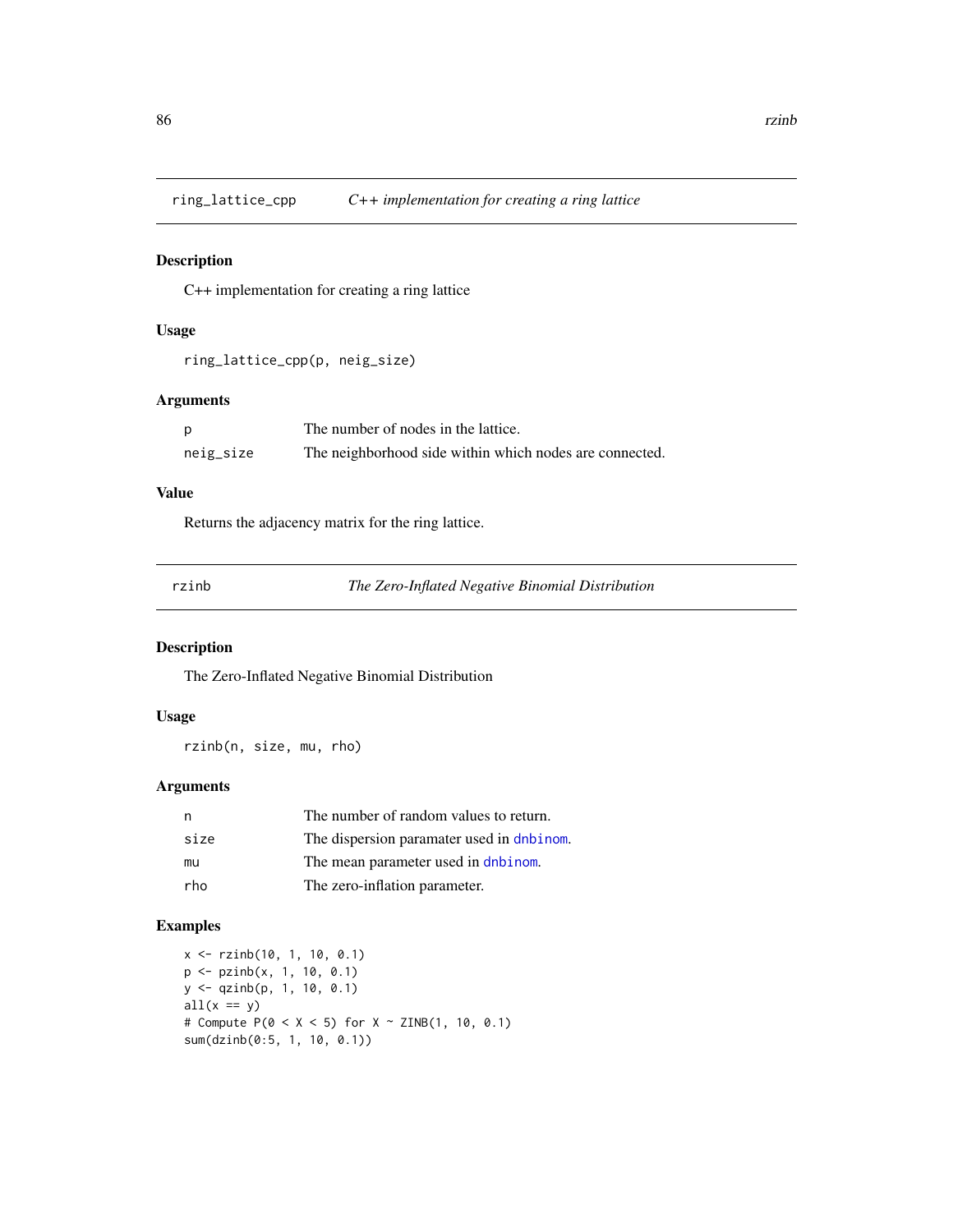<span id="page-86-0"></span>sample\_link\_nodes *Sample link nodes for new module*

#### Description

Sample link nodes for new module

#### Usage

```
sample_link_nodes(n, nodes, degree, alpha = 100, beta = 1,
  epsilon = 10^{\circ} - 5, ...)
```
#### Arguments

| n       | The number of link nodes to sample.                          |
|---------|--------------------------------------------------------------|
| nodes   | The nodes to sample from.                                    |
| degree  | The degree of each node.                                     |
| alpha   | A positive value used to parameterize the Beta distribution. |
| beta    | A positive value used to parameterize the Beta distribution. |
| epsilon | Used when sampling link nodes.                               |
|         | Additional arguments are ignored.                            |

#### Value

A vector of selected nodes (possibly of length 1).

### Note

This function is used by [create\\_modules\\_for\\_network](#page-10-0) and is not meant to be used externally.

sample\_module\_nodes *Sample nodes for new module*

# Description

Sample nodes for new module

#### Usage

```
sample_module_nodes(n, nodes, degree, nu = 0.01, ...)
```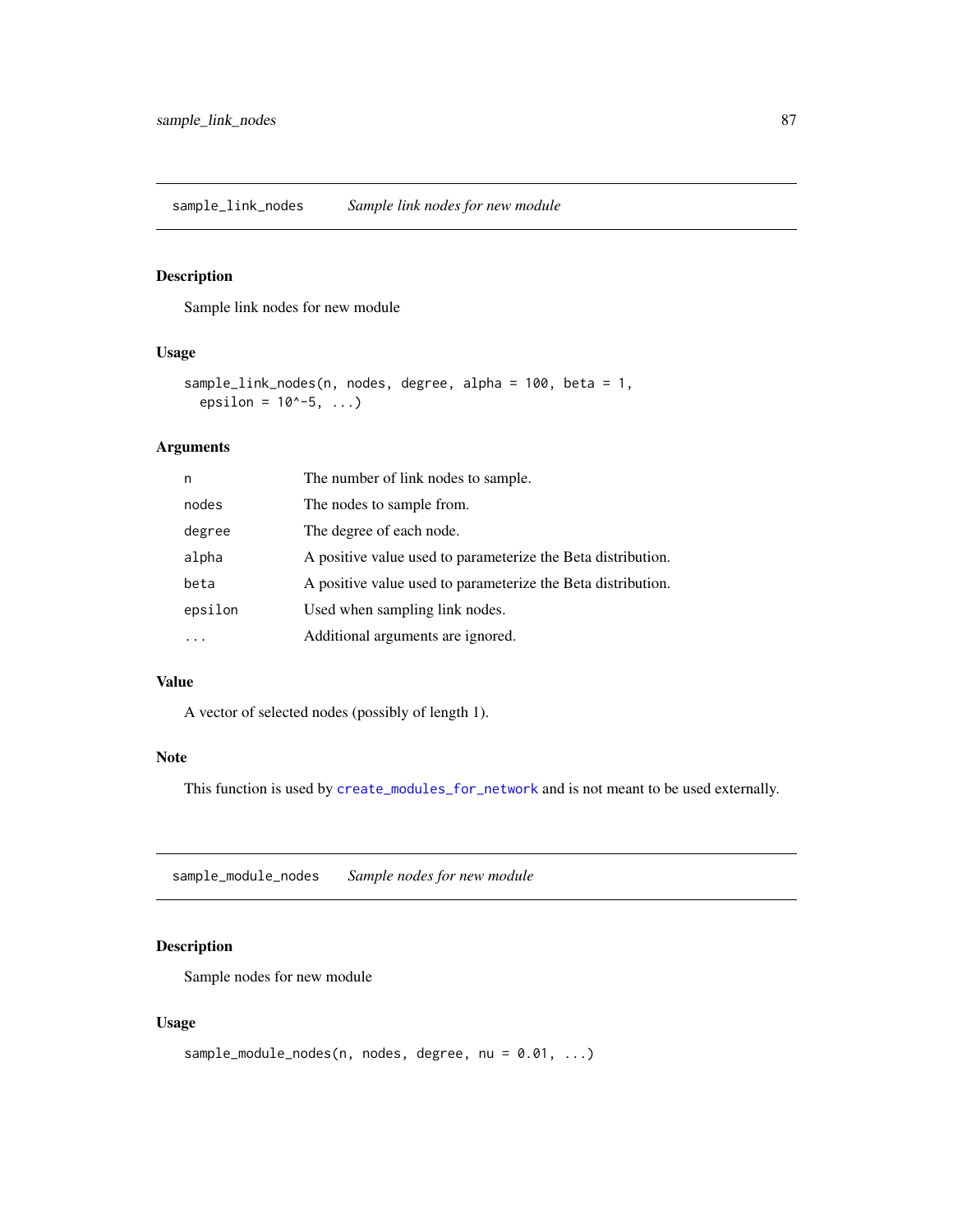## <span id="page-87-0"></span>Arguments

| n      | The number of nodes to sample.                                |
|--------|---------------------------------------------------------------|
| nodes  | The nodes available to sample from.                           |
| degree | The degree of each node.                                      |
| nu     | Multiplier for nodes that are already in one or more modules. |
|        | Additional arguments are ignored.                             |

### Value

A vector of selected nodes of length m.

# Note

This function is used by [create\\_modules\\_for\\_network](#page-10-0) and is not meant to be used externally.

sample\_reference\_data *Sample genes from reference dataset*

# Description

Sample genes from reference dataset

## Usage

```
sample_reference_data(reference_data, p, percent_ZI = NULL,
 threshold_ZI = 0.2)
```
# Arguments

|              | reference_data The reference data.frame to use.                                                                                                                                                                                        |
|--------------|----------------------------------------------------------------------------------------------------------------------------------------------------------------------------------------------------------------------------------------|
| р            | The number of genes (columns) to sample                                                                                                                                                                                                |
| percent_ZI   | The percentage of genes to be zero inflated. If NULL, the genes are sampled at<br>random; in this case, the empirical distribution of gene expression profiles will<br>determine the probability that a sampled gene is zero inflated. |
| threshold_ZI | The minimum proportion of zero counts for a gene to be considered as zero<br>inflated.                                                                                                                                                 |

```
data(reference)
rnaseq <- reference$rnaseq
rnaseq_subset <- sample_reference_data(rnaseq, 10)
```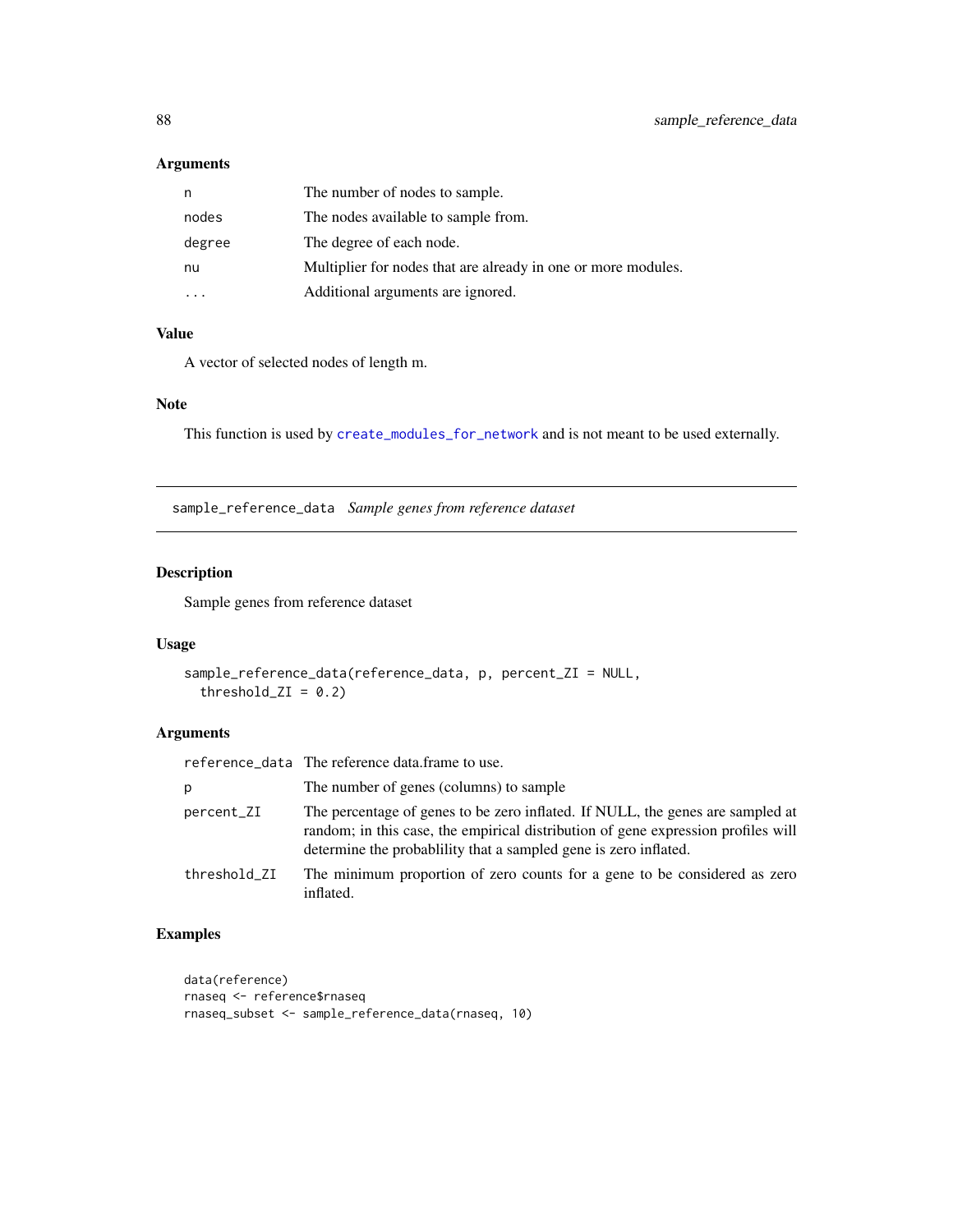<span id="page-88-0"></span>set\_module\_edges *Internal function used to set the edges in a module*

# Description

Internal function used to set the edges in a module

## Usage

set\_module\_edges(module, edges)

# Arguments

| module | The 'network module' object to modify.                                                                                                                                                                                                                                                                                                                                                        |
|--------|-----------------------------------------------------------------------------------------------------------------------------------------------------------------------------------------------------------------------------------------------------------------------------------------------------------------------------------------------------------------------------------------------|
| edges  | A matrix used to indicate the edges in the module. If the matrix is square and<br>contains the same number of rows and columns as nodes in the module, then it<br>is assumed to be an adjacency matrix and the nonzero lower-triangle values of<br>the matrix are used to indicate edges in the module. If the matrix is not square,<br>the first two columns are assumed to be an edge list. |

## Value

The modified 'network\_module' object.

set\_module\_name *Set the name for a module*

#### Description

Set the name for a module

# Usage

```
set_module_name(module, module_name)
```
# Arguments

| module      | The 'network_module' object to modify. |
|-------------|----------------------------------------|
| module_name | A character string.                    |

## Value

The modified 'network\_module' object.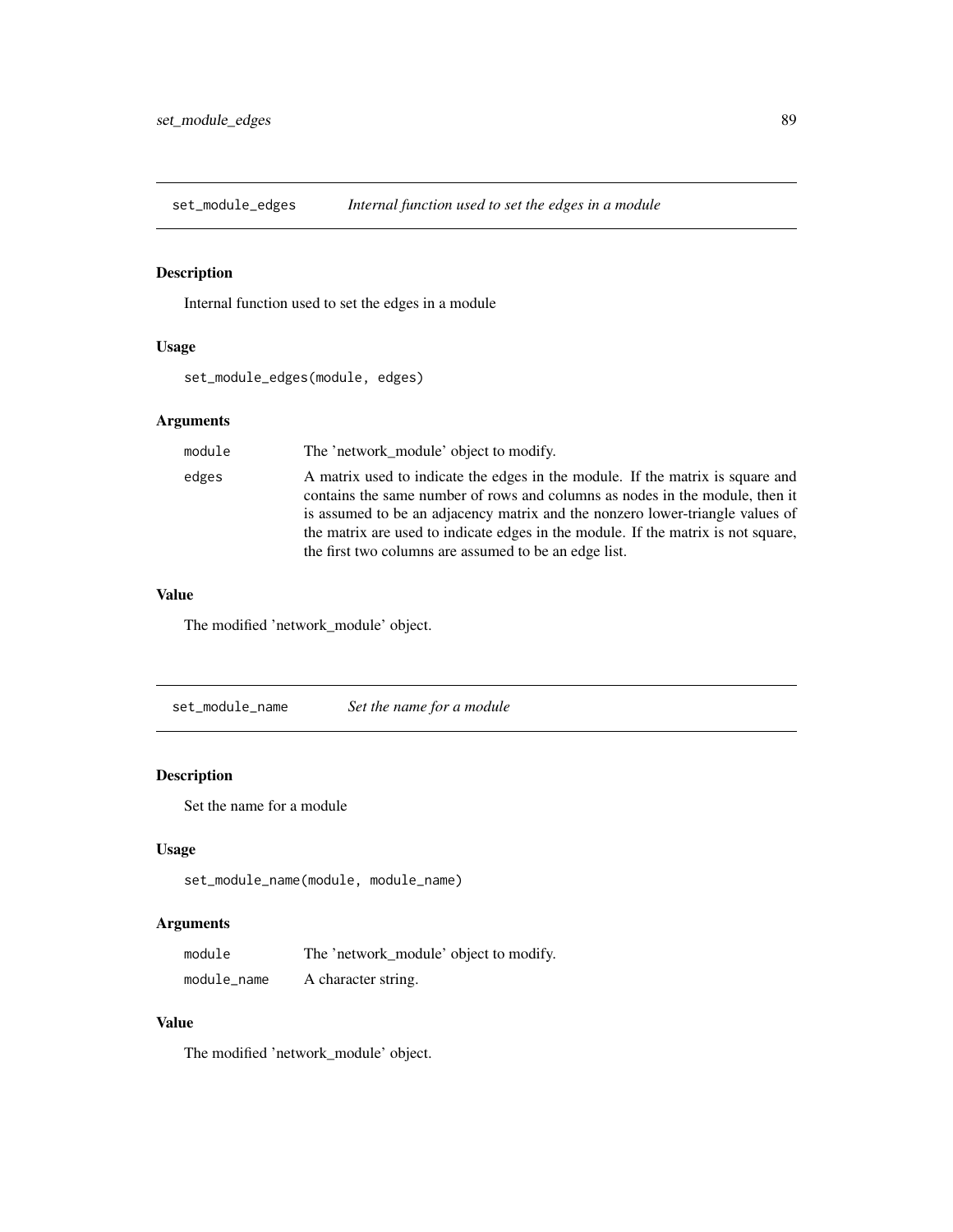# Examples

```
nw <- random_network(10)
nw <- gen_partial_correlations(nw)
module <- nw$modules[[1]]
named_module <- set_module_name(module, "new name")
```
set\_module\_weights *Internal function to set the connection weights for a module*

#### Description

Internal function to set the connection weights for a module

# Usage

set\_module\_weights(module, weights)

# Arguments

| module  | The 'network module' object to modify.                                                                                                                                                                                                                                                                                                               |
|---------|------------------------------------------------------------------------------------------------------------------------------------------------------------------------------------------------------------------------------------------------------------------------------------------------------------------------------------------------------|
| weights | A vector or matrix of weights for each connetions. If a vector, its length must<br>equal the number of connections in the module. If a matrix, it should be square<br>with the number of columns equal to the number of nodes in the module; only<br>the entries in the lower triangle that correspond to connections in the module<br>will be used. |

## Value

The modified 'network\_module' object.

set\_node\_names *Set the node names in a network*

#### Description

Set the node names in a network

#### Usage

```
set_node_names(network, node_names)
```
# Arguments

| network    | The network to modify.                                                             |
|------------|------------------------------------------------------------------------------------|
| node names | A vector of strings containing the names for each node in the network. If a nu-    |
|            | meric vector is provided, the values will be coerced into strings. If 'node names' |
|            | is NULL, then the names will default to "1", "2", , " $p$ ".                       |

<span id="page-89-0"></span>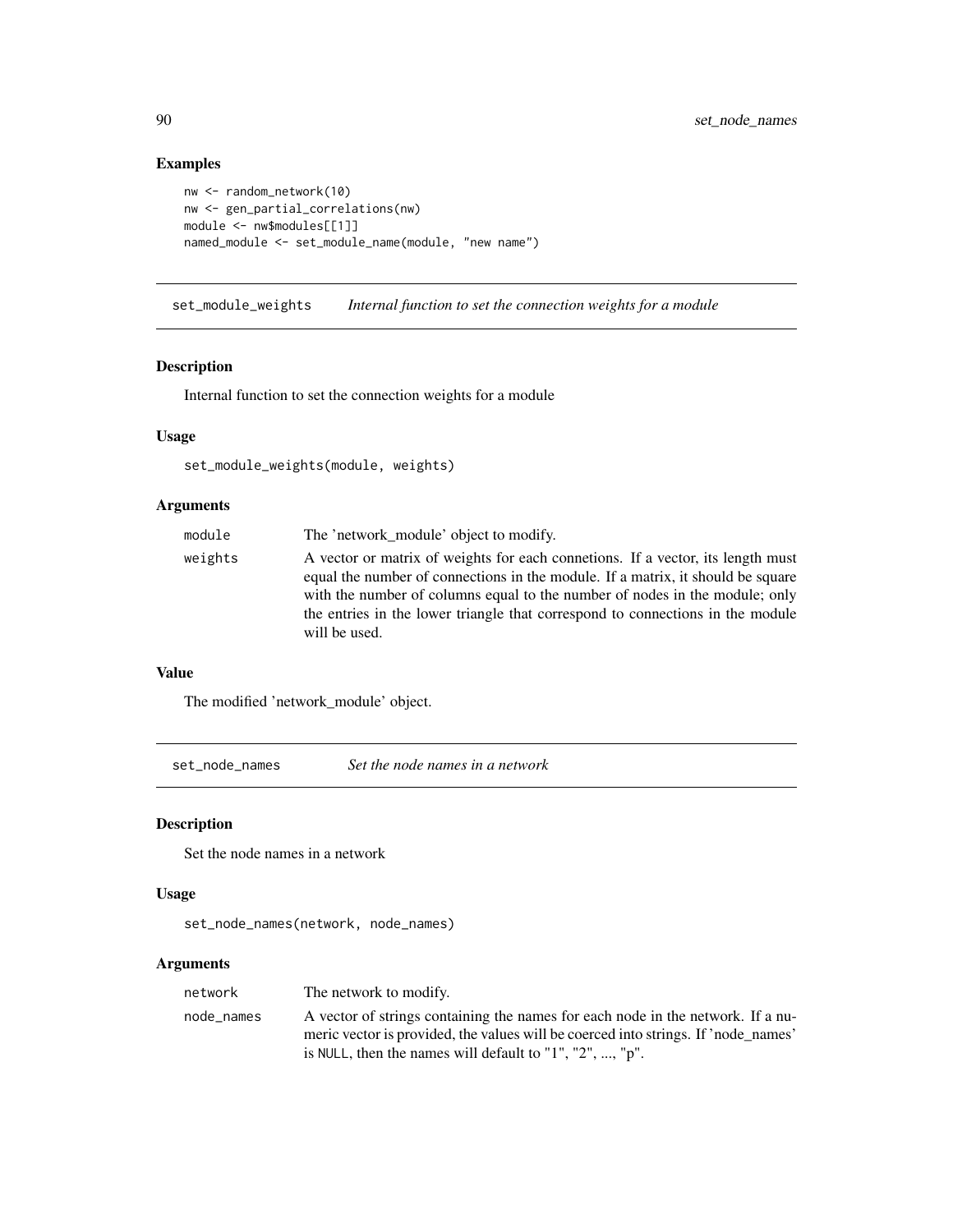## <span id="page-90-0"></span>Value

The modified network.

#### Examples

```
# Create a random network with 10 nodes.
nw <- random_network(10)
get_node_names(nw) # Default names are 1, 2, ..., 10.
nw \leq set\_node\_names(nw, paste("node", 1:10, sep = "__")get_node_names(nw) # Print out updated node names.
# Modules only contain the indicies to nodes, not the node names
module <- nw$modules[[1]]
get_node_names(module)
# When converting the network to a matrix, node names appear as column names.
adj_matrix <- get_adjacency_matrix(nw)
colnames(adj_matrix)
```
update\_module\_with\_random\_weights

*Generate small-world network structure for module*

#### Description

The small-world network is generated using the Watts-Strogatz method. See [watts.strogatz.game](#page-0-0) for details.

#### Usage

```
update_module_with_random_weights(module, rdist = function(n) {
  runif(n, 0.5, 1) * (-1) rbinom(n, 1, 0.5) }, ...)
```
# Arguments

| module    | The network_module object to modify.                                                                                                                                                                                 |
|-----------|----------------------------------------------------------------------------------------------------------------------------------------------------------------------------------------------------------------------|
| rdist     | A distribution function that generates random numbers. The first argument<br>should specify the number of weights to generate. By default, weights are gen-<br>erated uniformly from the set $(-1, -0.5)U(0.5, 1)$ . |
| $\ddotsc$ | Additional parameters are ignored.                                                                                                                                                                                   |

#### Value

An updated 'network\_module' object.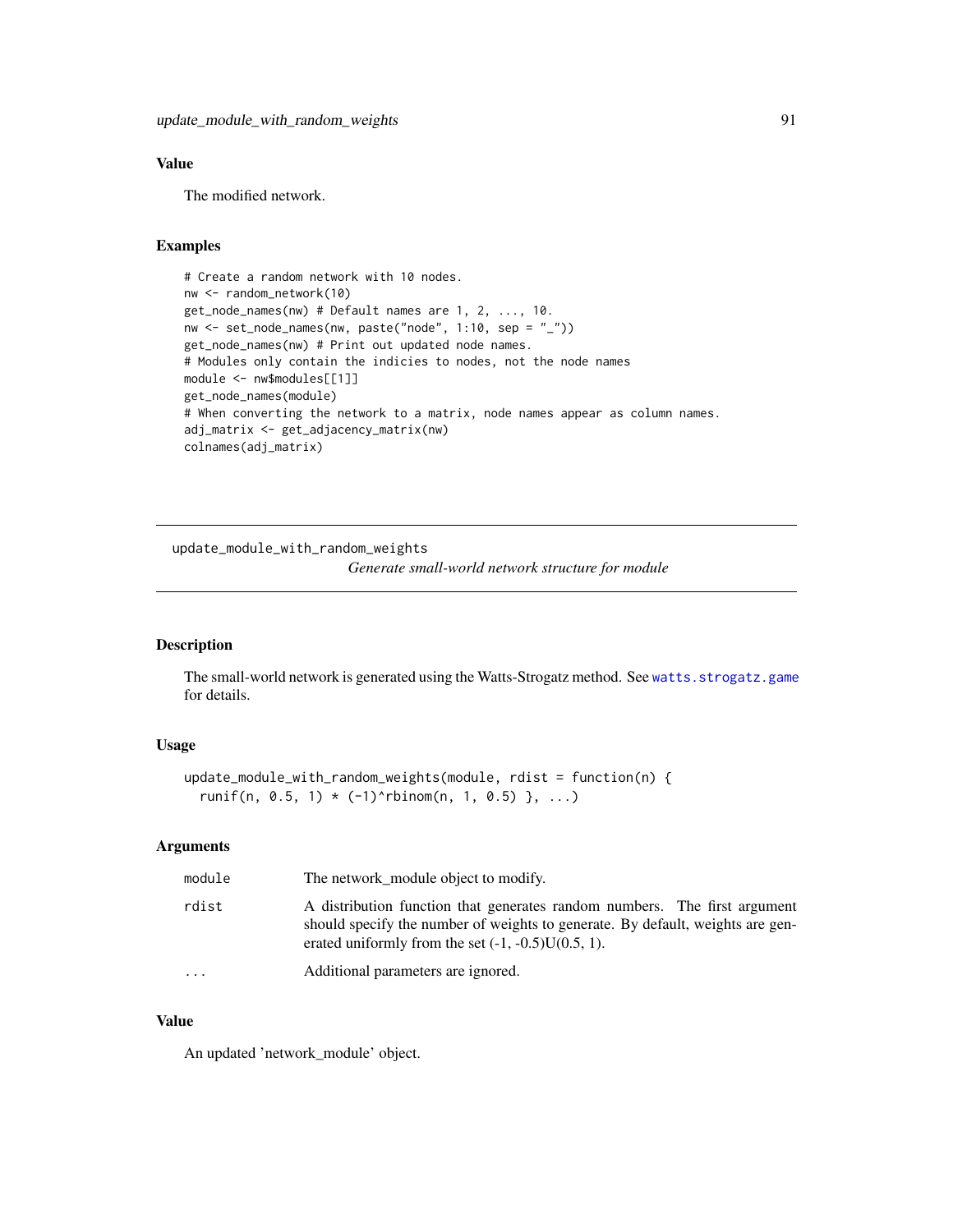```
# Create a random module.
module <- random_module(1:10)
is_weighted(module)
# Add a random weight to each connection.
module <- update_module_with_random_weights(module)
is_weighted(module)
```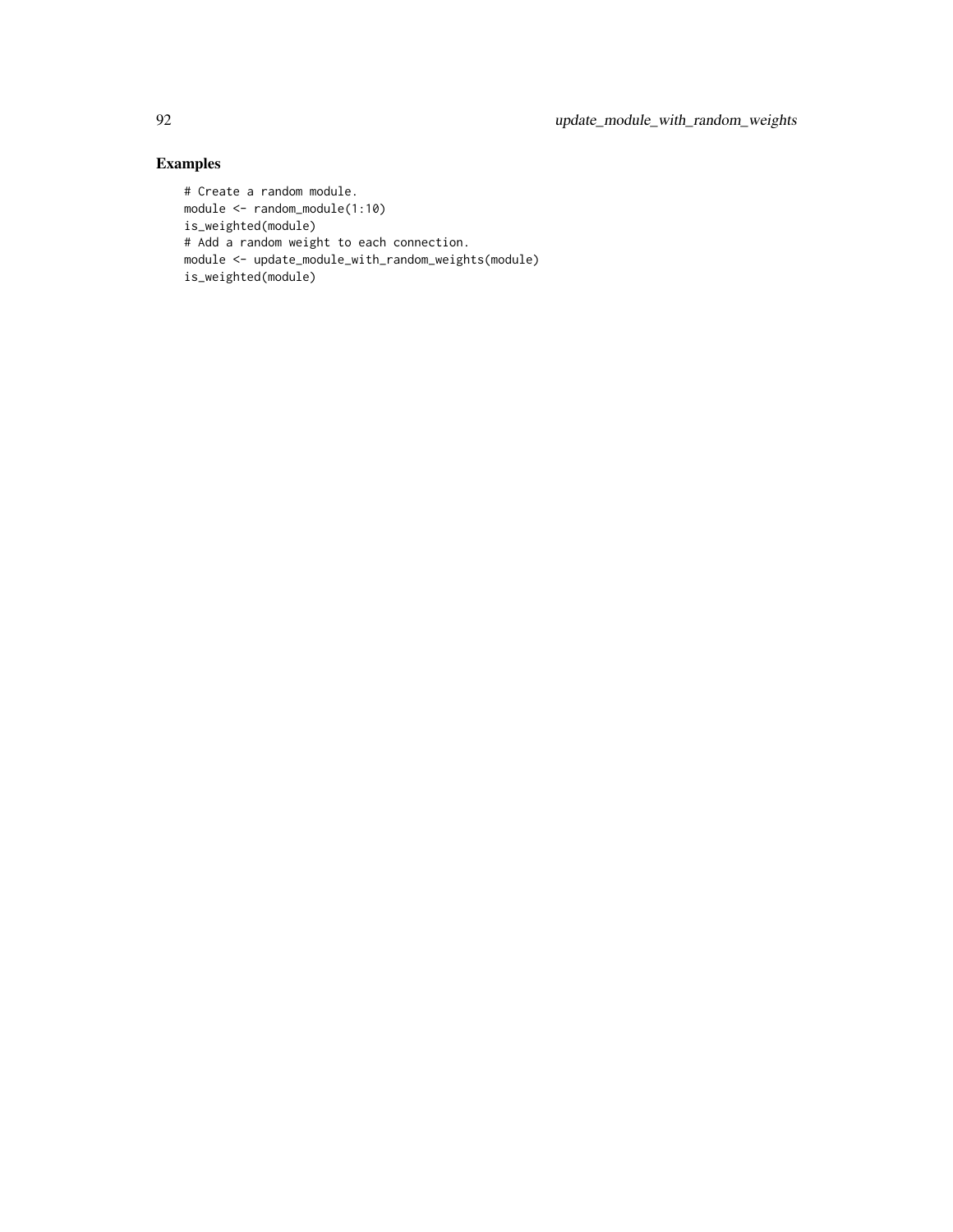# **Index**

∗Topic datasets

reference, [62](#page-61-0) add\_modules\_to\_network, [4](#page-3-0) add\_random\_module\_to\_network, [5](#page-4-0) all\_networks\_contain\_same\_modules, [6](#page-5-0) all\_networks\_contain\_same\_nodes, [6](#page-5-0) as\_single\_module, [7](#page-6-0) as\_star, *[52,](#page-51-0) [53](#page-52-0)*, *[55](#page-54-0)* check\_adjacency\_cpp, [7](#page-6-0) components\_in\_adjacency, [8](#page-7-0) connect\_module\_structure, [8](#page-7-0) create\_cytoscape\_file, [9](#page-8-0) create\_empty\_module, [10](#page-9-0) create\_empty\_network, [11](#page-10-1) create\_module\_from\_adjacency\_matrix, [12,](#page-11-0) *[14](#page-13-0)* create\_module\_from\_association\_matrix, [13,](#page-12-0) *[15](#page-14-0)* create\_modules\_for\_network, [11,](#page-10-1) *[61](#page-60-0)*, *[87,](#page-86-0) [88](#page-87-0)* create\_network\_from\_adjacency\_matrix, [14](#page-13-0) create\_network\_from\_association\_matrix, [15,](#page-14-0) *[37](#page-36-0)* create\_network\_from\_modules, [15](#page-14-0) dnbinom, *[17](#page-16-0)*, *[58,](#page-57-0) [59](#page-58-0)*, *[86](#page-85-0)* dzinb, [16](#page-15-0) ecdf\_cpp, [17](#page-16-0) edges\_from\_adjacency\_cpp, [18](#page-17-0) est\_params\_from\_reference, [18,](#page-17-0) *[21](#page-20-0)* facet\_wrap, *[50](#page-49-0)* gen\_gaussian, [19](#page-18-0) gen\_partial\_correlations, [20](#page-19-0) gen\_rnaseq, [21](#page-20-0) gen\_zinb, *[18](#page-17-0)*, [21](#page-20-0)

get\_adjacency\_matrix, [22](#page-21-0) get\_adjacency\_matrix.default, [23](#page-22-0) get\_adjacency\_matrix.matrix, [24](#page-23-0) get\_adjacency\_matrix.network, [25](#page-24-0) get\_adjacency\_matrix.network\_module, [25](#page-24-0) get\_association\_matrix, [26](#page-25-0) get\_association\_matrix.default, [27](#page-26-0) get\_association\_matrix.matrix, [28](#page-27-0) get\_association\_matrix.network, [28](#page-27-0) get\_association\_matrix.network\_module, [29](#page-28-0) get\_degree\_distribution, [30](#page-29-0) get\_edge\_weights\_from\_module, [31](#page-30-0) get\_layout\_for\_modules, [31](#page-30-0) get\_network\_arguments, [32](#page-31-0) get\_network\_characteristics, [32](#page-31-0) get\_network\_modules, [33,](#page-32-0) *[51](#page-50-0)* get\_node\_names, [33](#page-32-0) get\_node\_names.default, [34](#page-33-0) get\_node\_names.matrix, [35](#page-34-0) get\_node\_names.network, [36](#page-35-0) get\_node\_names.network\_module, [36](#page-35-0) get\_sigma, [37](#page-36-0) get\_sigma.default, [38](#page-37-0) get\_sigma.matrix, [39](#page-38-0) get\_sigma.network, [39](#page-38-0) get\_sigma.network\_module, [40](#page-39-0) get\_summary\_for\_node, [41](#page-40-0)

## heatmap\_network, [42](#page-41-0)

igraph, *[52,](#page-51-0) [53](#page-52-0)*, *[55](#page-54-0)* in\_circle, *[52,](#page-51-0) [53](#page-52-0)*, *[55](#page-54-0)* is\_PD, [42](#page-41-0) is\_symmetric\_cpp, [43](#page-42-0) is\_weighted, [43](#page-42-0) is\_weighted.default, [44](#page-43-0) is\_weighted.matrix, [45](#page-44-0) is\_weighted.network, [45](#page-44-0)